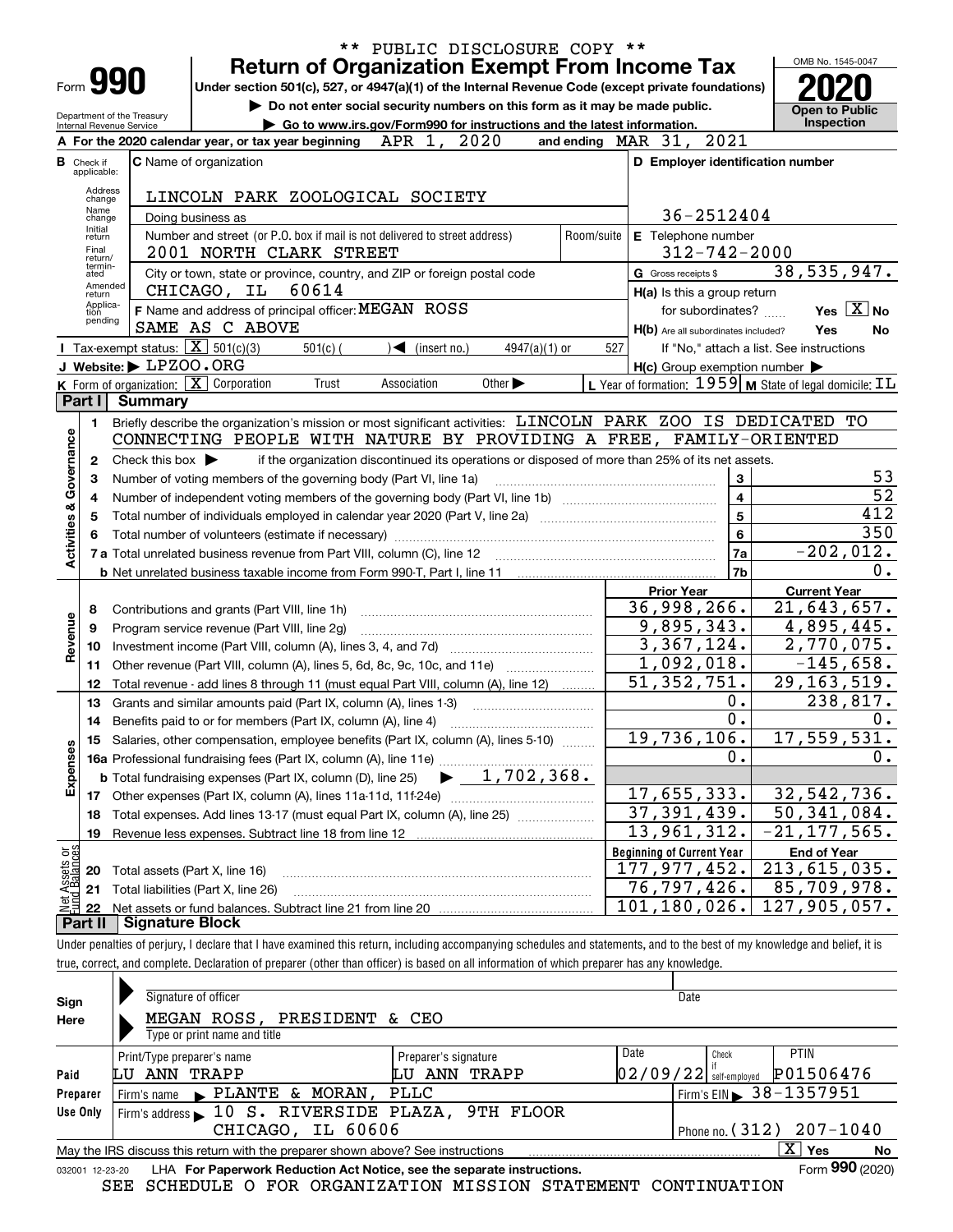|              | LINCOLN PARK ZOOLOGICAL SOCIETY<br>Form 990 (2020)                                                                                                                                                  | 36-2512404             | Page 2                                          |
|--------------|-----------------------------------------------------------------------------------------------------------------------------------------------------------------------------------------------------|------------------------|-------------------------------------------------|
|              | <b>Statement of Program Service Accomplishments</b><br>Part III                                                                                                                                     |                        |                                                 |
|              |                                                                                                                                                                                                     |                        | $\overline{\mathbf{x}}$                         |
| 1            | Briefly describe the organization's mission:<br>LINCOLN PARK ZOO IS DEDICATED TO CONNECTING PEOPLE WITH NATURE BY                                                                                   |                        |                                                 |
|              | PROVIDING A FREE, FAMILY-ORIENTED WILDLIFE EXPERIENCE IN THE HEART OF                                                                                                                               |                        |                                                 |
|              | CHICAGO AND BY ADVANCING THE HIGHEST QUALITY OF ANIMAL CARE,                                                                                                                                        |                        |                                                 |
|              | EDUCATION, SCIENCE AND CONSERVATION.                                                                                                                                                                |                        |                                                 |
| $\mathbf{2}$ | Did the organization undertake any significant program services during the year which were not listed on the                                                                                        |                        |                                                 |
|              | prior Form 990 or 990-EZ?                                                                                                                                                                           |                        | $\overline{\ }$ Yes $\overline{\phantom{X}}$ No |
|              | If "Yes," describe these new services on Schedule O.                                                                                                                                                |                        |                                                 |
| 3            | Did the organization cease conducting, or make significant changes in how it conducts, any program services?                                                                                        | $\boxed{\text{X}}$ Yes | ∣No                                             |
|              | If "Yes," describe these changes on Schedule O.                                                                                                                                                     |                        |                                                 |
| 4            | Describe the organization's program service accomplishments for each of its three largest program services, as measured by expenses.                                                                |                        |                                                 |
|              | Section 501(c)(3) and 501(c)(4) organizations are required to report the amount of grants and allocations to others, the total expenses, and<br>revenue, if any, for each program service reported. |                        |                                                 |
|              | (Expenses \$<br>4a (Code:                                                                                                                                                                           |                        |                                                 |
|              | BUILDINGS AND GROUNDS                                                                                                                                                                               |                        |                                                 |
|              |                                                                                                                                                                                                     |                        |                                                 |
|              | SET ON NEARLY 49 ACRES OF PARK-LIKE SETTING, LINCOLN PARK ZOO IS ONE OF                                                                                                                             |                        |                                                 |
|              | THE FEW ZOOS IN THE NATION THAT OFFERS FREE YEAR-ROUND ADMISSION AND IS                                                                                                                             |                        |                                                 |
|              | HOME TO MORE THAN 721 ANIMALS, MANY OF WHICH ARE ENDANGERED OR                                                                                                                                      |                        |                                                 |
|              | THREATENED, THAT RESIDE IN A VARIETY OF BUILDINGS DESIGNED TO HOUSE                                                                                                                                 |                        |                                                 |
|              | ANIMALS HABITATS, SOME OF WHICH ARE HISTORICALLY LANDMARKED.                                                                                                                                        |                        |                                                 |
|              |                                                                                                                                                                                                     |                        |                                                 |
|              |                                                                                                                                                                                                     |                        |                                                 |
|              |                                                                                                                                                                                                     |                        |                                                 |
|              |                                                                                                                                                                                                     |                        |                                                 |
| 4b           | 10,337,133.<br>including grants of \$ $37,500$ .) (Revenue \$<br>(Expenses \$<br>(Code:                                                                                                             |                        |                                                 |
|              | CARE AND CONSERVATION<br>ANIMAL                                                                                                                                                                     |                        |                                                 |
|              |                                                                                                                                                                                                     |                        |                                                 |
|              | LINCOLN PARK ZOO HAS ONE OF THE LARGEST ZOO-BASED CONSERVATION &<br>SCIENCE DEPARTMENTS IN THE COUNTRY, WITH EXPERTS IN AREAS INCLUDING                                                             |                        |                                                 |
|              | URBAN WILDLIFE; BEHAVIORAL, COGNITIVE, AND WELFARE                                                                                                                                                  | RESEARCH; COMPUTER     |                                                 |
|              | MODELING OF POPULATIONS AND ECOSYSTEMS; AND THE STUDY OF HORMONES AND                                                                                                                               |                        |                                                 |
|              | DISEASE.                                                                                                                                                                                            |                        |                                                 |
|              |                                                                                                                                                                                                     |                        |                                                 |
|              |                                                                                                                                                                                                     |                        |                                                 |
|              |                                                                                                                                                                                                     |                        |                                                 |
|              |                                                                                                                                                                                                     |                        |                                                 |
| 4с           | 3, 209, 190. including grants of \$                                                                                                                                                                 |                        |                                                 |
|              | ) (Expenses \$<br>(Code:<br>VISITOR SERVICES                                                                                                                                                        |                        |                                                 |
|              |                                                                                                                                                                                                     |                        |                                                 |
|              | VISITORS COME<br>TO ZOO GROUNDS EVERY YEAR TO DISCOVER THER WONDERS OF                                                                                                                              |                        |                                                 |
|              | WILDLIFE IN THE HEART OF CHICAGO.                                                                                                                                                                   |                        |                                                 |
|              |                                                                                                                                                                                                     |                        |                                                 |
|              |                                                                                                                                                                                                     |                        |                                                 |
|              |                                                                                                                                                                                                     |                        |                                                 |
|              |                                                                                                                                                                                                     |                        |                                                 |
|              |                                                                                                                                                                                                     |                        |                                                 |
|              |                                                                                                                                                                                                     |                        |                                                 |
|              |                                                                                                                                                                                                     |                        |                                                 |
| 4d           | Other program services (Describe on Schedule O.)                                                                                                                                                    |                        |                                                 |
|              | $201, 317.$ ) (Revenue \$<br>5,417,623. including grants of \$<br>(Expenses \$                                                                                                                      | 1,357,313.             |                                                 |
| 4е           | 46,488,987.<br>Total program service expenses                                                                                                                                                       |                        |                                                 |
|              |                                                                                                                                                                                                     | Form 990 (2020)        |                                                 |
|              | 032002 12-23-20<br>3                                                                                                                                                                                |                        |                                                 |
|              |                                                                                                                                                                                                     |                        |                                                 |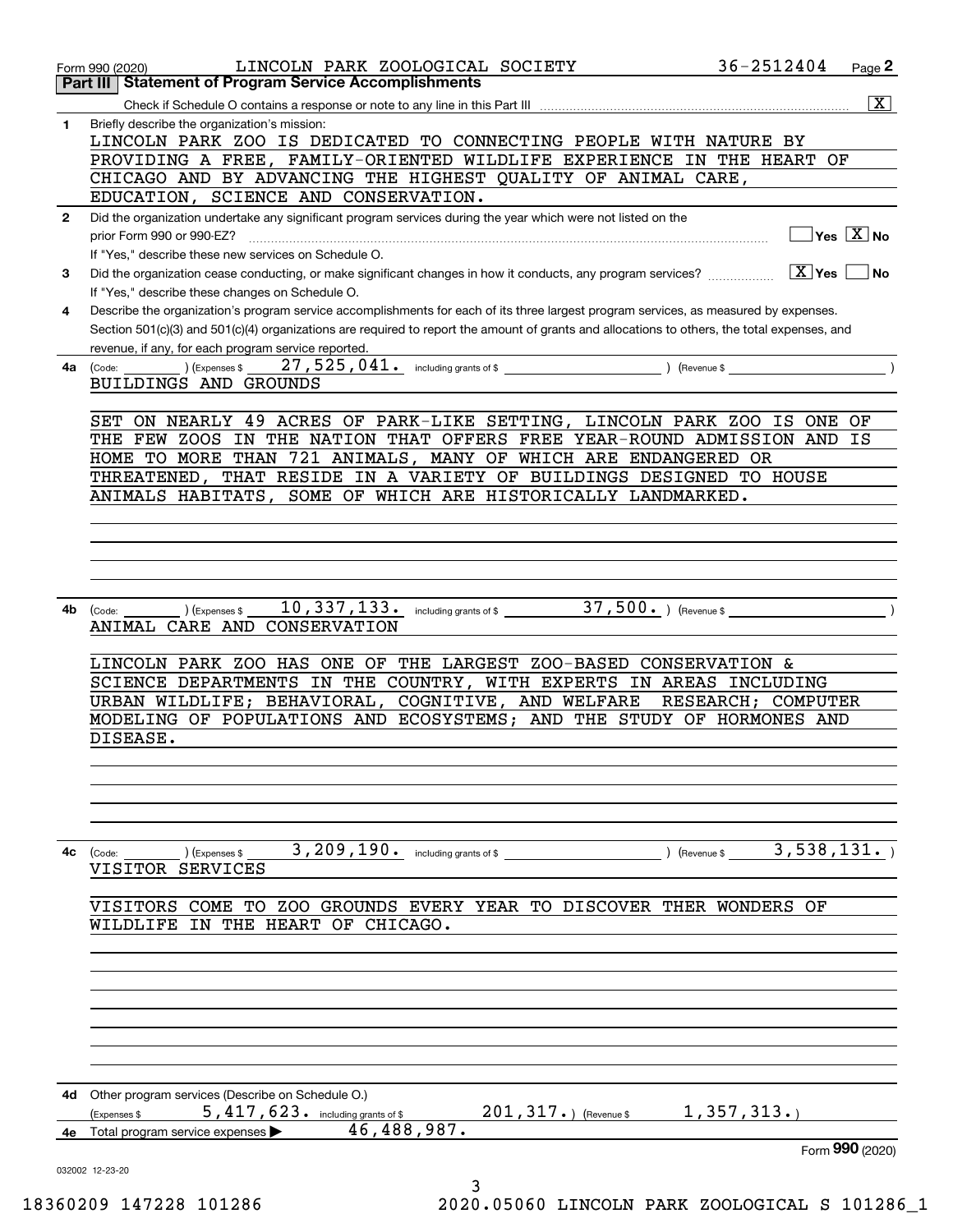Form 990 (2020) LINCOLN PARK ZOOLOGICAL SOCIETY 36-2512404 <sub>Page</sub> 3<br>**Part IV | Checklist of Required Schedules** 

|     |                                                                                                                                                                                                                                           |                 | Yes                   | No                      |
|-----|-------------------------------------------------------------------------------------------------------------------------------------------------------------------------------------------------------------------------------------------|-----------------|-----------------------|-------------------------|
| 1   | Is the organization described in section $501(c)(3)$ or $4947(a)(1)$ (other than a private foundation)?                                                                                                                                   |                 |                       |                         |
|     |                                                                                                                                                                                                                                           | 1.              | х                     |                         |
| 2   |                                                                                                                                                                                                                                           | $\mathbf{2}$    | $\overline{\text{x}}$ |                         |
| 3   | Did the organization engage in direct or indirect political campaign activities on behalf of or in opposition to candidates for                                                                                                           |                 |                       |                         |
|     |                                                                                                                                                                                                                                           | 3               |                       | x                       |
| 4   | Section 501(c)(3) organizations. Did the organization engage in lobbying activities, or have a section 501(h) election in effect                                                                                                          |                 |                       |                         |
|     |                                                                                                                                                                                                                                           | 4               | X                     |                         |
| 5   | Is the organization a section 501(c)(4), 501(c)(5), or 501(c)(6) organization that receives membership dues, assessments, or                                                                                                              |                 |                       |                         |
|     |                                                                                                                                                                                                                                           | 5               |                       | x                       |
| 6   | Did the organization maintain any donor advised funds or any similar funds or accounts for which donors have the right to                                                                                                                 |                 |                       | x                       |
| 7   | provide advice on the distribution or investment of amounts in such funds or accounts? If "Yes," complete Schedule D, Part I<br>Did the organization receive or hold a conservation easement, including easements to preserve open space, | 6               |                       |                         |
|     |                                                                                                                                                                                                                                           | $\overline{7}$  |                       | X.                      |
| 8   | Did the organization maintain collections of works of art, historical treasures, or other similar assets? If "Yes," complete                                                                                                              |                 |                       |                         |
|     |                                                                                                                                                                                                                                           | 8               | X                     |                         |
| 9   | Did the organization report an amount in Part X, line 21, for escrow or custodial account liability, serve as a custodian for                                                                                                             |                 |                       |                         |
|     | amounts not listed in Part X; or provide credit counseling, debt management, credit repair, or debt negotiation services?                                                                                                                 |                 |                       |                         |
|     |                                                                                                                                                                                                                                           | 9               |                       | x                       |
| 10  | Did the organization, directly or through a related organization, hold assets in donor-restricted endowments                                                                                                                              |                 |                       |                         |
|     |                                                                                                                                                                                                                                           | 10              | Х                     |                         |
| 11  | If the organization's answer to any of the following questions is "Yes," then complete Schedule D, Parts VI, VII, VIII, IX, or X                                                                                                          |                 |                       |                         |
|     | as applicable.                                                                                                                                                                                                                            |                 |                       |                         |
|     | a Did the organization report an amount for land, buildings, and equipment in Part X, line 10? If "Yes," complete Schedule D,                                                                                                             |                 |                       |                         |
|     |                                                                                                                                                                                                                                           | 11a             | X                     |                         |
|     | <b>b</b> Did the organization report an amount for investments - other securities in Part X, line 12, that is 5% or more of its total                                                                                                     |                 |                       |                         |
|     |                                                                                                                                                                                                                                           | 11 <sub>b</sub> | X                     |                         |
|     | c Did the organization report an amount for investments - program related in Part X, line 13, that is 5% or more of its total                                                                                                             |                 |                       |                         |
|     | d Did the organization report an amount for other assets in Part X, line 15, that is 5% or more of its total assets reported in                                                                                                           | 11c             |                       | x                       |
|     |                                                                                                                                                                                                                                           | 11d             |                       | x                       |
|     |                                                                                                                                                                                                                                           | <b>11e</b>      |                       | $\overline{\mathbf{x}}$ |
| f   | Did the organization's separate or consolidated financial statements for the tax year include a footnote that addresses                                                                                                                   |                 |                       |                         |
|     | the organization's liability for uncertain tax positions under FIN 48 (ASC 740)? If "Yes," complete Schedule D, Part X                                                                                                                    | 11f             |                       | x                       |
|     | 12a Did the organization obtain separate, independent audited financial statements for the tax year? If "Yes," complete                                                                                                                   |                 |                       |                         |
|     |                                                                                                                                                                                                                                           | 12a             | х                     |                         |
|     | <b>b</b> Was the organization included in consolidated, independent audited financial statements for the tax year?                                                                                                                        |                 |                       |                         |
|     | If "Yes," and if the organization answered "No" to line 12a, then completing Schedule D, Parts XI and XII is optional                                                                                                                     | 12b             |                       | X,                      |
| 13  |                                                                                                                                                                                                                                           | 13              |                       | $\mathbf X$             |
| 14a | Did the organization maintain an office, employees, or agents outside of the United States?                                                                                                                                               | 14a             | X                     |                         |
|     | b Did the organization have aggregate revenues or expenses of more than \$10,000 from grantmaking, fundraising, business,                                                                                                                 |                 |                       |                         |
|     | investment, and program service activities outside the United States, or aggregate foreign investments valued at \$100,000                                                                                                                |                 |                       |                         |
|     |                                                                                                                                                                                                                                           | 14b             | х                     |                         |
| 15  | Did the organization report on Part IX, column (A), line 3, more than \$5,000 of grants or other assistance to or for any                                                                                                                 |                 | X                     |                         |
|     | Did the organization report on Part IX, column (A), line 3, more than \$5,000 of aggregate grants or other assistance to                                                                                                                  | 15              |                       |                         |
| 16  |                                                                                                                                                                                                                                           | 16              |                       | x                       |
| 17  | Did the organization report a total of more than \$15,000 of expenses for professional fundraising services on Part IX,                                                                                                                   |                 |                       |                         |
|     |                                                                                                                                                                                                                                           | 17              |                       | x                       |
| 18  | Did the organization report more than \$15,000 total of fundraising event gross income and contributions on Part VIII, lines                                                                                                              |                 |                       |                         |
|     |                                                                                                                                                                                                                                           | 18              | х                     |                         |
| 19  | Did the organization report more than \$15,000 of gross income from gaming activities on Part VIII, line 9a? If "Yes."                                                                                                                    |                 |                       |                         |
|     |                                                                                                                                                                                                                                           | 19              |                       | X                       |
| 20a |                                                                                                                                                                                                                                           | <b>20a</b>      |                       | $\overline{\mathbf{x}}$ |
| b   | If "Yes" to line 20a, did the organization attach a copy of its audited financial statements to this return?                                                                                                                              | 20b             |                       |                         |
| 21  | Did the organization report more than \$5,000 of grants or other assistance to any domestic organization or                                                                                                                               |                 |                       |                         |
|     |                                                                                                                                                                                                                                           | 21              | х                     |                         |
|     | 032003 12-23-20                                                                                                                                                                                                                           |                 |                       | Form 990 (2020)         |

4

032003 12-23-20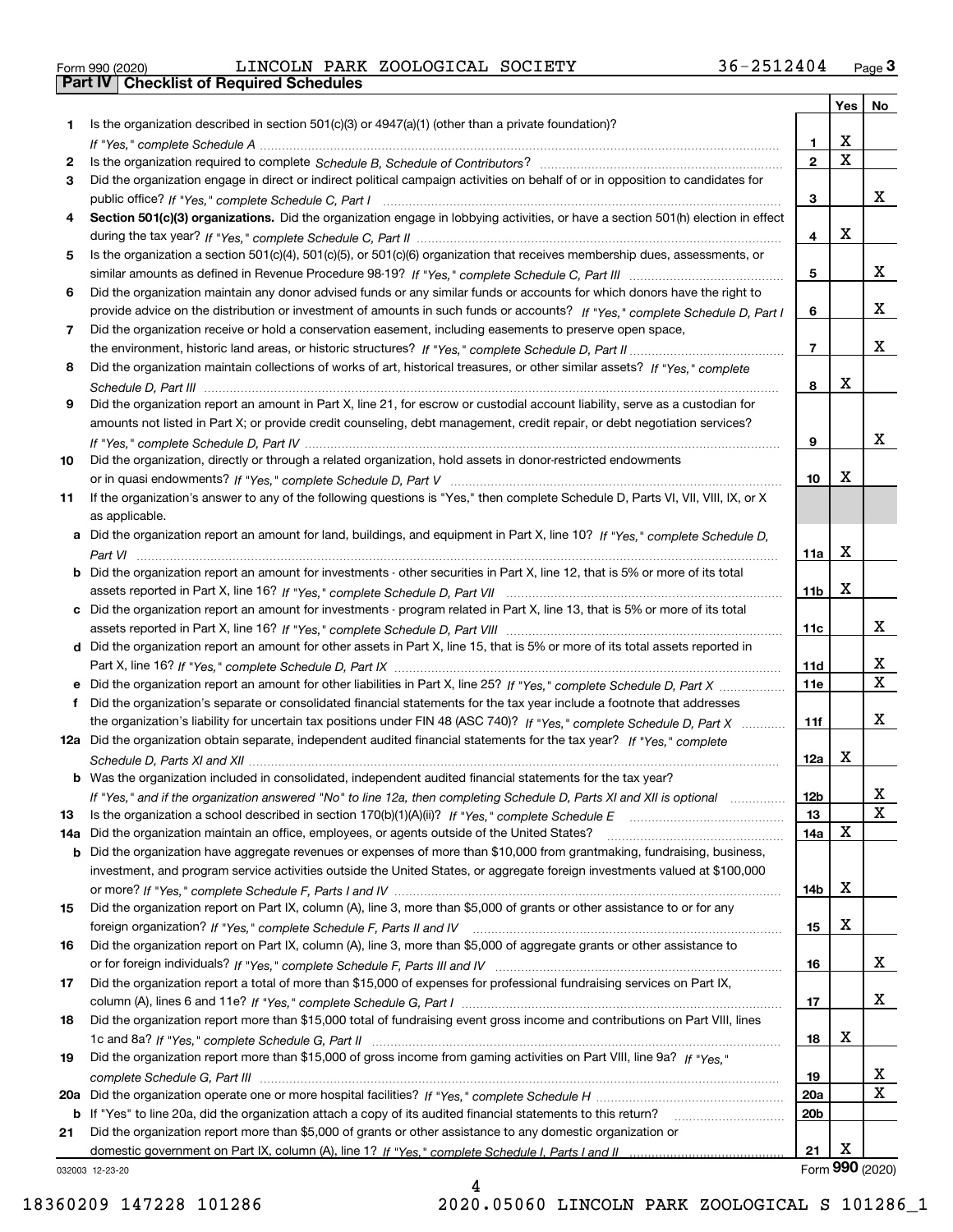|  | Form 990 (2020) |
|--|-----------------|
|  |                 |

*(continued)* Form 990 (2020) LINCOLN PARK ZOOLOGICAL SOCIETY 36-2512404 <sub>Page</sub> 4<br>**Part IV | Checklist of Required Schedules** <sub>(continued)</sub>

|               |                                                                                                                              |                 | Yes | No                           |
|---------------|------------------------------------------------------------------------------------------------------------------------------|-----------------|-----|------------------------------|
| 22            | Did the organization report more than \$5,000 of grants or other assistance to or for domestic individuals on                |                 |     |                              |
|               |                                                                                                                              | 22              |     | х                            |
| 23            | Did the organization answer "Yes" to Part VII, Section A, line 3, 4, or 5 about compensation of the organization's current   |                 |     |                              |
|               | and former officers, directors, trustees, key employees, and highest compensated employees? If "Yes," complete               |                 |     |                              |
|               |                                                                                                                              | 23              | х   |                              |
|               | 24a Did the organization have a tax-exempt bond issue with an outstanding principal amount of more than \$100,000 as of the  |                 |     |                              |
|               | last day of the year, that was issued after December 31, 2002? If "Yes," answer lines 24b through 24d and complete           |                 |     |                              |
|               |                                                                                                                              | 24a             | х   |                              |
|               | <b>b</b> Did the organization invest any proceeds of tax-exempt bonds beyond a temporary period exception?                   | 24 <sub>b</sub> |     | X                            |
|               | c Did the organization maintain an escrow account other than a refunding escrow at any time during the year to defease       |                 |     |                              |
|               |                                                                                                                              | 24c             |     | X                            |
|               |                                                                                                                              | 24d             |     | $\overline{\mathbf{x}}$      |
|               | 25a Section 501(c)(3), 501(c)(4), and 501(c)(29) organizations. Did the organization engage in an excess benefit             |                 |     |                              |
|               |                                                                                                                              | 25a             |     | х                            |
|               | b Is the organization aware that it engaged in an excess benefit transaction with a disqualified person in a prior year, and |                 |     |                              |
|               | that the transaction has not been reported on any of the organization's prior Forms 990 or 990-EZ? If "Yes," complete        |                 |     |                              |
|               | Schedule L, Part I                                                                                                           | 25b             |     | x                            |
| 26            | Did the organization report any amount on Part X, line 5 or 22, for receivables from or payables to any current              |                 |     |                              |
|               | or former officer, director, trustee, key employee, creator or founder, substantial contributor, or 35%                      |                 |     |                              |
|               | controlled entity or family member of any of these persons? If "Yes," complete Schedule L, Part II                           | 26              |     | x                            |
| 27            | Did the organization provide a grant or other assistance to any current or former officer, director, trustee, key employee,  |                 |     |                              |
|               | creator or founder, substantial contributor or employee thereof, a grant selection committee member, or to a 35% controlled  |                 |     |                              |
|               | entity (including an employee thereof) or family member of any of these persons? If "Yes," complete Schedule L, Part III     | 27              |     | x                            |
| 28            | Was the organization a party to a business transaction with one of the following parties (see Schedule L, Part IV            |                 |     |                              |
|               | instructions, for applicable filing thresholds, conditions, and exceptions):                                                 |                 |     |                              |
|               | a A current or former officer, director, trustee, key employee, creator or founder, or substantial contributor? If           |                 |     |                              |
|               |                                                                                                                              | 28a             |     | х                            |
|               |                                                                                                                              | 28 <sub>b</sub> | X   |                              |
|               | c A 35% controlled entity of one or more individuals and/or organizations described in lines 28a or 28b? If                  |                 |     |                              |
|               |                                                                                                                              | 28c             |     | х                            |
|               |                                                                                                                              |                 | X   |                              |
| 29            |                                                                                                                              | 29              |     |                              |
| 30            | Did the organization receive contributions of art, historical treasures, or other similar assets, or qualified conservation  |                 |     |                              |
|               |                                                                                                                              | 30              |     | x<br>$\overline{\mathbf{x}}$ |
| 31            | Did the organization liquidate, terminate, or dissolve and cease operations? If "Yes," complete Schedule N, Part I           | 31              |     |                              |
| 32            | Did the organization sell, exchange, dispose of, or transfer more than 25% of its net assets? If "Yes," complete             |                 |     |                              |
|               |                                                                                                                              | 32              |     | х                            |
| 33            | Did the organization own 100% of an entity disregarded as separate from the organization under Regulations                   |                 |     |                              |
|               |                                                                                                                              | 33              |     | x                            |
| 34            | Was the organization related to any tax-exempt or taxable entity? If "Yes," complete Schedule R, Part II, III, or IV, and    |                 |     |                              |
|               |                                                                                                                              | 34              |     | X                            |
|               | 35a Did the organization have a controlled entity within the meaning of section 512(b)(13)?                                  | <b>35a</b>      |     | x                            |
|               | b If "Yes" to line 35a, did the organization receive any payment from or engage in any transaction with a controlled entity  |                 |     |                              |
|               |                                                                                                                              | 35 <sub>b</sub> |     |                              |
| 36            | Section 501(c)(3) organizations. Did the organization make any transfers to an exempt non-charitable related organization?   |                 |     |                              |
|               |                                                                                                                              | 36              |     | x                            |
| 37            | Did the organization conduct more than 5% of its activities through an entity that is not a related organization             |                 |     |                              |
|               | and that is treated as a partnership for federal income tax purposes? If "Yes," complete Schedule R, Part VI                 | 37              |     | x                            |
| 38            | Did the organization complete Schedule O and provide explanations in Schedule O for Part VI, lines 11b and 19?               |                 |     |                              |
|               | Note: All Form 990 filers are required to complete Schedule O                                                                | 38              | х   |                              |
| <b>Part V</b> | <b>Statements Regarding Other IRS Filings and Tax Compliance</b>                                                             |                 |     |                              |
|               | Check if Schedule O contains a response or note to any line in this Part V                                                   |                 |     |                              |
|               |                                                                                                                              |                 | Yes | No                           |
|               | 46<br>1a Enter the number reported in Box 3 of Form 1096. Enter -0- if not applicable<br>1a                                  |                 |     |                              |
| b             | 0<br>Enter the number of Forms W-2G included in line 1a. Enter -0- if not applicable<br>1b                                   |                 |     |                              |
| c             | Did the organization comply with backup withholding rules for reportable payments to vendors and reportable gaming           |                 |     |                              |
|               | (gambling) winnings to prize winners?                                                                                        | 1c              | х   |                              |
|               | 032004 12-23-20                                                                                                              |                 |     | Form 990 (2020)              |
|               | 5                                                                                                                            |                 |     |                              |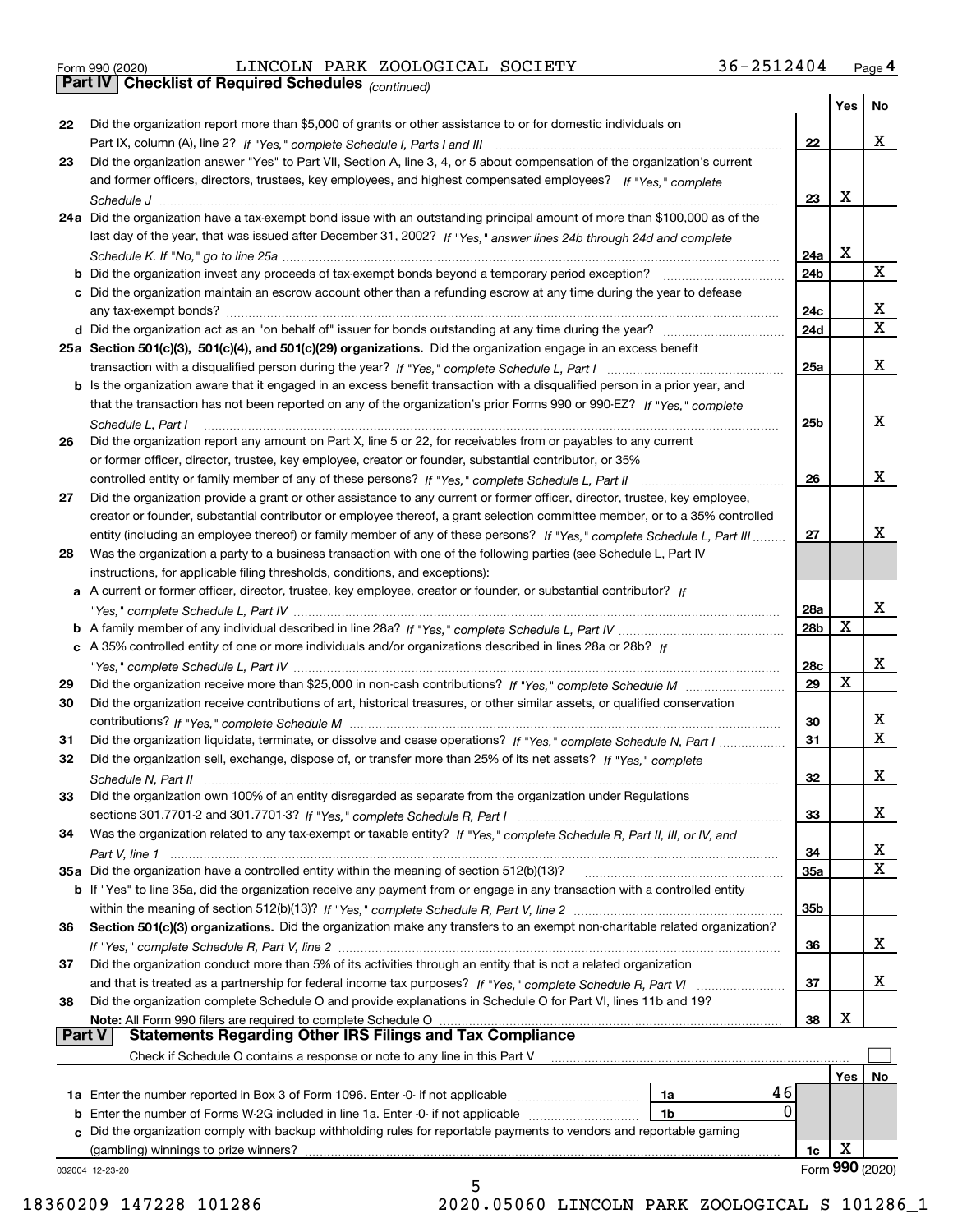| Form 990 (2020) |  | LINCOLN PARK ZOOLOGICAL SOCIETY                                                                |  | 36-2512404 | Page 5 |
|-----------------|--|------------------------------------------------------------------------------------------------|--|------------|--------|
|                 |  | <b>Part V</b> Statements Regarding Other IRS Filings and Tax Compliance <sub>(continued)</sub> |  |            |        |

|    |                                                                                                                                                                                                       |                 |     |     | Yes | No |  |  |  |  |
|----|-------------------------------------------------------------------------------------------------------------------------------------------------------------------------------------------------------|-----------------|-----|-----|-----|----|--|--|--|--|
|    | 2a Enter the number of employees reported on Form W-3, Transmittal of Wage and Tax Statements,                                                                                                        |                 |     |     |     |    |  |  |  |  |
|    | filed for the calendar year ending with or within the year covered by this return                                                                                                                     | 2a              | 412 |     | X   |    |  |  |  |  |
|    |                                                                                                                                                                                                       |                 |     |     |     |    |  |  |  |  |
|    | Note: If the sum of lines 1a and 2a is greater than 250, you may be required to $e$ -file (see instructions) $\ldots$                                                                                 |                 |     |     |     |    |  |  |  |  |
| За | Did the organization have unrelated business gross income of \$1,000 or more during the year?                                                                                                         |                 |     | 3a  | х   |    |  |  |  |  |
|    |                                                                                                                                                                                                       |                 |     | 3b  | Х   |    |  |  |  |  |
|    | 4a At any time during the calendar year, did the organization have an interest in, or a signature or other authority over, a                                                                          |                 |     |     |     |    |  |  |  |  |
|    | financial account in a foreign country (such as a bank account, securities account, or other financial account)?                                                                                      |                 |     | 4a  |     | х  |  |  |  |  |
|    | <b>b</b> If "Yes," enter the name of the foreign country $\blacktriangleright$                                                                                                                        |                 |     |     |     |    |  |  |  |  |
|    | See instructions for filing requirements for FinCEN Form 114, Report of Foreign Bank and Financial Accounts (FBAR).                                                                                   |                 |     |     |     |    |  |  |  |  |
| 5а | Was the organization a party to a prohibited tax shelter transaction at any time during the tax year?                                                                                                 |                 |     | 5a  |     | x  |  |  |  |  |
| b  |                                                                                                                                                                                                       |                 |     | 5b  |     | Χ  |  |  |  |  |
|    |                                                                                                                                                                                                       |                 |     | 5c  |     |    |  |  |  |  |
|    | 6a Does the organization have annual gross receipts that are normally greater than \$100,000, and did the organization solicit                                                                        |                 |     |     |     | x  |  |  |  |  |
|    | any contributions that were not tax deductible as charitable contributions?<br>b If "Yes," did the organization include with every solicitation an express statement that such contributions or gifts |                 |     | 6a  |     |    |  |  |  |  |
|    | were not tax deductible?                                                                                                                                                                              |                 |     | 6b  |     |    |  |  |  |  |
| 7  | Organizations that may receive deductible contributions under section 170(c).                                                                                                                         |                 |     |     |     |    |  |  |  |  |
| a  | Did the organization receive a payment in excess of \$75 made partly as a contribution and partly for goods and services provided to the payor?                                                       |                 |     | 7a  | х   |    |  |  |  |  |
|    | If "Yes," did the organization notify the donor of the value of the goods or services provided?                                                                                                       |                 |     | 7b  | Х   |    |  |  |  |  |
|    | Did the organization sell, exchange, or otherwise dispose of tangible personal property for which it was required                                                                                     |                 |     |     |     |    |  |  |  |  |
|    | to file Form 8282?                                                                                                                                                                                    |                 |     | 7c  |     | x  |  |  |  |  |
| d  | If "Yes," indicate the number of Forms 8282 filed during the year [11] Wes," indicate the number of Forms 8282 filed during the year                                                                  | 7d              |     |     |     |    |  |  |  |  |
|    | Did the organization receive any funds, directly or indirectly, to pay premiums on a personal benefit contract?                                                                                       |                 |     | 7e  |     | х  |  |  |  |  |
| f  | Did the organization, during the year, pay premiums, directly or indirectly, on a personal benefit contract?                                                                                          |                 |     |     |     |    |  |  |  |  |
| g  | If the organization received a contribution of qualified intellectual property, did the organization file Form 8899 as required?                                                                      |                 |     | 7g  |     |    |  |  |  |  |
| h  | If the organization received a contribution of cars, boats, airplanes, or other vehicles, did the organization file a Form 1098-C?                                                                    |                 |     |     |     |    |  |  |  |  |
| 8  | Sponsoring organizations maintaining donor advised funds. Did a donor advised fund maintained by the                                                                                                  |                 |     |     |     |    |  |  |  |  |
|    | sponsoring organization have excess business holdings at any time during the year?                                                                                                                    |                 |     |     |     |    |  |  |  |  |
| 9  | Sponsoring organizations maintaining donor advised funds.                                                                                                                                             |                 |     |     |     |    |  |  |  |  |
| а  | Did the sponsoring organization make any taxable distributions under section 4966?                                                                                                                    |                 |     | 9a  |     |    |  |  |  |  |
| b  | Did the sponsoring organization make a distribution to a donor, donor advisor, or related person?                                                                                                     |                 |     | 9b  |     |    |  |  |  |  |
| 10 | Section 501(c)(7) organizations. Enter:                                                                                                                                                               |                 |     |     |     |    |  |  |  |  |
| а  |                                                                                                                                                                                                       | 10a             |     |     |     |    |  |  |  |  |
| b  | Gross receipts, included on Form 990, Part VIII, line 12, for public use of club facilities                                                                                                           | 10 <sub>b</sub> |     |     |     |    |  |  |  |  |
| 11 | Section 501(c)(12) organizations. Enter:                                                                                                                                                              | 11a             |     |     |     |    |  |  |  |  |
|    | Gross income from members or shareholders<br>b Gross income from other sources (Do not net amounts due or paid to other sources against                                                               |                 |     |     |     |    |  |  |  |  |
|    | amounts due or received from them.)                                                                                                                                                                   | 11b             |     |     |     |    |  |  |  |  |
|    | 12a Section 4947(a)(1) non-exempt charitable trusts. Is the organization filing Form 990 in lieu of Form 1041?                                                                                        |                 |     | 12a |     |    |  |  |  |  |
|    | <b>b</b> If "Yes," enter the amount of tax-exempt interest received or accrued during the year                                                                                                        | 12 <sub>b</sub> |     |     |     |    |  |  |  |  |
| 13 | Section 501(c)(29) qualified nonprofit health insurance issuers.                                                                                                                                      |                 |     |     |     |    |  |  |  |  |
|    | a Is the organization licensed to issue qualified health plans in more than one state?                                                                                                                |                 |     | 13a |     |    |  |  |  |  |
|    | Note: See the instructions for additional information the organization must report on Schedule O.                                                                                                     |                 |     |     |     |    |  |  |  |  |
|    | <b>b</b> Enter the amount of reserves the organization is required to maintain by the states in which the                                                                                             |                 |     |     |     |    |  |  |  |  |
|    |                                                                                                                                                                                                       | 13 <sub>b</sub> |     |     |     |    |  |  |  |  |
|    |                                                                                                                                                                                                       | 13 <sub>c</sub> |     |     |     |    |  |  |  |  |
|    | 14a Did the organization receive any payments for indoor tanning services during the tax year?                                                                                                        |                 |     | 14a |     | x  |  |  |  |  |
|    | <b>b</b> If "Yes," has it filed a Form 720 to report these payments? If "No," provide an explanation on Schedule O                                                                                    |                 |     | 14b |     |    |  |  |  |  |
| 15 | Is the organization subject to the section 4960 tax on payment(s) of more than \$1,000,000 in remuneration or                                                                                         |                 |     |     |     |    |  |  |  |  |
|    |                                                                                                                                                                                                       |                 |     | 15  |     | х  |  |  |  |  |
|    | If "Yes," see instructions and file Form 4720, Schedule N.                                                                                                                                            |                 |     |     |     |    |  |  |  |  |
| 16 | Is the organization an educational institution subject to the section 4968 excise tax on net investment income?                                                                                       |                 |     | 16  |     | x  |  |  |  |  |
|    | If "Yes," complete Form 4720, Schedule O.                                                                                                                                                             |                 |     |     |     |    |  |  |  |  |

Form (2020) **990**

032005 12-23-20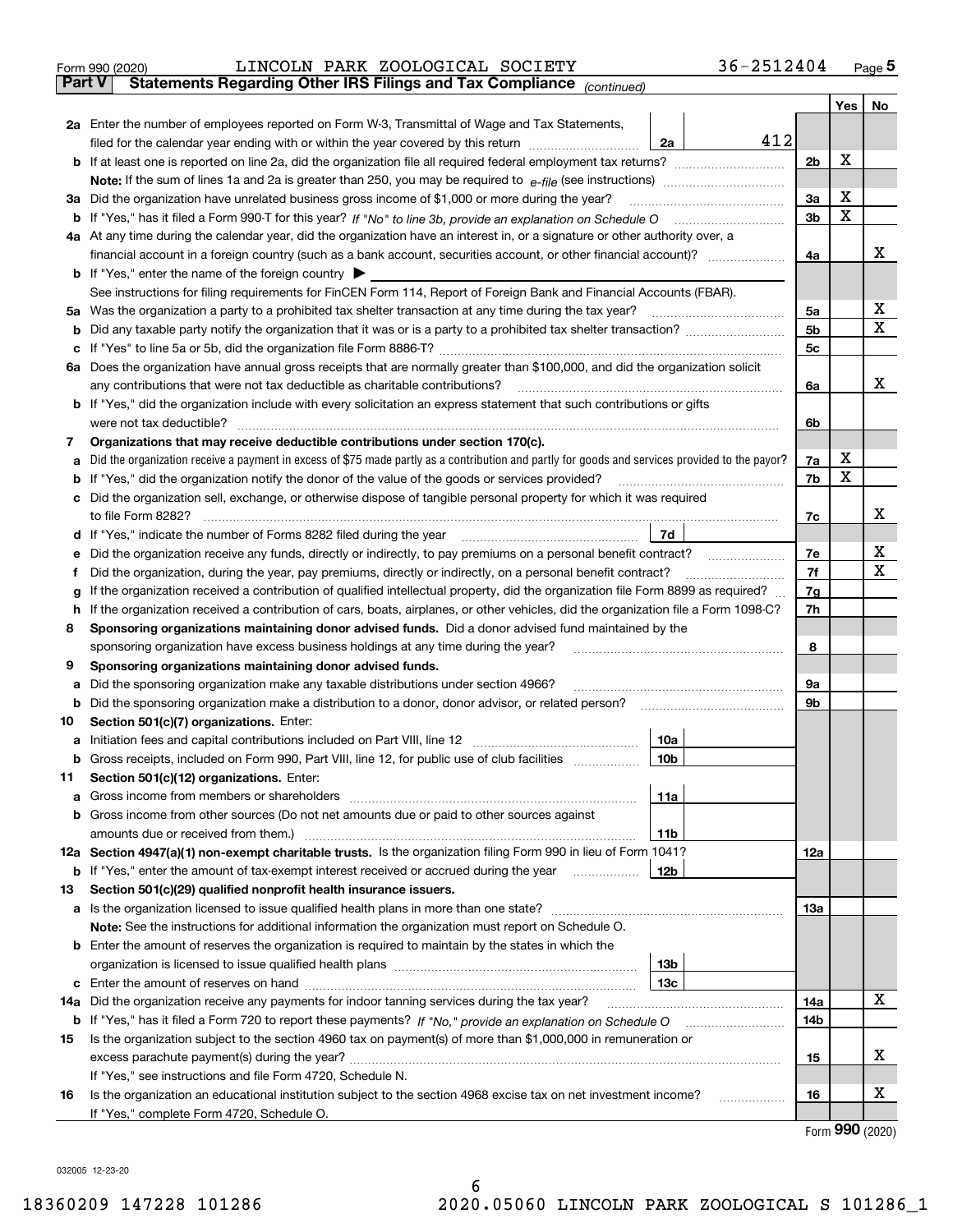|  | Form 990 (2020) |
|--|-----------------|
|  |                 |

*For each "Yes" response to lines 2 through 7b below, and for a "No" response to line 8a, 8b, or 10b below, describe the circumstances, processes, or changes on Schedule O. See instructions.* Form 990 (2020) **COLOGICAL BOCIETY** 36 – 251 24 04 Page 6<br>**Part VI Governance, Management, and Disclosure** For each "Yes" response to lines 2 through 7b below, and for a "No" response

|    |                                                                                                                                                                                                                                |                               | 53              | Yes             | No                                                 |  |  |  |  |
|----|--------------------------------------------------------------------------------------------------------------------------------------------------------------------------------------------------------------------------------|-------------------------------|-----------------|-----------------|----------------------------------------------------|--|--|--|--|
|    | 1a Enter the number of voting members of the governing body at the end of the tax year <i>manument</i>                                                                                                                         | 1a                            |                 |                 |                                                    |  |  |  |  |
|    | If there are material differences in voting rights among members of the governing body, or if the governing                                                                                                                    |                               |                 |                 |                                                    |  |  |  |  |
|    | body delegated broad authority to an executive committee or similar committee, explain on Schedule O.                                                                                                                          |                               | 52              |                 |                                                    |  |  |  |  |
| b  | Enter the number of voting members included on line 1a, above, who are independent                                                                                                                                             | 1b                            |                 |                 |                                                    |  |  |  |  |
| 2  | Did any officer, director, trustee, or key employee have a family relationship or a business relationship with any other                                                                                                       |                               |                 |                 |                                                    |  |  |  |  |
|    | officer, director, trustee, or key employee?                                                                                                                                                                                   |                               | $\mathbf{2}$    |                 | х                                                  |  |  |  |  |
| 3  | Did the organization delegate control over management duties customarily performed by or under the direct supervision                                                                                                          |                               |                 |                 |                                                    |  |  |  |  |
|    |                                                                                                                                                                                                                                |                               | 3               |                 | х<br>$\overline{\mathbf{x}}$                       |  |  |  |  |
| 4  | Did the organization make any significant changes to its governing documents since the prior Form 990 was filed?                                                                                                               |                               | 4               |                 |                                                    |  |  |  |  |
| 5  |                                                                                                                                                                                                                                |                               | 5<br>6          |                 | $\overline{\textbf{x}}$<br>$\overline{\mathbf{x}}$ |  |  |  |  |
| 6  | Did the organization have members or stockholders?                                                                                                                                                                             |                               |                 |                 |                                                    |  |  |  |  |
|    | 7a Did the organization have members, stockholders, or other persons who had the power to elect or appoint one or                                                                                                              |                               |                 |                 |                                                    |  |  |  |  |
|    |                                                                                                                                                                                                                                |                               | 7a              |                 | х                                                  |  |  |  |  |
|    | <b>b</b> Are any governance decisions of the organization reserved to (or subject to approval by) members, stockholders, or                                                                                                    |                               |                 |                 |                                                    |  |  |  |  |
|    | persons other than the governing body?                                                                                                                                                                                         |                               | 7b              |                 | х                                                  |  |  |  |  |
| 8  | Did the organization contemporaneously document the meetings held or written actions undertaken during the year by the following:                                                                                              |                               |                 |                 |                                                    |  |  |  |  |
| a  |                                                                                                                                                                                                                                |                               | 8а              | х               |                                                    |  |  |  |  |
|    |                                                                                                                                                                                                                                |                               | 8b              | $\mathbf X$     |                                                    |  |  |  |  |
| 9  | Is there any officer, director, trustee, or key employee listed in Part VII, Section A, who cannot be reached at the                                                                                                           |                               |                 |                 |                                                    |  |  |  |  |
|    |                                                                                                                                                                                                                                |                               | 9               |                 | x                                                  |  |  |  |  |
|    | Section B. Policies (This Section B requests information about policies not required by the Internal Revenue Code.)                                                                                                            |                               |                 |                 |                                                    |  |  |  |  |
|    |                                                                                                                                                                                                                                |                               |                 | Yes             | No                                                 |  |  |  |  |
|    |                                                                                                                                                                                                                                |                               | 10a             |                 | X                                                  |  |  |  |  |
|    | b If "Yes," did the organization have written policies and procedures governing the activities of such chapters, affiliates,                                                                                                   |                               |                 |                 |                                                    |  |  |  |  |
|    |                                                                                                                                                                                                                                |                               | 10 <sub>b</sub> |                 |                                                    |  |  |  |  |
|    | 11a Has the organization provided a complete copy of this Form 990 to all members of its governing body before filing the form?                                                                                                |                               | 11a             | X               |                                                    |  |  |  |  |
| b  | Describe in Schedule O the process, if any, used by the organization to review this Form 990.                                                                                                                                  |                               |                 |                 |                                                    |  |  |  |  |
|    |                                                                                                                                                                                                                                |                               | 12a             | X               |                                                    |  |  |  |  |
| b  |                                                                                                                                                                                                                                |                               | 12 <sub>b</sub> | $\mathbf X$     |                                                    |  |  |  |  |
|    | c Did the organization regularly and consistently monitor and enforce compliance with the policy? If "Yes," describe                                                                                                           |                               |                 |                 |                                                    |  |  |  |  |
|    | in Schedule O how this was done www.communication.com/www.communications.com/www.communications.com/                                                                                                                           |                               | 12c             | Х               |                                                    |  |  |  |  |
| 13 | Did the organization have a written whistleblower policy?                                                                                                                                                                      |                               | 13              | $\mathbf X$     |                                                    |  |  |  |  |
| 14 | Did the organization have a written document retention and destruction policy? manufactured and the organization have a written document retention and destruction policy?                                                     |                               | 14              | X               |                                                    |  |  |  |  |
| 15 | Did the process for determining compensation of the following persons include a review and approval by independent                                                                                                             |                               |                 |                 |                                                    |  |  |  |  |
|    | persons, comparability data, and contemporaneous substantiation of the deliberation and decision?                                                                                                                              |                               |                 |                 |                                                    |  |  |  |  |
|    | a The organization's CEO, Executive Director, or top management official manufactured content content of the organization's CEO, Executive Director, or top management official manufactured content of the state of the state |                               | 15a             | х               |                                                    |  |  |  |  |
|    | <b>b</b> Other officers or key employees of the organization                                                                                                                                                                   |                               | 15b             | X               |                                                    |  |  |  |  |
|    | If "Yes" to line 15a or 15b, describe the process in Schedule O (see instructions).                                                                                                                                            |                               |                 |                 |                                                    |  |  |  |  |
|    | 16a Did the organization invest in, contribute assets to, or participate in a joint venture or similar arrangement with a                                                                                                      |                               |                 |                 |                                                    |  |  |  |  |
|    | taxable entity during the year?                                                                                                                                                                                                |                               | 16a             |                 | х                                                  |  |  |  |  |
|    | b If "Yes," did the organization follow a written policy or procedure requiring the organization to evaluate its participation                                                                                                 |                               |                 |                 |                                                    |  |  |  |  |
|    | in joint venture arrangements under applicable federal tax law, and take steps to safeguard the organization's                                                                                                                 |                               |                 |                 |                                                    |  |  |  |  |
|    | exempt status with respect to such arrangements?                                                                                                                                                                               |                               | 16b             |                 |                                                    |  |  |  |  |
|    | <b>Section C. Disclosure</b>                                                                                                                                                                                                   |                               |                 |                 |                                                    |  |  |  |  |
| 17 | List the states with which a copy of this Form 990 is required to be filed $\blacktriangleright$ IL                                                                                                                            |                               |                 |                 |                                                    |  |  |  |  |
| 18 | Section 6104 requires an organization to make its Forms 1023 (1024 or 1024-A, if applicable), 990, and 990-T (Section 501(c)(3)s only) available                                                                               |                               |                 |                 |                                                    |  |  |  |  |
|    | for public inspection. Indicate how you made these available. Check all that apply.                                                                                                                                            |                               |                 |                 |                                                    |  |  |  |  |
|    | $\boxed{\text{X}}$ Upon request<br>$ X $ Own website<br>Another's website                                                                                                                                                      | Other (explain on Schedule O) |                 |                 |                                                    |  |  |  |  |
| 19 | Describe on Schedule O whether (and if so, how) the organization made its governing documents, conflict of interest policy, and financial                                                                                      |                               |                 |                 |                                                    |  |  |  |  |
|    | statements available to the public during the tax year.                                                                                                                                                                        |                               |                 |                 |                                                    |  |  |  |  |
| 20 | State the name, address, and telephone number of the person who possesses the organization's books and records                                                                                                                 |                               |                 |                 |                                                    |  |  |  |  |
|    | RENA SOLANO - 312-742-2348<br>60614<br>2001 N. CLARK STREET, CHICAGO, IL                                                                                                                                                       |                               |                 |                 |                                                    |  |  |  |  |
|    |                                                                                                                                                                                                                                |                               |                 |                 |                                                    |  |  |  |  |
|    | 032006 12-23-20                                                                                                                                                                                                                |                               |                 | Form 990 (2020) |                                                    |  |  |  |  |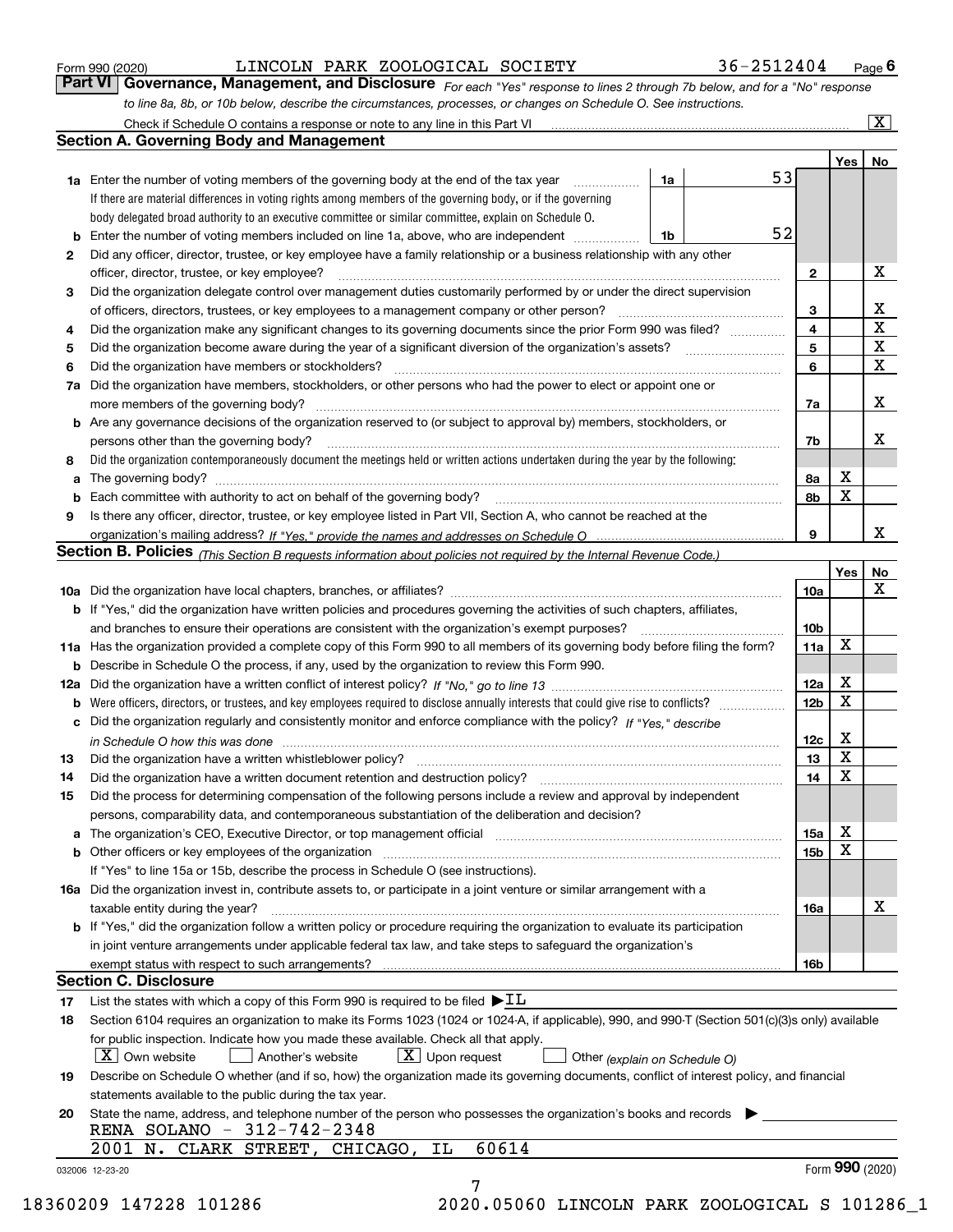$\mathcal{L}^{\text{max}}$ 

**7Part VII Compensation of Officers, Directors, Trustees, Key Employees, Highest Compensated Employees, and Independent Contractors**

Check if Schedule O contains a response or note to any line in this Part VII

**Section A. Officers, Directors, Trustees, Key Employees, and Highest Compensated Employees**

**1a**  Complete this table for all persons required to be listed. Report compensation for the calendar year ending with or within the organization's tax year. **•** List all of the organization's current officers, directors, trustees (whether individuals or organizations), regardless of amount of compensation.

Enter -0- in columns (D), (E), and (F) if no compensation was paid.

 $\bullet$  List all of the organization's  $\,$ current key employees, if any. See instructions for definition of "key employee."

**•** List the organization's five current highest compensated employees (other than an officer, director, trustee, or key employee) who received reportable compensation (Box 5 of Form W-2 and/or Box 7 of Form 1099-MISC) of more than \$100,000 from the organization and any related organizations.

**•** List all of the organization's former officers, key employees, and highest compensated employees who received more than \$100,000 of reportable compensation from the organization and any related organizations.

**former directors or trustees**  ¥ List all of the organization's that received, in the capacity as a former director or trustee of the organization, more than \$10,000 of reportable compensation from the organization and any related organizations.

See instructions for the order in which to list the persons above.

Check this box if neither the organization nor any related organization compensated any current officer, director, or trustee.  $\mathcal{L}^{\text{max}}$ 

| (A)                                  | (C)<br>(B)                                         |                               |                                                                  |                         |              |                                  | (D)        | (E)                 | (F)                              |                          |
|--------------------------------------|----------------------------------------------------|-------------------------------|------------------------------------------------------------------|-------------------------|--------------|----------------------------------|------------|---------------------|----------------------------------|--------------------------|
| Name and title                       | Position<br>Average<br>(do not check more than one |                               |                                                                  |                         |              |                                  | Reportable | Reportable          | Estimated                        |                          |
|                                      | hours per                                          |                               | box, unless person is both an<br>officer and a director/trustee) |                         |              |                                  |            | compensation        | compensation                     | amount of                |
|                                      | week                                               |                               |                                                                  |                         |              |                                  |            | from                | from related                     | other                    |
|                                      | (list any<br>hours for                             |                               |                                                                  |                         |              |                                  |            | the<br>organization | organizations<br>(W-2/1099-MISC) | compensation<br>from the |
|                                      | related                                            |                               |                                                                  |                         |              |                                  |            | (W-2/1099-MISC)     |                                  | organization             |
|                                      | organizations                                      |                               |                                                                  |                         |              |                                  |            |                     |                                  | and related              |
|                                      | below                                              | ndividual trustee or director | nstitutional trustee                                             |                         | Key employee |                                  |            |                     |                                  | organizations            |
|                                      | line)                                              |                               |                                                                  | Officer                 |              | Highest compensated<br> employee | Former     |                     |                                  |                          |
| KEVIN J. BELL<br>(1)                 | 40.00                                              |                               |                                                                  |                         |              |                                  |            |                     |                                  |                          |
| PRESIDENT & CEO                      | 0.00                                               | $\mathbf X$                   |                                                                  | $\mathbf X$             |              |                                  |            | 515,869.            | 0.                               | 28,506.                  |
| <b>MEGAN ROSS</b><br>(2)             | 40.00                                              |                               |                                                                  |                         |              |                                  |            |                     |                                  |                          |
| ZOO DIRECTOR                         | 0.00                                               |                               |                                                                  |                         | X            |                                  |            | 276,234.            | 0.                               | 13,039.                  |
| CHRISTINE M. ZRINKSY<br>(3)          | 40.00                                              |                               |                                                                  |                         |              |                                  |            |                     |                                  |                          |
| SNR VP DEVELOPMENT & GOVT RELATIONS  | 0.00                                               |                               |                                                                  |                         |              | х                                |            | 191,122.            | $0$ .                            | 12,466.                  |
| RENA SOLANO<br>(4)                   | 40.00                                              |                               |                                                                  |                         |              |                                  |            |                     |                                  |                          |
| CHIEF FINANCIAL OFFICER              | 0.00                                               |                               |                                                                  | X                       |              |                                  |            | 182,813.            | $0$ .                            | 15,032.                  |
| ELIZABETH GILLETTE<br>(5)            | 40.00                                              |                               |                                                                  |                         |              |                                  |            |                     |                                  |                          |
| SENIOR DIRECTOR OF PRINCIPAL GIFTS   | 0.00                                               |                               |                                                                  |                         |              | X                                |            | 161,121.            | 0.                               | 4,476.                   |
| (6)<br>LINDA LEADBITTER              | 40.00                                              |                               |                                                                  |                         |              |                                  |            |                     |                                  |                          |
| VP, HUMAN RESOURCES & ADMINISTRATION | 0.00                                               |                               |                                                                  |                         |              | X                                |            | 147,006.            | 0.                               | 11,444.                  |
| DANA MURPHY<br>(7)                   | 40.00                                              |                               |                                                                  |                         |              |                                  |            |                     |                                  |                          |
| VP OF LEARNING & COMMUNITY ENGAGEMEN | 0.00                                               |                               |                                                                  |                         |              | X                                |            | 149,102.            | 0.                               | 4,734.                   |
| LISA FAUST<br>(8)                    | 40.00                                              |                               |                                                                  |                         |              |                                  |            |                     |                                  |                          |
| VP OF CONSERVATION AND SCIENCE       | 0.00                                               |                               |                                                                  |                         |              | X                                |            | 132,411.            | 0.                               | 7,745.                   |
| (9) C. JOHN MOSTOFI                  | 1.00                                               |                               |                                                                  |                         |              |                                  |            |                     |                                  |                          |
| CHAIRMAN                             | 0.00                                               | $\mathbf X$                   |                                                                  | $\mathbf X$             |              |                                  |            | $\mathbf 0$ .       | 0.                               | $0\cdot$                 |
| (10) CHARLES A. BARONE               | 1.00                                               |                               |                                                                  |                         |              |                                  |            |                     |                                  |                          |
| <b>SECRETARY</b>                     | 0.00                                               | $\mathbf x$                   |                                                                  | $\overline{\textbf{X}}$ |              |                                  |            | $\mathbf 0$ .       | 0.                               | 0.                       |
| (11) TRACEY ELLEN BENFORD            | 1.00                                               |                               |                                                                  |                         |              |                                  |            |                     |                                  |                          |
| VICE CHAIR OF FINANCE                | 0.00                                               | $\mathbf X$                   |                                                                  | $\mathbf X$             |              |                                  |            | $\mathbf 0$ .       | 0.                               | 0.                       |
| (12) KELLY POWERS BARIA              | 1.00                                               |                               |                                                                  |                         |              |                                  |            |                     |                                  |                          |
| <b>TRUSTEE</b>                       | 0.00                                               | $\mathbf x$                   |                                                                  |                         |              |                                  |            | 0.                  | 0.                               | 0.                       |
| (13) DAVID P. BOLGER                 | 1.00                                               |                               |                                                                  |                         |              |                                  |            |                     |                                  |                          |
| <b>TRUSTEE</b>                       | 0.00                                               | $\mathbf x$                   |                                                                  |                         |              |                                  |            | $\mathbf 0$ .       | 0.                               | $0_{.}$                  |
| (14) MICHAEL COLLINS                 | 1.00                                               |                               |                                                                  |                         |              |                                  |            |                     |                                  |                          |
| <b>TRUSTEE</b>                       | 0.00                                               | X                             |                                                                  |                         |              |                                  |            | $\mathbf 0$ .       | 0.                               | 0.                       |
| (15) JAMES E. COMPTON                | 1.00                                               |                               |                                                                  |                         |              |                                  |            |                     |                                  |                          |
| <b>TRUSTEE</b>                       | 0.00                                               | $\mathbf x$                   |                                                                  |                         |              |                                  |            | $\mathbf 0$ .       | 0.                               | 0.                       |
| (16) MARSHA A. CRUZAN                | 1.00                                               |                               |                                                                  |                         |              |                                  |            |                     |                                  |                          |
| <b>TRUSTEE</b>                       | 0.00                                               | $\mathbf x$                   |                                                                  |                         |              |                                  |            | $\mathbf 0$ .       | 0.                               | $0_{.}$                  |
| (17) MAREIL B. CUSACK                | 1.00                                               |                               |                                                                  |                         |              |                                  |            |                     |                                  |                          |
| <b>TRUSTEE</b>                       | 0.00                                               | $\mathbf X$                   |                                                                  |                         |              |                                  |            | $\mathbf 0$ .       | 0.                               | 0.                       |

032007 12-23-20

Form (2020) **990**

8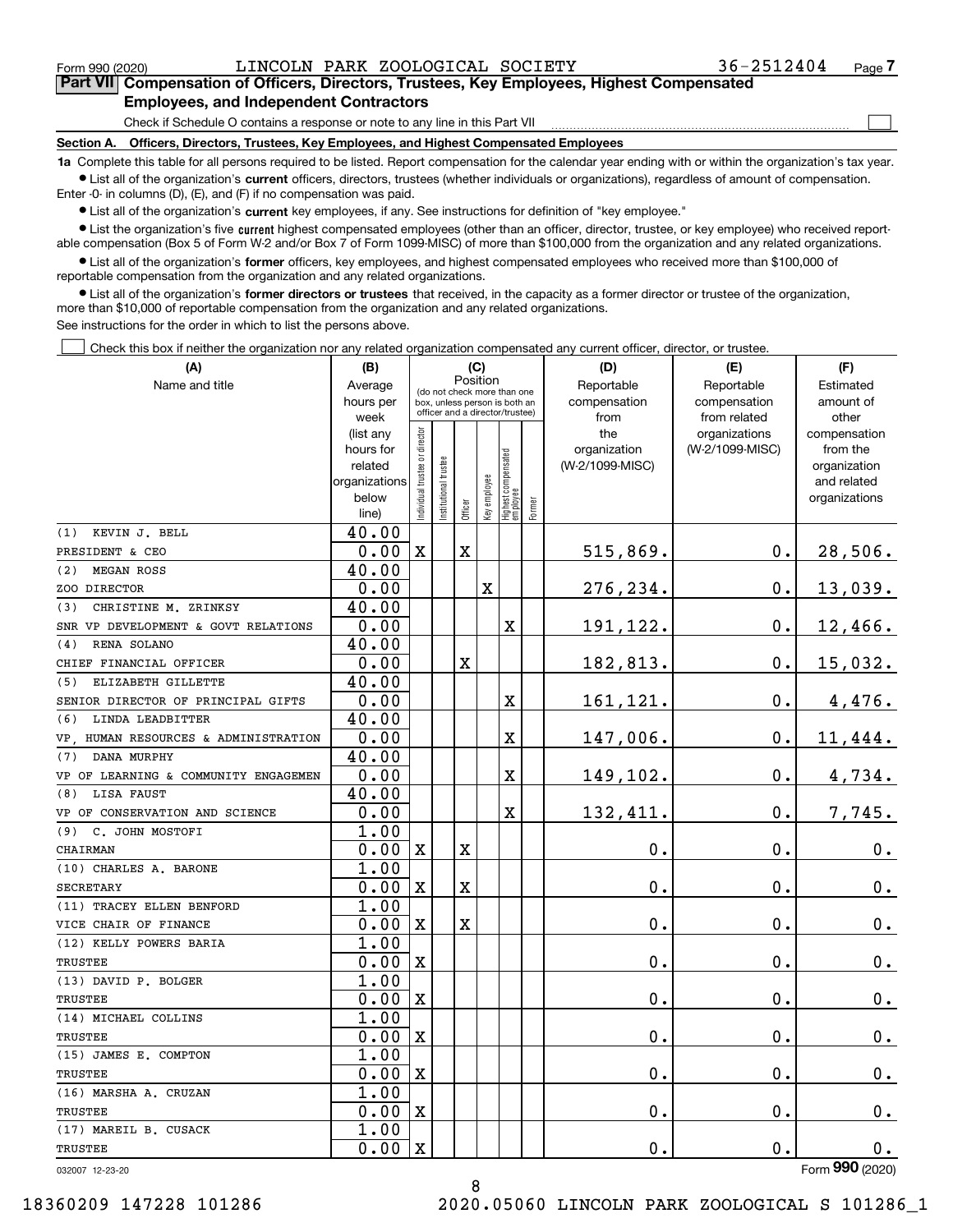|  | Form 990 (2020) |
|--|-----------------|
|  |                 |

Form 990 (2020) LINCOLN PARK ZOOLOGICAL SOCIETY 36-2512404 Page **8** 

| Part VII Section A. Officers, Directors, Trustees, Key Employees, and Highest Compensated Employees (continued)                                |                                                                |                                |                                                              |          |              |                                  |        |                                |                 |                  |                     |               |                 |
|------------------------------------------------------------------------------------------------------------------------------------------------|----------------------------------------------------------------|--------------------------------|--------------------------------------------------------------|----------|--------------|----------------------------------|--------|--------------------------------|-----------------|------------------|---------------------|---------------|-----------------|
| (A)                                                                                                                                            | (B)                                                            |                                |                                                              | (C)      |              |                                  |        | (D)                            | (E)             |                  |                     | (F)           |                 |
| Name and title                                                                                                                                 | Average                                                        |                                |                                                              | Position |              |                                  |        | Reportable                     | Reportable      |                  |                     | Estimated     |                 |
|                                                                                                                                                | hours per                                                      |                                | (do not check more than one<br>box, unless person is both an |          |              |                                  |        | compensation                   | compensation    |                  |                     | amount of     |                 |
|                                                                                                                                                | week                                                           |                                | officer and a director/trustee)                              |          |              |                                  |        | from                           | from related    |                  |                     | other         |                 |
|                                                                                                                                                | (list any                                                      |                                |                                                              |          |              |                                  |        | the                            | organizations   |                  |                     | compensation  |                 |
|                                                                                                                                                | hours for                                                      |                                |                                                              |          |              |                                  |        | organization                   | (W-2/1099-MISC) |                  |                     | from the      |                 |
|                                                                                                                                                | related<br>organizations                                       |                                |                                                              |          |              |                                  |        | (W-2/1099-MISC)                |                 |                  |                     | organization  |                 |
|                                                                                                                                                | below                                                          |                                |                                                              |          |              |                                  |        |                                |                 |                  |                     | and related   |                 |
|                                                                                                                                                | line)                                                          | Individual trustee or director | In stitutional trustee                                       | Officer  | key employee | Highest compensated<br> employee | Former |                                |                 |                  |                     | organizations |                 |
| (18) RONALD DENARD                                                                                                                             | 1.00                                                           |                                |                                                              |          |              |                                  |        |                                |                 |                  |                     |               |                 |
| TRUSTEE                                                                                                                                        | 0.00                                                           | $\mathbf X$                    |                                                              |          |              |                                  |        | 0.                             |                 | 0.               |                     |               | 0.              |
| (19) RANDALL DUNN                                                                                                                              | 1.00                                                           |                                |                                                              |          |              |                                  |        |                                |                 |                  |                     |               |                 |
| TRUSTEE                                                                                                                                        | 0.00                                                           | X                              |                                                              |          |              |                                  |        | 0.                             |                 | $0$ .            |                     |               | 0.              |
| (20) FRANCESCA M. EDWARDSON                                                                                                                    | 1.00                                                           |                                |                                                              |          |              |                                  |        |                                |                 |                  |                     |               |                 |
| TRUSTEE                                                                                                                                        | 0.00                                                           | X                              |                                                              |          |              |                                  |        | 0.                             |                 | 0.               |                     |               | 0.              |
| (21) POLLY ELDRINGHOFF                                                                                                                         | 1.00                                                           |                                |                                                              |          |              |                                  |        |                                |                 |                  |                     |               |                 |
| <b>TRUSTEE</b>                                                                                                                                 | 0.00                                                           | X                              |                                                              |          |              |                                  |        | 0.                             |                 | 0.               |                     |               | $\mathbf 0$ .   |
| (22) JOHN R. ETTELSON                                                                                                                          | 1.00                                                           |                                |                                                              |          |              |                                  |        |                                |                 |                  |                     |               |                 |
| <b>TRUSTEE</b>                                                                                                                                 | 0.00                                                           | X                              |                                                              |          |              |                                  |        | 0.                             |                 | 0.               |                     |               | $\mathbf 0$ .   |
| (23) TAREK FADEL                                                                                                                               | 1.00                                                           |                                |                                                              |          |              |                                  |        |                                |                 |                  |                     |               |                 |
|                                                                                                                                                | 0.00                                                           |                                |                                                              |          |              |                                  |        | 0.                             |                 | 0.               |                     |               | $0$ .           |
| TRUSTEE                                                                                                                                        | 1.00                                                           | X                              |                                                              |          |              |                                  |        |                                |                 |                  |                     |               |                 |
| (24) RICHARD FEITLER                                                                                                                           |                                                                |                                |                                                              |          |              |                                  |        |                                |                 | 0.               |                     |               |                 |
| TRUSTEE                                                                                                                                        | 0.00                                                           | X                              |                                                              |          |              |                                  |        | 0.                             |                 |                  |                     |               | $0$ .           |
| (25) DENISE STEFAN GINASCOL                                                                                                                    | 1.00                                                           |                                |                                                              |          |              |                                  |        |                                |                 |                  |                     |               |                 |
| TRUSTEE                                                                                                                                        | 0.00                                                           | X                              |                                                              |          |              |                                  |        | 0.                             |                 | $0$ .            |                     |               | $0$ .           |
| (26) CATHERINE H. GLEDHILL                                                                                                                     | 1.00                                                           |                                |                                                              |          |              |                                  |        |                                |                 |                  |                     |               |                 |
| TRUSTEE                                                                                                                                        | 0.00                                                           | $\mathbf X$                    |                                                              |          |              |                                  |        | 0.                             |                 | 0.               |                     |               | 0.              |
| 1b Subtotal                                                                                                                                    |                                                                |                                |                                                              |          |              |                                  |        | 1,755,678.                     |                 | $\overline{0}$ . |                     | 97,442.       |                 |
| $\mathbf 0$ .                                                                                                                                  |                                                                |                                |                                                              |          |              |                                  |        | $\overline{0}$ .               |                 |                  | $\overline{0}$ .    |               |                 |
| d                                                                                                                                              |                                                                |                                |                                                              |          |              |                                  |        | 1,755,678.                     |                 | $\overline{0}$ . |                     | 97,442.       |                 |
| Total number of individuals (including but not limited to those listed above) who received more than \$100,000 of reportable<br>$\mathbf{2}$   |                                                                |                                |                                                              |          |              |                                  |        |                                |                 |                  |                     |               |                 |
| compensation from the organization $\blacktriangleright$                                                                                       |                                                                |                                |                                                              |          |              |                                  |        |                                |                 |                  |                     |               | 11<br><b>No</b> |
|                                                                                                                                                |                                                                |                                |                                                              |          |              |                                  |        |                                |                 |                  |                     | Yes           |                 |
| Did the organization list any former officer, director, trustee, key employee, or highest compensated employee on<br>3                         |                                                                |                                |                                                              |          |              |                                  |        |                                |                 |                  |                     |               |                 |
| line 1a? If "Yes," complete Schedule J for such individual manufactured contains and the 1a? If "Yes," complete Schedule J for such individual |                                                                |                                |                                                              |          |              |                                  |        |                                |                 |                  | 3                   |               | х               |
| For any individual listed on line 1a, is the sum of reportable compensation and other compensation from the organization<br>4                  |                                                                |                                |                                                              |          |              |                                  |        |                                |                 |                  |                     |               |                 |
|                                                                                                                                                |                                                                |                                |                                                              |          |              |                                  |        |                                |                 |                  | 4                   | X             |                 |
| Did any person listed on line 1a receive or accrue compensation from any unrelated organization or individual for services<br>5                |                                                                |                                |                                                              |          |              |                                  |        |                                |                 |                  |                     |               |                 |
|                                                                                                                                                |                                                                |                                |                                                              |          |              |                                  |        |                                |                 |                  | 5                   |               | X               |
| <b>Section B. Independent Contractors</b>                                                                                                      |                                                                |                                |                                                              |          |              |                                  |        |                                |                 |                  |                     |               |                 |
| Complete this table for your five highest compensated independent contractors that received more than \$100,000 of compensation from<br>1      |                                                                |                                |                                                              |          |              |                                  |        |                                |                 |                  |                     |               |                 |
| the organization. Report compensation for the calendar year ending with or within the organization's tax year.                                 |                                                                |                                |                                                              |          |              |                                  |        |                                |                 |                  |                     |               |                 |
| (A)<br>Name and business address                                                                                                               |                                                                |                                |                                                              |          |              |                                  |        | (B)<br>Description of services |                 |                  | (C)<br>Compensation |               |                 |
|                                                                                                                                                |                                                                |                                |                                                              |          |              |                                  |        |                                |                 |                  |                     |               |                 |
| PEPPER CONSTRUCTION                                                                                                                            |                                                                |                                |                                                              |          |              |                                  |        | CONSTRUCTION                   |                 |                  |                     |               |                 |
| 643 N. ORLEANS ST., CHICAGO, IL 60654                                                                                                          |                                                                |                                |                                                              |          |              |                                  |        | SERVICES                       |                 |                  | 19,497,694.         |               |                 |
| C&W SERVICES, 4002 SOLUTIONS CENTER,                                                                                                           |                                                                |                                |                                                              |          |              |                                  |        |                                |                 |                  |                     |               |                 |
| CHICAGO, IL 60677-4000                                                                                                                         |                                                                |                                |                                                              |          |              |                                  |        | ENGINEERING SERVICES           |                 |                  | 1,574,850.          |               |                 |
| GOETTSCH PARTNERS, INC                                                                                                                         |                                                                |                                |                                                              |          |              |                                  |        | ARCHITECTURAL DESIGN           |                 |                  |                     |               |                 |
| 224 S MICHIGAN AVE, CHICAGO, IL 60604                                                                                                          |                                                                |                                |                                                              |          |              |                                  |        | SERVICES                       |                 |                  |                     | 698,702.      |                 |
| MONTERREY SECURITY                                                                                                                             |                                                                |                                |                                                              |          |              |                                  |        |                                |                 |                  |                     |               |                 |
| 2232 S BLUE ISLAND AVE, CHICAGO, IL 60608                                                                                                      |                                                                |                                |                                                              |          |              |                                  |        | SECURITY SERVICES              |                 |                  |                     | 531,862.      |                 |
| LANDSCAPE STRUCTURES, INC<br>COMMUNITY                                                                                                         |                                                                |                                |                                                              |          |              |                                  |        |                                |                 |                  |                     |               |                 |
|                                                                                                                                                | 601 7TH ST. SOUTH, DELANO, MN 55328<br>308,072.<br>PARTNERSHIP |                                |                                                              |          |              |                                  |        |                                |                 |                  |                     |               |                 |
| Total number of independent contractors (including but not limited to those listed above) who received more than<br>$\mathbf{2}$               |                                                                |                                |                                                              |          |              |                                  |        |                                |                 |                  |                     |               |                 |
| \$100,000 of compensation from the organization                                                                                                |                                                                |                                |                                                              |          | 14           |                                  |        |                                |                 |                  |                     |               |                 |

SEE PART VII, SECTION A CONTINUATION SHEETS

Form (2020) **990**

032008 12-23-20

9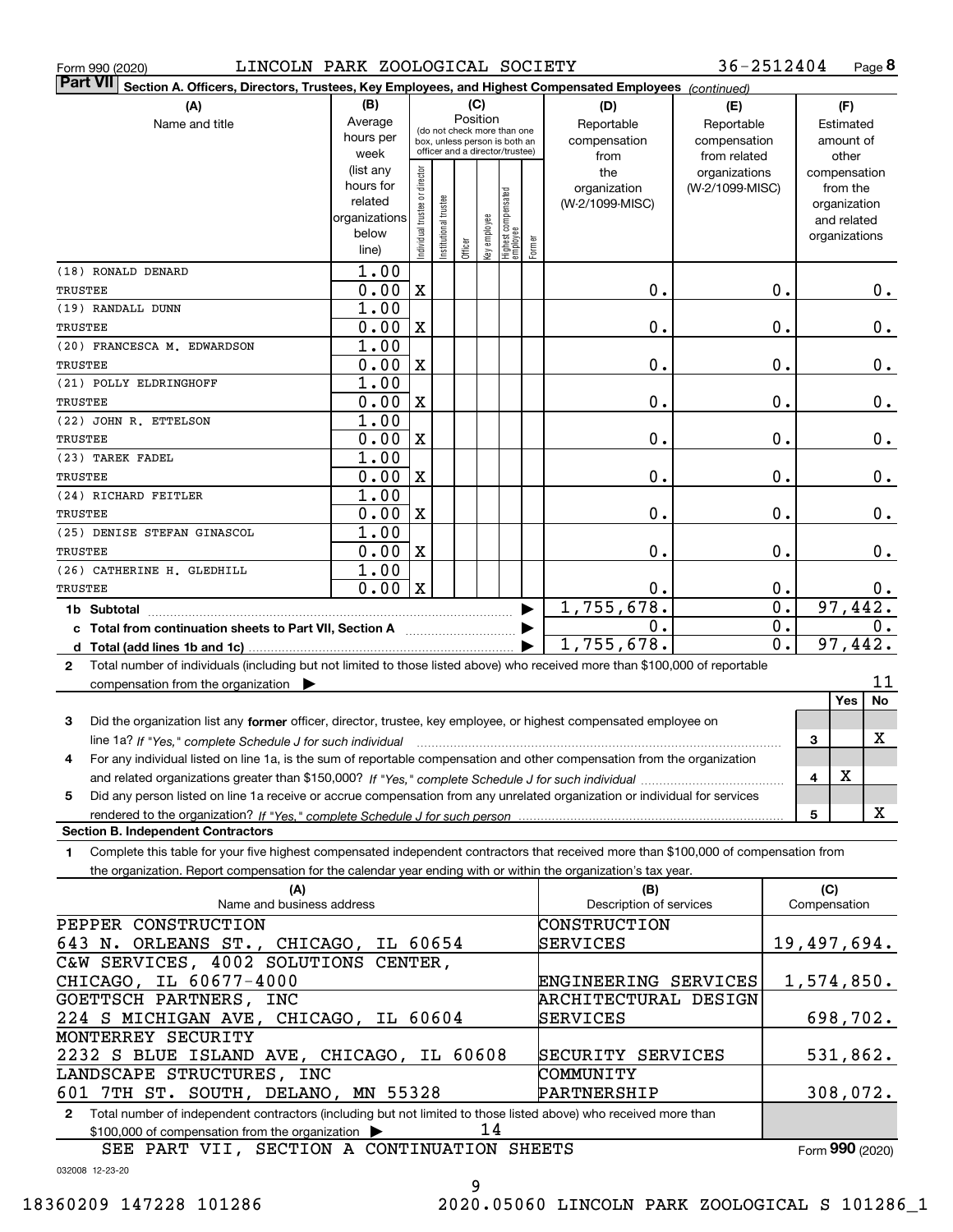| LINCOLN PARK ZOOLOGICAL SOCIETY<br>Form 990                                                                            |                     |                                    |                       |            |              |                              |        |                 | 36-2512404                    |                       |
|------------------------------------------------------------------------------------------------------------------------|---------------------|------------------------------------|-----------------------|------------|--------------|------------------------------|--------|-----------------|-------------------------------|-----------------------|
| Part VII <br>Section A.<br>Officers, Directors, Trustees, Key Employees, and Highest Compensated Employees (continued) |                     |                                    |                       |            |              |                              |        |                 |                               |                       |
| (A)<br>(C)<br>(B)                                                                                                      |                     |                                    |                       |            |              |                              |        | (D)             | (E)                           | (F)                   |
| Name and title                                                                                                         | Average             | Position<br>(check all that apply) |                       | Reportable | Reportable   | Estimated                    |        |                 |                               |                       |
|                                                                                                                        | hours               |                                    |                       |            |              |                              |        | compensation    | compensation                  | amount of             |
|                                                                                                                        | per<br>week         |                                    |                       |            |              |                              |        | from<br>the     | from related<br>organizations | other<br>compensation |
|                                                                                                                        | (list any           |                                    |                       |            |              |                              |        | organization    | (W-2/1099-MISC)               | from the              |
|                                                                                                                        | hours for           |                                    |                       |            |              |                              |        | (W-2/1099-MISC) |                               | organization          |
|                                                                                                                        | related             |                                    |                       |            |              |                              |        |                 |                               | and related           |
|                                                                                                                        | organizations       |                                    |                       |            |              |                              |        |                 |                               | organizations         |
|                                                                                                                        | below               | Individual trustee or director     | Institutional trustee | Officer    | Key employee | Highest compensated employee | Former |                 |                               |                       |
|                                                                                                                        | line)               |                                    |                       |            |              |                              |        |                 |                               |                       |
| (27) LORI GOLTERMANN                                                                                                   | 1.00                |                                    |                       |            |              |                              |        |                 |                               |                       |
| TRUSTEE                                                                                                                | 0.00                | X                                  |                       |            |              |                              |        | 0.              | $\mathbf 0$ .                 | $0_{.}$               |
| (28) DOUGLAS C. GRISSOM                                                                                                | 1.00                |                                    |                       |            |              |                              |        |                 |                               |                       |
| TRUSTEE                                                                                                                | 0.00                | X                                  |                       |            |              |                              |        | 0.              | $\mathbf 0$ .                 | $\mathbf 0$ .         |
| (29) LUIS GUTIERREZ                                                                                                    | 1.00                |                                    |                       |            |              |                              |        |                 |                               |                       |
| TRUSTEE                                                                                                                | 0.00                | X                                  |                       |            |              |                              |        | 0.              | $\mathbf 0$ .                 | $\mathbf 0$ .         |
| (30) EDWARD C. HAFFNER                                                                                                 | 1.00                |                                    |                       |            |              |                              |        |                 |                               |                       |
| TRUSTEE                                                                                                                | 0.00                | X                                  |                       |            |              |                              |        | 0.              | $\mathbf 0$ .                 | $\mathbf 0$ .         |
| (31) BARBARA A. HIGGINS                                                                                                | 1.00                |                                    |                       |            |              |                              |        |                 |                               |                       |
| TRUSTEE                                                                                                                | 0.00                | X                                  |                       |            |              |                              |        | 0.              | $\mathbf 0$ .                 | $\mathbf 0$ .         |
| (32) ROGER G. HILL II                                                                                                  | 1.00                |                                    |                       |            |              |                              |        |                 |                               |                       |
| <b>TRUSTEE</b>                                                                                                         | 0.00                | X                                  |                       |            |              |                              |        | 0.              | $\mathbf 0$ .                 | $\mathbf 0$ .         |
| (33) JOHN M. HOLMES                                                                                                    | 1.00                |                                    |                       |            |              |                              |        |                 | $\mathbf 0$ .                 |                       |
| TRUSTEE                                                                                                                | 0.00<br>1.00        | X                                  |                       |            |              |                              |        | 0.              |                               | $\mathbf 0$ .         |
| (34) J. THOMAS HURVIS<br>TRUSTEE                                                                                       | 0.00                | X                                  |                       |            |              |                              |        | 0.              | $\mathbf 0$ .                 | 0.                    |
| (35) MARCIA S. KAMINSKY                                                                                                | 1.00                |                                    |                       |            |              |                              |        |                 |                               |                       |
| TRUSTEE                                                                                                                | 0.00                | X                                  |                       |            |              |                              |        | 0.              | $\mathbf 0$ .                 | $0_{.}$               |
| (36) KAREN STONE KAPLAN                                                                                                | 1.00                |                                    |                       |            |              |                              |        |                 |                               |                       |
| TRUSTEE                                                                                                                | 0.00                | X                                  |                       |            |              |                              |        | $\mathbf 0$ .   | $\mathbf 0$ .                 | 0.                    |
| (37) ELIZABETH A. KARLSON                                                                                              | 1.00                |                                    |                       |            |              |                              |        |                 |                               |                       |
| TRUSTEE                                                                                                                | 0.00                | X                                  |                       |            |              |                              |        | $\mathbf 0$ .   | $\mathbf 0$ .                 | $\mathbf 0$ .         |
| (38) KANDACE LENTI                                                                                                     | 1.00                |                                    |                       |            |              |                              |        |                 |                               |                       |
| TRUSTEE                                                                                                                | 0.00                | X                                  |                       |            |              |                              |        | 0.              | Ο.                            | $0$ .                 |
| (39) THOMAS L. MCLEARY                                                                                                 | 1.00                |                                    |                       |            |              |                              |        |                 |                               |                       |
| TRUSTEE                                                                                                                | $\overline{0.00}$ X |                                    |                       |            |              |                              |        | $\mathbf 0$ .   | $\mathbf 0$ .                 | 0.                    |
| (40) JOHN MCLINDEN                                                                                                     | 1.00                |                                    |                       |            |              |                              |        |                 |                               |                       |
| TRUSTEE                                                                                                                | 0.00                | X                                  |                       |            |              |                              |        | $\mathbf 0$ .   | $\mathbf 0$ .                 | $0$ .                 |
| (41) ELISABETH C. MEEKER                                                                                               | 1.00                |                                    |                       |            |              |                              |        |                 |                               |                       |
| TRUSTEE                                                                                                                | 0.00                | X                                  |                       |            |              |                              |        | $\mathbf 0$ .   | $\mathbf 0$ .                 | $0$ .                 |
| (42) RANDALL E. MEHRBERG                                                                                               | 1.00                |                                    |                       |            |              |                              |        |                 |                               |                       |
| TRUSTEE                                                                                                                | 0.00                | X                                  |                       |            |              |                              |        | $\mathbf 0$ .   | $\mathbf 0$ .                 | 0.                    |
| (43) ELIZABETH A. MIHAS                                                                                                | 1.00                |                                    |                       |            |              |                              |        |                 |                               |                       |
| TRUSTEE                                                                                                                | 0.00                | X                                  |                       |            |              |                              |        | $\mathbf 0$ .   | $\mathbf 0$ .                 | 0.                    |
| (44) DAVID L. NICHOLS                                                                                                  | 1.00                |                                    |                       |            |              |                              |        |                 |                               |                       |
| TRUSTEE                                                                                                                | 0.00                | X                                  |                       |            |              |                              |        | $\mathbf 0$ .   | $\mathbf 0$ .                 | 0.                    |
| (45) ADAM NORDIN                                                                                                       | 1.00                |                                    |                       |            |              |                              |        |                 |                               |                       |
| TRUSTEE                                                                                                                | 0.00                | X                                  |                       |            |              |                              |        | $\mathbf 0$ .   | $\mathbf 0$ .                 | 0.                    |
| (46) GREGORY Y. PEARLMAN                                                                                               | 1.00                |                                    |                       |            |              |                              |        |                 |                               |                       |
| TRUSTEE                                                                                                                | 0.00                | X                                  |                       |            |              |                              |        | 0.              | $\mathbf 0$ .                 | $0$ .                 |
|                                                                                                                        |                     |                                    |                       |            |              |                              |        |                 |                               |                       |
|                                                                                                                        |                     |                                    |                       |            |              |                              |        |                 |                               |                       |

032201 04-01-20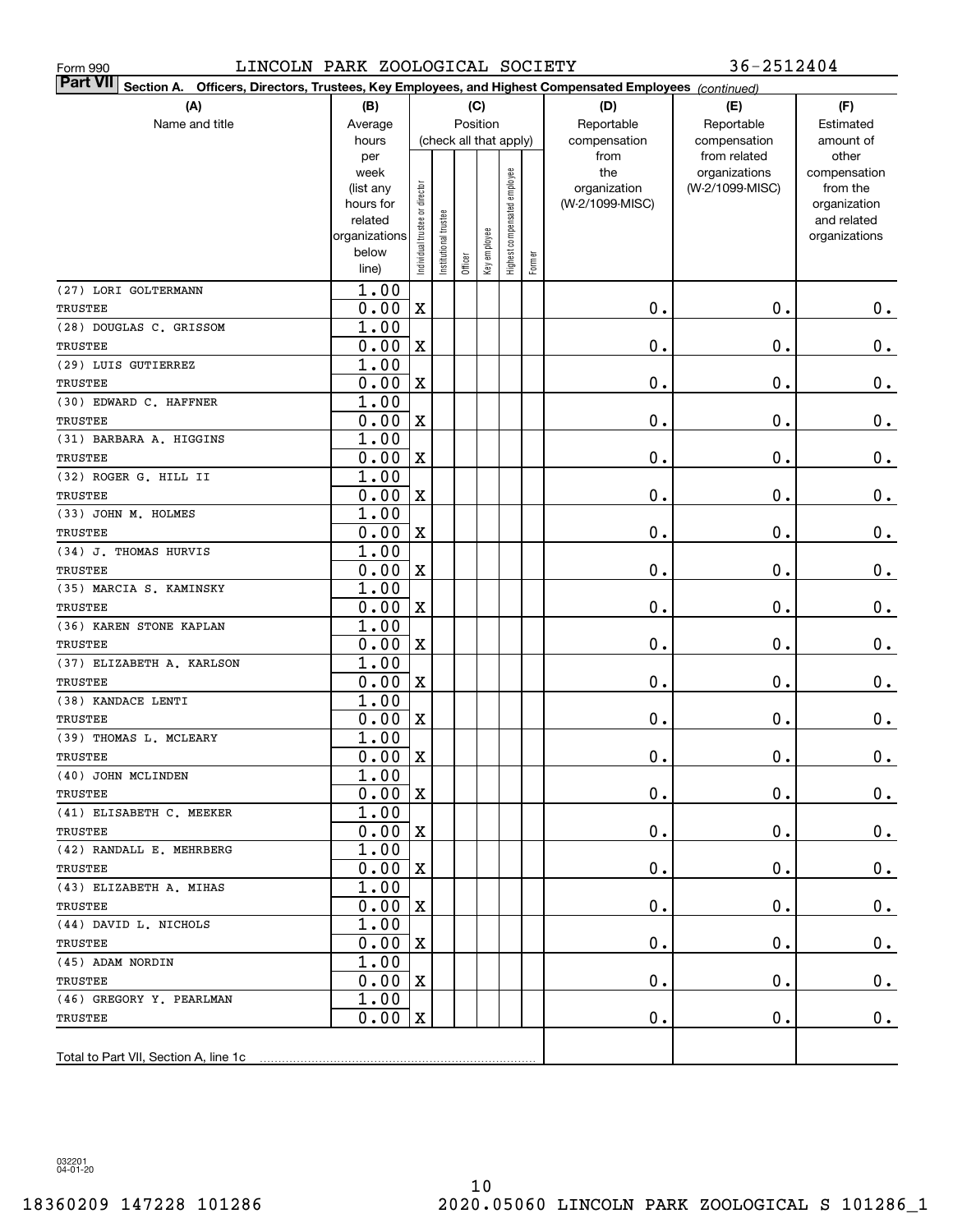| LINCOLN PARK ZOOLOGICAL SOCIETY<br>Form 990                                                                               |                        |                                |                       |         |                        |                              |        |                 | 36-2512404                    |                       |
|---------------------------------------------------------------------------------------------------------------------------|------------------------|--------------------------------|-----------------------|---------|------------------------|------------------------------|--------|-----------------|-------------------------------|-----------------------|
| <b>Part VII</b><br>Section A. Officers, Directors, Trustees, Key Employees, and Highest Compensated Employees (continued) |                        |                                |                       |         |                        |                              |        |                 |                               |                       |
| (A)                                                                                                                       | (B)                    |                                |                       |         | (C)                    |                              |        | (D)             | (E)                           | (F)                   |
| Name and title                                                                                                            | Average                |                                |                       |         | Position               |                              |        | Reportable      | Reportable                    | Estimated             |
|                                                                                                                           | hours                  |                                |                       |         | (check all that apply) |                              |        | compensation    | compensation                  | amount of             |
|                                                                                                                           | per<br>week            |                                |                       |         |                        |                              |        | from<br>the     | from related<br>organizations | other<br>compensation |
|                                                                                                                           | (list any              |                                |                       |         |                        |                              |        | organization    | (W-2/1099-MISC)               | from the              |
|                                                                                                                           | hours for              |                                |                       |         |                        |                              |        | (W-2/1099-MISC) |                               | organization          |
|                                                                                                                           | related                |                                |                       |         |                        |                              |        |                 |                               | and related           |
|                                                                                                                           | organizations<br>below |                                |                       |         |                        |                              |        |                 |                               | organizations         |
|                                                                                                                           | line)                  | Individual trustee or director | Institutional trustee | Officer | Key employee           | Highest compensated employee | Former |                 |                               |                       |
| (47) RICHARD POULTON                                                                                                      | 1.00                   |                                |                       |         |                        |                              |        |                 |                               |                       |
| TRUSTEE                                                                                                                   | 0.00                   | X                              |                       |         |                        |                              |        | $0$ .           | 0.                            | $0$ .                 |
| (48) MAYARI PRITZKER                                                                                                      | 1.00                   |                                |                       |         |                        |                              |        |                 |                               |                       |
| TRUSTEE                                                                                                                   | 0.00                   | X                              |                       |         |                        |                              |        | $\mathbf 0$ .   | $\mathbf 0$ .                 | 0.                    |
| (49) IAN RADOMSKI                                                                                                         | 1.00                   |                                |                       |         |                        |                              |        |                 |                               |                       |
| TRUSTEE                                                                                                                   | 0.00                   | X                              |                       |         |                        |                              |        | $0$ .           | $\mathbf 0$ .                 | $\mathbf 0$ .         |
| (50) KELLY DARIN RAINKO                                                                                                   | 1.00                   |                                |                       |         |                        |                              |        |                 |                               |                       |
| TRUSTEE                                                                                                                   | 0.00                   | X                              |                       |         |                        |                              |        | $0$ .           | $\mathbf 0$ .                 | 0.                    |
| (51) SUSAN L. REGENSTEIN                                                                                                  | 1.00                   |                                |                       |         |                        |                              |        |                 |                               |                       |
| TRUSTEE                                                                                                                   | 0.00                   | X                              |                       |         |                        |                              |        | $\mathbf 0$ .   | $\mathbf 0$ .                 | $\mathbf 0$ .         |
| (52) MYRA REILLY                                                                                                          | 1.00                   |                                |                       |         |                        |                              |        |                 |                               |                       |
| TRUSTEE                                                                                                                   | 0.00                   | X                              |                       |         |                        |                              |        | $\mathbf 0$ .   | $\mathbf 0$ .                 | $\mathbf 0$ .         |
| (53) JOHN H. RODI                                                                                                         | 1.00                   |                                |                       |         |                        |                              |        |                 |                               |                       |
| TRUSTEE                                                                                                                   | 0.00                   | X                              |                       |         |                        |                              |        | $\mathbf 0$ .   | $\mathbf 0$ .                 | $\mathbf 0$ .         |
| (54) SHANNON SCHUYLER                                                                                                     | 1.00                   |                                |                       |         |                        |                              |        |                 |                               |                       |
| TRUSTEE                                                                                                                   | 0.00                   | X                              |                       |         |                        |                              |        | $\mathbf 0$ .   | $\mathbf 0$ .                 | $\mathbf 0$ .         |
| (55) SUSAN SHERMAN, D.V.M.                                                                                                | 1.00                   |                                |                       |         |                        |                              |        |                 |                               |                       |
| TRUSTEE                                                                                                                   | 0.00                   | X                              |                       |         |                        |                              |        | $\mathbf 0$ .   | $\mathbf 0$ .                 | 0.                    |
| (56) JOSEPH R. TRPIK JR.                                                                                                  | 1.00                   |                                |                       |         |                        |                              |        |                 |                               |                       |
| TRUSTEE                                                                                                                   | 0.00                   | X                              |                       |         |                        |                              |        | $0$ .           | $\mathbf 0$ .                 | 0.                    |
| (57) THOMAS F. WALKER, JR.                                                                                                | 1.00                   |                                |                       |         |                        |                              |        |                 |                               |                       |
| <b>TRUSTEE</b>                                                                                                            | 0.00                   | X                              |                       |         |                        |                              |        | $0$ .           | $\mathbf 0$ .                 | 0.                    |
| (58) KIMBRA D. WALTER                                                                                                     | 1.00                   |                                |                       |         |                        |                              |        |                 |                               |                       |
| TRUSTEE                                                                                                                   | 0.00<br>1.00           | X                              |                       |         |                        |                              |        | $\mathbf 0$ .   | $\mathbf 0$ .                 | $0$ .                 |
| (59) K. JAY WEAVER<br>TRUSTEE                                                                                             | $0.00$ X               |                                |                       |         |                        |                              |        | $\mathbf 0$ .   | $\mathbf 0$ .                 | $\mathbf 0$ .         |
| (60) SHARON ZACKFIA                                                                                                       | 1.00                   |                                |                       |         |                        |                              |        |                 |                               |                       |
| TRUSTEE                                                                                                                   | 0.00                   | $\mathbf X$                    |                       |         |                        |                              |        | $0$ .           | $\mathbf 0$ .                 | 0.                    |
|                                                                                                                           |                        |                                |                       |         |                        |                              |        |                 |                               |                       |
|                                                                                                                           |                        |                                |                       |         |                        |                              |        |                 |                               |                       |
|                                                                                                                           |                        |                                |                       |         |                        |                              |        |                 |                               |                       |
|                                                                                                                           |                        |                                |                       |         |                        |                              |        |                 |                               |                       |
|                                                                                                                           |                        |                                |                       |         |                        |                              |        |                 |                               |                       |
|                                                                                                                           |                        |                                |                       |         |                        |                              |        |                 |                               |                       |
|                                                                                                                           |                        |                                |                       |         |                        |                              |        |                 |                               |                       |
|                                                                                                                           |                        |                                |                       |         |                        |                              |        |                 |                               |                       |
|                                                                                                                           |                        |                                |                       |         |                        |                              |        |                 |                               |                       |
|                                                                                                                           |                        |                                |                       |         |                        |                              |        |                 |                               |                       |
|                                                                                                                           |                        |                                |                       |         |                        |                              |        |                 |                               |                       |
|                                                                                                                           |                        |                                |                       |         |                        |                              |        |                 |                               |                       |
|                                                                                                                           |                        |                                |                       |         |                        |                              |        |                 |                               |                       |
| Total to Part VII, Section A, line 1c                                                                                     |                        |                                |                       |         |                        |                              |        |                 |                               |                       |

032201 04-01-20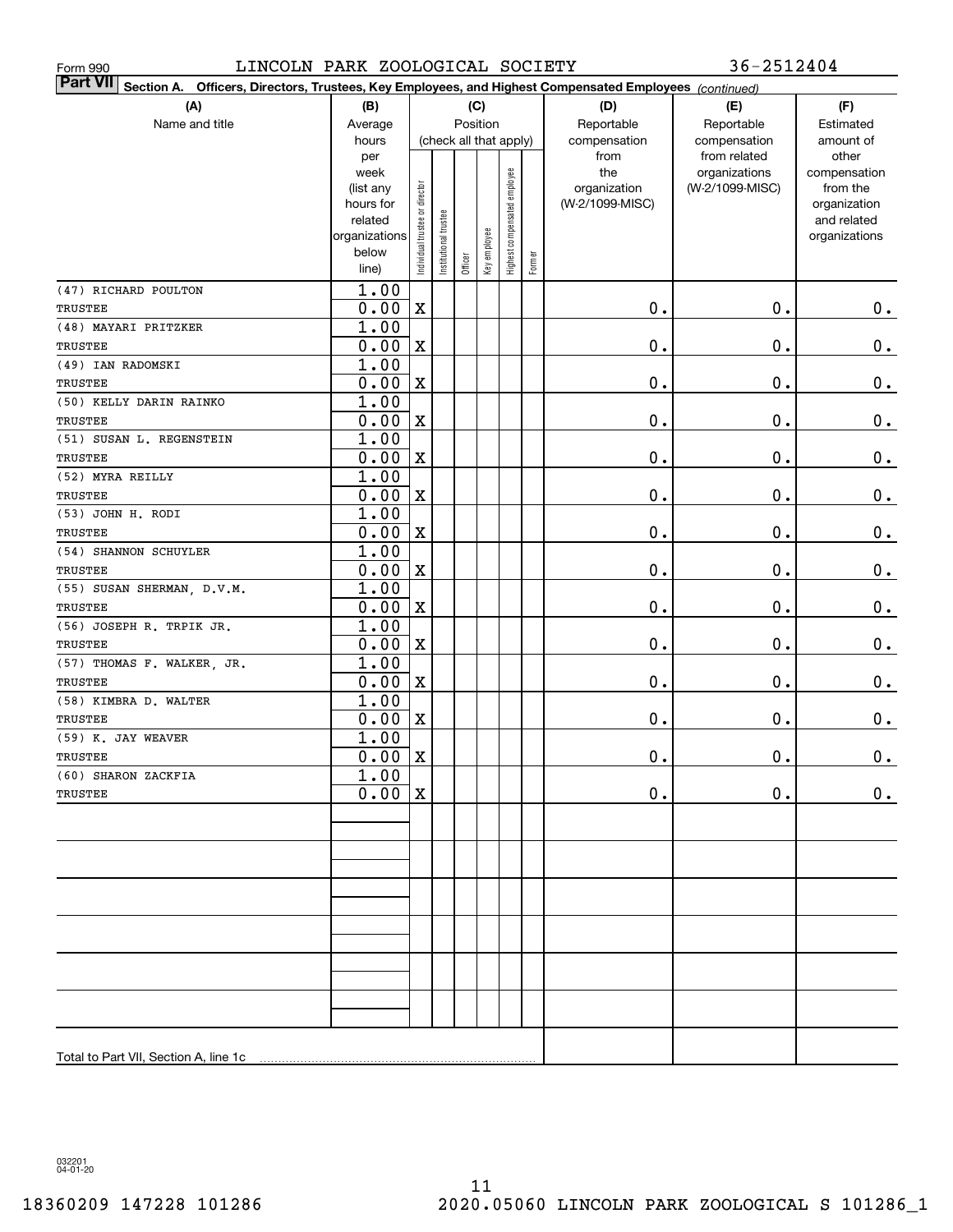|                                                           |    |        | Check if Schedule O contains a response or note to any line in this Part VIII |                |    |                |                      |               |                          |                  |                                      |
|-----------------------------------------------------------|----|--------|-------------------------------------------------------------------------------|----------------|----|----------------|----------------------|---------------|--------------------------|------------------|--------------------------------------|
|                                                           |    |        |                                                                               |                |    |                |                      | Total revenue | (B)<br>Related or exempt | (C)<br>Unrelated | (D)<br>Revenue excluded              |
|                                                           |    |        |                                                                               |                |    |                |                      |               | function revenue         | business revenue | from tax under<br>sections 512 - 514 |
|                                                           |    |        |                                                                               |                |    | 1a             |                      |               |                          |                  |                                      |
| Contributions, Gifts, Grants<br>and Other Similar Amounts |    |        | <b>1 a</b> Federated campaigns<br><b>b</b> Membership dues                    |                |    | 1 <sub>b</sub> | 166,063.             |               |                          |                  |                                      |
|                                                           |    |        | c Fundraising events                                                          |                |    | 1 <sub>c</sub> | 113,771.             |               |                          |                  |                                      |
|                                                           |    |        | d Related organizations                                                       |                |    | 1 <sub>d</sub> |                      |               |                          |                  |                                      |
|                                                           |    |        | e Government grants (contributions)                                           |                |    | 1e             | 7,806,870.           |               |                          |                  |                                      |
|                                                           |    |        | f All other contributions, gifts, grants, and                                 |                |    |                |                      |               |                          |                  |                                      |
|                                                           |    |        | similar amounts not included above                                            |                | 1f |                | 13,556,953.          |               |                          |                  |                                      |
|                                                           |    |        | g Noncash contributions included in lines 1a-1f                               |                |    | 1g             | 1,844,737.           |               |                          |                  |                                      |
|                                                           |    |        | h Total. Add lines 1a-1f                                                      |                |    |                |                      | 21,643,657.   |                          |                  |                                      |
|                                                           |    |        |                                                                               |                |    |                | <b>Business Code</b> |               |                          |                  |                                      |
|                                                           |    | 2 a    | EVENT REVENUE                                                                 |                |    |                | 611710               | 1,834,984.    | 1,834,984.               |                  |                                      |
|                                                           |    |        | VISITOR SERVICES                                                              |                |    |                | 561499               | 1,703,147.    |                          |                  | 1,703,147.                           |
|                                                           |    |        | MEMBERSHIP DUES                                                               |                |    |                | 611710               | 1,299,860.    | 1,299,860.               |                  |                                      |
|                                                           |    |        | OTHER PROGRAMS                                                                |                |    |                | 611710               | 57,454.       | 57,454.                  |                  |                                      |
| Program Service<br>Revenue                                |    |        |                                                                               |                |    |                |                      |               |                          |                  |                                      |
|                                                           |    |        | All other program service revenue                                             |                |    |                |                      |               |                          |                  |                                      |
|                                                           |    | a      |                                                                               |                |    |                |                      | 4,895,445.    |                          |                  |                                      |
|                                                           | 3  |        | Investment income (including dividends, interest, and                         |                |    |                |                      |               |                          |                  |                                      |
|                                                           |    |        |                                                                               |                |    |                |                      | 1,822,551.    |                          |                  | 1,822,551.                           |
|                                                           | 4  |        | Income from investment of tax-exempt bond proceeds                            |                |    |                |                      |               |                          |                  |                                      |
|                                                           | 5  |        |                                                                               |                |    |                |                      |               |                          |                  |                                      |
|                                                           |    |        |                                                                               |                |    | (i) Real       | (ii) Personal        |               |                          |                  |                                      |
|                                                           |    |        | 6 a Gross rents<br>.                                                          | 6a             |    | 98,898.        |                      |               |                          |                  |                                      |
|                                                           |    |        | <b>b</b> Less: rental expenses                                                | 6 <sub>b</sub> |    | 44,698.        |                      |               |                          |                  |                                      |
|                                                           |    |        | c Rental income or (loss)                                                     | 6c             |    | 54,200.        |                      |               |                          |                  |                                      |
|                                                           |    |        | d Net rental income or (loss)                                                 |                |    |                |                      | 54,200.       | 54,200.                  |                  |                                      |
|                                                           |    |        | 7 a Gross amount from sales of                                                |                |    | (i) Securities | (ii) Other           |               |                          |                  |                                      |
|                                                           |    |        | assets other than inventory                                                   | 7a             |    | 9,992,222.     |                      |               |                          |                  |                                      |
|                                                           |    |        | <b>b</b> Less: cost or other basis                                            |                |    |                |                      |               |                          |                  |                                      |
|                                                           |    |        | and sales expenses                                                            | 7b             |    | 9,044,698.     |                      |               |                          |                  |                                      |
| Revenue                                                   |    |        | <b>c</b> Gain or (loss) $\ldots$                                              | 7c             |    | 947,524.       |                      |               |                          |                  |                                      |
|                                                           |    |        |                                                                               |                |    |                |                      | 947,524.      |                          |                  | 947,524.                             |
| ð                                                         |    |        | 8 a Gross income from fundraising events (not                                 |                |    |                |                      |               |                          |                  |                                      |
| δ                                                         |    |        | including $\$\qquad\qquad$ 113,771. of                                        |                |    |                |                      |               |                          |                  |                                      |
|                                                           |    |        | contributions reported on line 1c). See                                       |                |    |                |                      |               |                          |                  |                                      |
|                                                           |    |        |                                                                               |                |    | l 8a           | 20,025.              |               |                          |                  |                                      |
|                                                           |    |        | <b>b</b> Less: direct expenses <i>manually contained</i>                      |                |    | 8b             | 17,871.              |               |                          |                  |                                      |
|                                                           |    |        | c Net income or (loss) from fundraising events                                |                |    |                | ▶                    | 2,154.        |                          |                  | 2,154.                               |
|                                                           |    |        | 9 a Gross income from gaming activities. See                                  |                |    |                |                      |               |                          |                  |                                      |
|                                                           |    |        |                                                                               |                |    | 9a             |                      |               |                          |                  |                                      |
|                                                           |    |        | <b>b</b> Less: direct expenses <b>manually</b>                                |                |    | 9b             |                      |               |                          |                  |                                      |
|                                                           |    |        | c Net income or (loss) from gaming activities                                 |                |    |                |                      |               |                          |                  |                                      |
|                                                           |    |        | 10 a Gross sales of inventory, less returns                                   |                |    |                | 63,149.              |               |                          |                  |                                      |
|                                                           |    |        |                                                                               |                |    | 10a            | 265,161.             |               |                          |                  |                                      |
|                                                           |    |        | <b>b</b> Less: cost of goods sold                                             |                |    | 10b            |                      | $-202,012.$   |                          | $-202,012.$      |                                      |
|                                                           |    |        | c Net income or (loss) from sales of inventory                                |                |    |                | <b>Business Code</b> |               |                          |                  |                                      |
|                                                           |    |        |                                                                               |                |    |                |                      |               |                          |                  |                                      |
|                                                           |    | 11 a   |                                                                               |                |    |                |                      |               |                          |                  |                                      |
|                                                           |    | b<br>c |                                                                               |                |    |                |                      |               |                          |                  |                                      |
| Miscellaneous<br>Revenue                                  |    |        |                                                                               |                |    |                |                      |               |                          |                  |                                      |
|                                                           |    |        |                                                                               |                |    |                | ▶                    |               |                          |                  |                                      |
|                                                           | 12 |        | Total revenue. See instructions                                               |                |    |                |                      | 29, 163, 519. | 3, 246, 498.             | $-202,012.$      | 4,475,376.                           |
| 032009 12-23-20                                           |    |        |                                                                               |                |    |                |                      |               |                          |                  | Form 990 (2020)                      |

Form 990 (2020) LINCOLN PARK ZOOLOGICAL SOCIETY 36-2512404 Page

**9**

36-2512404

**Part VIII Statement of Revenue**

12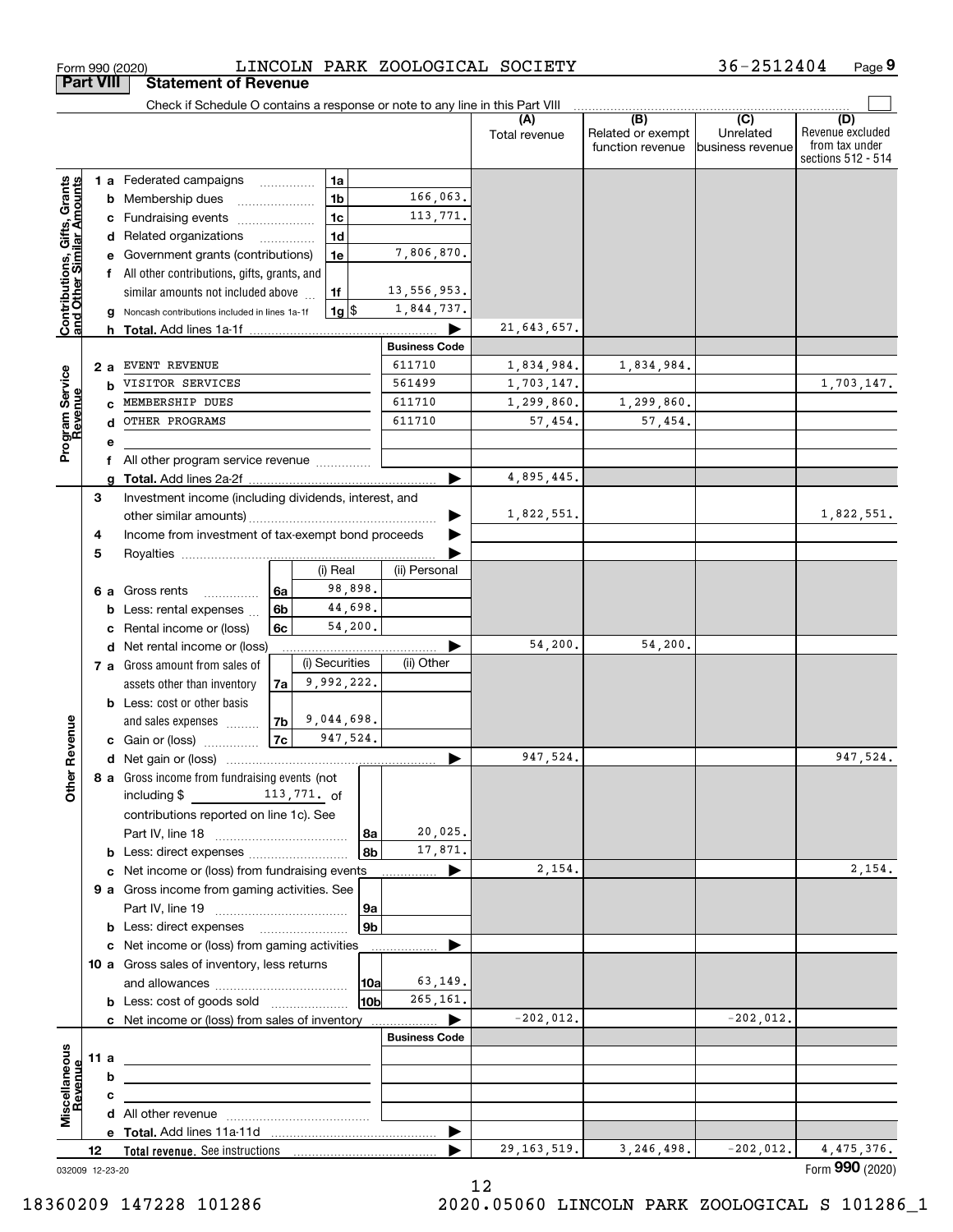$_{\rm Form}$   $_{990}$  (2020)  $_{\rm D}$   $_{\rm L}$   $_{\rm L}$   $_{\rm N}$   $_{\rm N}$   $_{\rm P2}$   $_{\rm R}$   $_{\rm N}$   $_{\rm N}$   $_{\rm N}$   $_{\rm N}$   $_{\rm N}$   $_{\rm N}$   $_{\rm N}$   $_{\rm N}$   $_{\rm N}$   $_{\rm N}$   $_{\rm N}$   $_{\rm N}$   $_{\rm N}$   $_{\rm N}$   $_{\rm N}$   $_{\rm N}$   $_{\rm N}$   $_{\rm N$ **Part IX Statement of Functional Expenses**

*Section 501(c)(3) and 501(c)(4) organizations must complete all columns. All other organizations must complete column (A).*

|                  | Check if Schedule O contains a response or note to any line in this Part IX                                                                                |                             |                                    |                                    |                                |
|------------------|------------------------------------------------------------------------------------------------------------------------------------------------------------|-----------------------------|------------------------------------|------------------------------------|--------------------------------|
|                  | Do not include amounts reported on lines 6b,<br>7b, 8b, 9b, and 10b of Part VIII.                                                                          | (A)<br>Total expenses       | (B)<br>Program service<br>expenses | Management and<br>general expenses | (D)<br>Fundraising<br>expenses |
| 1.               | Grants and other assistance to domestic organizations<br>and domestic governments. See Part IV, line 21                                                    | 201,317.                    | 201,317.                           |                                    |                                |
| $\mathbf{2}$     | Grants and other assistance to domestic                                                                                                                    |                             |                                    |                                    |                                |
|                  | individuals. See Part IV, line 22                                                                                                                          |                             |                                    |                                    |                                |
| 3                | Grants and other assistance to foreign                                                                                                                     |                             |                                    |                                    |                                |
|                  | organizations, foreign governments, and foreign                                                                                                            |                             |                                    |                                    |                                |
|                  | individuals. See Part IV, lines 15 and 16                                                                                                                  | 37,500.                     | 37,500.                            |                                    |                                |
| 4                | Benefits paid to or for members                                                                                                                            |                             |                                    |                                    |                                |
| 5                | Compensation of current officers, directors,                                                                                                               |                             |                                    |                                    |                                |
|                  | trustees, and key employees                                                                                                                                | 914,928.                    | 523,388.                           | 179,568.                           | 211,972.                       |
| 6                | Compensation not included above to disqualified                                                                                                            |                             |                                    |                                    |                                |
|                  | persons (as defined under section 4958(f)(1)) and                                                                                                          |                             |                                    |                                    |                                |
|                  | persons described in section 4958(c)(3)(B)<br>1.1.1.1.1.1.1                                                                                                |                             |                                    |                                    |                                |
| 7                |                                                                                                                                                            | 14,078,929.                 | 12, 104, 895.                      | 1,006,516.                         | 967,518.                       |
| 8                | Pension plan accruals and contributions (include                                                                                                           |                             |                                    |                                    |                                |
|                  | section 401(k) and 403(b) employer contributions)                                                                                                          | $\frac{197,401}{1,221,022}$ | 138,180.                           | $\frac{30,195.}{87,292.}$          | $\frac{29,026.}{83,910.}$      |
| 9                |                                                                                                                                                            | 1,147,251.                  | 1,049,820.<br>996,237.             | 76,999.                            |                                |
| 10               |                                                                                                                                                            |                             |                                    |                                    | 74,015.                        |
| 11               | Fees for services (nonemployees):                                                                                                                          |                             |                                    |                                    |                                |
| a                |                                                                                                                                                            | 150,307.                    | 150, 307.                          |                                    |                                |
| b<br>c           |                                                                                                                                                            | 68,300.                     |                                    | 68,300.                            |                                |
| d                |                                                                                                                                                            |                             |                                    |                                    |                                |
| е                | Professional fundraising services. See Part IV, line 17                                                                                                    |                             |                                    |                                    |                                |
| f                | Investment management fees                                                                                                                                 | 104, 145.                   | 104,145.                           |                                    |                                |
| a                | Other. (If line 11g amount exceeds 10% of line 25,                                                                                                         |                             |                                    |                                    |                                |
|                  | column (A) amount, list line 11g expenses on Sch O.)                                                                                                       | <u>3,328,142.</u>           | 2,922,901.                         | 321,925.                           | $83,316$ .                     |
| 12 <sup>12</sup> |                                                                                                                                                            | 65,438.                     | <u>65,088.</u>                     | 350.                               |                                |
| 13               |                                                                                                                                                            | 437,078.                    | 293, 174.                          | 62,910.                            | 80,994.                        |
| 14               |                                                                                                                                                            | 1,044,072.                  | 817,443.                           | 122,411.                           | 104, 218.                      |
| 15               |                                                                                                                                                            |                             |                                    |                                    |                                |
| 16               |                                                                                                                                                            | 952,487.                    | 937,972.                           | 14,243.                            | 272.                           |
| 17               | Travel                                                                                                                                                     | 10,046.                     | $10,004$ .                         | 16.                                | $\overline{26}$ .              |
| 18               | Payments of travel or entertainment expenses                                                                                                               |                             |                                    |                                    |                                |
|                  | for any federal, state, or local public officials                                                                                                          |                             |                                    |                                    |                                |
| 19               | Conferences, conventions, and meetings                                                                                                                     | 181,082.                    | 100,496.                           | 75,386.                            | 5,200.                         |
| 20               | Interest                                                                                                                                                   | 748,745.                    | 743,754.                           | 4,991.                             |                                |
| 21               | Depreciation, depletion, and amortization                                                                                                                  | 527,023.                    | 479,635.                           | 42,625.                            | 4,763.                         |
| 22<br>23         | Insurance                                                                                                                                                  | 369,683.                    | 303,104.                           | 45,974.                            | 20,605.                        |
| 24               | Other expenses. Itemize expenses not covered                                                                                                               |                             |                                    |                                    |                                |
|                  | above (List miscellaneous expenses on line 24e. If<br>line 24e amount exceeds 10% of line 25, column (A)<br>amount, list line 24e expenses on Schedule O.) |                             |                                    |                                    |                                |
| a                | ZOO IMPROVEMENTS                                                                                                                                           | 22,711,625.                 | 22,711,625.                        |                                    |                                |
| b                | SUPPLIES                                                                                                                                                   | 1,844,563.                  | $\overline{1,798}$ , 002.          | 10,028.                            | 36,533.                        |
| c                |                                                                                                                                                            |                             |                                    |                                    |                                |
| d                |                                                                                                                                                            |                             |                                    |                                    |                                |
|                  | e All other expenses                                                                                                                                       |                             |                                    |                                    |                                |
| 25               | Total functional expenses. Add lines 1 through 24e                                                                                                         | 50, 341, 084.               | 46,488,987.                        | 2,149,729.                         | 1,702,368.                     |
| 26               | Joint costs. Complete this line only if the organization                                                                                                   |                             |                                    |                                    |                                |
|                  | reported in column (B) joint costs from a combined                                                                                                         |                             |                                    |                                    |                                |
|                  | educational campaign and fundraising solicitation.                                                                                                         |                             |                                    |                                    |                                |
|                  | Check here $\blacktriangleright$<br>if following SOP 98-2 (ASC 958-720)                                                                                    |                             |                                    |                                    |                                |
|                  | 032010 12-23-20                                                                                                                                            |                             |                                    |                                    | Form 990 (2020)                |

13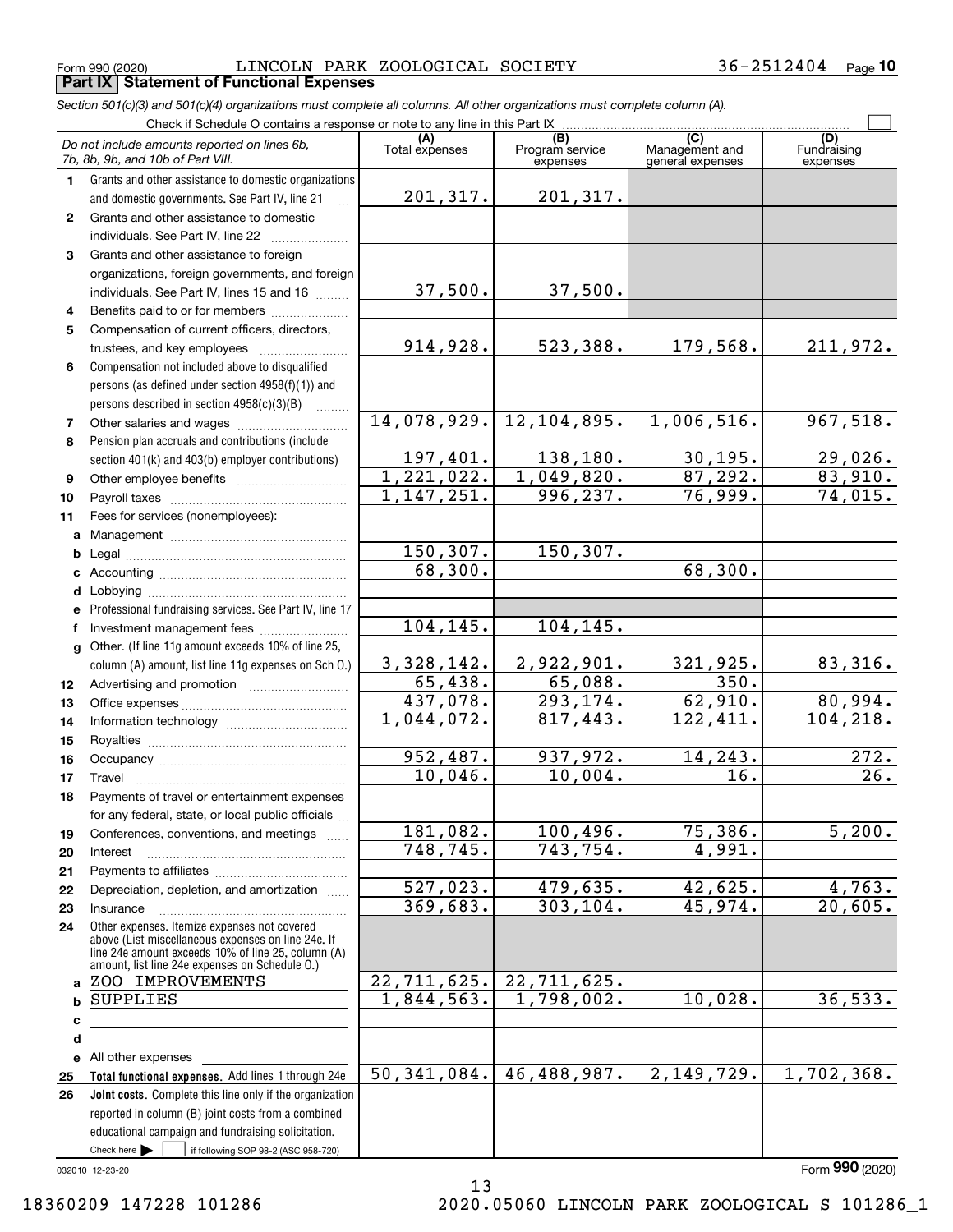### $_{\rm Form}$   $_{990}$  (2020)  $_{\rm D}$   $_{\rm L}$   $_{\rm L}$   $_{\rm N}$   $_{\rm N}$   $_{\rm P2}$   $_{\rm R}$   $_{\rm N}$   $_{\rm N}$   $_{\rm N}$   $_{\rm N}$   $_{\rm N}$   $_{\rm N}$   $_{\rm N}$   $_{\rm N}$   $_{\rm N}$   $_{\rm N}$   $_{\rm N}$   $_{\rm N}$   $_{\rm N}$   $_{\rm N}$   $_{\rm N}$   $_{\rm N}$   $_{\rm N}$   $_{\rm N$

**(A) (B) 1**Cash - non-interest-bearing ~~~~~~~~~~~~~~~~~~~~~~~~~ **2**Savings and temporary cash investments ~~~~~~~~~~~~~~~~~~ **3** Pledges and grants receivable, net  $\ldots$  **multimes contained and grants receivable**, net **multimes contained and grants receivable**, net **multimes contained and grants receivable 4**Accounts receivable, net ~~~~~~~~~~~~~~~~~~~~~~~~~~ **123 4**109,090. 199,452. Check if Schedule O contains a response or note to any line in this Part X Beginning of year | | End of year  $\mathcal{L}^{\text{max}}$  $8, 214, 577. \mid 1 \mid 14, 626, 102.$ 30,781,894. 15,194,767.  $12,338,228. | 2 | 13,039,189.$ 

|                             | 5  | Loans and other receivables from any current or former officer, director,               |   |                                 |                           |                |                 |
|-----------------------------|----|-----------------------------------------------------------------------------------------|---|---------------------------------|---------------------------|----------------|-----------------|
|                             |    | trustee, key employee, creator or founder, substantial contributor, or 35%              |   |                                 |                           |                |                 |
|                             |    | controlled entity or family member of any of these persons                              |   |                                 |                           | 5              |                 |
|                             | 6  | Loans and other receivables from other disqualified persons (as defined                 |   |                                 |                           |                |                 |
|                             |    | under section $4958(f)(1)$ , and persons described in section $4958(c)(3)(B)$           |   | $\overline{1}$                  |                           | 6              |                 |
|                             | 7  |                                                                                         |   |                                 |                           | $\overline{7}$ |                 |
| Assets                      | 8  |                                                                                         |   | 62,769.                         | 8                         | 23,692.        |                 |
|                             | 9  | Prepaid expenses and deferred charges                                                   |   |                                 | 367,694.                  | 9              | 350,982.        |
|                             |    | <b>10a</b> Land, buildings, and equipment: cost or other                                |   |                                 |                           |                |                 |
|                             |    | basis. Complete Part VI of Schedule D  10a                                              |   | $\frac{6,078,527.}{3,701,866.}$ |                           |                |                 |
|                             |    | $\frac{10b}{10b}$<br><b>b</b> Less: accumulated depreciation                            |   |                                 | 2,685,991.                | 10c            | 2,376,661.      |
|                             | 11 |                                                                                         |   |                                 | 78, 919, 178.             | 11             | 107,551,589.    |
|                             | 12 |                                                                                         |   | 44,498,031.                     | 12                        | 60, 252, 601.  |                 |
|                             | 13 | Investments - program-related. See Part IV, line 11                                     |   |                                 |                           | 13             |                 |
|                             | 14 |                                                                                         |   | 14                              |                           |                |                 |
|                             | 15 |                                                                                         |   | 15                              |                           |                |                 |
|                             | 16 |                                                                                         |   |                                 | 177, 977, 452.            | 16             | 213, 615, 035.  |
|                             | 17 |                                                                                         |   |                                 | 6,004,831.                | 17             | 10,065,134.     |
|                             | 18 |                                                                                         |   |                                 |                           | 18             |                 |
|                             | 19 |                                                                                         |   |                                 | 633, 295.                 | 19             | 161, 206.       |
|                             | 20 |                                                                                         |   |                                 | 70, 159, 300.             | 20             | 70, 230, 100.   |
|                             | 21 | Escrow or custodial account liability. Complete Part IV of Schedule D                   |   |                                 |                           | 21             |                 |
|                             | 22 | Loans and other payables to any current or former officer, director,                    |   |                                 |                           |                |                 |
| Liabilities                 |    | trustee, key employee, creator or founder, substantial contributor, or 35%              |   |                                 |                           |                |                 |
|                             |    | controlled entity or family member of any of these persons                              |   |                                 | 22                        |                |                 |
|                             | 23 | Secured mortgages and notes payable to unrelated third parties                          | . |                                 | 23                        |                |                 |
|                             | 24 | Unsecured notes and loans payable to unrelated third parties                            |   |                                 |                           | 24             | 5, 253, 538.    |
|                             | 25 | Other liabilities (including federal income tax, payables to related third              |   |                                 |                           |                |                 |
|                             |    | parties, and other liabilities not included on lines 17-24). Complete Part X            |   |                                 |                           |                |                 |
|                             |    | of Schedule D                                                                           |   |                                 |                           | 25             |                 |
|                             | 26 |                                                                                         |   |                                 | 76,797,426.               | 26             | 85,709,978.     |
|                             |    | Organizations that follow FASB ASC 958, check here $\triangleright \lfloor X \rfloor$   |   |                                 |                           |                |                 |
|                             |    | and complete lines 27, 28, 32, and 33.                                                  |   |                                 |                           |                |                 |
|                             | 27 | Net assets without donor restrictions                                                   |   |                                 | 27, 347, 240.             | 27             | 49, 308, 266.   |
|                             | 28 |                                                                                         |   |                                 | $\overline{73,832,786}$ . | 28             | 78,596,791.     |
|                             |    | Organizations that do not follow FASB ASC 958, check here $\blacktriangleright \lfloor$ |   |                                 |                           |                |                 |
|                             |    | and complete lines 29 through 33.                                                       |   |                                 |                           |                |                 |
|                             | 29 |                                                                                         |   |                                 |                           | 29             |                 |
| Net Assets or Fund Balances | 30 | Paid-in or capital surplus, or land, building, or equipment fund                        |   |                                 | 30                        |                |                 |
|                             | 31 | Retained earnings, endowment, accumulated income, or other funds                        |   |                                 | 31                        |                |                 |
|                             | 32 |                                                                                         |   | 101,180,026.                    | 32                        | 127,905,057.   |                 |
|                             | 33 |                                                                                         |   |                                 | 177, 977, 452.            | 33             | 213,615,035.    |
|                             |    |                                                                                         |   |                                 |                           |                | Form 990 (2020) |

**Part X** | Balance Sheet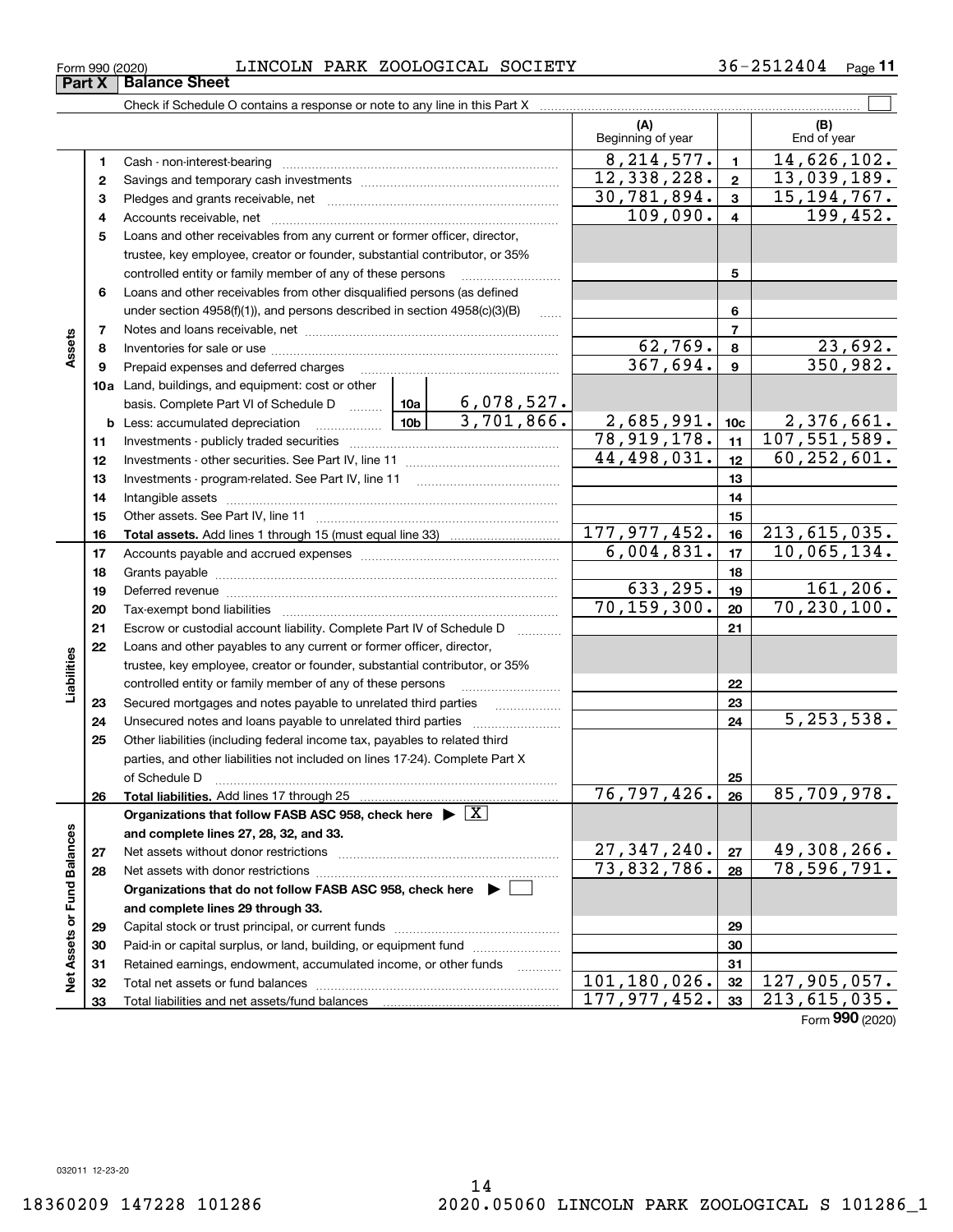| Part XI   Reconciliation of Net Assets<br>29, 163, 519.<br>1.<br>1<br>50, 341, 084.<br>$\mathbf{2}$<br>Total expenses (must equal Part IX, column (A), line 25)<br>2<br>$-21, 177, 565.$<br>3<br>Revenue less expenses. Subtract line 2 from line 1<br>3<br>101, 180, 026.<br>$\overline{\mathbf{4}}$<br>4<br>47,902,596.<br>5<br>Net unrealized gains (losses) on investments<br>5<br>6<br>6<br>$\overline{7}$<br>7<br>8<br>8<br>0.<br>Other changes in net assets or fund balances (explain on Schedule O)<br>9<br>9<br>Net assets or fund balances at end of year. Combine lines 3 through 9 (must equal Part X, line 32,<br>10<br>127,905,057.<br>10<br><b>Part XII</b> Financial Statements and Reporting<br>Yes<br><b>No</b><br>$\boxed{\mathbf{X}}$ Accrual<br>Accounting method used to prepare the Form 990: <u>[</u> Cash<br>Other<br>1<br>If the organization changed its method of accounting from a prior year or checked "Other," explain in Schedule O.<br>Х<br>2a Were the organization's financial statements compiled or reviewed by an independent accountant?<br>2a<br>If "Yes," check a box below to indicate whether the financial statements for the year were compiled or reviewed on a<br>separate basis, consolidated basis, or both:<br>Separate basis<br><b>Consolidated basis</b><br>Both consolidated and separate basis<br>х<br><b>b</b> Were the organization's financial statements audited by an independent accountant?<br>2b<br>If "Yes," check a box below to indicate whether the financial statements for the year were audited on a separate basis,<br>consolidated basis, or both:<br>$X$ Separate basis<br>Consolidated basis<br>Both consolidated and separate basis<br>c If "Yes" to line 2a or 2b, does the organization have a committee that assumes responsibility for oversight of the audit,<br>$\mathbf X$<br>2c<br>If the organization changed either its oversight process or selection process during the tax year, explain on Schedule O.<br>3a As a result of a federal award, was the organization required to undergo an audit or audits as set forth in the Single Audit<br>х<br>За<br>b If "Yes," did the organization undergo the required audit or audits? If the organization did not undergo the required audit<br>3b | LINCOLN PARK ZOOLOGICAL SOCIETY<br>Form 990 (2020) |  | 36-2512404 |  |      | Page $12$ |  |  |  |
|---------------------------------------------------------------------------------------------------------------------------------------------------------------------------------------------------------------------------------------------------------------------------------------------------------------------------------------------------------------------------------------------------------------------------------------------------------------------------------------------------------------------------------------------------------------------------------------------------------------------------------------------------------------------------------------------------------------------------------------------------------------------------------------------------------------------------------------------------------------------------------------------------------------------------------------------------------------------------------------------------------------------------------------------------------------------------------------------------------------------------------------------------------------------------------------------------------------------------------------------------------------------------------------------------------------------------------------------------------------------------------------------------------------------------------------------------------------------------------------------------------------------------------------------------------------------------------------------------------------------------------------------------------------------------------------------------------------------------------------------------------------------------------------------------------------------------------------------------------------------------------------------------------------------------------------------------------------------------------------------------------------------------------------------------------------------------------------------------------------------------------------------------------------------------------------------------------------------------------------------------------------------------------------|----------------------------------------------------|--|------------|--|------|-----------|--|--|--|
|                                                                                                                                                                                                                                                                                                                                                                                                                                                                                                                                                                                                                                                                                                                                                                                                                                                                                                                                                                                                                                                                                                                                                                                                                                                                                                                                                                                                                                                                                                                                                                                                                                                                                                                                                                                                                                                                                                                                                                                                                                                                                                                                                                                                                                                                                       |                                                    |  |            |  |      |           |  |  |  |
|                                                                                                                                                                                                                                                                                                                                                                                                                                                                                                                                                                                                                                                                                                                                                                                                                                                                                                                                                                                                                                                                                                                                                                                                                                                                                                                                                                                                                                                                                                                                                                                                                                                                                                                                                                                                                                                                                                                                                                                                                                                                                                                                                                                                                                                                                       |                                                    |  |            |  |      |           |  |  |  |
|                                                                                                                                                                                                                                                                                                                                                                                                                                                                                                                                                                                                                                                                                                                                                                                                                                                                                                                                                                                                                                                                                                                                                                                                                                                                                                                                                                                                                                                                                                                                                                                                                                                                                                                                                                                                                                                                                                                                                                                                                                                                                                                                                                                                                                                                                       |                                                    |  |            |  |      |           |  |  |  |
|                                                                                                                                                                                                                                                                                                                                                                                                                                                                                                                                                                                                                                                                                                                                                                                                                                                                                                                                                                                                                                                                                                                                                                                                                                                                                                                                                                                                                                                                                                                                                                                                                                                                                                                                                                                                                                                                                                                                                                                                                                                                                                                                                                                                                                                                                       |                                                    |  |            |  |      |           |  |  |  |
|                                                                                                                                                                                                                                                                                                                                                                                                                                                                                                                                                                                                                                                                                                                                                                                                                                                                                                                                                                                                                                                                                                                                                                                                                                                                                                                                                                                                                                                                                                                                                                                                                                                                                                                                                                                                                                                                                                                                                                                                                                                                                                                                                                                                                                                                                       |                                                    |  |            |  |      |           |  |  |  |
|                                                                                                                                                                                                                                                                                                                                                                                                                                                                                                                                                                                                                                                                                                                                                                                                                                                                                                                                                                                                                                                                                                                                                                                                                                                                                                                                                                                                                                                                                                                                                                                                                                                                                                                                                                                                                                                                                                                                                                                                                                                                                                                                                                                                                                                                                       |                                                    |  |            |  |      |           |  |  |  |
|                                                                                                                                                                                                                                                                                                                                                                                                                                                                                                                                                                                                                                                                                                                                                                                                                                                                                                                                                                                                                                                                                                                                                                                                                                                                                                                                                                                                                                                                                                                                                                                                                                                                                                                                                                                                                                                                                                                                                                                                                                                                                                                                                                                                                                                                                       |                                                    |  |            |  |      |           |  |  |  |
|                                                                                                                                                                                                                                                                                                                                                                                                                                                                                                                                                                                                                                                                                                                                                                                                                                                                                                                                                                                                                                                                                                                                                                                                                                                                                                                                                                                                                                                                                                                                                                                                                                                                                                                                                                                                                                                                                                                                                                                                                                                                                                                                                                                                                                                                                       |                                                    |  |            |  |      |           |  |  |  |
|                                                                                                                                                                                                                                                                                                                                                                                                                                                                                                                                                                                                                                                                                                                                                                                                                                                                                                                                                                                                                                                                                                                                                                                                                                                                                                                                                                                                                                                                                                                                                                                                                                                                                                                                                                                                                                                                                                                                                                                                                                                                                                                                                                                                                                                                                       |                                                    |  |            |  |      |           |  |  |  |
|                                                                                                                                                                                                                                                                                                                                                                                                                                                                                                                                                                                                                                                                                                                                                                                                                                                                                                                                                                                                                                                                                                                                                                                                                                                                                                                                                                                                                                                                                                                                                                                                                                                                                                                                                                                                                                                                                                                                                                                                                                                                                                                                                                                                                                                                                       |                                                    |  |            |  |      |           |  |  |  |
|                                                                                                                                                                                                                                                                                                                                                                                                                                                                                                                                                                                                                                                                                                                                                                                                                                                                                                                                                                                                                                                                                                                                                                                                                                                                                                                                                                                                                                                                                                                                                                                                                                                                                                                                                                                                                                                                                                                                                                                                                                                                                                                                                                                                                                                                                       |                                                    |  |            |  |      |           |  |  |  |
|                                                                                                                                                                                                                                                                                                                                                                                                                                                                                                                                                                                                                                                                                                                                                                                                                                                                                                                                                                                                                                                                                                                                                                                                                                                                                                                                                                                                                                                                                                                                                                                                                                                                                                                                                                                                                                                                                                                                                                                                                                                                                                                                                                                                                                                                                       |                                                    |  |            |  |      |           |  |  |  |
|                                                                                                                                                                                                                                                                                                                                                                                                                                                                                                                                                                                                                                                                                                                                                                                                                                                                                                                                                                                                                                                                                                                                                                                                                                                                                                                                                                                                                                                                                                                                                                                                                                                                                                                                                                                                                                                                                                                                                                                                                                                                                                                                                                                                                                                                                       |                                                    |  |            |  |      |           |  |  |  |
|                                                                                                                                                                                                                                                                                                                                                                                                                                                                                                                                                                                                                                                                                                                                                                                                                                                                                                                                                                                                                                                                                                                                                                                                                                                                                                                                                                                                                                                                                                                                                                                                                                                                                                                                                                                                                                                                                                                                                                                                                                                                                                                                                                                                                                                                                       |                                                    |  |            |  |      |           |  |  |  |
|                                                                                                                                                                                                                                                                                                                                                                                                                                                                                                                                                                                                                                                                                                                                                                                                                                                                                                                                                                                                                                                                                                                                                                                                                                                                                                                                                                                                                                                                                                                                                                                                                                                                                                                                                                                                                                                                                                                                                                                                                                                                                                                                                                                                                                                                                       |                                                    |  |            |  |      |           |  |  |  |
|                                                                                                                                                                                                                                                                                                                                                                                                                                                                                                                                                                                                                                                                                                                                                                                                                                                                                                                                                                                                                                                                                                                                                                                                                                                                                                                                                                                                                                                                                                                                                                                                                                                                                                                                                                                                                                                                                                                                                                                                                                                                                                                                                                                                                                                                                       |                                                    |  |            |  |      |           |  |  |  |
|                                                                                                                                                                                                                                                                                                                                                                                                                                                                                                                                                                                                                                                                                                                                                                                                                                                                                                                                                                                                                                                                                                                                                                                                                                                                                                                                                                                                                                                                                                                                                                                                                                                                                                                                                                                                                                                                                                                                                                                                                                                                                                                                                                                                                                                                                       |                                                    |  |            |  |      |           |  |  |  |
|                                                                                                                                                                                                                                                                                                                                                                                                                                                                                                                                                                                                                                                                                                                                                                                                                                                                                                                                                                                                                                                                                                                                                                                                                                                                                                                                                                                                                                                                                                                                                                                                                                                                                                                                                                                                                                                                                                                                                                                                                                                                                                                                                                                                                                                                                       |                                                    |  |            |  |      |           |  |  |  |
|                                                                                                                                                                                                                                                                                                                                                                                                                                                                                                                                                                                                                                                                                                                                                                                                                                                                                                                                                                                                                                                                                                                                                                                                                                                                                                                                                                                                                                                                                                                                                                                                                                                                                                                                                                                                                                                                                                                                                                                                                                                                                                                                                                                                                                                                                       |                                                    |  |            |  |      |           |  |  |  |
|                                                                                                                                                                                                                                                                                                                                                                                                                                                                                                                                                                                                                                                                                                                                                                                                                                                                                                                                                                                                                                                                                                                                                                                                                                                                                                                                                                                                                                                                                                                                                                                                                                                                                                                                                                                                                                                                                                                                                                                                                                                                                                                                                                                                                                                                                       |                                                    |  |            |  |      |           |  |  |  |
|                                                                                                                                                                                                                                                                                                                                                                                                                                                                                                                                                                                                                                                                                                                                                                                                                                                                                                                                                                                                                                                                                                                                                                                                                                                                                                                                                                                                                                                                                                                                                                                                                                                                                                                                                                                                                                                                                                                                                                                                                                                                                                                                                                                                                                                                                       |                                                    |  |            |  |      |           |  |  |  |
|                                                                                                                                                                                                                                                                                                                                                                                                                                                                                                                                                                                                                                                                                                                                                                                                                                                                                                                                                                                                                                                                                                                                                                                                                                                                                                                                                                                                                                                                                                                                                                                                                                                                                                                                                                                                                                                                                                                                                                                                                                                                                                                                                                                                                                                                                       |                                                    |  |            |  |      |           |  |  |  |
|                                                                                                                                                                                                                                                                                                                                                                                                                                                                                                                                                                                                                                                                                                                                                                                                                                                                                                                                                                                                                                                                                                                                                                                                                                                                                                                                                                                                                                                                                                                                                                                                                                                                                                                                                                                                                                                                                                                                                                                                                                                                                                                                                                                                                                                                                       |                                                    |  |            |  |      |           |  |  |  |
|                                                                                                                                                                                                                                                                                                                                                                                                                                                                                                                                                                                                                                                                                                                                                                                                                                                                                                                                                                                                                                                                                                                                                                                                                                                                                                                                                                                                                                                                                                                                                                                                                                                                                                                                                                                                                                                                                                                                                                                                                                                                                                                                                                                                                                                                                       |                                                    |  |            |  |      |           |  |  |  |
|                                                                                                                                                                                                                                                                                                                                                                                                                                                                                                                                                                                                                                                                                                                                                                                                                                                                                                                                                                                                                                                                                                                                                                                                                                                                                                                                                                                                                                                                                                                                                                                                                                                                                                                                                                                                                                                                                                                                                                                                                                                                                                                                                                                                                                                                                       |                                                    |  |            |  |      |           |  |  |  |
|                                                                                                                                                                                                                                                                                                                                                                                                                                                                                                                                                                                                                                                                                                                                                                                                                                                                                                                                                                                                                                                                                                                                                                                                                                                                                                                                                                                                                                                                                                                                                                                                                                                                                                                                                                                                                                                                                                                                                                                                                                                                                                                                                                                                                                                                                       |                                                    |  |            |  |      |           |  |  |  |
|                                                                                                                                                                                                                                                                                                                                                                                                                                                                                                                                                                                                                                                                                                                                                                                                                                                                                                                                                                                                                                                                                                                                                                                                                                                                                                                                                                                                                                                                                                                                                                                                                                                                                                                                                                                                                                                                                                                                                                                                                                                                                                                                                                                                                                                                                       |                                                    |  |            |  |      |           |  |  |  |
|                                                                                                                                                                                                                                                                                                                                                                                                                                                                                                                                                                                                                                                                                                                                                                                                                                                                                                                                                                                                                                                                                                                                                                                                                                                                                                                                                                                                                                                                                                                                                                                                                                                                                                                                                                                                                                                                                                                                                                                                                                                                                                                                                                                                                                                                                       |                                                    |  |            |  |      |           |  |  |  |
|                                                                                                                                                                                                                                                                                                                                                                                                                                                                                                                                                                                                                                                                                                                                                                                                                                                                                                                                                                                                                                                                                                                                                                                                                                                                                                                                                                                                                                                                                                                                                                                                                                                                                                                                                                                                                                                                                                                                                                                                                                                                                                                                                                                                                                                                                       |                                                    |  |            |  |      |           |  |  |  |
|                                                                                                                                                                                                                                                                                                                                                                                                                                                                                                                                                                                                                                                                                                                                                                                                                                                                                                                                                                                                                                                                                                                                                                                                                                                                                                                                                                                                                                                                                                                                                                                                                                                                                                                                                                                                                                                                                                                                                                                                                                                                                                                                                                                                                                                                                       |                                                    |  |            |  |      |           |  |  |  |
|                                                                                                                                                                                                                                                                                                                                                                                                                                                                                                                                                                                                                                                                                                                                                                                                                                                                                                                                                                                                                                                                                                                                                                                                                                                                                                                                                                                                                                                                                                                                                                                                                                                                                                                                                                                                                                                                                                                                                                                                                                                                                                                                                                                                                                                                                       |                                                    |  |            |  |      |           |  |  |  |
|                                                                                                                                                                                                                                                                                                                                                                                                                                                                                                                                                                                                                                                                                                                                                                                                                                                                                                                                                                                                                                                                                                                                                                                                                                                                                                                                                                                                                                                                                                                                                                                                                                                                                                                                                                                                                                                                                                                                                                                                                                                                                                                                                                                                                                                                                       |                                                    |  |            |  |      |           |  |  |  |
|                                                                                                                                                                                                                                                                                                                                                                                                                                                                                                                                                                                                                                                                                                                                                                                                                                                                                                                                                                                                                                                                                                                                                                                                                                                                                                                                                                                                                                                                                                                                                                                                                                                                                                                                                                                                                                                                                                                                                                                                                                                                                                                                                                                                                                                                                       |                                                    |  |            |  |      |           |  |  |  |
|                                                                                                                                                                                                                                                                                                                                                                                                                                                                                                                                                                                                                                                                                                                                                                                                                                                                                                                                                                                                                                                                                                                                                                                                                                                                                                                                                                                                                                                                                                                                                                                                                                                                                                                                                                                                                                                                                                                                                                                                                                                                                                                                                                                                                                                                                       |                                                    |  |            |  | nnn. |           |  |  |  |

Form (2020) **990**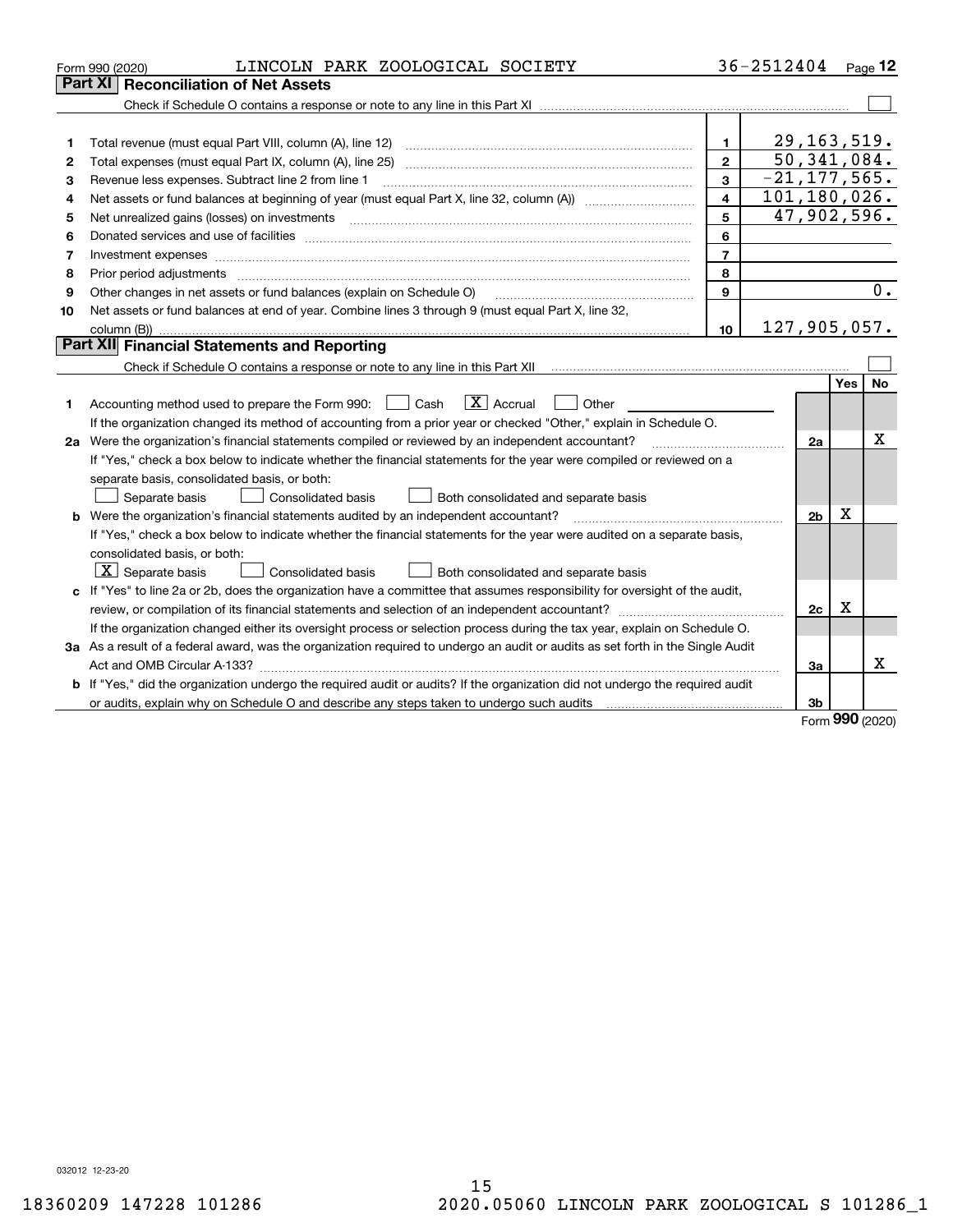| <b>SCHEDULE A</b> |
|-------------------|
|-------------------|

Department of the Treasury Internal Revenue Service

**(Form 990 or 990-EZ)**

### **Public Charity Status and Public Support**

**Complete if the organization is a section 501(c)(3) organization or a section 4947(a)(1) nonexempt charitable trust.**

| Attach to Form 990 or Form 990-EZ.                                       |  |
|--------------------------------------------------------------------------|--|
| ► Go to www.irs.gov/Form990 for instructions and the latest information. |  |

| 2020                                |
|-------------------------------------|
| <b>Open to Public</b><br>Inspection |

OMB No. 1545-0047

|            |                                                                                                                                                                                               | Name of the organization                                                                                                                                                                    |          |                                                       |                                                                |    |                            |  | <b>Employer identification number</b> |  |  |
|------------|-----------------------------------------------------------------------------------------------------------------------------------------------------------------------------------------------|---------------------------------------------------------------------------------------------------------------------------------------------------------------------------------------------|----------|-------------------------------------------------------|----------------------------------------------------------------|----|----------------------------|--|---------------------------------------|--|--|
| Part I     |                                                                                                                                                                                               | Reason for Public Charity Status. (All organizations must complete this part.) See instructions.                                                                                            |          | LINCOLN PARK ZOOLOGICAL SOCIETY                       |                                                                |    |                            |  | 36-2512404                            |  |  |
|            |                                                                                                                                                                                               |                                                                                                                                                                                             |          |                                                       |                                                                |    |                            |  |                                       |  |  |
|            |                                                                                                                                                                                               | The organization is not a private foundation because it is: (For lines 1 through 12, check only one box.)                                                                                   |          |                                                       |                                                                |    |                            |  |                                       |  |  |
| 1.         |                                                                                                                                                                                               | A church, convention of churches, or association of churches described in section $170(b)(1)(A)(i)$ .                                                                                       |          |                                                       |                                                                |    |                            |  |                                       |  |  |
| 2          |                                                                                                                                                                                               | A school described in section 170(b)(1)(A)(ii). (Attach Schedule E (Form 990 or 990-EZ).)                                                                                                   |          |                                                       |                                                                |    |                            |  |                                       |  |  |
| 3          |                                                                                                                                                                                               | A hospital or a cooperative hospital service organization described in section 170(b)(1)(A)(iii).                                                                                           |          |                                                       |                                                                |    |                            |  |                                       |  |  |
| 4          |                                                                                                                                                                                               | A medical research organization operated in conjunction with a hospital described in section 170(b)(1)(A)(iii). Enter the hospital's name,                                                  |          |                                                       |                                                                |    |                            |  |                                       |  |  |
|            |                                                                                                                                                                                               | city, and state:                                                                                                                                                                            |          |                                                       |                                                                |    |                            |  |                                       |  |  |
| 5          |                                                                                                                                                                                               | An organization operated for the benefit of a college or university owned or operated by a governmental unit described in                                                                   |          |                                                       |                                                                |    |                            |  |                                       |  |  |
|            |                                                                                                                                                                                               | section 170(b)(1)(A)(iv). (Complete Part II.)                                                                                                                                               |          |                                                       |                                                                |    |                            |  |                                       |  |  |
| 6          |                                                                                                                                                                                               | A federal, state, or local government or governmental unit described in section 170(b)(1)(A)(v).                                                                                            |          |                                                       |                                                                |    |                            |  |                                       |  |  |
| $7 \times$ |                                                                                                                                                                                               | An organization that normally receives a substantial part of its support from a governmental unit or from the general public described in                                                   |          |                                                       |                                                                |    |                            |  |                                       |  |  |
|            |                                                                                                                                                                                               | section 170(b)(1)(A)(vi). (Complete Part II.)                                                                                                                                               |          |                                                       |                                                                |    |                            |  |                                       |  |  |
| 8          |                                                                                                                                                                                               | A community trust described in section 170(b)(1)(A)(vi). (Complete Part II.)                                                                                                                |          |                                                       |                                                                |    |                            |  |                                       |  |  |
| 9          |                                                                                                                                                                                               | An agricultural research organization described in section 170(b)(1)(A)(ix) operated in conjunction with a land-grant college                                                               |          |                                                       |                                                                |    |                            |  |                                       |  |  |
|            |                                                                                                                                                                                               | or university or a non-land-grant college of agriculture (see instructions). Enter the name, city, and state of the college or                                                              |          |                                                       |                                                                |    |                            |  |                                       |  |  |
|            |                                                                                                                                                                                               | university:                                                                                                                                                                                 |          |                                                       |                                                                |    |                            |  |                                       |  |  |
| 10         |                                                                                                                                                                                               | An organization that normally receives (1) more than 33 1/3% of its support from contributions, membership fees, and gross receipts from                                                    |          |                                                       |                                                                |    |                            |  |                                       |  |  |
|            |                                                                                                                                                                                               | activities related to its exempt functions, subject to certain exceptions; and (2) no more than 33 1/3% of its support from gross investment                                                |          |                                                       |                                                                |    |                            |  |                                       |  |  |
|            |                                                                                                                                                                                               | income and unrelated business taxable income (less section 511 tax) from businesses acquired by the organization after June 30, 1975.                                                       |          |                                                       |                                                                |    |                            |  |                                       |  |  |
|            |                                                                                                                                                                                               | See section 509(a)(2). (Complete Part III.)                                                                                                                                                 |          |                                                       |                                                                |    |                            |  |                                       |  |  |
| 11         | An organization organized and operated exclusively to test for public safety. See section 509(a)(4).                                                                                          |                                                                                                                                                                                             |          |                                                       |                                                                |    |                            |  |                                       |  |  |
| 12         | An organization organized and operated exclusively for the benefit of, to perform the functions of, or to carry out the purposes of one or                                                    |                                                                                                                                                                                             |          |                                                       |                                                                |    |                            |  |                                       |  |  |
|            | more publicly supported organizations described in section 509(a)(1) or section 509(a)(2). See section 509(a)(3). Check the box in                                                            |                                                                                                                                                                                             |          |                                                       |                                                                |    |                            |  |                                       |  |  |
|            | lines 12a through 12d that describes the type of supporting organization and complete lines 12e, 12f, and 12g.                                                                                |                                                                                                                                                                                             |          |                                                       |                                                                |    |                            |  |                                       |  |  |
| а          | Type I. A supporting organization operated, supervised, or controlled by its supported organization(s), typically by giving                                                                   |                                                                                                                                                                                             |          |                                                       |                                                                |    |                            |  |                                       |  |  |
|            | the supported organization(s) the power to regularly appoint or elect a majority of the directors or trustees of the supporting<br>organization. You must complete Part IV, Sections A and B. |                                                                                                                                                                                             |          |                                                       |                                                                |    |                            |  |                                       |  |  |
|            |                                                                                                                                                                                               |                                                                                                                                                                                             |          |                                                       |                                                                |    |                            |  |                                       |  |  |
| b          |                                                                                                                                                                                               | Type II. A supporting organization supervised or controlled in connection with its supported organization(s), by having                                                                     |          |                                                       |                                                                |    |                            |  |                                       |  |  |
|            |                                                                                                                                                                                               | control or management of the supporting organization vested in the same persons that control or manage the supported                                                                        |          |                                                       |                                                                |    |                            |  |                                       |  |  |
|            |                                                                                                                                                                                               | organization(s). You must complete Part IV, Sections A and C.<br>Type III functionally integrated. A supporting organization operated in connection with, and functionally integrated with, |          |                                                       |                                                                |    |                            |  |                                       |  |  |
| с          |                                                                                                                                                                                               | its supported organization(s) (see instructions). You must complete Part IV, Sections A, D, and E.                                                                                          |          |                                                       |                                                                |    |                            |  |                                       |  |  |
| d          |                                                                                                                                                                                               | Type III non-functionally integrated. A supporting organization operated in connection with its supported organization(s)                                                                   |          |                                                       |                                                                |    |                            |  |                                       |  |  |
|            |                                                                                                                                                                                               | that is not functionally integrated. The organization generally must satisfy a distribution requirement and an attentiveness                                                                |          |                                                       |                                                                |    |                            |  |                                       |  |  |
|            |                                                                                                                                                                                               | requirement (see instructions). You must complete Part IV, Sections A and D, and Part V.                                                                                                    |          |                                                       |                                                                |    |                            |  |                                       |  |  |
|            |                                                                                                                                                                                               | □ Check this box if the organization received a written determination from the IRS that it is a Type I, Type II, Type III                                                                   |          |                                                       |                                                                |    |                            |  |                                       |  |  |
|            |                                                                                                                                                                                               | functionally integrated, or Type III non-functionally integrated supporting organization.                                                                                                   |          |                                                       |                                                                |    |                            |  |                                       |  |  |
|            |                                                                                                                                                                                               | f Enter the number of supported organizations                                                                                                                                               |          |                                                       |                                                                |    |                            |  |                                       |  |  |
|            |                                                                                                                                                                                               | Provide the following information about the supported organization(s).                                                                                                                      |          |                                                       |                                                                |    |                            |  |                                       |  |  |
|            |                                                                                                                                                                                               | (i) Name of supported                                                                                                                                                                       | (ii) EIN | (iii) Type of organization                            | (iv) Is the organization listed<br>in your governing document? |    | (v) Amount of monetary     |  | (vi) Amount of other                  |  |  |
|            |                                                                                                                                                                                               | organization                                                                                                                                                                                |          | (described on lines 1-10<br>above (see instructions)) | Yes                                                            | No | support (see instructions) |  | support (see instructions)            |  |  |
|            |                                                                                                                                                                                               |                                                                                                                                                                                             |          |                                                       |                                                                |    |                            |  |                                       |  |  |
|            |                                                                                                                                                                                               |                                                                                                                                                                                             |          |                                                       |                                                                |    |                            |  |                                       |  |  |
|            |                                                                                                                                                                                               |                                                                                                                                                                                             |          |                                                       |                                                                |    |                            |  |                                       |  |  |
|            |                                                                                                                                                                                               |                                                                                                                                                                                             |          |                                                       |                                                                |    |                            |  |                                       |  |  |
|            |                                                                                                                                                                                               |                                                                                                                                                                                             |          |                                                       |                                                                |    |                            |  |                                       |  |  |
|            |                                                                                                                                                                                               |                                                                                                                                                                                             |          |                                                       |                                                                |    |                            |  |                                       |  |  |
|            |                                                                                                                                                                                               |                                                                                                                                                                                             |          |                                                       |                                                                |    |                            |  |                                       |  |  |
|            |                                                                                                                                                                                               |                                                                                                                                                                                             |          |                                                       |                                                                |    |                            |  |                                       |  |  |
|            |                                                                                                                                                                                               |                                                                                                                                                                                             |          |                                                       |                                                                |    |                            |  |                                       |  |  |
|            |                                                                                                                                                                                               |                                                                                                                                                                                             |          |                                                       |                                                                |    |                            |  |                                       |  |  |
| Total      |                                                                                                                                                                                               |                                                                                                                                                                                             |          |                                                       |                                                                |    |                            |  |                                       |  |  |

LHA For Paperwork Reduction Act Notice, see the Instructions for Form 990 or 990-EZ. <sub>032021</sub> o1-25-21 Schedule A (Form 990 or 990-EZ) 2020 16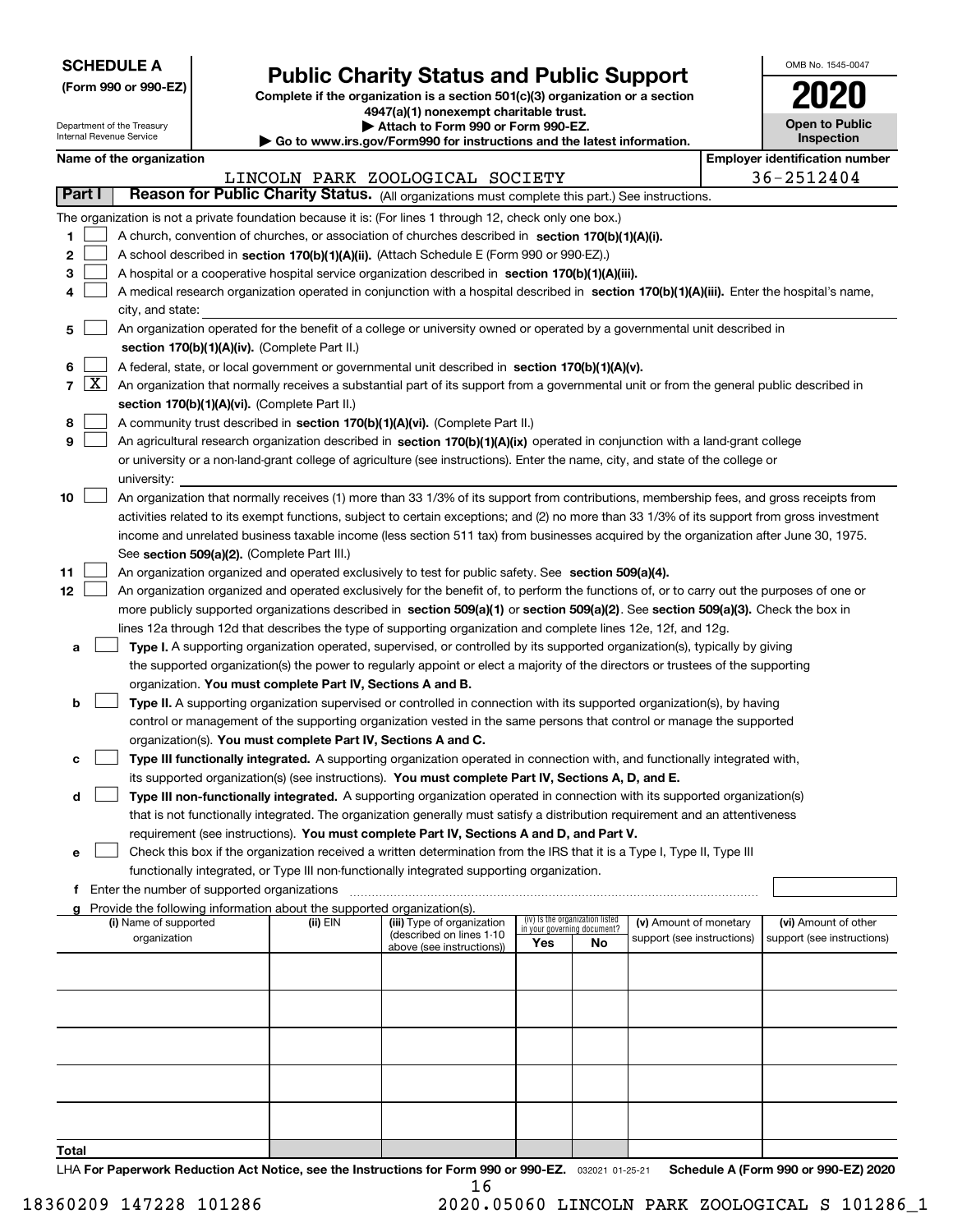### Schedule A (Form 990 or 990-EZ) 2020  $\,$  LINCOLN PARK <code>ZOOLOGICAL</code> <code>SOCIETY</code>  $36-2512404$  <code>Page</code> **Part II Support Schedule for Organizations Described in Sections 170(b)(1)(A)(iv) and 170(b)(1)(A)(vi)**

36-2512404 Page 2

(Complete only if you checked the box on line 5, 7, or 8 of Part I or if the organization failed to qualify under Part III. If the organization fails to qualify under the tests listed below, please complete Part III.)

| Calendar year (or fiscal year beginning in)<br>$(d)$ 2019<br>(a) 2016<br>(b) 2017<br>$(c)$ 2018<br>(e) 2020<br>(f) Total<br>1 Gifts, grants, contributions, and<br>membership fees received. (Do not<br>26779829.29762952.26132090.36998266.21643657.141316794<br>include any "unusual grants.")<br>2 Tax revenues levied for the organ-<br>ization's benefit and either paid to<br>or expended on its behalf |      |  |  |  |
|---------------------------------------------------------------------------------------------------------------------------------------------------------------------------------------------------------------------------------------------------------------------------------------------------------------------------------------------------------------------------------------------------------------|------|--|--|--|
|                                                                                                                                                                                                                                                                                                                                                                                                               |      |  |  |  |
|                                                                                                                                                                                                                                                                                                                                                                                                               |      |  |  |  |
|                                                                                                                                                                                                                                                                                                                                                                                                               |      |  |  |  |
|                                                                                                                                                                                                                                                                                                                                                                                                               |      |  |  |  |
|                                                                                                                                                                                                                                                                                                                                                                                                               |      |  |  |  |
|                                                                                                                                                                                                                                                                                                                                                                                                               |      |  |  |  |
|                                                                                                                                                                                                                                                                                                                                                                                                               |      |  |  |  |
| 3 The value of services or facilities                                                                                                                                                                                                                                                                                                                                                                         |      |  |  |  |
| furnished by a governmental unit to                                                                                                                                                                                                                                                                                                                                                                           |      |  |  |  |
| the organization without charge                                                                                                                                                                                                                                                                                                                                                                               |      |  |  |  |
| 26779829.29762952.26132090.36998266.21643657.141316794<br>4 Total. Add lines 1 through 3                                                                                                                                                                                                                                                                                                                      |      |  |  |  |
| 5 The portion of total contributions                                                                                                                                                                                                                                                                                                                                                                          |      |  |  |  |
| by each person (other than a                                                                                                                                                                                                                                                                                                                                                                                  |      |  |  |  |
| governmental unit or publicly                                                                                                                                                                                                                                                                                                                                                                                 |      |  |  |  |
| supported organization) included                                                                                                                                                                                                                                                                                                                                                                              |      |  |  |  |
| on line 1 that exceeds 2% of the                                                                                                                                                                                                                                                                                                                                                                              |      |  |  |  |
| amount shown on line 11,                                                                                                                                                                                                                                                                                                                                                                                      |      |  |  |  |
| 21232587.<br>column (f)                                                                                                                                                                                                                                                                                                                                                                                       |      |  |  |  |
| 120084207<br>6 Public support. Subtract line 5 from line 4.                                                                                                                                                                                                                                                                                                                                                   |      |  |  |  |
| <b>Section B. Total Support</b>                                                                                                                                                                                                                                                                                                                                                                               |      |  |  |  |
| Calendar year (or fiscal year beginning in)<br>$(d)$ 2019<br>(a) 2016<br>(b) 2017<br>$(c)$ 2018<br>(e) 2020<br>(f) Total                                                                                                                                                                                                                                                                                      |      |  |  |  |
| 26779829.29762952.26132090.36998266.21643657.141316794<br><b>7</b> Amounts from line 4                                                                                                                                                                                                                                                                                                                        |      |  |  |  |
| 8 Gross income from interest,                                                                                                                                                                                                                                                                                                                                                                                 |      |  |  |  |
| dividends, payments received on                                                                                                                                                                                                                                                                                                                                                                               |      |  |  |  |
| securities loans, rents, royalties,                                                                                                                                                                                                                                                                                                                                                                           |      |  |  |  |
| 1876751.12115204.<br>1622991.<br>3242958.<br>3181876.<br>2190628.<br>and income from similar sources                                                                                                                                                                                                                                                                                                          |      |  |  |  |
| <b>9</b> Net income from unrelated business                                                                                                                                                                                                                                                                                                                                                                   |      |  |  |  |
| activities, whether or not the                                                                                                                                                                                                                                                                                                                                                                                |      |  |  |  |
| 9,485.<br>58,613.<br>24,063.<br>23,236.<br>115,397.<br>0.1<br>business is regularly carried on                                                                                                                                                                                                                                                                                                                |      |  |  |  |
| 10 Other income. Do not include gain                                                                                                                                                                                                                                                                                                                                                                          |      |  |  |  |
| or loss from the sale of capital                                                                                                                                                                                                                                                                                                                                                                              |      |  |  |  |
| 398, 169.<br>594,600.<br>$20,025.$ 1012794.<br>assets (Explain in Part VI.)                                                                                                                                                                                                                                                                                                                                   |      |  |  |  |
| 154560189                                                                                                                                                                                                                                                                                                                                                                                                     |      |  |  |  |
| 11 Total support. Add lines 7 through 10<br>40,913,632.<br>12 <sup>2</sup>                                                                                                                                                                                                                                                                                                                                    |      |  |  |  |
| 12 Gross receipts from related activities, etc. (see instructions)                                                                                                                                                                                                                                                                                                                                            |      |  |  |  |
| 13 First 5 years. If the Form 990 is for the organization's first, second, third, fourth, or fifth tax year as a section 501(c)(3)                                                                                                                                                                                                                                                                            |      |  |  |  |
| organization, check this box and stop here<br><b>Section C. Computation of Public Support Percentage</b>                                                                                                                                                                                                                                                                                                      |      |  |  |  |
| 77.69<br>14                                                                                                                                                                                                                                                                                                                                                                                                   |      |  |  |  |
| 76.81<br>15                                                                                                                                                                                                                                                                                                                                                                                                   | %    |  |  |  |
|                                                                                                                                                                                                                                                                                                                                                                                                               | $\%$ |  |  |  |
| 16a 33 1/3% support test - 2020. If the organization did not check the box on line 13, and line 14 is 33 1/3% or more, check this box and<br>$\blacktriangleright$ $\boxed{\text{X}}$                                                                                                                                                                                                                         |      |  |  |  |
| stop here. The organization qualifies as a publicly supported organization                                                                                                                                                                                                                                                                                                                                    |      |  |  |  |
| b 33 1/3% support test - 2019. If the organization did not check a box on line 13 or 16a, and line 15 is 33 1/3% or more, check this box                                                                                                                                                                                                                                                                      |      |  |  |  |
| and stop here. The organization qualifies as a publicly supported organization                                                                                                                                                                                                                                                                                                                                |      |  |  |  |
| 17a 10% -facts-and-circumstances test - 2020. If the organization did not check a box on line 13, 16a, or 16b, and line 14 is 10% or more,                                                                                                                                                                                                                                                                    |      |  |  |  |
| and if the organization meets the facts-and-circumstances test, check this box and stop here. Explain in Part VI how the organization                                                                                                                                                                                                                                                                         |      |  |  |  |
| meets the facts-and-circumstances test. The organization qualifies as a publicly supported organization                                                                                                                                                                                                                                                                                                       |      |  |  |  |
| <b>b 10% -facts-and-circumstances test - 2019.</b> If the organization did not check a box on line 13, 16a, 16b, or 17a, and line 15 is 10% or                                                                                                                                                                                                                                                                |      |  |  |  |
| more, and if the organization meets the facts-and-circumstances test, check this box and stop here. Explain in Part VI how the                                                                                                                                                                                                                                                                                |      |  |  |  |
| organization meets the facts-and-circumstances test. The organization qualifies as a publicly supported organization                                                                                                                                                                                                                                                                                          |      |  |  |  |
| Private foundation. If the organization did not check a box on line 13, 16a, 16b, 17a, or 17b, check this box and see instructions<br>18<br>Schedule A (Form 990 or 990-F7) 2020                                                                                                                                                                                                                              |      |  |  |  |

**Schedule A (Form 990 or 990-EZ) 2020**

032022 01-25-21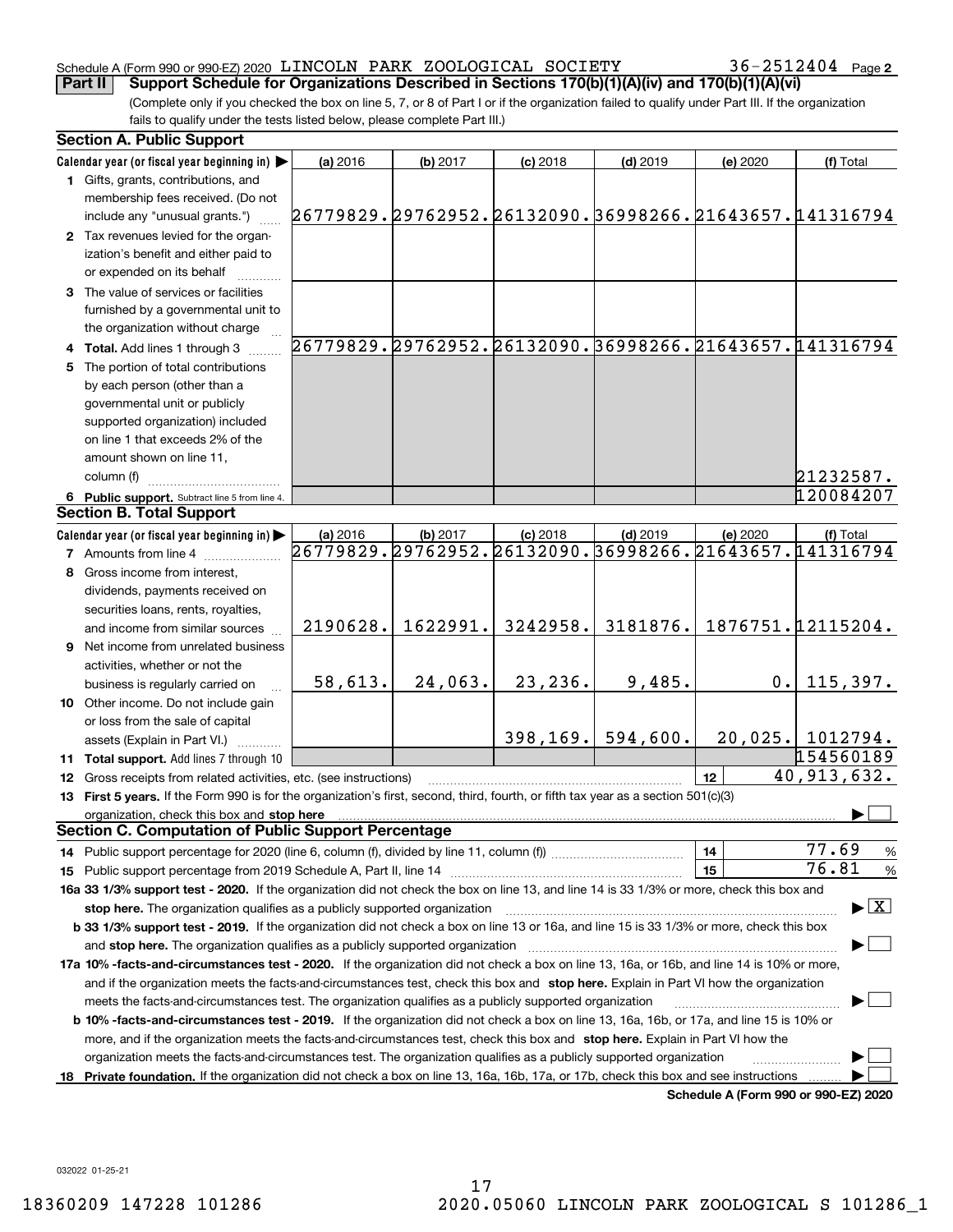### Schedule A (Form 990 or 990-EZ) 2020  $\,$  LINCOLN PARK <code>ZOOLOGICAL</code> <code>SOCIETY</code>  $36-2512404$  <code>Page</code> **Part III Support Schedule for Organizations Described in Section 509(a)(2)**

(Complete only if you checked the box on line 10 of Part I or if the organization failed to qualify under Part II. If the organization fails to qualify under the tests listed below, please complete Part II.)

|    | <b>Section A. Public Support</b>                                                                                                                                                                                              |          |          |            |            |          |                                      |
|----|-------------------------------------------------------------------------------------------------------------------------------------------------------------------------------------------------------------------------------|----------|----------|------------|------------|----------|--------------------------------------|
|    | Calendar year (or fiscal year beginning in) $\blacktriangleright$                                                                                                                                                             | (a) 2016 | (b) 2017 | $(c)$ 2018 | $(d)$ 2019 | (e) 2020 | (f) Total                            |
|    | 1 Gifts, grants, contributions, and                                                                                                                                                                                           |          |          |            |            |          |                                      |
|    | membership fees received. (Do not                                                                                                                                                                                             |          |          |            |            |          |                                      |
|    | include any "unusual grants.")                                                                                                                                                                                                |          |          |            |            |          |                                      |
|    | 2 Gross receipts from admissions,<br>merchandise sold or services per-<br>formed, or facilities furnished in<br>any activity that is related to the<br>organization's tax-exempt purpose                                      |          |          |            |            |          |                                      |
|    | 3 Gross receipts from activities that<br>are not an unrelated trade or bus-                                                                                                                                                   |          |          |            |            |          |                                      |
|    | iness under section 513                                                                                                                                                                                                       |          |          |            |            |          |                                      |
|    | 4 Tax revenues levied for the organ-                                                                                                                                                                                          |          |          |            |            |          |                                      |
|    | ization's benefit and either paid to<br>or expended on its behalf<br>.                                                                                                                                                        |          |          |            |            |          |                                      |
|    | 5 The value of services or facilities                                                                                                                                                                                         |          |          |            |            |          |                                      |
|    | furnished by a governmental unit to                                                                                                                                                                                           |          |          |            |            |          |                                      |
|    | the organization without charge                                                                                                                                                                                               |          |          |            |            |          |                                      |
|    | <b>6 Total.</b> Add lines 1 through 5                                                                                                                                                                                         |          |          |            |            |          |                                      |
|    | 7a Amounts included on lines 1, 2, and                                                                                                                                                                                        |          |          |            |            |          |                                      |
|    | 3 received from disqualified persons                                                                                                                                                                                          |          |          |            |            |          |                                      |
|    | <b>b</b> Amounts included on lines 2 and 3 received<br>from other than disqualified persons that<br>exceed the greater of \$5,000 or 1% of the<br>amount on line 13 for the year                                              |          |          |            |            |          |                                      |
|    | c Add lines 7a and 7b                                                                                                                                                                                                         |          |          |            |            |          |                                      |
|    | 8 Public support. (Subtract line 7c from line 6.)                                                                                                                                                                             |          |          |            |            |          |                                      |
|    | <b>Section B. Total Support</b>                                                                                                                                                                                               |          |          |            |            |          |                                      |
|    | Calendar year (or fiscal year beginning in) $\blacktriangleright$                                                                                                                                                             | (a) 2016 | (b) 2017 | $(c)$ 2018 | $(d)$ 2019 | (e) 2020 | (f) Total                            |
|    | 9 Amounts from line 6                                                                                                                                                                                                         |          |          |            |            |          |                                      |
|    | 10a Gross income from interest,<br>dividends, payments received on<br>securities loans, rents, royalties,<br>and income from similar sources                                                                                  |          |          |            |            |          |                                      |
|    | <b>b</b> Unrelated business taxable income<br>(less section 511 taxes) from businesses                                                                                                                                        |          |          |            |            |          |                                      |
|    | acquired after June 30, 1975                                                                                                                                                                                                  |          |          |            |            |          |                                      |
|    | c Add lines 10a and 10b                                                                                                                                                                                                       |          |          |            |            |          |                                      |
|    | 11 Net income from unrelated business<br>activities not included in line 10b,<br>whether or not the business is<br>regularly carried on                                                                                       |          |          |            |            |          |                                      |
|    | 12 Other income. Do not include gain<br>or loss from the sale of capital<br>assets (Explain in Part VI.)                                                                                                                      |          |          |            |            |          |                                      |
|    | <b>13</b> Total support. (Add lines 9, 10c, 11, and 12.)                                                                                                                                                                      |          |          |            |            |          |                                      |
|    | 14 First 5 years. If the Form 990 is for the organization's first, second, third, fourth, or fifth tax year as a section 501(c)(3) organization,                                                                              |          |          |            |            |          |                                      |
|    | check this box and stop here with the continuum control to the control of the state of the state of the control of the state of the control of the control of the control of the control of the control of the control of the |          |          |            |            |          |                                      |
|    | Section C. Computation of Public Support Percentage                                                                                                                                                                           |          |          |            |            |          |                                      |
|    | 15 Public support percentage for 2020 (line 8, column (f), divided by line 13, column (f))                                                                                                                                    |          |          |            |            | 15       | %                                    |
|    | 16 Public support percentage from 2019 Schedule A, Part III, line 15                                                                                                                                                          |          |          |            |            | 16       | %                                    |
|    | <b>Section D. Computation of Investment Income Percentage</b>                                                                                                                                                                 |          |          |            |            |          |                                      |
|    | 17 Investment income percentage for 2020 (line 10c, column (f), divided by line 13, column (f))                                                                                                                               |          |          |            |            | 17       | %                                    |
|    | <b>18</b> Investment income percentage from <b>2019</b> Schedule A, Part III, line 17                                                                                                                                         |          |          |            |            | 18       | %                                    |
|    | 19a 33 1/3% support tests - 2020. If the organization did not check the box on line 14, and line 15 is more than 33 1/3%, and line 17 is not                                                                                  |          |          |            |            |          |                                      |
|    | more than 33 1/3%, check this box and stop here. The organization qualifies as a publicly supported organization                                                                                                              |          |          |            |            |          | ▶                                    |
|    | b 33 1/3% support tests - 2019. If the organization did not check a box on line 14 or line 19a, and line 16 is more than 33 1/3%, and                                                                                         |          |          |            |            |          |                                      |
|    | line 18 is not more than 33 1/3%, check this box and stop here. The organization qualifies as a publicly supported organization                                                                                               |          |          |            |            |          |                                      |
| 20 | <b>Private foundation.</b> If the organization did not check a box on line 14, 19a, or 19b, check this box and see instructions                                                                                               |          |          |            |            |          |                                      |
|    | 032023 01-25-21                                                                                                                                                                                                               |          | 18       |            |            |          | Schedule A (Form 990 or 990-EZ) 2020 |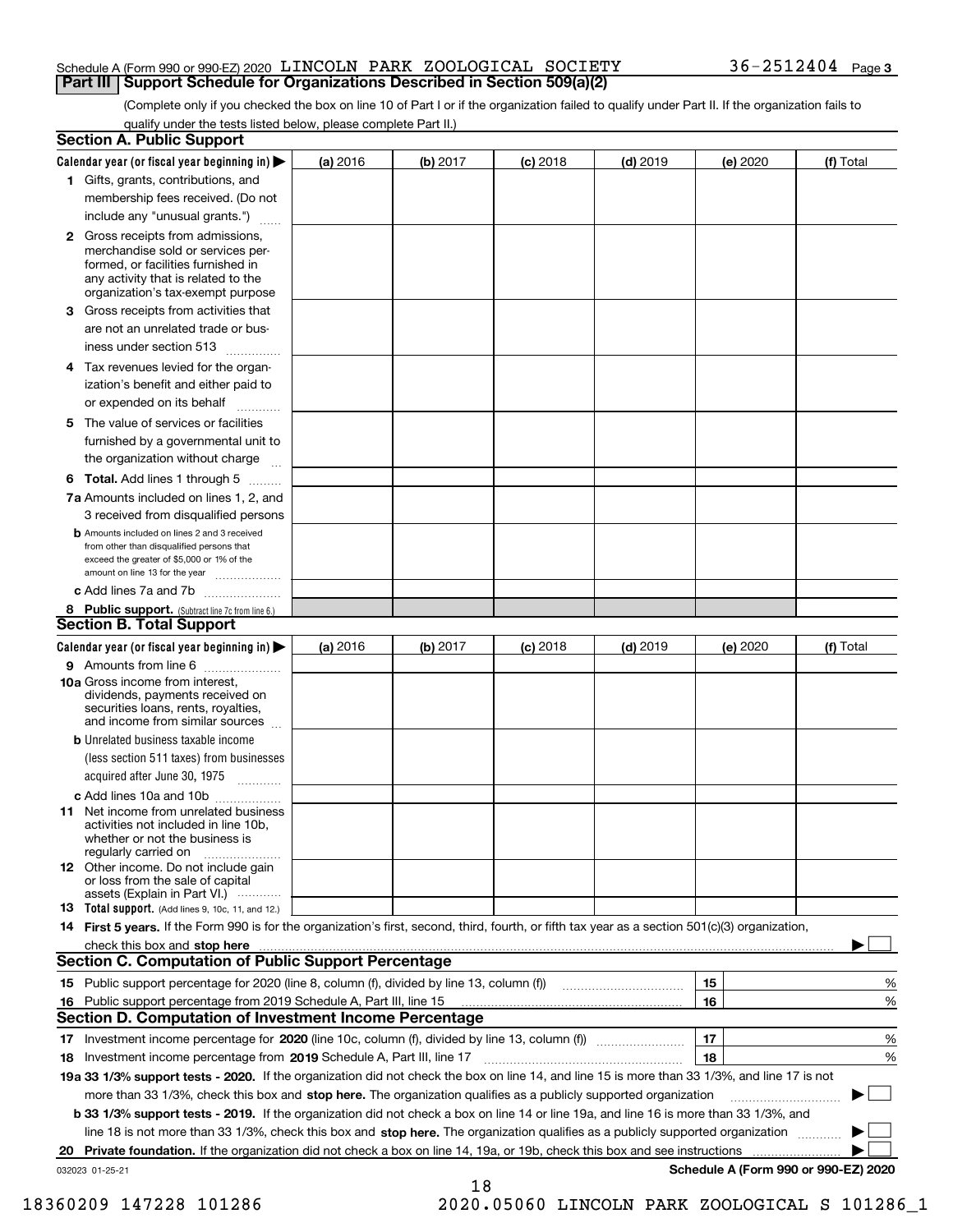### Schedule A (Form 990 or 990-EZ) 2020  $\,$  LINCOLN PARK <code>ZOOLOGICAL</code> <code>SOCIETY</code>  $36-2512404$  <code>Page</code>

### **Part IV Supporting Organizations**

(Complete only if you checked a box in line 12 on Part I. If you checked box 12a, Part I, complete Sections A and B. If you checked box 12b, Part I, complete Sections A and C. If you checked box 12c, Part I, complete Sections A, D, and E. If you checked box 12d, Part I, complete Sections A and D, and complete Part V.)

### **Section A. All Supporting Organizations**

- **1** Are all of the organization's supported organizations listed by name in the organization's governing documents? If "No," describe in **Part VI** how the supported organizations are designated. If designated by *class or purpose, describe the designation. If historic and continuing relationship, explain.*
- **2** Did the organization have any supported organization that does not have an IRS determination of status under section 509(a)(1) or (2)? If "Yes," explain in Part VI how the organization determined that the supported *organization was described in section 509(a)(1) or (2).*
- **3a** Did the organization have a supported organization described in section 501(c)(4), (5), or (6)? If "Yes," answer *lines 3b and 3c below.*
- **b** Did the organization confirm that each supported organization qualified under section 501(c)(4), (5), or (6) and satisfied the public support tests under section 509(a)(2)? If "Yes," describe in **Part VI** when and how the *organization made the determination.*
- **c**Did the organization ensure that all support to such organizations was used exclusively for section 170(c)(2)(B) purposes? If "Yes," explain in **Part VI** what controls the organization put in place to ensure such use.
- **4a***If* Was any supported organization not organized in the United States ("foreign supported organization")? *"Yes," and if you checked box 12a or 12b in Part I, answer lines 4b and 4c below.*
- **b** Did the organization have ultimate control and discretion in deciding whether to make grants to the foreign supported organization? If "Yes," describe in **Part VI** how the organization had such control and discretion *despite being controlled or supervised by or in connection with its supported organizations.*
- **c** Did the organization support any foreign supported organization that does not have an IRS determination under sections 501(c)(3) and 509(a)(1) or (2)? If "Yes," explain in **Part VI** what controls the organization used *to ensure that all support to the foreign supported organization was used exclusively for section 170(c)(2)(B) purposes.*
- **5a** Did the organization add, substitute, or remove any supported organizations during the tax year? If "Yes," answer lines 5b and 5c below (if applicable). Also, provide detail in **Part VI,** including (i) the names and EIN *numbers of the supported organizations added, substituted, or removed; (ii) the reasons for each such action; (iii) the authority under the organization's organizing document authorizing such action; and (iv) how the action was accomplished (such as by amendment to the organizing document).*
- **b** Type I or Type II only. Was any added or substituted supported organization part of a class already designated in the organization's organizing document?
- **cSubstitutions only.**  Was the substitution the result of an event beyond the organization's control?
- **6** Did the organization provide support (whether in the form of grants or the provision of services or facilities) to **Part VI.** *If "Yes," provide detail in* support or benefit one or more of the filing organization's supported organizations? anyone other than (i) its supported organizations, (ii) individuals that are part of the charitable class benefited by one or more of its supported organizations, or (iii) other supporting organizations that also
- **7**Did the organization provide a grant, loan, compensation, or other similar payment to a substantial contributor *If "Yes," complete Part I of Schedule L (Form 990 or 990-EZ).* regard to a substantial contributor? (as defined in section 4958(c)(3)(C)), a family member of a substantial contributor, or a 35% controlled entity with
- **8** Did the organization make a loan to a disqualified person (as defined in section 4958) not described in line 7? *If "Yes," complete Part I of Schedule L (Form 990 or 990-EZ).*
- **9a** Was the organization controlled directly or indirectly at any time during the tax year by one or more in section 509(a)(1) or (2))? If "Yes," *provide detail in* <code>Part VI.</code> disqualified persons, as defined in section 4946 (other than foundation managers and organizations described
- **b** Did one or more disqualified persons (as defined in line 9a) hold a controlling interest in any entity in which the supporting organization had an interest? If "Yes," provide detail in P**art VI**.
- **c**Did a disqualified person (as defined in line 9a) have an ownership interest in, or derive any personal benefit from, assets in which the supporting organization also had an interest? If "Yes," provide detail in P**art VI.**
- **10a** Was the organization subject to the excess business holdings rules of section 4943 because of section supporting organizations)? If "Yes," answer line 10b below. 4943(f) (regarding certain Type II supporting organizations, and all Type III non-functionally integrated
- **b** Did the organization have any excess business holdings in the tax year? (Use Schedule C, Form 4720, to *determine whether the organization had excess business holdings.)*

032024 01-25-21

**23a3b3c4a4b4c5a 5b5c6789a 9b9c10a**

**Schedule A (Form 990 or 990-EZ) 2020**

**10b**

**1**

**YesNo**

19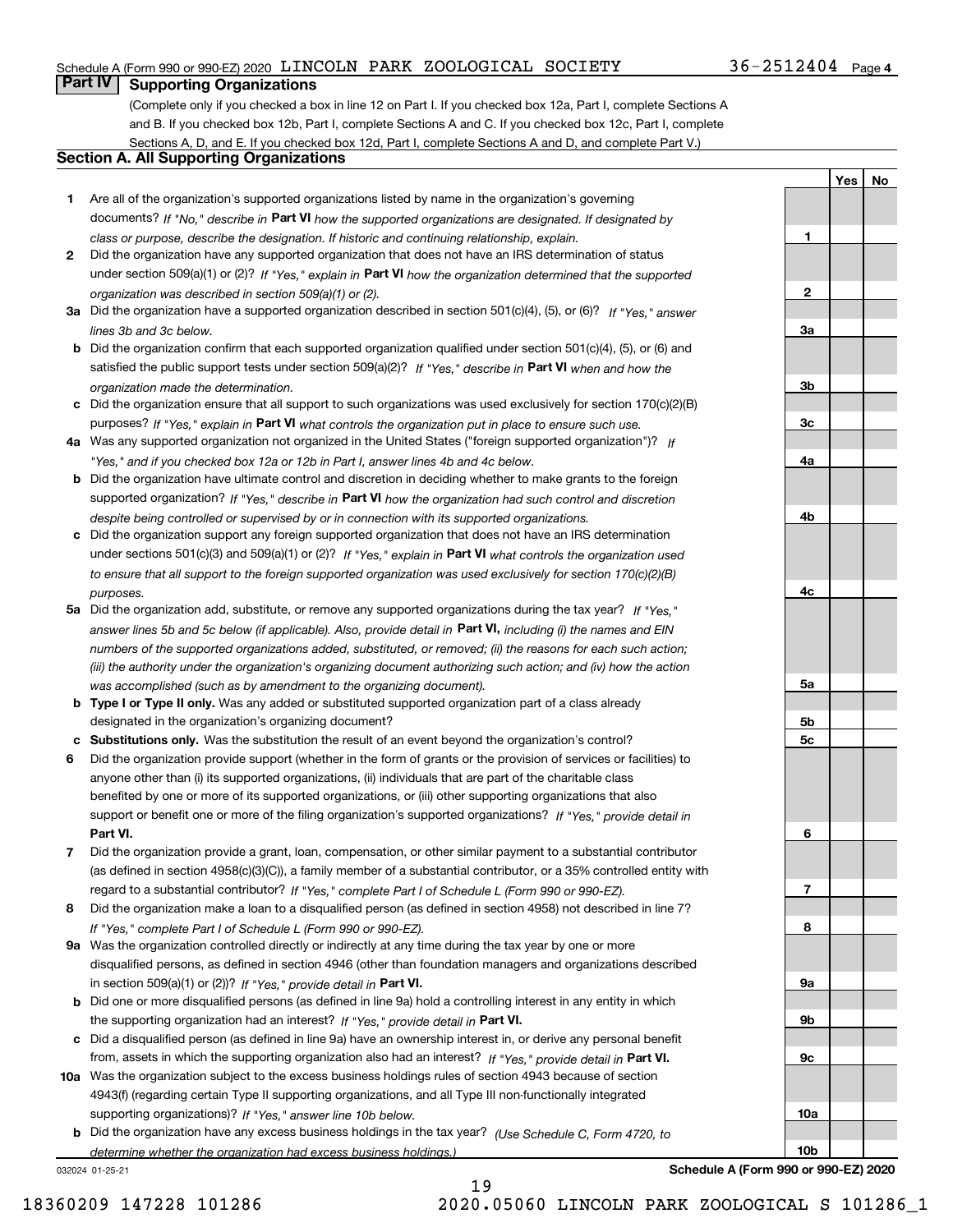### Schedule A (Form 990 or 990-EZ) 2020  $\,$  LINCOLN PARK <code>ZOOLOGICAL</code> <code>SOCIETY</code>  $36-2512404$  <code>Page</code>

**Part IV Supporting Organizations** *(continued)*

|    |                                                                                                                                                                                                                                                            |                 | Yes | No |
|----|------------------------------------------------------------------------------------------------------------------------------------------------------------------------------------------------------------------------------------------------------------|-----------------|-----|----|
| 11 | Has the organization accepted a gift or contribution from any of the following persons?                                                                                                                                                                    |                 |     |    |
|    | a A person who directly or indirectly controls, either alone or together with persons described in lines 11b and                                                                                                                                           |                 |     |    |
|    | 11c below, the governing body of a supported organization?                                                                                                                                                                                                 | 11a             |     |    |
|    | <b>b</b> A family member of a person described in line 11a above?                                                                                                                                                                                          | 11 <sub>b</sub> |     |    |
|    | c A 35% controlled entity of a person described in line 11a or 11b above? If "Yes" to line 11a, 11b, or 11c, provide                                                                                                                                       |                 |     |    |
|    | detail in Part VI.                                                                                                                                                                                                                                         | 11c             |     |    |
|    | <b>Section B. Type I Supporting Organizations</b>                                                                                                                                                                                                          |                 |     |    |
|    |                                                                                                                                                                                                                                                            |                 | Yes | No |
| 1  | Did the governing body, members of the governing body, officers acting in their official capacity, or membership of one or                                                                                                                                 |                 |     |    |
|    | more supported organizations have the power to regularly appoint or elect at least a majority of the organization's officers,                                                                                                                              |                 |     |    |
|    | directors, or trustees at all times during the tax year? If "No," describe in Part VI how the supported organization(s)                                                                                                                                    |                 |     |    |
|    | effectively operated, supervised, or controlled the organization's activities. If the organization had more than one supported<br>organization, describe how the powers to appoint and/or remove officers, directors, or trustees were allocated among the |                 |     |    |
|    | supported organizations and what conditions or restrictions, if any, applied to such powers during the tax year.                                                                                                                                           | 1               |     |    |
| 2  | Did the organization operate for the benefit of any supported organization other than the supported                                                                                                                                                        |                 |     |    |
|    | organization(s) that operated, supervised, or controlled the supporting organization? If "Yes," explain in                                                                                                                                                 |                 |     |    |
|    | <b>Part VI</b> how providing such benefit carried out the purposes of the supported organization(s) that operated,                                                                                                                                         |                 |     |    |
|    | supervised, or controlled the supporting organization.                                                                                                                                                                                                     | $\mathbf 2$     |     |    |
|    | <b>Section C. Type II Supporting Organizations</b>                                                                                                                                                                                                         |                 |     |    |
|    |                                                                                                                                                                                                                                                            |                 | Yes | No |
| 1  | Were a majority of the organization's directors or trustees during the tax year also a majority of the directors                                                                                                                                           |                 |     |    |
|    | or trustees of each of the organization's supported organization(s)? If "No," describe in Part VI how control                                                                                                                                              |                 |     |    |
|    | or management of the supporting organization was vested in the same persons that controlled or managed                                                                                                                                                     |                 |     |    |
|    | the supported organization(s).                                                                                                                                                                                                                             | 1               |     |    |
|    | <b>Section D. All Type III Supporting Organizations</b>                                                                                                                                                                                                    |                 |     |    |
|    |                                                                                                                                                                                                                                                            |                 | Yes | No |
| 1  | Did the organization provide to each of its supported organizations, by the last day of the fifth month of the                                                                                                                                             |                 |     |    |
|    | organization's tax year, (i) a written notice describing the type and amount of support provided during the prior tax                                                                                                                                      |                 |     |    |
|    | year, (ii) a copy of the Form 990 that was most recently filed as of the date of notification, and (iii) copies of the                                                                                                                                     |                 |     |    |
|    | organization's governing documents in effect on the date of notification, to the extent not previously provided?                                                                                                                                           | 1               |     |    |
| 2  | Were any of the organization's officers, directors, or trustees either (i) appointed or elected by the supported                                                                                                                                           |                 |     |    |
|    | organization(s) or (ii) serving on the governing body of a supported organization? If "No," explain in Part VI how                                                                                                                                         |                 |     |    |
|    | the organization maintained a close and continuous working relationship with the supported organization(s).                                                                                                                                                | $\mathbf{2}$    |     |    |
| 3  | By reason of the relationship described in line 2, above, did the organization's supported organizations have a                                                                                                                                            |                 |     |    |
|    | significant voice in the organization's investment policies and in directing the use of the organization's                                                                                                                                                 |                 |     |    |
|    | income or assets at all times during the tax year? If "Yes," describe in Part VI the role the organization's                                                                                                                                               |                 |     |    |
|    | supported organizations played in this regard.                                                                                                                                                                                                             | 3               |     |    |
|    | Section E. Type III Functionally Integrated Supporting Organizations                                                                                                                                                                                       |                 |     |    |
| 1  | Check the box next to the method that the organization used to satisfy the Integral Part Test during the year (see instructions).                                                                                                                          |                 |     |    |
| a  | The organization satisfied the Activities Test. Complete line 2 below.                                                                                                                                                                                     |                 |     |    |
| b  | The organization is the parent of each of its supported organizations. Complete line 3 below.                                                                                                                                                              |                 |     |    |
| c  | The organization supported a governmental entity. Describe in Part VI how you supported a governmental entity (see instructions)                                                                                                                           |                 |     |    |
| 2  | Activities Test. Answer lines 2a and 2b below.                                                                                                                                                                                                             |                 | Yes | No |
| а  | Did substantially all of the organization's activities during the tax year directly further the exempt purposes of                                                                                                                                         |                 |     |    |
|    | the supported organization(s) to which the organization was responsive? If "Yes," then in Part VI identify                                                                                                                                                 |                 |     |    |
|    | those supported organizations and explain how these activities directly furthered their exempt purposes,                                                                                                                                                   |                 |     |    |
|    | how the organization was responsive to those supported organizations, and how the organization determined                                                                                                                                                  |                 |     |    |
|    | that these activities constituted substantially all of its activities.                                                                                                                                                                                     | 2a              |     |    |
| b  | Did the activities described in line 2a, above, constitute activities that, but for the organization's involvement,                                                                                                                                        |                 |     |    |
|    | one or more of the organization's supported organization(s) would have been engaged in? If "Yes," explain in                                                                                                                                               |                 |     |    |
|    | Part VI the reasons for the organization's position that its supported organization(s) would have engaged in                                                                                                                                               |                 |     |    |
|    | these activities but for the organization's involvement.                                                                                                                                                                                                   | 2 <sub>b</sub>  |     |    |
| 3  | Parent of Supported Organizations. Answer lines 3a and 3b below.                                                                                                                                                                                           |                 |     |    |
| а  | Did the organization have the power to regularly appoint or elect a majority of the officers, directors, or                                                                                                                                                |                 |     |    |
|    | trustees of each of the supported organizations? If "Yes" or "No" provide details in Part VI.                                                                                                                                                              | 3a              |     |    |

**b** Did the organization exercise a substantial degree of direction over the policies, programs, and activities of each trustees of each of the supported organizations? If "Yes" or "No" provide details in **Part VI.** of its supported organizations? If "Yes," describe in Part VI the role played by the organization in this regard.

20

032025 01-25-21

**Schedule A (Form 990 or 990-EZ) 2020**

**3b**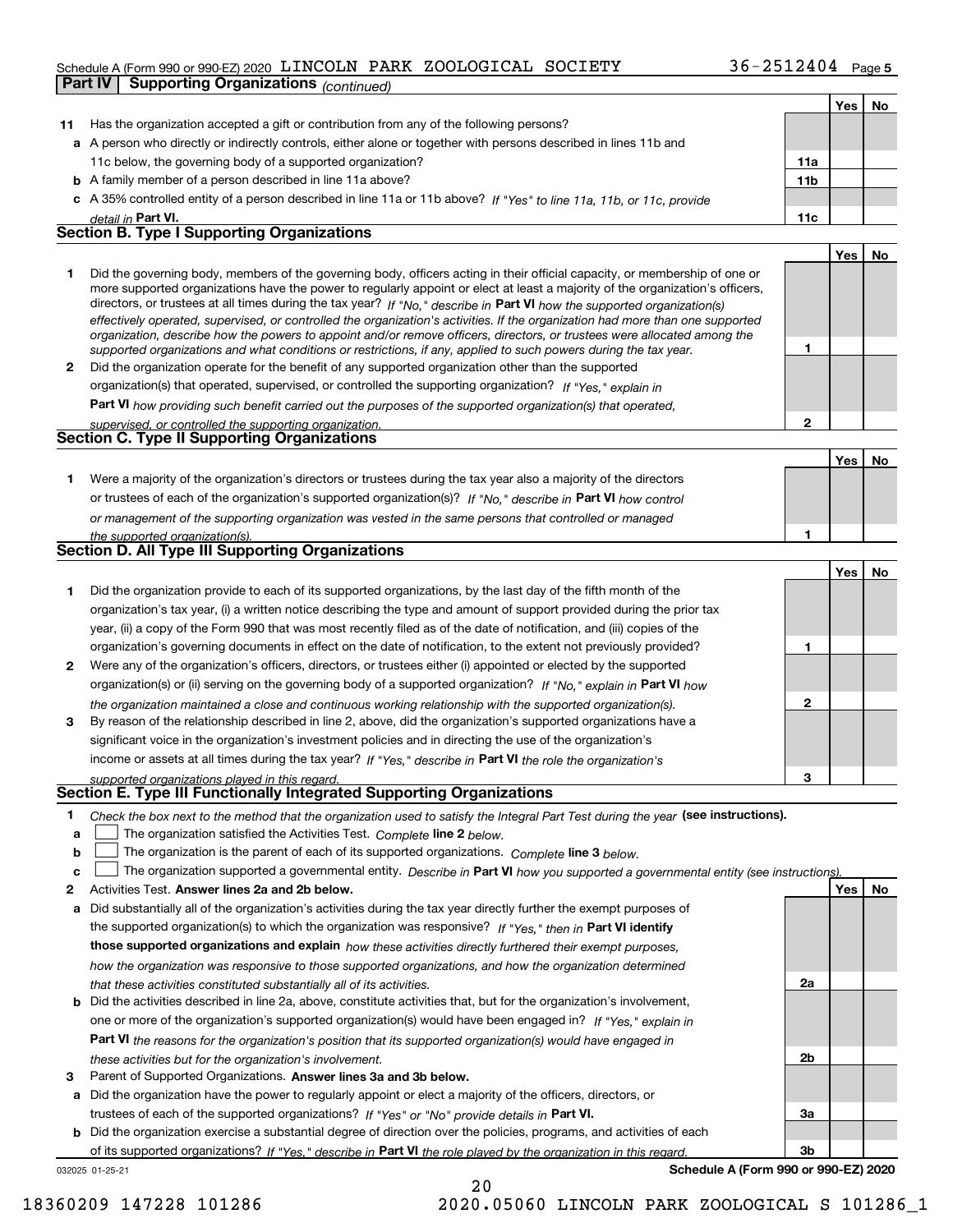| <b>Part V</b> Type III Non-Functionally Integrated 509(a)(3) Supporting Organizations |  |  |                       |  |
|---------------------------------------------------------------------------------------|--|--|-----------------------|--|
| Schedule A (Form 990 or 990-EZ) 2020 LINCOLN PARK ZOOLOGICAL SOCIETY                  |  |  | $36 - 2512404$ Page 6 |  |

**1**1 Check here if the organization satisfied the Integral Part Test as a qualifying trust on Nov. 20, 1970 (explain in Part VI). See instructions. All other Type III non-functionally integrated supporting organizations must complete Sections A through E.

|              | Section A - Adjusted Net Income                                                                                                   |                         | (A) Prior Year | (B) Current Year<br>(optional) |
|--------------|-----------------------------------------------------------------------------------------------------------------------------------|-------------------------|----------------|--------------------------------|
| 1            | Net short-term capital gain                                                                                                       | 1                       |                |                                |
| 2            | Recoveries of prior-year distributions                                                                                            | $\mathbf{2}$            |                |                                |
| 3            | Other gross income (see instructions)                                                                                             | 3                       |                |                                |
| 4            | Add lines 1 through 3.                                                                                                            | 4                       |                |                                |
| 5            | Depreciation and depletion                                                                                                        | 5                       |                |                                |
| 6            | Portion of operating expenses paid or incurred for production or                                                                  |                         |                |                                |
|              | collection of gross income or for management, conservation, or                                                                    |                         |                |                                |
|              | maintenance of property held for production of income (see instructions)                                                          | 6                       |                |                                |
| 7            | Other expenses (see instructions)                                                                                                 | $\overline{\mathbf{r}}$ |                |                                |
| 8            | Adjusted Net Income (subtract lines 5, 6, and 7 from line 4)                                                                      | 8                       |                |                                |
|              | <b>Section B - Minimum Asset Amount</b>                                                                                           |                         | (A) Prior Year | (B) Current Year<br>(optional) |
| 1.           | Aggregate fair market value of all non-exempt-use assets (see                                                                     |                         |                |                                |
|              | instructions for short tax year or assets held for part of year):                                                                 |                         |                |                                |
|              | a Average monthly value of securities                                                                                             | 1a                      |                |                                |
|              | <b>b</b> Average monthly cash balances                                                                                            | 1 <sub>b</sub>          |                |                                |
|              | c Fair market value of other non-exempt-use assets                                                                                | 1c                      |                |                                |
|              | d Total (add lines 1a, 1b, and 1c)                                                                                                | 1d                      |                |                                |
|              | e Discount claimed for blockage or other factors                                                                                  |                         |                |                                |
|              | (explain in detail in Part VI):                                                                                                   |                         |                |                                |
| $\mathbf{2}$ | Acquisition indebtedness applicable to non-exempt-use assets                                                                      | $\mathbf{2}$            |                |                                |
| 3            | Subtract line 2 from line 1d.                                                                                                     | 3                       |                |                                |
| 4            | Cash deemed held for exempt use. Enter 0.015 of line 3 (for greater amount,                                                       |                         |                |                                |
|              | see instructions).                                                                                                                | 4                       |                |                                |
| 5            | Net value of non-exempt-use assets (subtract line 4 from line 3)                                                                  | 5                       |                |                                |
| 6            | Multiply line 5 by 0.035.                                                                                                         | 6                       |                |                                |
| 7            | Recoveries of prior-year distributions                                                                                            | $\overline{7}$          |                |                                |
| 8            | Minimum Asset Amount (add line 7 to line 6)                                                                                       | 8                       |                |                                |
|              | <b>Section C - Distributable Amount</b>                                                                                           |                         |                | <b>Current Year</b>            |
| 1            | Adjusted net income for prior year (from Section A, line 8, column A)                                                             | 1                       |                |                                |
| 2            | Enter 0.85 of line 1.                                                                                                             | $\overline{2}$          |                |                                |
| 3            | Minimum asset amount for prior year (from Section B, line 8, column A)                                                            | 3                       |                |                                |
| 4            | Enter greater of line 2 or line 3.                                                                                                | 4                       |                |                                |
| 5            | Income tax imposed in prior year                                                                                                  | 5                       |                |                                |
| 6            | <b>Distributable Amount.</b> Subtract line 5 from line 4, unless subject to                                                       |                         |                |                                |
|              | emergency temporary reduction (see instructions).                                                                                 | 6                       |                |                                |
| 7            | Check here if the current year is the organization's first as a non-functionally integrated Type III supporting organization (see |                         |                |                                |

instructions).

**Schedule A (Form 990 or 990-EZ) 2020**

032026 01-25-21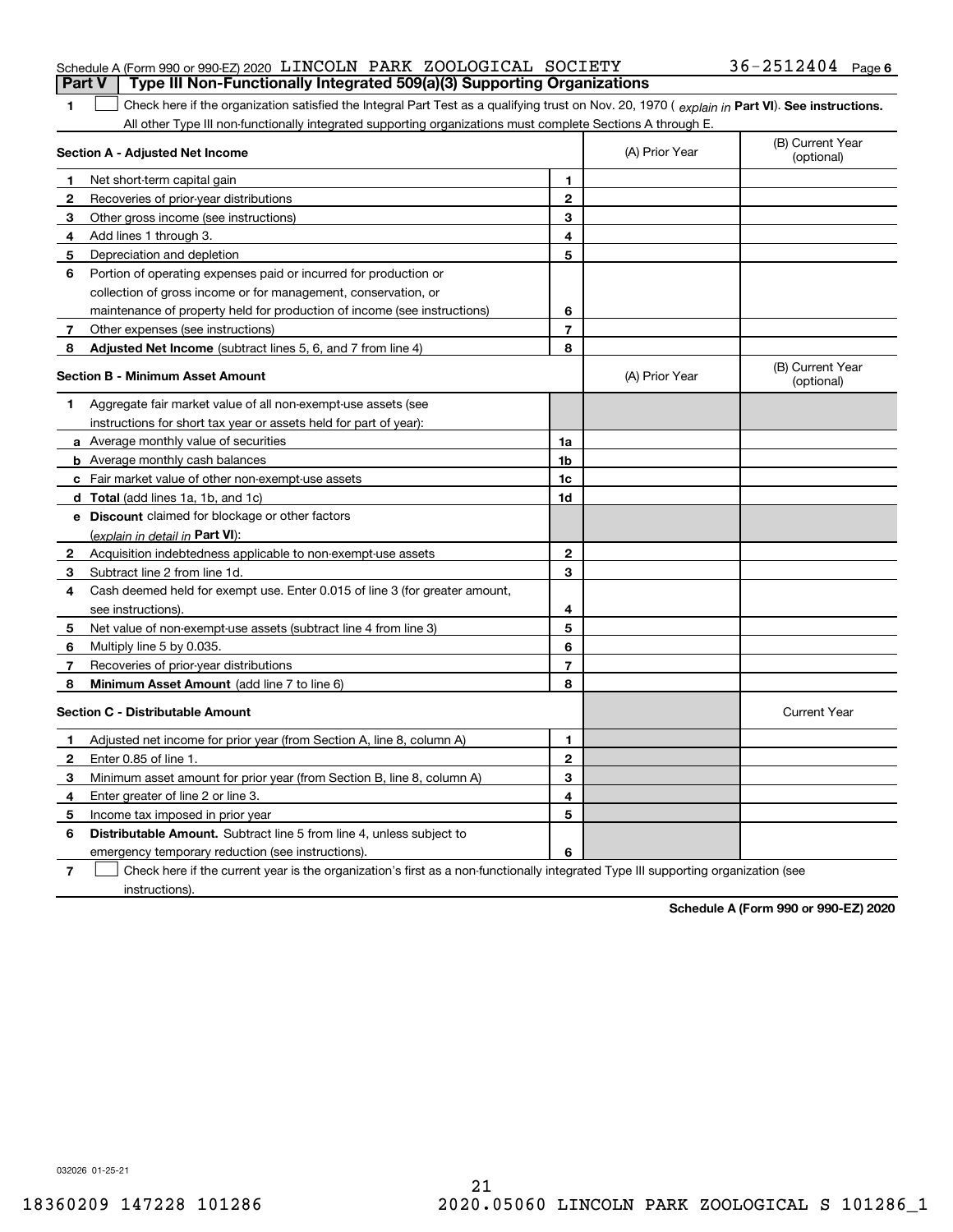### Schedule A (Form 990 or 990-EZ) 2020  $\,$  LINCOLN PARK <code>ZOOLOGICAL</code> <code>SOCIETY</code>  $36-2512404$  <code>Page</code>

| Part V | Type III Non-Functionally Integrated 509(a)(3) Supporting Organizations                    |                             | (continued)                           |                |                                         |
|--------|--------------------------------------------------------------------------------------------|-----------------------------|---------------------------------------|----------------|-----------------------------------------|
|        | <b>Section D - Distributions</b>                                                           |                             |                                       |                | <b>Current Year</b>                     |
|        | 1<br>Amounts paid to supported organizations to accomplish exempt purposes                 |                             |                                       |                |                                         |
| 2      | Amounts paid to perform activity that directly furthers exempt purposes of supported       |                             |                                       |                |                                         |
|        | organizations, in excess of income from activity                                           |                             |                                       |                |                                         |
| 3      | Administrative expenses paid to accomplish exempt purposes of supported organizations      |                             | 3                                     |                |                                         |
| 4      | Amounts paid to acquire exempt-use assets                                                  |                             |                                       | 4              |                                         |
| 5      | Qualified set aside amounts (prior IRS approval required - provide details in Part VI)     |                             |                                       | 5              |                                         |
| 6      | Other distributions ( <i>describe in</i> Part VI). See instructions.                       |                             |                                       | 6              |                                         |
| 7      | Total annual distributions. Add lines 1 through 6.                                         |                             |                                       | $\overline{7}$ |                                         |
| 8      | Distributions to attentive supported organizations to which the organization is responsive |                             |                                       |                |                                         |
|        | (provide details in Part VI). See instructions.                                            |                             |                                       | 8              |                                         |
| 9      | Distributable amount for 2020 from Section C, line 6                                       |                             |                                       | 9              |                                         |
| 10     | Line 8 amount divided by line 9 amount                                                     |                             |                                       | 10             |                                         |
|        |                                                                                            | (i)                         | (ii)                                  |                | (iii)                                   |
|        | <b>Section E - Distribution Allocations</b> (see instructions)                             | <b>Excess Distributions</b> | <b>Underdistributions</b><br>Pre-2020 |                | <b>Distributable</b><br>Amount for 2020 |
| 1      | Distributable amount for 2020 from Section C, line 6                                       |                             |                                       |                |                                         |
| 2      | Underdistributions, if any, for years prior to 2020 (reason-                               |                             |                                       |                |                                         |
|        | able cause required - explain in Part VI). See instructions.                               |                             |                                       |                |                                         |
| 3      | Excess distributions carryover, if any, to 2020                                            |                             |                                       |                |                                         |
|        | a From 2015                                                                                |                             |                                       |                |                                         |
|        | $b$ From 2016                                                                              |                             |                                       |                |                                         |
|        | $c$ From 2017                                                                              |                             |                                       |                |                                         |
|        | <b>d</b> From 2018                                                                         |                             |                                       |                |                                         |
|        | e From 2019                                                                                |                             |                                       |                |                                         |
|        | f Total of lines 3a through 3e                                                             |                             |                                       |                |                                         |
|        | g Applied to underdistributions of prior years                                             |                             |                                       |                |                                         |
|        | <b>h</b> Applied to 2020 distributable amount                                              |                             |                                       |                |                                         |
|        | Carryover from 2015 not applied (see instructions)                                         |                             |                                       |                |                                         |
|        | Remainder. Subtract lines 3g, 3h, and 3i from line 3f.                                     |                             |                                       |                |                                         |
| 4      | Distributions for 2020 from Section D.                                                     |                             |                                       |                |                                         |
|        | line $7:$                                                                                  |                             |                                       |                |                                         |
|        | a Applied to underdistributions of prior years                                             |                             |                                       |                |                                         |
|        | <b>b</b> Applied to 2020 distributable amount                                              |                             |                                       |                |                                         |
|        | c Remainder. Subtract lines 4a and 4b from line 4.                                         |                             |                                       |                |                                         |
| 5      | Remaining underdistributions for years prior to 2020, if                                   |                             |                                       |                |                                         |
|        | any. Subtract lines 3g and 4a from line 2. For result greater                              |                             |                                       |                |                                         |
|        | than zero, explain in Part VI. See instructions.                                           |                             |                                       |                |                                         |
| 6      | Remaining underdistributions for 2020. Subtract lines 3h                                   |                             |                                       |                |                                         |
|        | and 4b from line 1. For result greater than zero, explain in                               |                             |                                       |                |                                         |
|        | <b>Part VI.</b> See instructions.                                                          |                             |                                       |                |                                         |
| 7      | Excess distributions carryover to 2021. Add lines 3j                                       |                             |                                       |                |                                         |
|        | and 4c.                                                                                    |                             |                                       |                |                                         |
| 8      | Breakdown of line 7:                                                                       |                             |                                       |                |                                         |
|        | a Excess from 2016                                                                         |                             |                                       |                |                                         |
|        | <b>b</b> Excess from 2017                                                                  |                             |                                       |                |                                         |
|        | c Excess from 2018                                                                         |                             |                                       |                |                                         |
|        | d Excess from 2019                                                                         |                             |                                       |                |                                         |
|        | e Excess from 2020                                                                         |                             |                                       |                |                                         |
|        |                                                                                            |                             |                                       |                |                                         |

**Schedule A (Form 990 or 990-EZ) 2020**

032027 01-25-21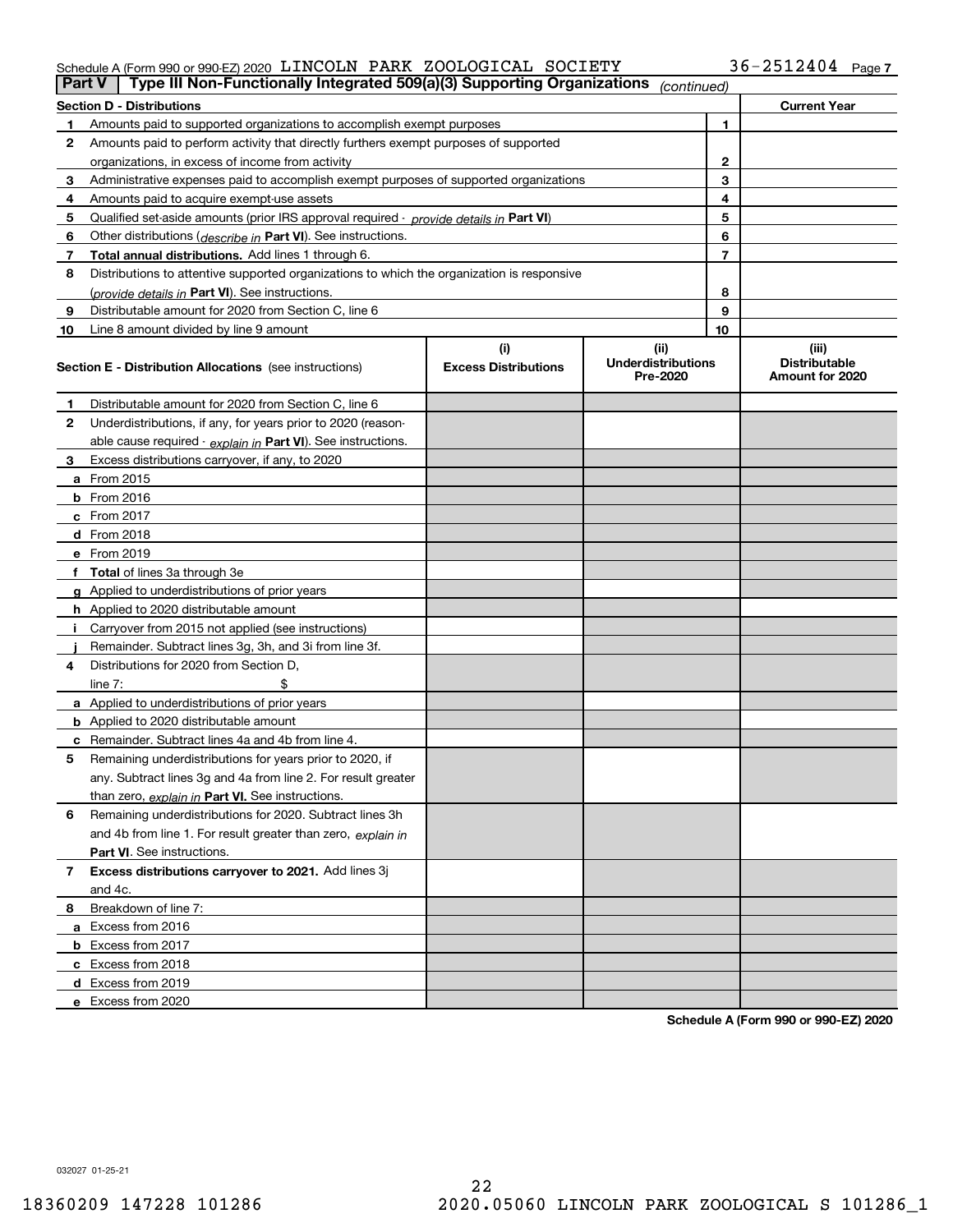|                 | Schedule A (Form 990 or 990-EZ) 2020 LINCOLN PARK ZOOLOGICAL SOCIETY                                                            |  |    |  | $36 - 2512404$ Page 8                                                                                                                                                                                                                                                                                                                                                                                                             |  |
|-----------------|---------------------------------------------------------------------------------------------------------------------------------|--|----|--|-----------------------------------------------------------------------------------------------------------------------------------------------------------------------------------------------------------------------------------------------------------------------------------------------------------------------------------------------------------------------------------------------------------------------------------|--|
| <b>Part VI</b>  | Section D, lines 5, 6, and 8; and Part V, Section E, lines 2, 5, and 6. Also complete this part for any additional information. |  |    |  | Supplemental Information. Provide the explanations required by Part II, line 10; Part II, line 17a or 17b; Part III, line 12;<br>Part IV, Section A, lines 1, 2, 3b, 3c, 4b, 4c, 5a, 6, 9a, 9b, 9c, 11a, 11b, and 11c; Part IV, Section B, lines 1 and 2; Part IV, Section C,<br>line 1; Part IV, Section D, lines 2 and 3; Part IV, Section E, lines 1c, 2a, 2b, 3a, and 3b; Part V, line 1; Part V, Section B, line 1e; Part V, |  |
|                 | (See instructions.)                                                                                                             |  |    |  |                                                                                                                                                                                                                                                                                                                                                                                                                                   |  |
|                 |                                                                                                                                 |  |    |  |                                                                                                                                                                                                                                                                                                                                                                                                                                   |  |
|                 |                                                                                                                                 |  |    |  |                                                                                                                                                                                                                                                                                                                                                                                                                                   |  |
|                 |                                                                                                                                 |  |    |  |                                                                                                                                                                                                                                                                                                                                                                                                                                   |  |
|                 |                                                                                                                                 |  |    |  |                                                                                                                                                                                                                                                                                                                                                                                                                                   |  |
|                 |                                                                                                                                 |  |    |  |                                                                                                                                                                                                                                                                                                                                                                                                                                   |  |
|                 |                                                                                                                                 |  |    |  |                                                                                                                                                                                                                                                                                                                                                                                                                                   |  |
|                 |                                                                                                                                 |  |    |  |                                                                                                                                                                                                                                                                                                                                                                                                                                   |  |
|                 |                                                                                                                                 |  |    |  |                                                                                                                                                                                                                                                                                                                                                                                                                                   |  |
|                 |                                                                                                                                 |  |    |  |                                                                                                                                                                                                                                                                                                                                                                                                                                   |  |
|                 |                                                                                                                                 |  |    |  |                                                                                                                                                                                                                                                                                                                                                                                                                                   |  |
|                 |                                                                                                                                 |  |    |  |                                                                                                                                                                                                                                                                                                                                                                                                                                   |  |
|                 |                                                                                                                                 |  |    |  |                                                                                                                                                                                                                                                                                                                                                                                                                                   |  |
|                 |                                                                                                                                 |  |    |  |                                                                                                                                                                                                                                                                                                                                                                                                                                   |  |
|                 |                                                                                                                                 |  |    |  |                                                                                                                                                                                                                                                                                                                                                                                                                                   |  |
|                 |                                                                                                                                 |  |    |  |                                                                                                                                                                                                                                                                                                                                                                                                                                   |  |
|                 |                                                                                                                                 |  |    |  |                                                                                                                                                                                                                                                                                                                                                                                                                                   |  |
|                 |                                                                                                                                 |  |    |  |                                                                                                                                                                                                                                                                                                                                                                                                                                   |  |
|                 |                                                                                                                                 |  |    |  |                                                                                                                                                                                                                                                                                                                                                                                                                                   |  |
|                 |                                                                                                                                 |  |    |  |                                                                                                                                                                                                                                                                                                                                                                                                                                   |  |
|                 |                                                                                                                                 |  |    |  |                                                                                                                                                                                                                                                                                                                                                                                                                                   |  |
|                 |                                                                                                                                 |  |    |  |                                                                                                                                                                                                                                                                                                                                                                                                                                   |  |
|                 |                                                                                                                                 |  |    |  |                                                                                                                                                                                                                                                                                                                                                                                                                                   |  |
|                 |                                                                                                                                 |  |    |  |                                                                                                                                                                                                                                                                                                                                                                                                                                   |  |
|                 |                                                                                                                                 |  |    |  |                                                                                                                                                                                                                                                                                                                                                                                                                                   |  |
|                 |                                                                                                                                 |  |    |  |                                                                                                                                                                                                                                                                                                                                                                                                                                   |  |
|                 |                                                                                                                                 |  |    |  |                                                                                                                                                                                                                                                                                                                                                                                                                                   |  |
|                 |                                                                                                                                 |  |    |  |                                                                                                                                                                                                                                                                                                                                                                                                                                   |  |
|                 |                                                                                                                                 |  |    |  |                                                                                                                                                                                                                                                                                                                                                                                                                                   |  |
|                 |                                                                                                                                 |  |    |  |                                                                                                                                                                                                                                                                                                                                                                                                                                   |  |
|                 |                                                                                                                                 |  |    |  |                                                                                                                                                                                                                                                                                                                                                                                                                                   |  |
|                 |                                                                                                                                 |  |    |  |                                                                                                                                                                                                                                                                                                                                                                                                                                   |  |
|                 |                                                                                                                                 |  |    |  |                                                                                                                                                                                                                                                                                                                                                                                                                                   |  |
|                 |                                                                                                                                 |  |    |  |                                                                                                                                                                                                                                                                                                                                                                                                                                   |  |
|                 |                                                                                                                                 |  |    |  |                                                                                                                                                                                                                                                                                                                                                                                                                                   |  |
| 032028 01-25-21 |                                                                                                                                 |  | 23 |  | Schedule A (Form 990 or 990-EZ) 2020                                                                                                                                                                                                                                                                                                                                                                                              |  |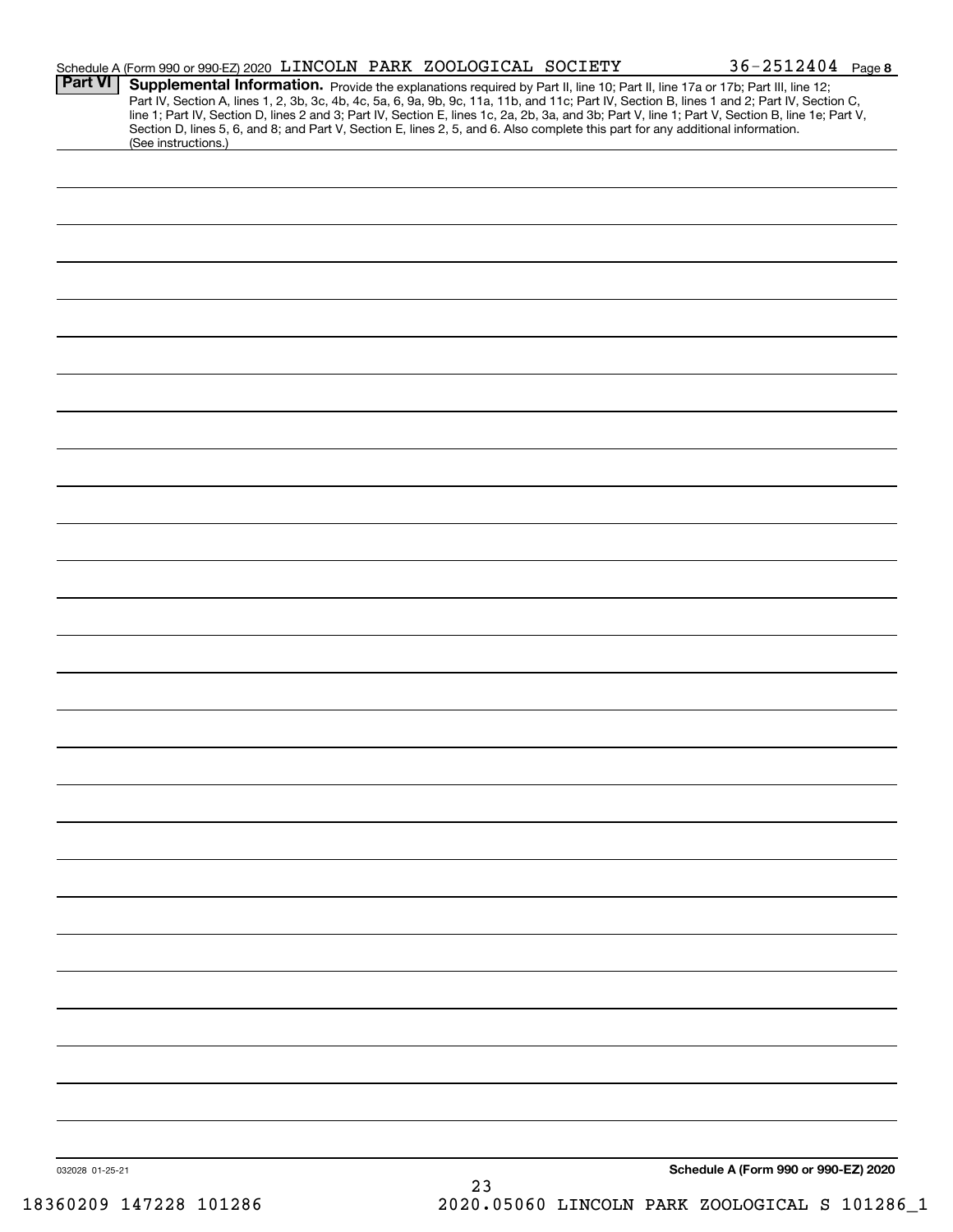Department of the Treasury Internal Revenue Service **(Form 990, 990-EZ, or 990-PF)** Name of the organization

### \*\* PUBLIC DISCLOSURE COPY \*\*

### **Schedule B Schedule of Contributors**

**| Attach to Form 990, Form 990-EZ, or Form 990-PF. | Go to www.irs.gov/Form990 for the latest information.** OMB No. 1545-0047

# **2020**

**Employer identification number**

| IC VI LIIC VIYAIIILALIVII |  |  |  |  |
|---------------------------|--|--|--|--|
|                           |  |  |  |  |
|                           |  |  |  |  |

**Organization type** (check one):

LINCOLN PARK ZOOLOGICAL SOCIETY 36-2512404

| Filers of:         | Section:                                                                           |
|--------------------|------------------------------------------------------------------------------------|
| Form 990 or 990-FZ | $\lfloor x \rfloor$ 501(c)( 3) (enter number) organization                         |
|                    | $4947(a)(1)$ nonexempt charitable trust <b>not</b> treated as a private foundation |
|                    | 527 political organization                                                         |
| Form 990-PF        | 501(c)(3) exempt private foundation                                                |
|                    | 4947(a)(1) nonexempt charitable trust treated as a private foundation              |
|                    | 501(c)(3) taxable private foundation                                               |

Check if your organization is covered by the **General Rule** or a **Special Rule.**<br>Nota: Only a section 501(c)(7), (8), or (10) erganization can chock boxes for be **Note:**  Only a section 501(c)(7), (8), or (10) organization can check boxes for both the General Rule and a Special Rule. See instructions.

### **General Rule**

For an organization filing Form 990, 990-EZ, or 990-PF that received, during the year, contributions totaling \$5,000 or more (in money or property) from any one contributor. Complete Parts I and II. See instructions for determining a contributor's total contributions.

### **Special Rules**

any one contributor, during the year, total contributions of the greater of  $\,$  (1) \$5,000; or **(2)** 2% of the amount on (i) Form 990, Part VIII, line 1h;  $\boxed{\textbf{X}}$  For an organization described in section 501(c)(3) filing Form 990 or 990-EZ that met the 33 1/3% support test of the regulations under sections 509(a)(1) and 170(b)(1)(A)(vi), that checked Schedule A (Form 990 or 990-EZ), Part II, line 13, 16a, or 16b, and that received from or (ii) Form 990-EZ, line 1. Complete Parts I and II.

For an organization described in section 501(c)(7), (8), or (10) filing Form 990 or 990-EZ that received from any one contributor, during the year, total contributions of more than \$1,000 exclusively for religious, charitable, scientific, literary, or educational purposes, or for the prevention of cruelty to children or animals. Complete Parts I (entering "N/A" in column (b) instead of the contributor name and address), II, and III.

purpose. Don't complete any of the parts unless the **General Rule** applies to this organization because it received *nonexclusively* year, contributions <sub>exclusively</sub> for religious, charitable, etc., purposes, but no such contributions totaled more than \$1,000. If this box is checked, enter here the total contributions that were received during the year for an  $\;$ exclusively religious, charitable, etc., For an organization described in section 501(c)(7), (8), or (10) filing Form 990 or 990-EZ that received from any one contributor, during the religious, charitable, etc., contributions totaling \$5,000 or more during the year  $\Box$ — $\Box$   $\Box$ 

**Caution:**  An organization that isn't covered by the General Rule and/or the Special Rules doesn't file Schedule B (Form 990, 990-EZ, or 990-PF), but it **must** answer "No" on Part IV, line 2, of its Form 990; or check the box on line H of its Form 990-EZ or on its Form 990-PF, Part I, line 2, to<br>cortify that it doesn't meet the filipe requirements of Schodule B (Fer certify that it doesn't meet the filing requirements of Schedule B (Form 990, 990-EZ, or 990-PF).

**For Paperwork Reduction Act Notice, see the instructions for Form 990, 990-EZ, or 990-PF. Schedule B (Form 990, 990-EZ, or 990-PF) (2020)** LHA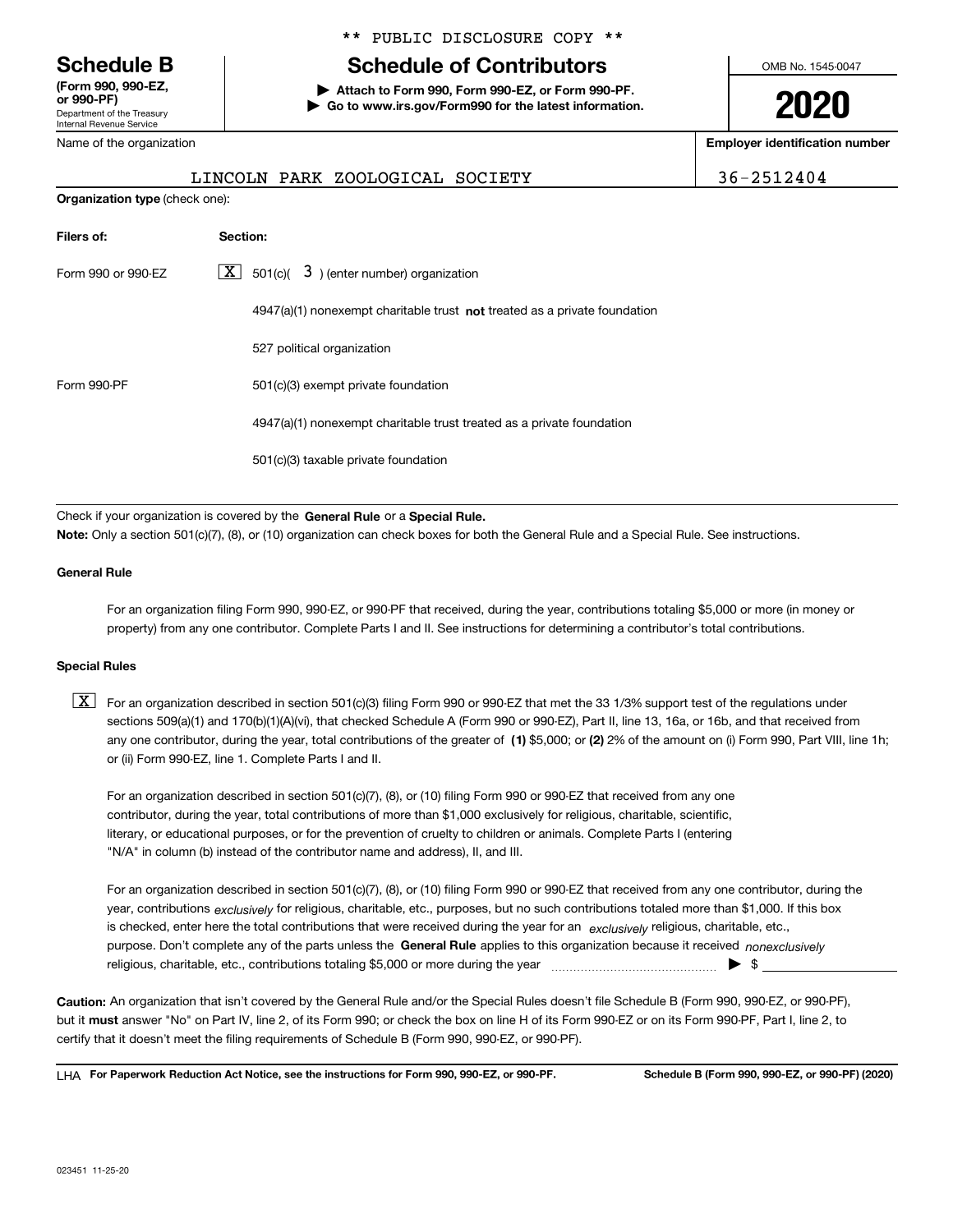**Employer identification number**

### LINCOLN PARK ZOOLOGICAL SOCIETY 36-2512404

Contributors (see instructions). Use duplicate copies of Part I if additional space is needed. **2** Chedule B (Form 990, 990-EZ, or 990-PF) (2020)<br> **2Part I**<br> **2Part I Contributors** (see instructions). Use duplicate copies of Part I if additional space is needed.

| (a) | (b)                        | (c)                         | (d)                                                                                                           |
|-----|----------------------------|-----------------------------|---------------------------------------------------------------------------------------------------------------|
| No. | Name, address, and ZIP + 4 | <b>Total contributions</b>  | Type of contribution                                                                                          |
| 1   |                            | 5,617,210.<br>$\mathsf{\$}$ | $\boxed{\text{X}}$<br>Person<br>Payroll<br>Noncash<br>(Complete Part II for<br>noncash contributions.)        |
| (a) | (b)                        | (c)                         | (d)                                                                                                           |
| No. | Name, address, and ZIP + 4 | <b>Total contributions</b>  | Type of contribution                                                                                          |
| 2   |                            | 1,610,853.<br>$\frac{1}{2}$ | $\boxed{\text{X}}$<br>Person<br>Payroll<br>Noncash<br>(Complete Part II for<br>noncash contributions.)        |
| (a) | (b)                        | (c)                         | (d)                                                                                                           |
| No. | Name, address, and ZIP + 4 | <b>Total contributions</b>  | Type of contribution                                                                                          |
| 3   |                            | 996, 246.<br>$\frac{1}{2}$  | Person<br>Payroll<br>Noncash<br>$\boxed{\text{X}}$<br>(Complete Part II for<br>noncash contributions.)        |
| (a) | (b)                        | (c)                         | (d)                                                                                                           |
| No. | Name, address, and ZIP + 4 | <b>Total contributions</b>  | Type of contribution                                                                                          |
| 4   |                            | 1,000,000.<br>$\frac{1}{2}$ | $\boxed{\text{X}}$<br>Person<br>Payroll<br><b>Noncash</b><br>(Complete Part II for<br>noncash contributions.) |
| (a) | (b)                        | (c)                         | (d)                                                                                                           |
| No. | Name, address, and ZIP + 4 | <b>Total contributions</b>  | Type of contribution                                                                                          |
| 5   |                            | 1,000,000.<br>$$\circ$$     | $\boxed{\text{X}}$<br>Person<br>Payroll<br>Noncash<br>(Complete Part II for<br>noncash contributions.)        |
| (a) | (b)                        | (c)                         | (d)                                                                                                           |
| No. | Name, address, and ZIP + 4 | <b>Total contributions</b>  | Type of contribution                                                                                          |
|     |                            | \$                          | Person<br>Payroll<br>Noncash<br>(Complete Part II for<br>noncash contributions.)                              |

023452 11-25-20 **Schedule B (Form 990, 990-EZ, or 990-PF) (2020)**

18360209 147228 101286 2020.05060 LINCOLN PARK ZOOLOGICAL S 101286\_1

26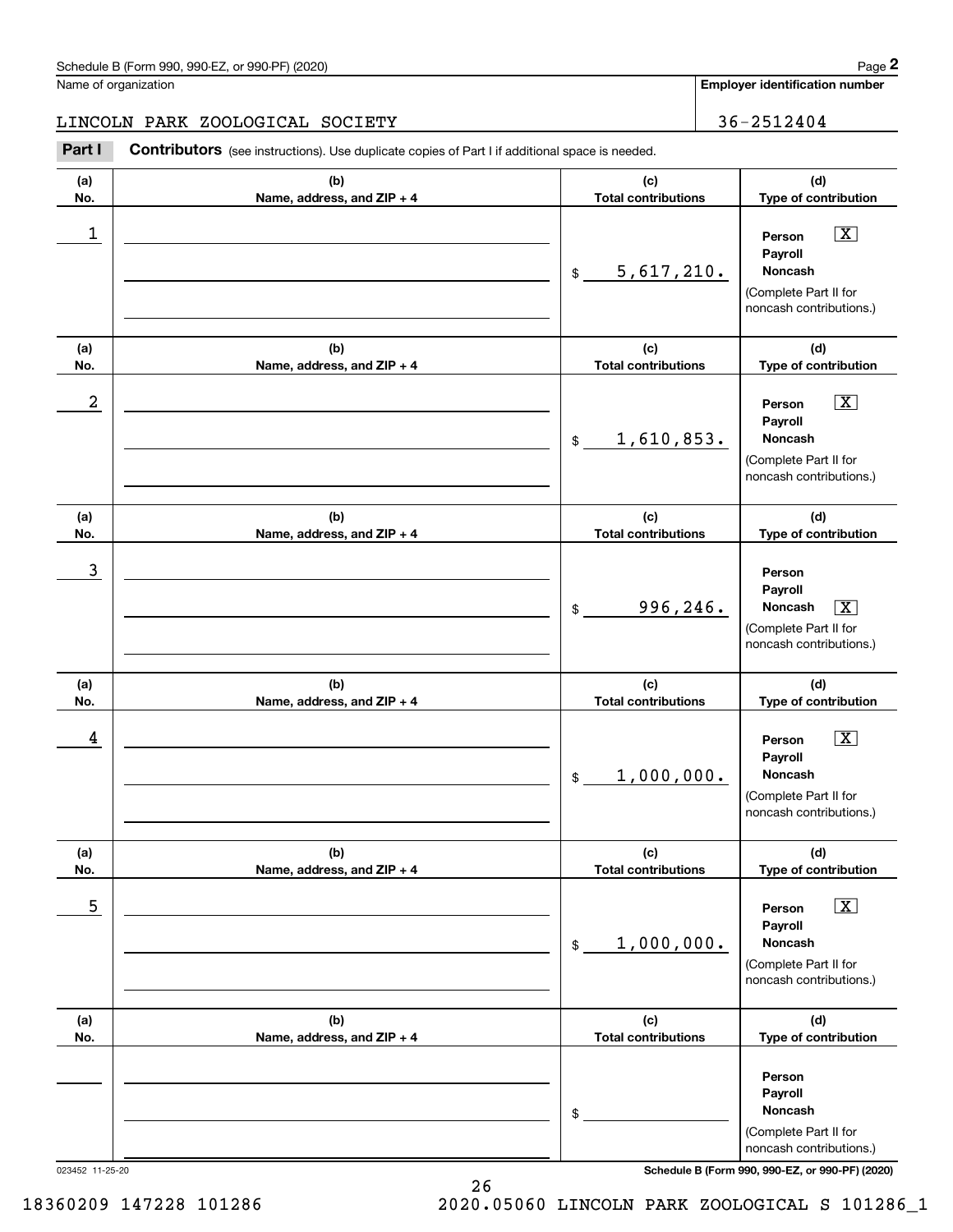| Schedule B (Form 990, 990-EZ, or 990-PF) (2020) | Page |
|-------------------------------------------------|------|
|-------------------------------------------------|------|

|  | Name of organization |
|--|----------------------|
|  |                      |

|                              | Schedule B (Form 990, 990-EZ, or 990-PF) (2020)                                                     |                                                 | Page 3                                          |
|------------------------------|-----------------------------------------------------------------------------------------------------|-------------------------------------------------|-------------------------------------------------|
|                              | Name of organization                                                                                |                                                 | <b>Employer identification number</b>           |
|                              | LINCOLN PARK ZOOLOGICAL SOCIETY                                                                     |                                                 | 36-2512404                                      |
| Part II                      | Noncash Property (see instructions). Use duplicate copies of Part II if additional space is needed. |                                                 |                                                 |
| (a)<br>No.<br>from<br>Part I | (b)<br>Description of noncash property given                                                        | (c)<br>FMV (or estimate)<br>(See instructions.) | (d)<br>Date received                            |
|                              | STOCK DONATION                                                                                      |                                                 |                                                 |
| 3                            |                                                                                                     |                                                 |                                                 |
|                              |                                                                                                     | 996,246.<br>$\mathfrak{S}$                      | 05/28/20                                        |
| (a)<br>No.<br>from<br>Part I | (b)<br>Description of noncash property given                                                        | (c)<br>FMV (or estimate)<br>(See instructions.) | (d)<br>Date received                            |
|                              |                                                                                                     |                                                 |                                                 |
|                              |                                                                                                     | \$                                              |                                                 |
| (a)<br>No.<br>from<br>Part I | (b)<br>Description of noncash property given                                                        | (c)<br>FMV (or estimate)<br>(See instructions.) | (d)<br>Date received                            |
|                              |                                                                                                     |                                                 |                                                 |
|                              |                                                                                                     | \$                                              |                                                 |
| (a)<br>No.<br>from<br>Part I | (b)<br>Description of noncash property given                                                        | (c)<br>FMV (or estimate)<br>(See instructions.) | (d)<br>Date received                            |
|                              |                                                                                                     |                                                 |                                                 |
|                              |                                                                                                     | \$                                              |                                                 |
|                              |                                                                                                     |                                                 |                                                 |
| (a)<br>No.<br>from<br>Part I | (b)<br>Description of noncash property given                                                        | (c)<br>FMV (or estimate)<br>(See instructions.) | (d)<br>Date received                            |
|                              |                                                                                                     |                                                 |                                                 |
|                              |                                                                                                     | \$                                              |                                                 |
| (a)<br>No.<br>from<br>Part I | (b)<br>Description of noncash property given                                                        | (c)<br>FMV (or estimate)<br>(See instructions.) | (d)<br>Date received                            |
|                              |                                                                                                     |                                                 |                                                 |
|                              |                                                                                                     |                                                 |                                                 |
| 023453 11-25-20              |                                                                                                     | \$                                              | Schedule B (Form 990, 990-EZ, or 990-PF) (2020) |

27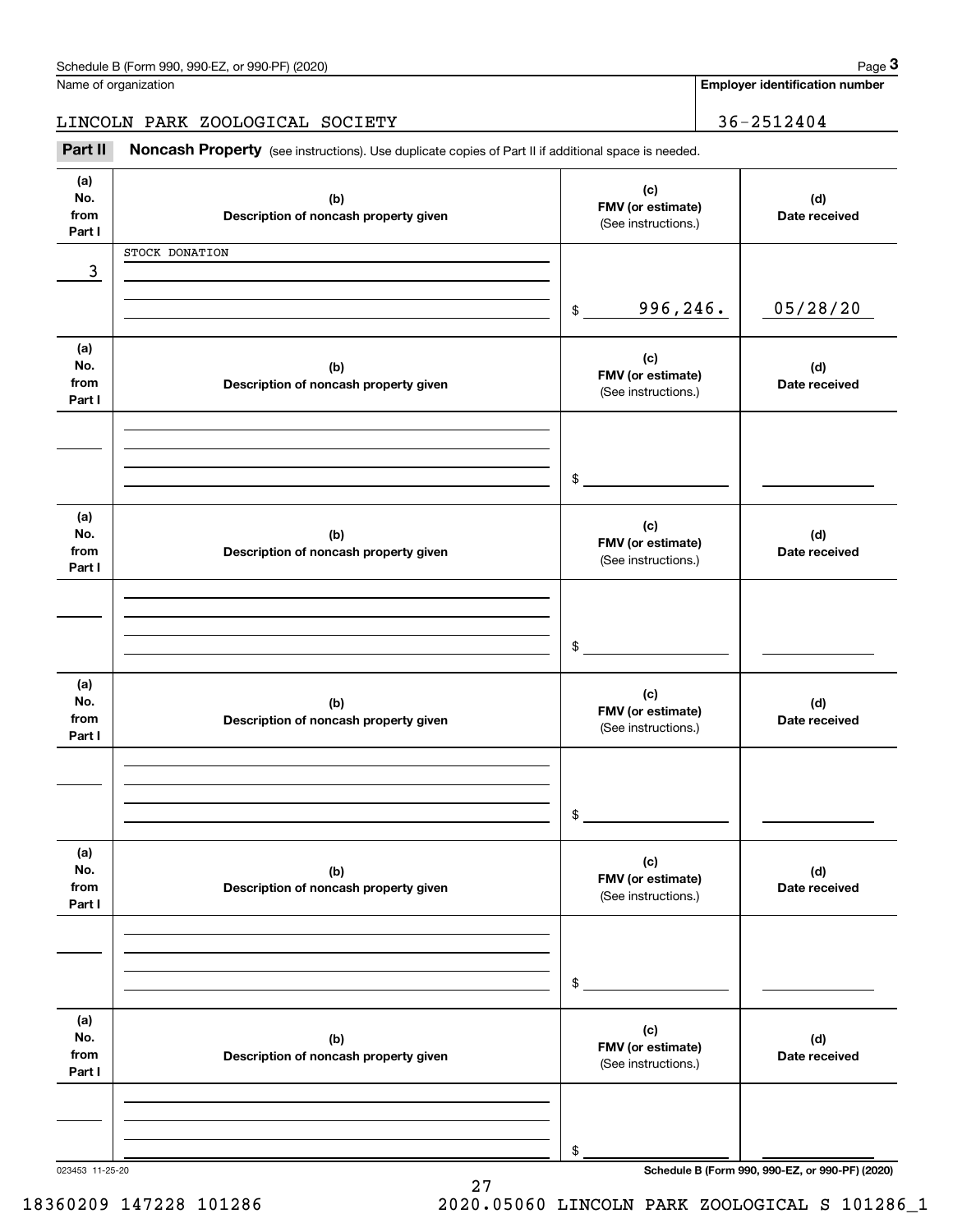|                           | Schedule B (Form 990, 990-EZ, or 990-PF) (2020)                                                                                                                                                                                                      |                      |                                          |                                                                                                                                                                | Page 4 |  |  |  |
|---------------------------|------------------------------------------------------------------------------------------------------------------------------------------------------------------------------------------------------------------------------------------------------|----------------------|------------------------------------------|----------------------------------------------------------------------------------------------------------------------------------------------------------------|--------|--|--|--|
|                           | Name of organization                                                                                                                                                                                                                                 |                      |                                          | <b>Employer identification number</b>                                                                                                                          |        |  |  |  |
|                           | LINCOLN PARK ZOOLOGICAL SOCIETY                                                                                                                                                                                                                      |                      |                                          | 36-2512404                                                                                                                                                     |        |  |  |  |
| Part III                  | from any one contributor. Complete columns (a) through (e) and the following line entry. For organizations                                                                                                                                           |                      |                                          | Exclusively religious, charitable, etc., contributions to organizations described in section 501(c)(7), (8), or (10) that total more than \$1,000 for the year |        |  |  |  |
|                           | completing Part III, enter the total of exclusively religious, charitable, etc., contributions of \$1,000 or less for the year. (Enter this info. once.) $\blacktriangleright$ \$<br>Use duplicate copies of Part III if additional space is needed. |                      |                                          |                                                                                                                                                                |        |  |  |  |
| (a) No.<br>from           | (b) Purpose of gift                                                                                                                                                                                                                                  | (c) Use of gift      |                                          | (d) Description of how gift is held                                                                                                                            |        |  |  |  |
| Part I                    |                                                                                                                                                                                                                                                      |                      |                                          |                                                                                                                                                                |        |  |  |  |
|                           |                                                                                                                                                                                                                                                      |                      |                                          |                                                                                                                                                                |        |  |  |  |
|                           |                                                                                                                                                                                                                                                      |                      |                                          |                                                                                                                                                                |        |  |  |  |
|                           |                                                                                                                                                                                                                                                      |                      |                                          |                                                                                                                                                                |        |  |  |  |
|                           |                                                                                                                                                                                                                                                      | (e) Transfer of gift |                                          |                                                                                                                                                                |        |  |  |  |
|                           | Transferee's name, address, and ZIP + 4                                                                                                                                                                                                              |                      |                                          | Relationship of transferor to transferee                                                                                                                       |        |  |  |  |
|                           |                                                                                                                                                                                                                                                      |                      |                                          |                                                                                                                                                                |        |  |  |  |
|                           |                                                                                                                                                                                                                                                      |                      |                                          |                                                                                                                                                                |        |  |  |  |
|                           |                                                                                                                                                                                                                                                      |                      |                                          |                                                                                                                                                                |        |  |  |  |
| (a) No.<br>from<br>Part I | (b) Purpose of gift                                                                                                                                                                                                                                  | (c) Use of gift      |                                          | (d) Description of how gift is held                                                                                                                            |        |  |  |  |
|                           |                                                                                                                                                                                                                                                      |                      |                                          |                                                                                                                                                                |        |  |  |  |
|                           |                                                                                                                                                                                                                                                      |                      |                                          |                                                                                                                                                                |        |  |  |  |
|                           |                                                                                                                                                                                                                                                      |                      |                                          |                                                                                                                                                                |        |  |  |  |
|                           | (e) Transfer of gift                                                                                                                                                                                                                                 |                      |                                          |                                                                                                                                                                |        |  |  |  |
|                           |                                                                                                                                                                                                                                                      |                      |                                          |                                                                                                                                                                |        |  |  |  |
|                           | Transferee's name, address, and ZIP + 4                                                                                                                                                                                                              |                      |                                          | Relationship of transferor to transferee                                                                                                                       |        |  |  |  |
|                           |                                                                                                                                                                                                                                                      |                      |                                          |                                                                                                                                                                |        |  |  |  |
|                           |                                                                                                                                                                                                                                                      |                      |                                          |                                                                                                                                                                |        |  |  |  |
| (a) No.<br>from           | (b) Purpose of gift                                                                                                                                                                                                                                  | (c) Use of gift      |                                          | (d) Description of how gift is held                                                                                                                            |        |  |  |  |
| Part I                    |                                                                                                                                                                                                                                                      |                      |                                          |                                                                                                                                                                |        |  |  |  |
|                           |                                                                                                                                                                                                                                                      |                      |                                          |                                                                                                                                                                |        |  |  |  |
|                           |                                                                                                                                                                                                                                                      |                      |                                          |                                                                                                                                                                |        |  |  |  |
|                           |                                                                                                                                                                                                                                                      | (e) Transfer of gift |                                          |                                                                                                                                                                |        |  |  |  |
|                           |                                                                                                                                                                                                                                                      |                      |                                          |                                                                                                                                                                |        |  |  |  |
|                           | Transferee's name, address, and $ZIP + 4$                                                                                                                                                                                                            |                      |                                          | Relationship of transferor to transferee                                                                                                                       |        |  |  |  |
|                           |                                                                                                                                                                                                                                                      |                      |                                          |                                                                                                                                                                |        |  |  |  |
|                           |                                                                                                                                                                                                                                                      |                      |                                          |                                                                                                                                                                |        |  |  |  |
| (a) No.                   |                                                                                                                                                                                                                                                      |                      |                                          |                                                                                                                                                                |        |  |  |  |
| `from<br>Part I           | (b) Purpose of gift                                                                                                                                                                                                                                  | (c) Use of gift      |                                          | (d) Description of how gift is held                                                                                                                            |        |  |  |  |
|                           |                                                                                                                                                                                                                                                      |                      |                                          |                                                                                                                                                                |        |  |  |  |
|                           |                                                                                                                                                                                                                                                      |                      |                                          |                                                                                                                                                                |        |  |  |  |
|                           |                                                                                                                                                                                                                                                      |                      |                                          |                                                                                                                                                                |        |  |  |  |
|                           | (e) Transfer of gift                                                                                                                                                                                                                                 |                      |                                          |                                                                                                                                                                |        |  |  |  |
|                           | Transferee's name, address, and $ZIP + 4$                                                                                                                                                                                                            |                      | Relationship of transferor to transferee |                                                                                                                                                                |        |  |  |  |
|                           |                                                                                                                                                                                                                                                      |                      |                                          |                                                                                                                                                                |        |  |  |  |
|                           |                                                                                                                                                                                                                                                      |                      |                                          |                                                                                                                                                                |        |  |  |  |
|                           |                                                                                                                                                                                                                                                      |                      |                                          |                                                                                                                                                                |        |  |  |  |

28

023454 11-25-20

**Schedule B (Form 990, 990-EZ, or 990-PF) (2020)**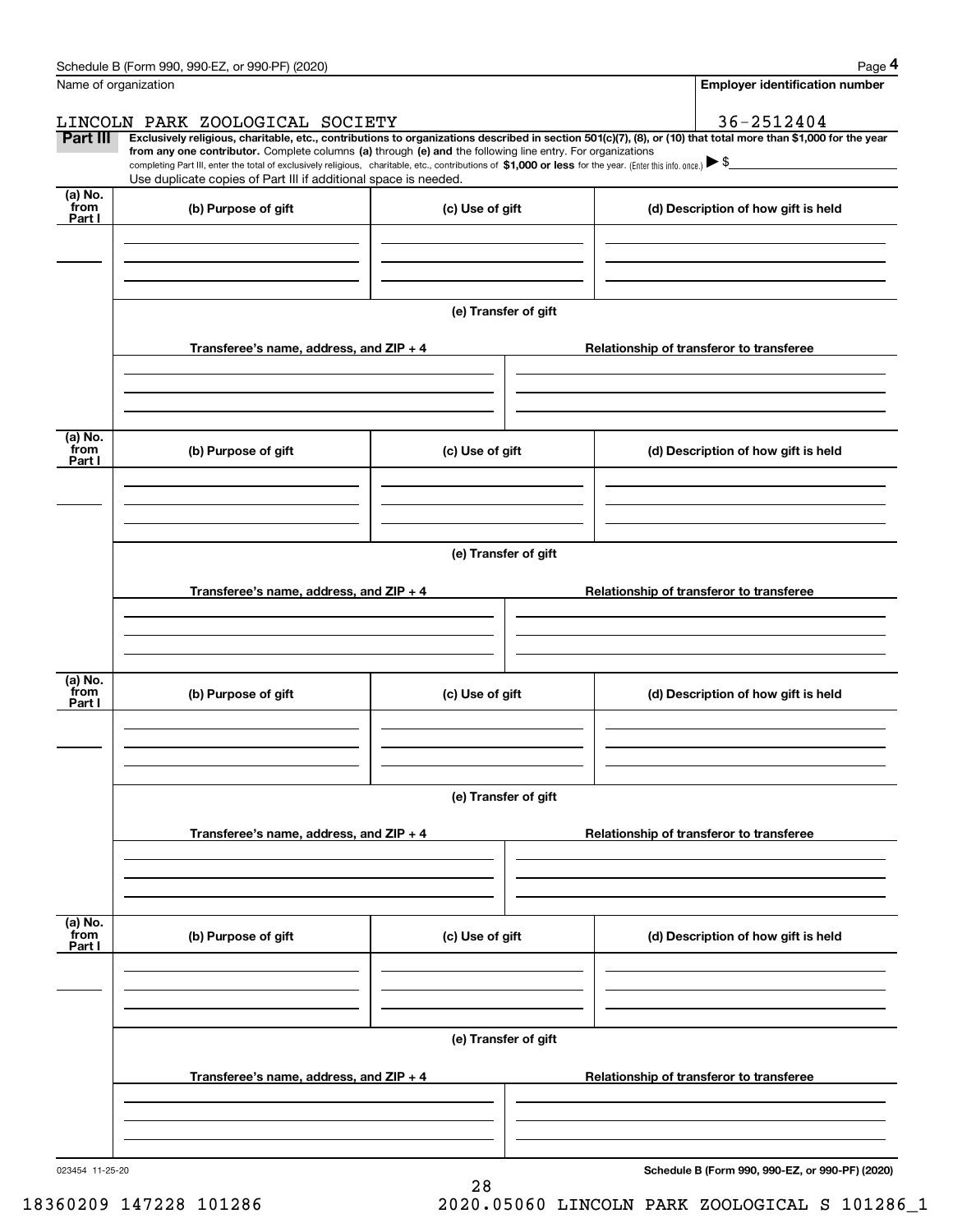| <b>SCHEDULE C</b>                                                                                       |                                                                                                                                                                   | <b>Political Campaign and Lobbying Activities</b>                                                                                                                                                                                                                                                                                                                                                                                                                                                                                                                                    |         |                                                                             |                          | OMB No. 1545-0047                                                                                                                                           |  |
|---------------------------------------------------------------------------------------------------------|-------------------------------------------------------------------------------------------------------------------------------------------------------------------|--------------------------------------------------------------------------------------------------------------------------------------------------------------------------------------------------------------------------------------------------------------------------------------------------------------------------------------------------------------------------------------------------------------------------------------------------------------------------------------------------------------------------------------------------------------------------------------|---------|-----------------------------------------------------------------------------|--------------------------|-------------------------------------------------------------------------------------------------------------------------------------------------------------|--|
| (Form 990 or 990-EZ)                                                                                    |                                                                                                                                                                   | For Organizations Exempt From Income Tax Under section 501(c) and section 527                                                                                                                                                                                                                                                                                                                                                                                                                                                                                                        |         |                                                                             |                          |                                                                                                                                                             |  |
| Department of the Treasury<br>Internal Revenue Service                                                  | ▶ Complete if the organization is described below. ▶ Attach to Form 990 or Form 990-EZ.<br>Go to www.irs.gov/Form990 for instructions and the latest information. |                                                                                                                                                                                                                                                                                                                                                                                                                                                                                                                                                                                      |         |                                                                             |                          |                                                                                                                                                             |  |
|                                                                                                         |                                                                                                                                                                   | If the organization answered "Yes," on Form 990, Part IV, line 3, or Form 990-EZ, Part V, line 46 (Political Campaign Activities), then<br>• Section 501(c)(3) organizations: Complete Parts I-A and B. Do not complete Part I-C.<br>● Section 501(c) (other than section 501(c)(3)) organizations: Complete Parts I-A and C below. Do not complete Part I-B.                                                                                                                                                                                                                        |         |                                                                             |                          |                                                                                                                                                             |  |
| • Section 527 organizations: Complete Part I-A only.<br>Tax) (See separate instructions), then          |                                                                                                                                                                   | If the organization answered "Yes," on Form 990, Part IV, line 4, or Form 990-EZ, Part VI, line 47 (Lobbying Activities), then<br>• Section 501(c)(3) organizations that have filed Form 5768 (election under section 501(h)): Complete Part II-A. Do not complete Part II-B.<br>• Section 501(c)(3) organizations that have NOT filed Form 5768 (election under section 501(h)): Complete Part II-B. Do not complete Part II-A.<br>If the organization answered "Yes," on Form 990, Part IV, line 5 (Proxy Tax) (See separate instructions) or Form 990-EZ, Part V, line 35c (Proxy |         |                                                                             |                          |                                                                                                                                                             |  |
| Name of organization                                                                                    |                                                                                                                                                                   | • Section 501(c)(4), (5), or (6) organizations: Complete Part III.                                                                                                                                                                                                                                                                                                                                                                                                                                                                                                                   |         |                                                                             |                          | <b>Employer identification number</b>                                                                                                                       |  |
|                                                                                                         |                                                                                                                                                                   | LINCOLN PARK ZOOLOGICAL SOCIETY                                                                                                                                                                                                                                                                                                                                                                                                                                                                                                                                                      |         |                                                                             |                          | 36-2512404                                                                                                                                                  |  |
| Part I-A                                                                                                |                                                                                                                                                                   | Complete if the organization is exempt under section 501(c) or is a section 527 organization.                                                                                                                                                                                                                                                                                                                                                                                                                                                                                        |         |                                                                             |                          |                                                                                                                                                             |  |
| Political campaign activity expenditures<br>2<br>Volunteer hours for political campaign activities<br>3 |                                                                                                                                                                   | 1 Provide a description of the organization's direct and indirect political campaign activities in Part IV.                                                                                                                                                                                                                                                                                                                                                                                                                                                                          |         |                                                                             |                          |                                                                                                                                                             |  |
| Part I-B                                                                                                |                                                                                                                                                                   | Complete if the organization is exempt under section 501(c)(3).                                                                                                                                                                                                                                                                                                                                                                                                                                                                                                                      |         |                                                                             |                          |                                                                                                                                                             |  |
|                                                                                                         |                                                                                                                                                                   | 1 Enter the amount of any excise tax incurred by the organization under section 4955                                                                                                                                                                                                                                                                                                                                                                                                                                                                                                 |         |                                                                             | $\blacktriangleright$ \$ |                                                                                                                                                             |  |
| 2                                                                                                       |                                                                                                                                                                   |                                                                                                                                                                                                                                                                                                                                                                                                                                                                                                                                                                                      |         |                                                                             |                          |                                                                                                                                                             |  |
|                                                                                                         |                                                                                                                                                                   |                                                                                                                                                                                                                                                                                                                                                                                                                                                                                                                                                                                      |         |                                                                             |                          | Yes<br>No                                                                                                                                                   |  |
| 4a Was a correction made?                                                                               |                                                                                                                                                                   |                                                                                                                                                                                                                                                                                                                                                                                                                                                                                                                                                                                      |         |                                                                             |                          | Yes<br>No                                                                                                                                                   |  |
| <b>b</b> If "Yes," describe in Part IV.                                                                 |                                                                                                                                                                   |                                                                                                                                                                                                                                                                                                                                                                                                                                                                                                                                                                                      |         |                                                                             |                          |                                                                                                                                                             |  |
| Part I-C                                                                                                |                                                                                                                                                                   | Complete if the organization is exempt under section 501(c), except section 501(c)(3).                                                                                                                                                                                                                                                                                                                                                                                                                                                                                               |         |                                                                             |                          |                                                                                                                                                             |  |
|                                                                                                         |                                                                                                                                                                   | 1 Enter the amount directly expended by the filing organization for section 527 exempt function activities                                                                                                                                                                                                                                                                                                                                                                                                                                                                           |         |                                                                             | $\blacktriangleright$ \$ |                                                                                                                                                             |  |
|                                                                                                         |                                                                                                                                                                   | 2 Enter the amount of the filing organization's funds contributed to other organizations for section 527                                                                                                                                                                                                                                                                                                                                                                                                                                                                             |         |                                                                             |                          |                                                                                                                                                             |  |
| exempt function activities                                                                              |                                                                                                                                                                   | 3 Total exempt function expenditures. Add lines 1 and 2. Enter here and on Form 1120-POL,                                                                                                                                                                                                                                                                                                                                                                                                                                                                                            |         |                                                                             | $\blacktriangleright$ \$ |                                                                                                                                                             |  |
| line 17b                                                                                                |                                                                                                                                                                   |                                                                                                                                                                                                                                                                                                                                                                                                                                                                                                                                                                                      |         |                                                                             | $\blacktriangleright$ \$ |                                                                                                                                                             |  |
|                                                                                                         |                                                                                                                                                                   | Did the filing organization file Form 1120-POL for this year?                                                                                                                                                                                                                                                                                                                                                                                                                                                                                                                        |         |                                                                             |                          | Yes<br><b>No</b>                                                                                                                                            |  |
| 5                                                                                                       |                                                                                                                                                                   | Enter the names, addresses and employer identification number (EIN) of all section 527 political organizations to which the filing organization<br>made payments. For each organization listed, enter the amount paid from the filing organization's funds. Also enter the amount of political<br>contributions received that were promptly and directly delivered to a separate political organization, such as a separate segregated fund or a<br>political action committee (PAC). If additional space is needed, provide information in Part IV.                                 |         |                                                                             |                          |                                                                                                                                                             |  |
| (a) Name                                                                                                |                                                                                                                                                                   | (b) Address                                                                                                                                                                                                                                                                                                                                                                                                                                                                                                                                                                          | (c) EIN | (d) Amount paid from<br>filing organization's<br>funds. If none, enter -0-. |                          | (e) Amount of political<br>contributions received and<br>promptly and directly<br>delivered to a separate<br>political organization.<br>If none, enter -0-. |  |
|                                                                                                         |                                                                                                                                                                   |                                                                                                                                                                                                                                                                                                                                                                                                                                                                                                                                                                                      |         |                                                                             |                          |                                                                                                                                                             |  |
|                                                                                                         |                                                                                                                                                                   |                                                                                                                                                                                                                                                                                                                                                                                                                                                                                                                                                                                      |         |                                                                             |                          |                                                                                                                                                             |  |
|                                                                                                         |                                                                                                                                                                   |                                                                                                                                                                                                                                                                                                                                                                                                                                                                                                                                                                                      |         |                                                                             |                          |                                                                                                                                                             |  |
|                                                                                                         |                                                                                                                                                                   |                                                                                                                                                                                                                                                                                                                                                                                                                                                                                                                                                                                      |         |                                                                             |                          |                                                                                                                                                             |  |
|                                                                                                         |                                                                                                                                                                   |                                                                                                                                                                                                                                                                                                                                                                                                                                                                                                                                                                                      |         |                                                                             |                          |                                                                                                                                                             |  |
|                                                                                                         |                                                                                                                                                                   |                                                                                                                                                                                                                                                                                                                                                                                                                                                                                                                                                                                      |         |                                                                             |                          |                                                                                                                                                             |  |
|                                                                                                         |                                                                                                                                                                   |                                                                                                                                                                                                                                                                                                                                                                                                                                                                                                                                                                                      |         |                                                                             |                          |                                                                                                                                                             |  |
|                                                                                                         |                                                                                                                                                                   |                                                                                                                                                                                                                                                                                                                                                                                                                                                                                                                                                                                      |         |                                                                             |                          |                                                                                                                                                             |  |
|                                                                                                         |                                                                                                                                                                   |                                                                                                                                                                                                                                                                                                                                                                                                                                                                                                                                                                                      |         |                                                                             |                          |                                                                                                                                                             |  |
|                                                                                                         |                                                                                                                                                                   |                                                                                                                                                                                                                                                                                                                                                                                                                                                                                                                                                                                      |         |                                                                             |                          |                                                                                                                                                             |  |

**For Paperwork Reduction Act Notice, see the Instructions for Form 990 or 990-EZ. Schedule C (Form 990 or 990-EZ) 2020** LHA

032041 12-02-20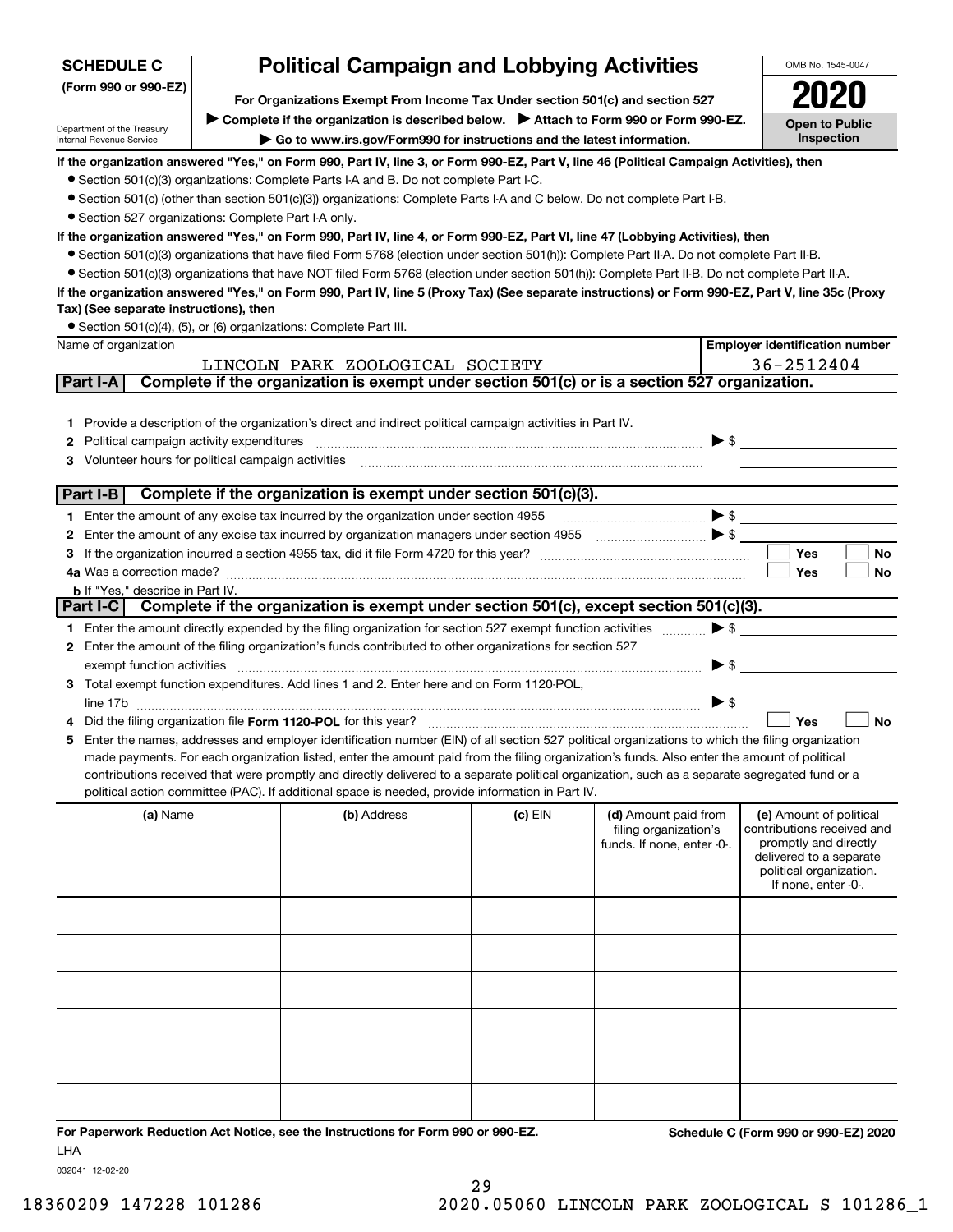| Schedule C (Form 990 or 990-EZ) 2020 LINCOLN PARK ZOOLOGICAL SOCIETY<br>Complete if the organization is exempt under section 501(c)(3) and filed Form 5768 (election under<br>Part II-A<br>section 501(h)). |                                        |              |                                                                                                         |            |                                                                                                                                   | $36 - 2512404$ Page 2          |
|-------------------------------------------------------------------------------------------------------------------------------------------------------------------------------------------------------------|----------------------------------------|--------------|---------------------------------------------------------------------------------------------------------|------------|-----------------------------------------------------------------------------------------------------------------------------------|--------------------------------|
| A Check $\blacktriangleright$<br>expenses, and share of excess lobbying expenditures).<br><b>B</b> Check $\blacktriangleright$                                                                              |                                        |              | if the filing organization checked box A and "limited control" provisions apply.                        |            | if the filing organization belongs to an affiliated group (and list in Part IV each affiliated group member's name, address, EIN, |                                |
|                                                                                                                                                                                                             | <b>Limits on Lobbying Expenditures</b> |              | (The term "expenditures" means amounts paid or incurred.)                                               |            | (a) Filing<br>organization's<br>totals                                                                                            | (b) Affiliated group<br>totals |
| 1a Total lobbying expenditures to influence public opinion (grassroots lobbying)                                                                                                                            |                                        |              |                                                                                                         |            | 26, 125.                                                                                                                          |                                |
| <b>b</b> Total lobbying expenditures to influence a legislative body (direct lobbying)                                                                                                                      |                                        |              |                                                                                                         |            | 3,452.                                                                                                                            |                                |
| с                                                                                                                                                                                                           |                                        |              |                                                                                                         |            | 29,577.                                                                                                                           |                                |
| <b>d</b> Other exempt purpose expenditures                                                                                                                                                                  |                                        |              |                                                                                                         |            | 50, 311, 507.                                                                                                                     |                                |
| е                                                                                                                                                                                                           |                                        |              |                                                                                                         |            | 50,341,084.                                                                                                                       |                                |
| f Lobbying nontaxable amount. Enter the amount from the following table in both columns.                                                                                                                    |                                        |              |                                                                                                         |            | 1,000,000.                                                                                                                        |                                |
| If the amount on line 1e, column $(a)$ or $(b)$ is:                                                                                                                                                         |                                        |              | The lobbying nontaxable amount is:                                                                      |            |                                                                                                                                   |                                |
| Not over \$500,000                                                                                                                                                                                          |                                        |              | 20% of the amount on line 1e.                                                                           |            |                                                                                                                                   |                                |
| Over \$500,000 but not over \$1,000,000                                                                                                                                                                     |                                        |              | \$100,000 plus 15% of the excess over \$500,000.                                                        |            |                                                                                                                                   |                                |
| Over \$1,000,000 but not over \$1,500,000                                                                                                                                                                   |                                        |              | \$175,000 plus 10% of the excess over \$1,000,000.                                                      |            |                                                                                                                                   |                                |
| Over \$1,500,000 but not over \$17,000,000                                                                                                                                                                  |                                        |              | \$225,000 plus 5% of the excess over \$1,500,000.                                                       |            |                                                                                                                                   |                                |
| Over \$17,000,000                                                                                                                                                                                           |                                        | \$1,000,000. |                                                                                                         |            |                                                                                                                                   |                                |
|                                                                                                                                                                                                             |                                        |              |                                                                                                         |            |                                                                                                                                   |                                |
| g Grassroots nontaxable amount (enter 25% of line 1f)                                                                                                                                                       |                                        |              |                                                                                                         |            | 250,000.                                                                                                                          |                                |
| h Subtract line 1q from line 1a. If zero or less, enter -0-                                                                                                                                                 |                                        |              |                                                                                                         |            | $0$ .                                                                                                                             |                                |
| i Subtract line 1f from line 1c. If zero or less, enter -0-                                                                                                                                                 |                                        |              |                                                                                                         |            | 0.                                                                                                                                |                                |
| If there is an amount other than zero on either line 1h or line 1i, did the organization file Form 4720<br>reporting section 4911 tax for this year?                                                        |                                        |              |                                                                                                         |            |                                                                                                                                   | Yes<br>No.                     |
| (Some organizations that made a section 501(h) election do not have to complete all of the five columns below.                                                                                              |                                        |              | 4-Year Averaging Period Under Section 501(h)<br>See the separate instructions for lines 2a through 2f.) |            |                                                                                                                                   |                                |
|                                                                                                                                                                                                             |                                        |              | Lobbying Expenditures During 4-Year Averaging Period                                                    |            |                                                                                                                                   |                                |
| Calendar year<br>(or fiscal year beginning in)                                                                                                                                                              | (a) $2017$                             |              | $(b)$ 2018                                                                                              | $(c)$ 2019 | $(d)$ 2020                                                                                                                        | (e) Total                      |
| 2a Lobbying nontaxable amount                                                                                                                                                                               |                                        |              | $1,000,000.$ $  1,000,000.$ $  1,000,000.$                                                              |            | $1,000,000.$ $ 4,000,000.$                                                                                                        |                                |
| <b>b</b> Lobbying ceiling amount<br>(150% of line 2a, column(e))                                                                                                                                            |                                        |              |                                                                                                         |            |                                                                                                                                   | 6,000,000.                     |
| c Total lobbying expenditures                                                                                                                                                                               |                                        | 88,588.      | 43,858.                                                                                                 | 43,639.    | 29,577.                                                                                                                           | 205,662.                       |
| d Grassroots nontaxable amount                                                                                                                                                                              |                                        | 250,000.     | 250,000.                                                                                                | 250,000.   | 250,000.                                                                                                                          | 1,000,000.                     |
| e Grassroots ceiling amount<br>(150% of line 2d, column (e))                                                                                                                                                |                                        |              |                                                                                                         |            |                                                                                                                                   | 1,500,000.                     |
| f Grassroots lobbying expenditures                                                                                                                                                                          |                                        | 66,441.      | 40,134.                                                                                                 | 40,374.    | 26, 125.                                                                                                                          | 173,074.                       |

**Schedule C (Form 990 or 990-EZ) 2020**

032042 12-02-20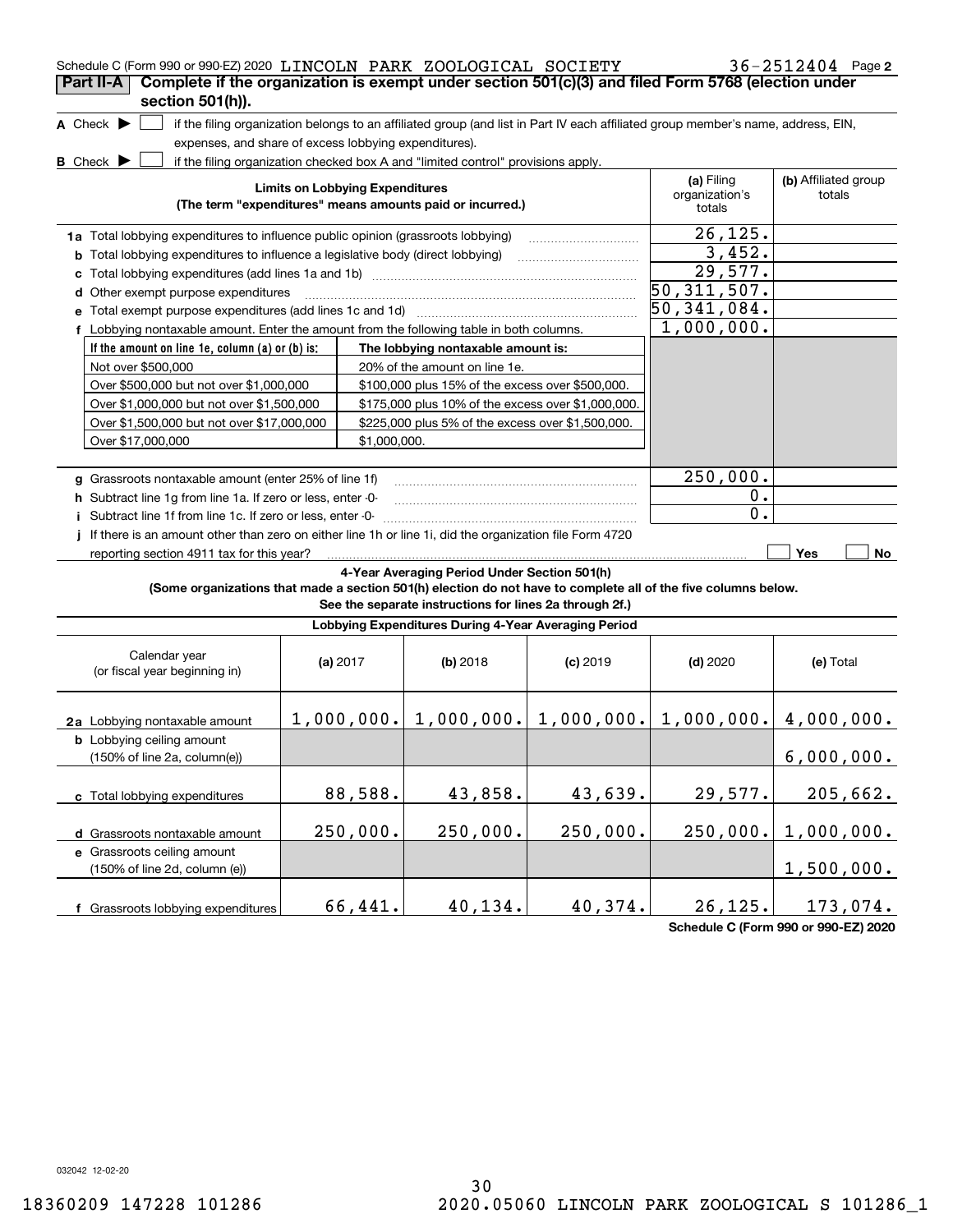#### Schedule C (Form 990 or 990-EZ) 2020  $\,$  LINCOLN PARK ZOOLOGICAL SOCIETY  $36-2512404$  Page LINCOLN PARK ZOOLOGICAL SOCIETY 36-2512404

### **3**

### **Part II-B Complete if the organization is exempt under section 501(c)(3) and has NOT filed Form 5768 (election under section 501(h)).**

| For each "Yes" response on lines 1a through 1i below, provide in Part IV a detailed description |                                                                                                                                                                                                                                                                                                                |     | (a)          |                                      | (b) |  |  |
|-------------------------------------------------------------------------------------------------|----------------------------------------------------------------------------------------------------------------------------------------------------------------------------------------------------------------------------------------------------------------------------------------------------------------|-----|--------------|--------------------------------------|-----|--|--|
|                                                                                                 | of the lobbying activity.                                                                                                                                                                                                                                                                                      | Yes | No           | Amount                               |     |  |  |
| 1                                                                                               | During the year, did the filing organization attempt to influence foreign, national, state, or<br>local legislation, including any attempt to influence public opinion on a legislative matter<br>or referendum, through the use of:                                                                           |     |              |                                      |     |  |  |
|                                                                                                 | <b>b</b> Paid staff or management (include compensation in expenses reported on lines 1c through 1i)?                                                                                                                                                                                                          |     |              |                                      |     |  |  |
|                                                                                                 |                                                                                                                                                                                                                                                                                                                |     |              |                                      |     |  |  |
|                                                                                                 | e Publications, or published or broadcast statements?                                                                                                                                                                                                                                                          |     |              |                                      |     |  |  |
|                                                                                                 | f Grants to other organizations for lobbying purposes?                                                                                                                                                                                                                                                         |     |              |                                      |     |  |  |
| g                                                                                               | Direct contact with legislators, their staffs, government officials, or a legislative body?                                                                                                                                                                                                                    |     |              |                                      |     |  |  |
|                                                                                                 | h Rallies, demonstrations, seminars, conventions, speeches, lectures, or any similar means?                                                                                                                                                                                                                    |     |              |                                      |     |  |  |
|                                                                                                 | <i>i</i> Other activities?                                                                                                                                                                                                                                                                                     |     |              |                                      |     |  |  |
|                                                                                                 | 2a Did the activities in line 1 cause the organization to be not described in section 501(c)(3)?                                                                                                                                                                                                               |     |              |                                      |     |  |  |
|                                                                                                 |                                                                                                                                                                                                                                                                                                                |     |              |                                      |     |  |  |
|                                                                                                 | c If "Yes," enter the amount of any tax incurred by organization managers under section 4912                                                                                                                                                                                                                   |     |              |                                      |     |  |  |
|                                                                                                 | d If the filing organization incurred a section 4912 tax, did it file Form 4720 for this year?                                                                                                                                                                                                                 |     |              |                                      |     |  |  |
|                                                                                                 | Complete if the organization is exempt under section 501(c)(4), section 501(c)(5), or section<br><b>Part III-A</b><br>$501(c)(6)$ .                                                                                                                                                                            |     |              |                                      |     |  |  |
|                                                                                                 |                                                                                                                                                                                                                                                                                                                |     |              | Yes                                  | No  |  |  |
| 1                                                                                               |                                                                                                                                                                                                                                                                                                                |     | 1            |                                      |     |  |  |
| 2                                                                                               |                                                                                                                                                                                                                                                                                                                |     | $\mathbf{2}$ |                                      |     |  |  |
| з                                                                                               | Did the organization agree to carry over lobbying and political campaign activity expenditures from the prior year?                                                                                                                                                                                            |     | 3            |                                      |     |  |  |
|                                                                                                 | Part III-B Complete if the organization is exempt under section $501(c)(4)$ , section $501(c)(5)$ , or section<br>501(c)(6) and if either (a) BOTH Part III-A, lines 1 and 2, are answered "No" OR (b) Part III-A, line 3, is<br>answered "Yes."                                                               |     |              |                                      |     |  |  |
| 1                                                                                               | Dues, assessments and similar amounts from members [111] matter continuum matter and similar and similar amounts from members [11] matter continuum matter and similar amounts from members [11] matter and similar and simila                                                                                 |     | 1            |                                      |     |  |  |
| 2                                                                                               | Section 162(e) nondeductible lobbying and political expenditures (do not include amounts of political<br>expenses for which the section 527(f) tax was paid).                                                                                                                                                  |     |              |                                      |     |  |  |
|                                                                                                 |                                                                                                                                                                                                                                                                                                                |     | 2a           |                                      |     |  |  |
|                                                                                                 | b Carryover from last year manufactured and contain a series of the contract of the contract of the contract of the contract of the contract of the contract of the contract of the contract of the contract of the contract o                                                                                 |     | 2b           |                                      |     |  |  |
| c                                                                                               |                                                                                                                                                                                                                                                                                                                |     | 2c           |                                      |     |  |  |
|                                                                                                 | Aggregate amount reported in section 6033(e)(1)(A) notices of nondeductible section 162(e) dues                                                                                                                                                                                                                |     | 3            |                                      |     |  |  |
|                                                                                                 | If notices were sent and the amount on line 2c exceeds the amount on line 3, what portion of the excess                                                                                                                                                                                                        |     |              |                                      |     |  |  |
|                                                                                                 | does the organization agree to carryover to the reasonable estimate of nondeductible lobbying and political                                                                                                                                                                                                    |     |              |                                      |     |  |  |
|                                                                                                 | expenditure next year?                                                                                                                                                                                                                                                                                         |     | 4            |                                      |     |  |  |
| 5                                                                                               | Taxable amount of lobbying and political expenditures (See instructions)                                                                                                                                                                                                                                       |     | 5            |                                      |     |  |  |
|                                                                                                 | <b>Part IV</b><br><b>Supplemental Information</b>                                                                                                                                                                                                                                                              |     |              |                                      |     |  |  |
|                                                                                                 | Provide the descriptions required for Part I-A, line 1; Part I-B, line 4; Part I-C, line 5; Part II-A (affiliated group list); Part II-A, lines 1 and 2 (See<br>instructions); and Part II-B, line 1. Also, complete this part for any additional information.<br>PART II - DESCRIPTION OF LOBBYING ACTIVITIES |     |              |                                      |     |  |  |
|                                                                                                 | THE VICE PRESIDENT OF GOVERNMENTAL AFFAIRS IS RESPONSIBLE FOR THE                                                                                                                                                                                                                                              |     |              |                                      |     |  |  |
|                                                                                                 | DEVELOPMENT, OVERSIGHT, AND EXECUTION OF LINCOLN PARK ZOO'S STRATEGIC                                                                                                                                                                                                                                          |     |              |                                      |     |  |  |
|                                                                                                 | ISSUES AND PROGRAMS TO ELECTED OFFICIALS AND STAKEHOLDERS<br>INITIATIVES,                                                                                                                                                                                                                                      |     |              |                                      |     |  |  |
|                                                                                                 | LOCALLY, REGIONALLY, AND NATIONALLY. THE VP OF GOVERNMENTAL AFFAIRS SERVES                                                                                                                                                                                                                                     |     |              |                                      |     |  |  |
|                                                                                                 | AS LIAISON WITH LOCAL, REGIONAL AND NATIONAL COMMUNITY, BUSINESS, SOCIAL                                                                                                                                                                                                                                       |     |              |                                      |     |  |  |
|                                                                                                 | 032043 12-02-20                                                                                                                                                                                                                                                                                                |     |              | Schedule C (Form 990 or 990-EZ) 2020 |     |  |  |

31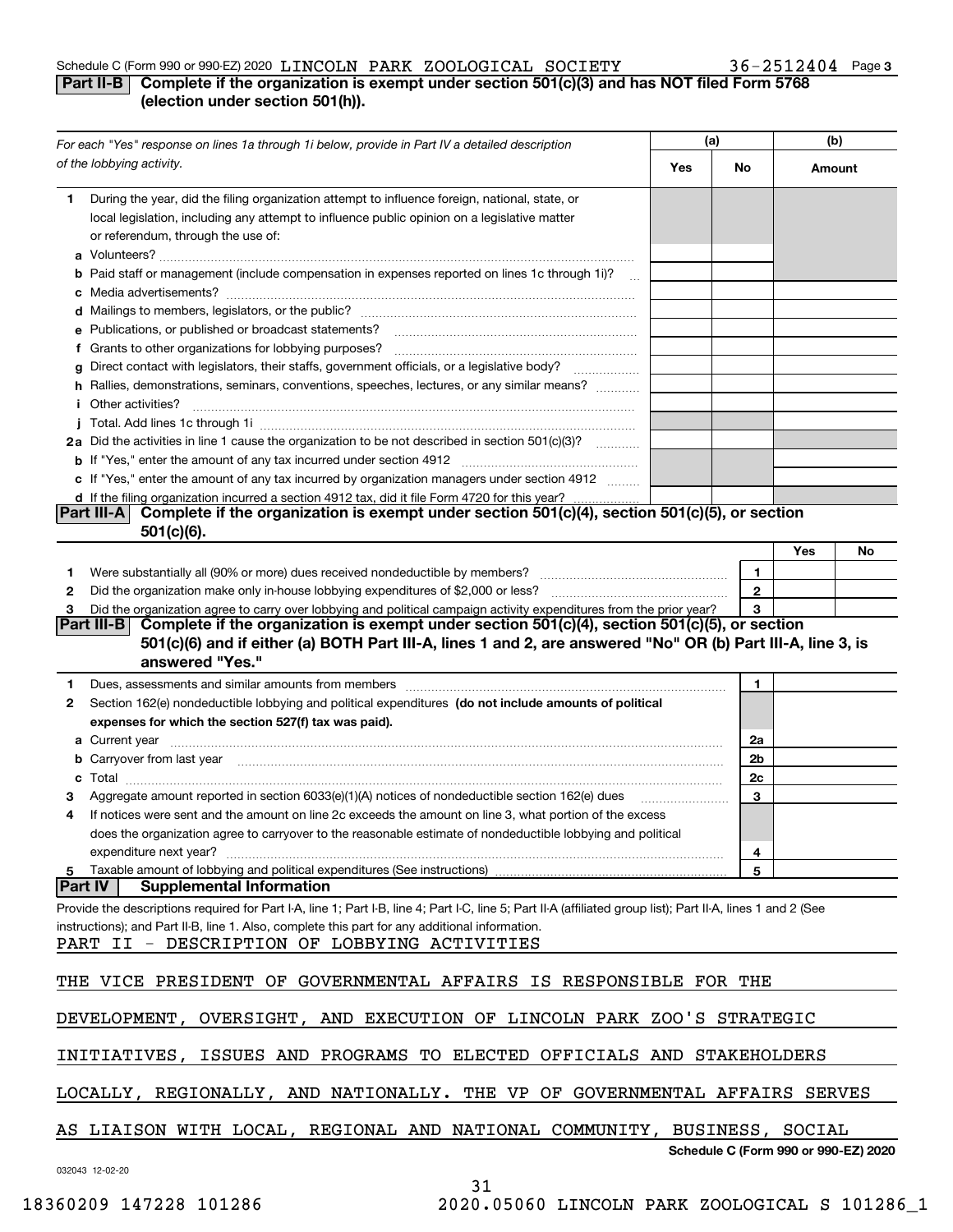|  | Schedule C (Form 990 or 990-EZ) 2020 LINCOLN PARK ZOOLOGICAL SOCIETY |  |  | $36 - 2512404$ Page 4 |  |
|--|----------------------------------------------------------------------|--|--|-----------------------|--|
|  | <b>Part IV Supplemental Information</b> (continued)                  |  |  |                       |  |

AND CIVIC ORGANIZATIONS. ADDITIONALLY THE ORGANIZATION PAYS A SMALL FEE TO

MUSEUMS IN THE PARK FOR COORDINATED SUPPORT INITIATIVES WITH OTHER AREA

### CULTURAL INSTITUTIONS.

**Schedule C (Form 990 or 990-EZ) 2020**

032044 12-02-20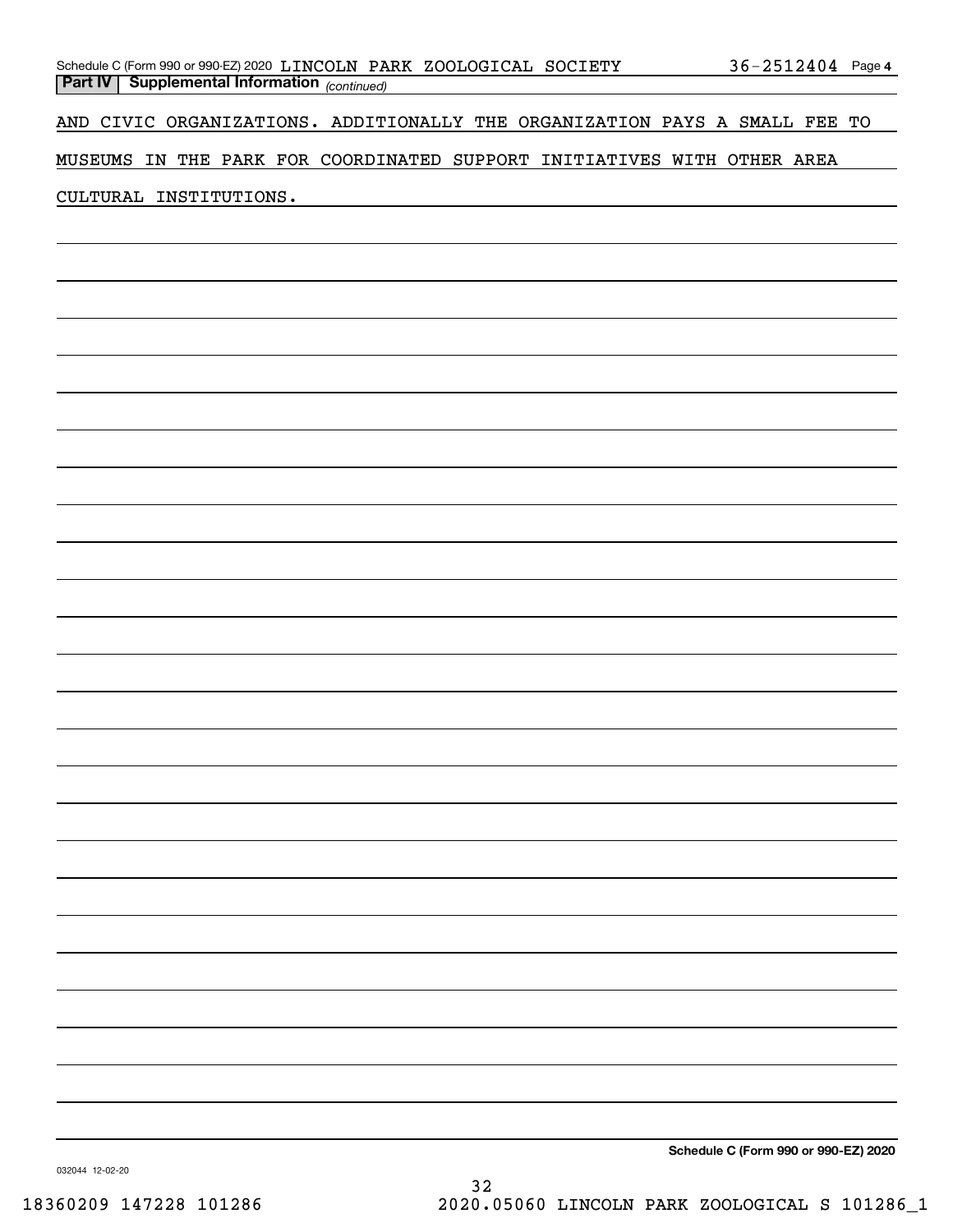| <b>SCHEDULE D</b> |  |
|-------------------|--|
|-------------------|--|

| (Form 990) |  |
|------------|--|
|------------|--|

### **Supplemental Financial Statements**

(Form 990)<br>
Pepartment of the Treasury<br>
Department of the Treasury<br>
Department of the Treasury<br>
Department of the Treasury<br> **Co to www.irs.gov/Form990 for instructions and the latest information.**<br> **Co to www.irs.gov/Form9** 



Department of the Treasury Internal Revenue Service

**Name of the organization Employer identification number**

|         | LINCOLN PARK ZOOLOGICAL SOCIETY                                                                                                                                                                                                                                                                                                                                    | 36-2512404                                         |
|---------|--------------------------------------------------------------------------------------------------------------------------------------------------------------------------------------------------------------------------------------------------------------------------------------------------------------------------------------------------------------------|----------------------------------------------------|
| Part I  | Organizations Maintaining Donor Advised Funds or Other Similar Funds or Accounts. Complete if the                                                                                                                                                                                                                                                                  |                                                    |
|         | organization answered "Yes" on Form 990, Part IV, line 6.                                                                                                                                                                                                                                                                                                          |                                                    |
|         | (a) Donor advised funds                                                                                                                                                                                                                                                                                                                                            | (b) Funds and other accounts                       |
| 1       |                                                                                                                                                                                                                                                                                                                                                                    |                                                    |
| 2       | Aggregate value of contributions to (during year)                                                                                                                                                                                                                                                                                                                  |                                                    |
| 3       |                                                                                                                                                                                                                                                                                                                                                                    |                                                    |
| 4       |                                                                                                                                                                                                                                                                                                                                                                    |                                                    |
| 5       | Did the organization inform all donors and donor advisors in writing that the assets held in donor advised funds                                                                                                                                                                                                                                                   |                                                    |
|         |                                                                                                                                                                                                                                                                                                                                                                    | Yes<br>No                                          |
| 6       | Did the organization inform all grantees, donors, and donor advisors in writing that grant funds can be used only                                                                                                                                                                                                                                                  |                                                    |
|         | for charitable purposes and not for the benefit of the donor or donor advisor, or for any other purpose conferring                                                                                                                                                                                                                                                 |                                                    |
|         | impermissible private benefit?                                                                                                                                                                                                                                                                                                                                     | Yes<br>No                                          |
| Part II | Conservation Easements. Complete if the organization answered "Yes" on Form 990, Part IV, line 7.                                                                                                                                                                                                                                                                  |                                                    |
| 1       | Purpose(s) of conservation easements held by the organization (check all that apply).                                                                                                                                                                                                                                                                              |                                                    |
|         | Preservation of land for public use (for example, recreation or education)                                                                                                                                                                                                                                                                                         | Preservation of a historically important land area |
|         | Protection of natural habitat                                                                                                                                                                                                                                                                                                                                      | Preservation of a certified historic structure     |
|         | Preservation of open space                                                                                                                                                                                                                                                                                                                                         |                                                    |
| 2       | Complete lines 2a through 2d if the organization held a qualified conservation contribution in the form of a conservation easement on the last                                                                                                                                                                                                                     |                                                    |
|         | day of the tax year.                                                                                                                                                                                                                                                                                                                                               | Held at the End of the Tax Year                    |
|         |                                                                                                                                                                                                                                                                                                                                                                    | 2a                                                 |
| b       | Total acreage restricted by conservation easements                                                                                                                                                                                                                                                                                                                 | 2 <sub>b</sub>                                     |
| с       |                                                                                                                                                                                                                                                                                                                                                                    | 2c                                                 |
|         | d Number of conservation easements included in (c) acquired after 7/25/06, and not on a historic structure                                                                                                                                                                                                                                                         |                                                    |
|         |                                                                                                                                                                                                                                                                                                                                                                    | 2d                                                 |
| 3       | listed in the National Register [[11] matter contract the state of the state of the National Register [11] matter of the National Register [11] matter of the National Register [11] matter of the National Register [11] matt<br>Number of conservation easements modified, transferred, released, extinguished, or terminated by the organization during the tax |                                                    |
|         | $year \blacktriangleright$                                                                                                                                                                                                                                                                                                                                         |                                                    |
| 4       | Number of states where property subject to conservation easement is located >                                                                                                                                                                                                                                                                                      |                                                    |
| 5       | Does the organization have a written policy regarding the periodic monitoring, inspection, handling of                                                                                                                                                                                                                                                             |                                                    |
|         | violations, and enforcement of the conservation easements it holds?                                                                                                                                                                                                                                                                                                | Yes<br><b>No</b>                                   |
| 6       | Staff and volunteer hours devoted to monitoring, inspecting, handling of violations, and enforcing conservation easements during the year                                                                                                                                                                                                                          |                                                    |
|         |                                                                                                                                                                                                                                                                                                                                                                    |                                                    |
| 7       | Amount of expenses incurred in monitoring, inspecting, handling of violations, and enforcing conservation easements during the year                                                                                                                                                                                                                                |                                                    |
|         | $\blacktriangleright$ \$                                                                                                                                                                                                                                                                                                                                           |                                                    |
| 8       | Does each conservation easement reported on line 2(d) above satisfy the requirements of section 170(h)(4)(B)(i)                                                                                                                                                                                                                                                    |                                                    |
|         |                                                                                                                                                                                                                                                                                                                                                                    | Yes<br>No                                          |
| 9       | In Part XIII, describe how the organization reports conservation easements in its revenue and expense statement and                                                                                                                                                                                                                                                |                                                    |
|         | balance sheet, and include, if applicable, the text of the footnote to the organization's financial statements that describes the                                                                                                                                                                                                                                  |                                                    |
|         | organization's accounting for conservation easements.                                                                                                                                                                                                                                                                                                              |                                                    |
|         | Organizations Maintaining Collections of Art, Historical Treasures, or Other Similar Assets.<br>Part III                                                                                                                                                                                                                                                           |                                                    |
|         | Complete if the organization answered "Yes" on Form 990, Part IV, line 8.                                                                                                                                                                                                                                                                                          |                                                    |
|         | 1a If the organization elected, as permitted under FASB ASC 958, not to report in its revenue statement and balance sheet works                                                                                                                                                                                                                                    |                                                    |
|         | of art, historical treasures, or other similar assets held for public exhibition, education, or research in furtherance of public                                                                                                                                                                                                                                  |                                                    |
|         | service, provide in Part XIII the text of the footnote to its financial statements that describes these items.                                                                                                                                                                                                                                                     |                                                    |
| b       | If the organization elected, as permitted under FASB ASC 958, to report in its revenue statement and balance sheet works of                                                                                                                                                                                                                                        |                                                    |
|         | art, historical treasures, or other similar assets held for public exhibition, education, or research in furtherance of public service,                                                                                                                                                                                                                            |                                                    |
|         | provide the following amounts relating to these items:                                                                                                                                                                                                                                                                                                             |                                                    |
|         |                                                                                                                                                                                                                                                                                                                                                                    | \$                                                 |
|         | (ii) Assets included in Form 990, Part X                                                                                                                                                                                                                                                                                                                           | $\blacktriangleright$ \$                           |
| 2       | If the organization received or held works of art, historical treasures, or other similar assets for financial gain, provide                                                                                                                                                                                                                                       |                                                    |
|         | the following amounts required to be reported under FASB ASC 958 relating to these items:                                                                                                                                                                                                                                                                          |                                                    |
| a       |                                                                                                                                                                                                                                                                                                                                                                    |                                                    |
|         |                                                                                                                                                                                                                                                                                                                                                                    | $\blacktriangleright$ \$                           |
|         |                                                                                                                                                                                                                                                                                                                                                                    |                                                    |

33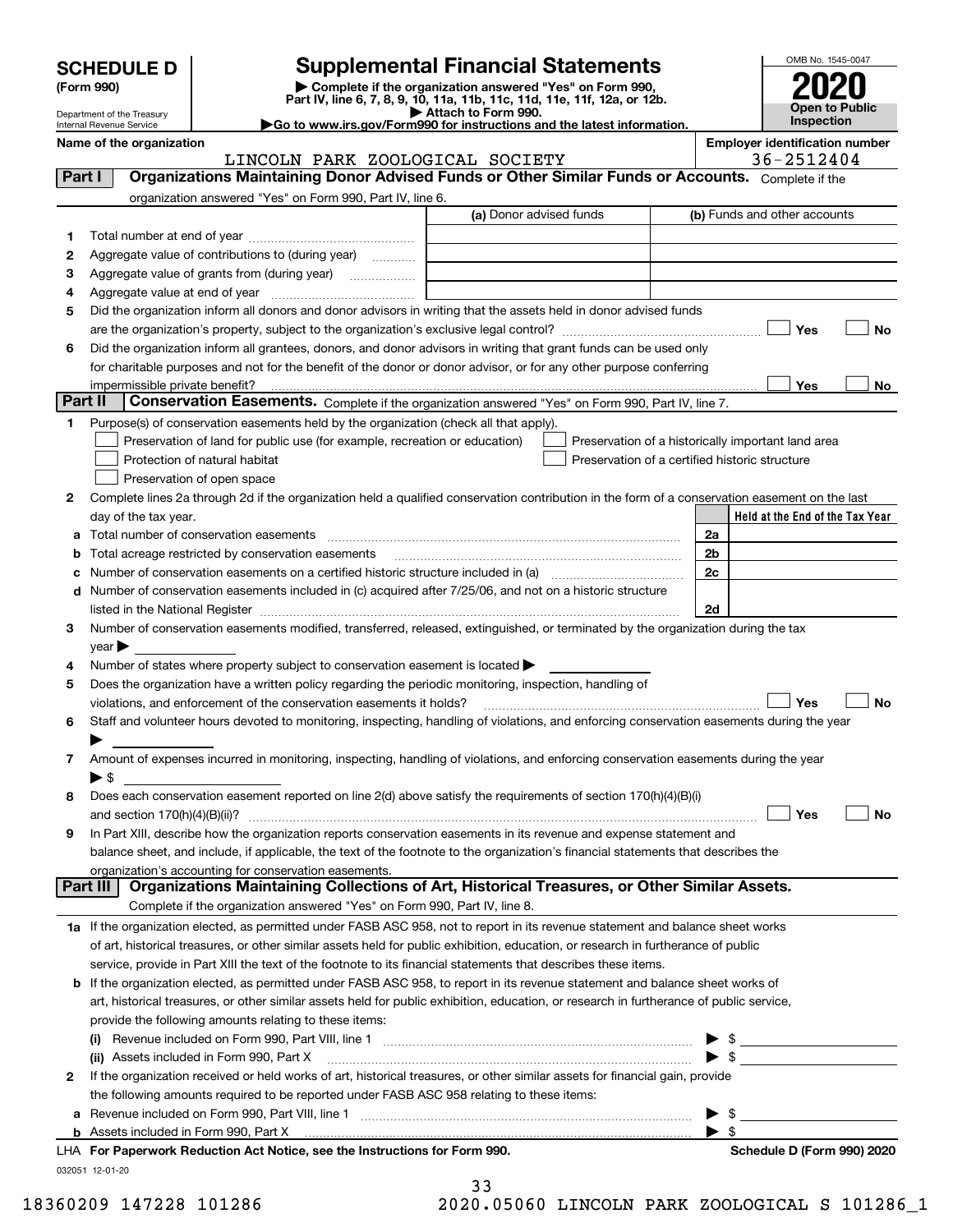|               | Schedule D (Form 990) 2020                                                                                                                                                                                                     | LINCOLN PARK ZOOLOGICAL SOCIETY |                 |                                                                                                                                                                                                                               |                 | 36-2512404 Page 2          |                         |              |                          |
|---------------|--------------------------------------------------------------------------------------------------------------------------------------------------------------------------------------------------------------------------------|---------------------------------|-----------------|-------------------------------------------------------------------------------------------------------------------------------------------------------------------------------------------------------------------------------|-----------------|----------------------------|-------------------------|--------------|--------------------------|
|               | Part III<br>Organizations Maintaining Collections of Art, Historical Treasures, or Other Similar Assets (continued)                                                                                                            |                                 |                 |                                                                                                                                                                                                                               |                 |                            |                         |              |                          |
| 3             | Using the organization's acquisition, accession, and other records, check any of the following that make significant use of its                                                                                                |                                 |                 |                                                                                                                                                                                                                               |                 |                            |                         |              |                          |
|               | collection items (check all that apply):                                                                                                                                                                                       |                                 |                 |                                                                                                                                                                                                                               |                 |                            |                         |              |                          |
| a             | $X$ Public exhibition                                                                                                                                                                                                          |                                 |                 | $\lfloor \texttt{X} \rfloor$ Loan or exchange program                                                                                                                                                                         |                 |                            |                         |              |                          |
| b             | $\boxed{\text{X}}$ Scholarly research                                                                                                                                                                                          |                                 |                 | Other and the contract of the contract of the contract of the contract of the contract of the contract of the contract of the contract of the contract of the contract of the contract of the contract of the contract of the |                 |                            |                         |              |                          |
| c             | $X$ Preservation for future generations                                                                                                                                                                                        |                                 |                 |                                                                                                                                                                                                                               |                 |                            |                         |              |                          |
| 4             | Provide a description of the organization's collections and explain how they further the organization's exempt purpose in Part XIII.                                                                                           |                                 |                 |                                                                                                                                                                                                                               |                 |                            |                         |              |                          |
| 5             | During the year, did the organization solicit or receive donations of art, historical treasures, or other similar assets                                                                                                       |                                 |                 |                                                                                                                                                                                                                               |                 |                            |                         |              |                          |
|               | to be sold to raise funds rather than to be maintained as part of the organization's collection?                                                                                                                               |                                 |                 |                                                                                                                                                                                                                               |                 |                            | Yes                     |              | $\overline{\text{X}}$ No |
|               | Part IV<br>Escrow and Custodial Arrangements. Complete if the organization answered "Yes" on Form 990, Part IV, line 9, or                                                                                                     |                                 |                 |                                                                                                                                                                                                                               |                 |                            |                         |              |                          |
|               | reported an amount on Form 990, Part X, line 21.                                                                                                                                                                               |                                 |                 |                                                                                                                                                                                                                               |                 |                            |                         |              |                          |
|               | 1a Is the organization an agent, trustee, custodian or other intermediary for contributions or other assets not included                                                                                                       |                                 |                 |                                                                                                                                                                                                                               |                 |                            |                         |              |                          |
|               | on Form 990, Part X? [11] matter and the contract of the contract of the contract of the contract of the contract of the contract of the contract of the contract of the contract of the contract of the contract of the contr |                                 |                 |                                                                                                                                                                                                                               |                 |                            | Yes                     |              | No                       |
|               | <b>b</b> If "Yes," explain the arrangement in Part XIII and complete the following table:                                                                                                                                      |                                 |                 |                                                                                                                                                                                                                               |                 |                            |                         |              |                          |
|               |                                                                                                                                                                                                                                |                                 |                 |                                                                                                                                                                                                                               |                 |                            | Amount                  |              |                          |
|               | c Beginning balance measurements and the contract of the contract of the contract of the contract of the contract of the contract of the contract of the contract of the contract of the contract of the contract of the contr |                                 |                 |                                                                                                                                                                                                                               |                 | 1c                         |                         |              |                          |
|               |                                                                                                                                                                                                                                |                                 |                 |                                                                                                                                                                                                                               |                 | 1d                         |                         |              |                          |
|               | e Distributions during the year manufactured and an intervention of the control of the control of the control of the state of the control of the control of the control of the control of the control of the control of the co |                                 |                 |                                                                                                                                                                                                                               |                 | 1e                         |                         |              |                          |
|               |                                                                                                                                                                                                                                |                                 |                 |                                                                                                                                                                                                                               |                 | 1f                         |                         |              |                          |
|               | 2a Did the organization include an amount on Form 990, Part X, line 21, for escrow or custodial account liability?                                                                                                             |                                 |                 |                                                                                                                                                                                                                               |                 |                            | Yes                     |              | No                       |
| <b>Part V</b> | <b>b</b> If "Yes," explain the arrangement in Part XIII. Check here if the explanation has been provided on Part XIII<br>Endowment Funds. Complete if the organization answered "Yes" on Form 990, Part IV, line 10.           |                                 |                 |                                                                                                                                                                                                                               |                 |                            |                         |              |                          |
|               |                                                                                                                                                                                                                                | (a) Current year                | (b) Prior year  | (c) Two years back                                                                                                                                                                                                            |                 | (d) Three years back       | (e) Four years back     |              |                          |
|               | 1a Beginning of year balance                                                                                                                                                                                                   | 55,646,309.                     | 62,839,336.     | 58, 104, 133.                                                                                                                                                                                                                 |                 | 54, 483, 494.              |                         | 45,570,051.  |                          |
|               |                                                                                                                                                                                                                                | 1,032,416.                      | 42,520.         | 5,053,900.                                                                                                                                                                                                                    |                 | 97,621.                    |                         |              | 5,284,627.               |
| c             | Net investment earnings, gains, and losses                                                                                                                                                                                     | 23,499,015.                     | $-5, 149, 024.$ | 1,728,583.                                                                                                                                                                                                                    |                 | 5,307,505.                 |                         | 5, 265, 301. |                          |
|               |                                                                                                                                                                                                                                |                                 |                 |                                                                                                                                                                                                                               |                 |                            |                         |              |                          |
|               | e Other expenditures for facilities                                                                                                                                                                                            |                                 |                 |                                                                                                                                                                                                                               |                 |                            |                         |              |                          |
|               | and programs                                                                                                                                                                                                                   | 2, 202, 986.                    | 2,086,523.      | 2,047,280.                                                                                                                                                                                                                    |                 | 1,784,487.                 |                         |              | 1,636,485.               |
|               | f Administrative expenses                                                                                                                                                                                                      |                                 |                 |                                                                                                                                                                                                                               |                 |                            |                         |              |                          |
| g             |                                                                                                                                                                                                                                | 77,974,754.                     | 55,646,309.     | 62,839,336.                                                                                                                                                                                                                   |                 | 58, 104, 133.              |                         | 54,483,494.  |                          |
| 2             | Provide the estimated percentage of the current year end balance (line 1g, column (a)) held as:                                                                                                                                |                                 |                 |                                                                                                                                                                                                                               |                 |                            |                         |              |                          |
| a             | Board designated or quasi-endowment                                                                                                                                                                                            | 9.0000                          | %               |                                                                                                                                                                                                                               |                 |                            |                         |              |                          |
|               | <b>b</b> Permanent endowment $\triangleright$ 91.0000                                                                                                                                                                          | %                               |                 |                                                                                                                                                                                                                               |                 |                            |                         |              |                          |
|               | .0000<br>$\mathbf c$ Term endowment $\blacktriangleright$                                                                                                                                                                      | %                               |                 |                                                                                                                                                                                                                               |                 |                            |                         |              |                          |
|               | The percentages on lines 2a, 2b, and 2c should equal 100%.                                                                                                                                                                     |                                 |                 |                                                                                                                                                                                                                               |                 |                            |                         |              |                          |
|               | 3a Are there endowment funds not in the possession of the organization that are held and administered for the organization                                                                                                     |                                 |                 |                                                                                                                                                                                                                               |                 |                            |                         |              |                          |
|               | by:                                                                                                                                                                                                                            |                                 |                 |                                                                                                                                                                                                                               |                 |                            |                         | Yes          | No                       |
|               | (i)                                                                                                                                                                                                                            |                                 |                 |                                                                                                                                                                                                                               |                 |                            | 3a(i)                   |              | x                        |
|               |                                                                                                                                                                                                                                |                                 |                 |                                                                                                                                                                                                                               |                 |                            | 3a(ii)                  |              | X                        |
|               |                                                                                                                                                                                                                                |                                 |                 |                                                                                                                                                                                                                               |                 |                            | 3b                      |              |                          |
| 4             | Describe in Part XIII the intended uses of the organization's endowment funds.                                                                                                                                                 |                                 |                 |                                                                                                                                                                                                                               |                 |                            |                         |              |                          |
|               | Land, Buildings, and Equipment.<br>Part VI                                                                                                                                                                                     |                                 |                 |                                                                                                                                                                                                                               |                 |                            |                         |              |                          |
|               | Complete if the organization answered "Yes" on Form 990, Part IV, line 11a. See Form 990, Part X, line 10.                                                                                                                     |                                 |                 |                                                                                                                                                                                                                               |                 |                            |                         |              |                          |
|               | Description of property                                                                                                                                                                                                        | (a) Cost or other               |                 | (b) Cost or other                                                                                                                                                                                                             | (c) Accumulated |                            | (d) Book value          |              |                          |
|               |                                                                                                                                                                                                                                | basis (investment)              |                 | basis (other)                                                                                                                                                                                                                 | depreciation    |                            |                         |              |                          |
|               |                                                                                                                                                                                                                                |                                 |                 |                                                                                                                                                                                                                               |                 |                            |                         |              |                          |
| b             |                                                                                                                                                                                                                                |                                 |                 |                                                                                                                                                                                                                               |                 |                            |                         |              |                          |
|               |                                                                                                                                                                                                                                |                                 |                 | 2,327,589.                                                                                                                                                                                                                    |                 | 1,572,298.                 |                         | 755, 291.    |                          |
|               |                                                                                                                                                                                                                                |                                 |                 | 3,668,940.                                                                                                                                                                                                                    |                 | 2,060,229.                 | $\overline{1,608,711}.$ |              |                          |
|               |                                                                                                                                                                                                                                |                                 |                 | 81,998.                                                                                                                                                                                                                       |                 | 69,339.                    |                         | 12,659.      |                          |
|               |                                                                                                                                                                                                                                |                                 |                 |                                                                                                                                                                                                                               |                 |                            | 2,376,661.              |              |                          |
|               |                                                                                                                                                                                                                                |                                 |                 |                                                                                                                                                                                                                               |                 | Schedule D (Form 990) 2020 |                         |              |                          |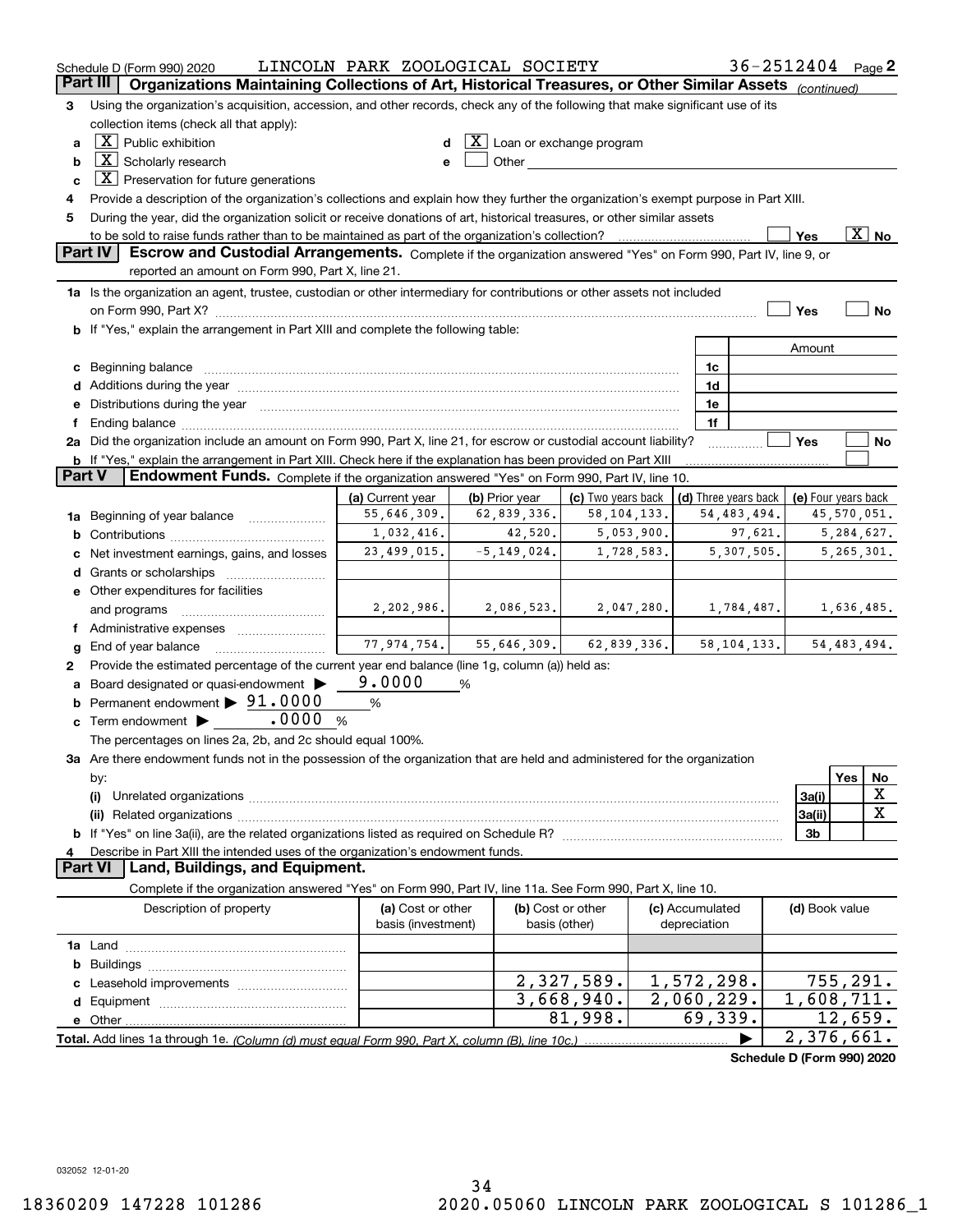| Schedule D (Form 990) 2020                                                                                        | LINCOLN PARK ZOOLOGICAL SOCIETY |                          | 36-2512404<br>Page $3$                                    |
|-------------------------------------------------------------------------------------------------------------------|---------------------------------|--------------------------|-----------------------------------------------------------|
| <b>Part VIII</b><br><b>Investments - Other Securities.</b>                                                        |                                 |                          |                                                           |
| Complete if the organization answered "Yes" on Form 990, Part IV, line 11b. See Form 990, Part X, line 12.        |                                 |                          |                                                           |
| (a) Description of security or category (including name of security)                                              | (b) Book value                  |                          | (c) Method of valuation: Cost or end-of-year market value |
| (1) Financial derivatives                                                                                         |                                 |                          |                                                           |
| (2) Closely held equity interests                                                                                 |                                 |                          |                                                           |
| (3) Other                                                                                                         |                                 |                          |                                                           |
| HEDGE FUNDS<br>(A)                                                                                                | 60, 252, 601.                   | END-OF-YEAR MARKET VALUE |                                                           |
| (B)                                                                                                               |                                 |                          |                                                           |
| (C)                                                                                                               |                                 |                          |                                                           |
| (D)                                                                                                               |                                 |                          |                                                           |
| (E)                                                                                                               |                                 |                          |                                                           |
| (F)                                                                                                               |                                 |                          |                                                           |
| (G)                                                                                                               |                                 |                          |                                                           |
| (H)                                                                                                               |                                 |                          |                                                           |
| Total. (Col. (b) must equal Form 990, Part X, col. (B) line 12.)                                                  | 60, 252, 601.                   |                          |                                                           |
| Part VIII Investments - Program Related.                                                                          |                                 |                          |                                                           |
| Complete if the organization answered "Yes" on Form 990, Part IV, line 11c. See Form 990, Part X, line 13.        |                                 |                          |                                                           |
| (a) Description of investment                                                                                     | (b) Book value                  |                          | (c) Method of valuation: Cost or end-of-year market value |
| (1)                                                                                                               |                                 |                          |                                                           |
| (2)                                                                                                               |                                 |                          |                                                           |
| (3)                                                                                                               |                                 |                          |                                                           |
| (4)                                                                                                               |                                 |                          |                                                           |
| (5)                                                                                                               |                                 |                          |                                                           |
| (6)                                                                                                               |                                 |                          |                                                           |
| (7)                                                                                                               |                                 |                          |                                                           |
| (8)                                                                                                               |                                 |                          |                                                           |
| (9)                                                                                                               |                                 |                          |                                                           |
| Total. (Col. (b) must equal Form 990, Part X, col. (B) line 13.)                                                  |                                 |                          |                                                           |
| <b>Other Assets.</b><br><b>Part IX</b>                                                                            |                                 |                          |                                                           |
| Complete if the organization answered "Yes" on Form 990, Part IV, line 11d. See Form 990, Part X, line 15.        |                                 |                          |                                                           |
|                                                                                                                   | (a) Description                 |                          | (b) Book value                                            |
| (1)                                                                                                               |                                 |                          |                                                           |
| (2)                                                                                                               |                                 |                          |                                                           |
| (3)                                                                                                               |                                 |                          |                                                           |
| (4)                                                                                                               |                                 |                          |                                                           |
| (5)                                                                                                               |                                 |                          |                                                           |
| (6)                                                                                                               |                                 |                          |                                                           |
| (7)                                                                                                               |                                 |                          |                                                           |
|                                                                                                                   |                                 |                          |                                                           |
| (8)                                                                                                               |                                 |                          |                                                           |
|                                                                                                                   |                                 |                          |                                                           |
| (9)                                                                                                               |                                 |                          |                                                           |
|                                                                                                                   |                                 |                          |                                                           |
| <b>Other Liabilities.</b>                                                                                         |                                 |                          |                                                           |
| Complete if the organization answered "Yes" on Form 990, Part IV, line 11e or 11f. See Form 990, Part X, line 25. |                                 |                          |                                                           |
| (a) Description of liability                                                                                      |                                 |                          | (b) Book value                                            |
| (1)<br>Federal income taxes                                                                                       |                                 |                          |                                                           |
| (2)                                                                                                               |                                 |                          |                                                           |
| (3)                                                                                                               |                                 |                          |                                                           |
| (4)                                                                                                               |                                 |                          |                                                           |
| (5)                                                                                                               |                                 |                          |                                                           |
| (6)                                                                                                               |                                 |                          |                                                           |
| Part <sub>X</sub><br>1.<br>(7)                                                                                    |                                 |                          |                                                           |
| (8)                                                                                                               |                                 |                          |                                                           |
| (9)                                                                                                               |                                 |                          |                                                           |

organization's liability for uncertain tax positions under FASB ASC 740. Check here if the text of the footnote has been provided in Part XIII

 $\mathcal{L}^{\text{max}}$ 

36-2512404 Page 3

|  | art VII Investments - Other Securities. |  |
|--|-----------------------------------------|--|

| (1) Financial derivatives                                                                                  |                |                                                           |  |  |  |  |  |  |
|------------------------------------------------------------------------------------------------------------|----------------|-----------------------------------------------------------|--|--|--|--|--|--|
| (2) Closely held equity interests                                                                          |                |                                                           |  |  |  |  |  |  |
| (3) Other                                                                                                  |                |                                                           |  |  |  |  |  |  |
| HEDGE FUNDS<br>(A)                                                                                         | 60, 252, 601.  | END-OF-YEAR MARKET VALUE                                  |  |  |  |  |  |  |
| (B)                                                                                                        |                |                                                           |  |  |  |  |  |  |
| (C)                                                                                                        |                |                                                           |  |  |  |  |  |  |
| (D)                                                                                                        |                |                                                           |  |  |  |  |  |  |
| (E)                                                                                                        |                |                                                           |  |  |  |  |  |  |
| (F)                                                                                                        |                |                                                           |  |  |  |  |  |  |
| (G)                                                                                                        |                |                                                           |  |  |  |  |  |  |
| (H)                                                                                                        |                |                                                           |  |  |  |  |  |  |
| Total. (Col. (b) must equal Form 990, Part X, col. (B) line 12.) $\blacktriangleright$                     | 60, 252, 601.  |                                                           |  |  |  |  |  |  |
| Part VIII Investments - Program Related.                                                                   |                |                                                           |  |  |  |  |  |  |
| Complete if the organization answered "Yes" on Form 990, Part IV, line 11c. See Form 990, Part X, line 13. |                |                                                           |  |  |  |  |  |  |
| (a) Description of investment                                                                              | (b) Book value | (c) Method of valuation: Cost or end-of-year market value |  |  |  |  |  |  |
| (1)                                                                                                        |                |                                                           |  |  |  |  |  |  |
| (2)                                                                                                        |                |                                                           |  |  |  |  |  |  |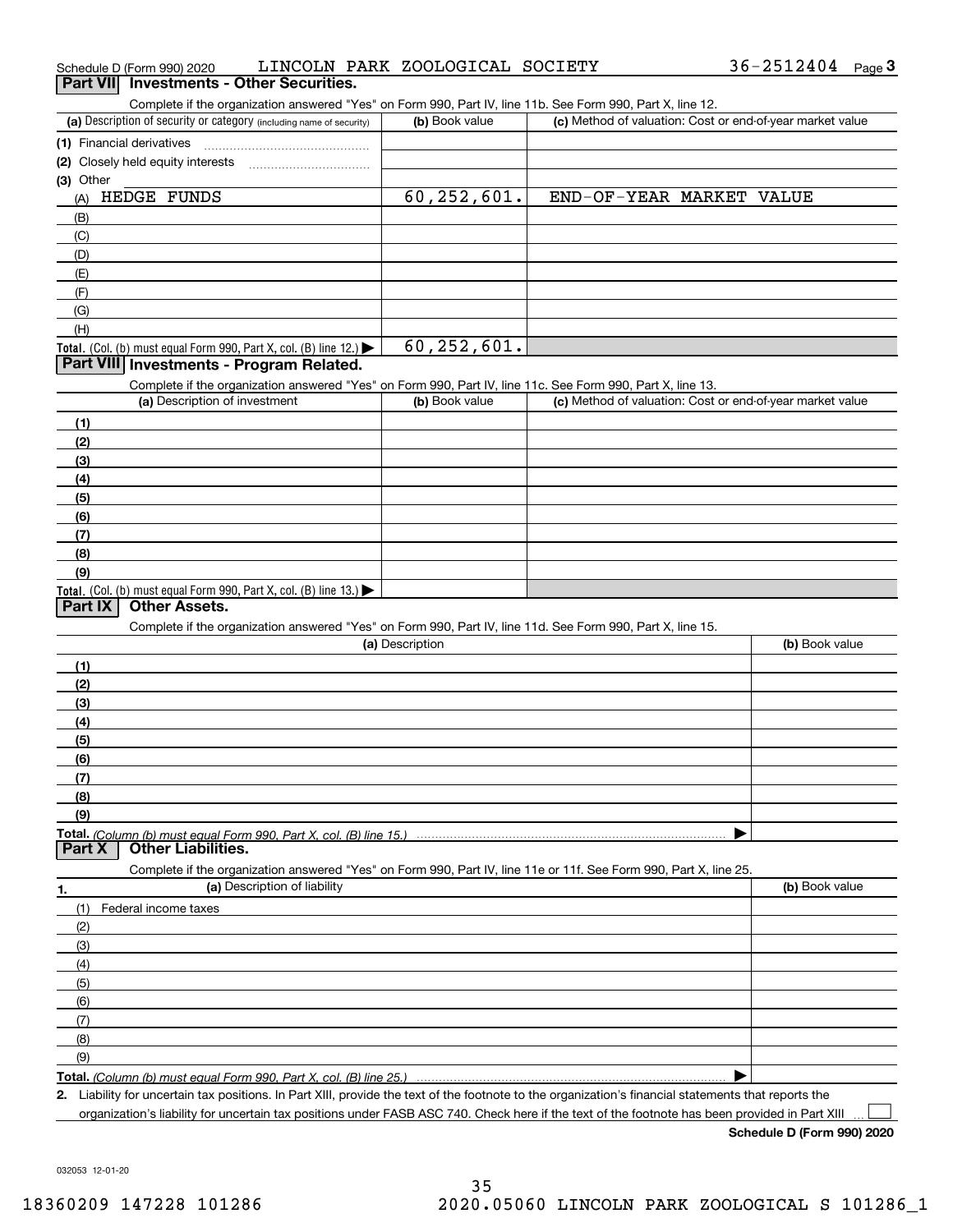|    | LINCOLN PARK ZOOLOGICAL SOCIETY<br>Schedule D (Form 990) 2020                                                                                                                                                                       |                |             |                | $36 - 2512404$ Page 4          |
|----|-------------------------------------------------------------------------------------------------------------------------------------------------------------------------------------------------------------------------------------|----------------|-------------|----------------|--------------------------------|
|    | Reconciliation of Revenue per Audited Financial Statements With Revenue per Return.<br>Part XI                                                                                                                                      |                |             |                |                                |
|    | Complete if the organization answered "Yes" on Form 990, Part IV, line 12a.                                                                                                                                                         |                |             |                |                                |
| 1  | Total revenue, gains, and other support per audited financial statements                                                                                                                                                            |                |             | $\blacksquare$ | 76,979,841.                    |
| 2  | Amounts included on line 1 but not on Form 990, Part VIII, line 12:                                                                                                                                                                 |                |             |                |                                |
| a  | Net unrealized gains (losses) on investments [11] matter contracts and the unrealized gains (losses) on investments                                                                                                                 | 2a             | 47,902,596. |                |                                |
|    |                                                                                                                                                                                                                                     | 2 <sub>b</sub> |             |                |                                |
| c  |                                                                                                                                                                                                                                     | 2c             |             |                |                                |
| d  | Other (Describe in Part XIII.) <b>COLOGIST:</b> (2010)                                                                                                                                                                              | 2d             | 17,871.     |                |                                |
| е  | Add lines 2a through 2d                                                                                                                                                                                                             |                |             | 2e             | 47,920,467.                    |
| з  |                                                                                                                                                                                                                                     |                |             | $\mathbf{3}$   | 29,059,374.                    |
| 4  | Amounts included on Form 990, Part VIII, line 12, but not on line 1:                                                                                                                                                                |                |             |                |                                |
| a  |                                                                                                                                                                                                                                     | l 4a           | 104,145.    |                |                                |
| b  | Other (Describe in Part XIII.) <b>Construction Contract Construction</b> Chemical Construction Chemical Chemical Chemical Chemical Chemical Chemical Chemical Chemical Chemical Chemical Chemical Chemical Chemical Chemical Chemic | 4 <sub>h</sub> |             |                |                                |
| c. | Add lines 4a and 4b                                                                                                                                                                                                                 |                |             | 4c             | $\frac{104,145}{29,163,519}$ . |
|    |                                                                                                                                                                                                                                     |                |             | 5              |                                |
|    |                                                                                                                                                                                                                                     |                |             |                |                                |
|    | Part XII   Reconciliation of Expenses per Audited Financial Statements With Expenses per Return.                                                                                                                                    |                |             |                |                                |
|    | Complete if the organization answered "Yes" on Form 990, Part IV, line 12a.                                                                                                                                                         |                |             |                |                                |
| 1  |                                                                                                                                                                                                                                     |                |             | $\mathbf{1}$   | 50, 254, 810.                  |
| 2  | Amounts included on line 1 but not on Form 990, Part IX, line 25:                                                                                                                                                                   |                |             |                |                                |
| a  |                                                                                                                                                                                                                                     | 2a             |             |                |                                |
| b  |                                                                                                                                                                                                                                     | 2 <sub>b</sub> |             |                |                                |
| c  |                                                                                                                                                                                                                                     | 2 <sub>c</sub> |             |                |                                |
| d  |                                                                                                                                                                                                                                     | 2d             | 17,871.     |                |                                |
| е  | Add lines 2a through 2d <b>contained a contained a contained a contained a</b> contained a contained a contact the set                                                                                                              |                |             | 2e             |                                |
| 3  |                                                                                                                                                                                                                                     |                |             | $\mathbf{a}$   | $\frac{17,871}{50,236,939}$    |
| 4  | Amounts included on Form 990, Part IX, line 25, but not on line 1:                                                                                                                                                                  |                |             |                |                                |
| a  |                                                                                                                                                                                                                                     | 4a             | 104,145.    |                |                                |
| b  |                                                                                                                                                                                                                                     | 4b             |             |                |                                |
|    | Add lines 4a and 4b                                                                                                                                                                                                                 |                |             | 4с             | 104, 145.                      |
|    | Part XIII Supplemental Information.                                                                                                                                                                                                 |                |             | 5              | $\overline{50, 341, 084}$ .    |

Provide the descriptions required for Part II, lines 3, 5, and 9; Part III, lines 1a and 4; Part IV, lines 1b and 2b; Part V, line 4; Part X, line 2; Part XI, lines 2d and 4b; and Part XII, lines 2d and 4b. Also complete this part to provide any additional information.

### PART III, LINE 1A:

ANIMAL COLLECTION -

IN CONNECTION WITH THE PRIVATIZATION AGREEMENT, OWNERSHIP OF THE ZOO'S

ANIMAL COLLECTION WAS TRANSFERRED TO THE SOCIETY. THE SOCIETY HAS

ESTABLISHED A POLICY OF NOT CAPITALIZING THE ANIMAL COLLECTION. NO GAINS

OR LOSSES REGARDING COLLECTION TRANSACTIONS ARE RECOGNIZED IN THE

FINANCIAL STATEMENTS. ALL EXPENSES REGARDING COLLECTION TRANSACTIONS ARE

REFLECTED IN THE ACCOMPANYING STATEMENTS OF ACTIVITIES AND CHANGES IN NET

36

ASSETS.

PART III, LINE 4:

ANIMAL COLLECTION -

032054 12-01-20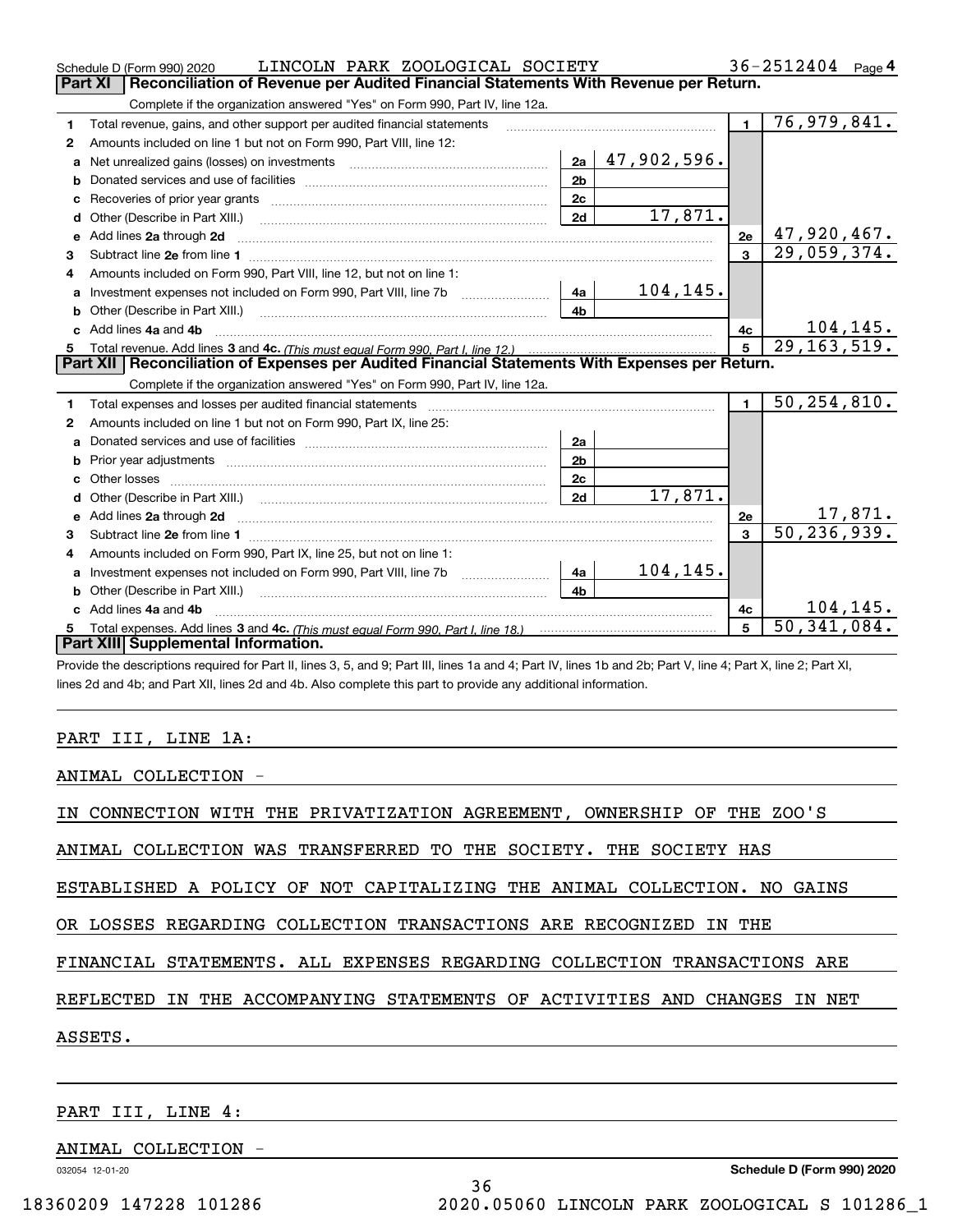| Schedule D (Form 990) 2020 LINCOLN PARK ZOOLOGICAL SOCIETY<br><b>Part XIII Supplemental Information</b> (continued) | $36 - 2512404$ Page 5 |
|---------------------------------------------------------------------------------------------------------------------|-----------------------|
| ALL OF THE APPROXIMATELY 721 ANIMALS (EXCLUDING FISH AND INVERTEBRATES)                                             |                       |
| FOUND AT LINCOLN PARK ZOO ACT AS AMBASSADORS FOR THEIR COUNTERPARTS IN THE                                          |                       |
| WILD. THIS LIVING COLLECTION OF ANIMALS PROVIDES THE BASIS FOR US TO                                                |                       |
| ENGAGE VISITORS AND EDUCATE THE PUBLIC ABOUT CONSERVATION, ECOLOGY,                                                 |                       |
| POPULATION BIOLOGY, BEHAVIOR AND NATURAL HISTORY OF THE ANIMALS.                                                    |                       |
|                                                                                                                     |                       |
| PART V, LINE 4:                                                                                                     |                       |
| THE SOCIETY'S ENDOWMENT CONSISTS OF APPROXIMATELY 22 INDIVIDUAL FUNDS                                               |                       |
| ESTABLISHED FOR A VARIETY OF PURPOSES WHICH INCLUDE THE FUNDING OF THE                                              |                       |
| SOCIETY'S ANIMAL CARE, CONSERVATION AND SCIENCE, EDUCATION, HORTICULTURE                                            |                       |
| AND SCULPTURES, AND GENERAL OPERATIONS.                                                                             |                       |
|                                                                                                                     |                       |
| PART XI, LINE 2D - OTHER ADJUSTMENTS:                                                                               |                       |
| SPECIAL EVENT EXPENSES<br><u> 1989 - Johann Stoff, Amerikaansk politiker († 1908)</u>                               | 17,871.               |
|                                                                                                                     |                       |
| PART XII, LINE 2D - OTHER ADJUSTMENTS:                                                                              |                       |
| SPECIAL EVENT EXPENSES                                                                                              | 17,871.               |
|                                                                                                                     |                       |
|                                                                                                                     |                       |
|                                                                                                                     |                       |
|                                                                                                                     |                       |
|                                                                                                                     |                       |
|                                                                                                                     |                       |
|                                                                                                                     |                       |
|                                                                                                                     |                       |
|                                                                                                                     |                       |
|                                                                                                                     |                       |
|                                                                                                                     |                       |

**Schedule D (Form 990) 2020**

032055 12-01-20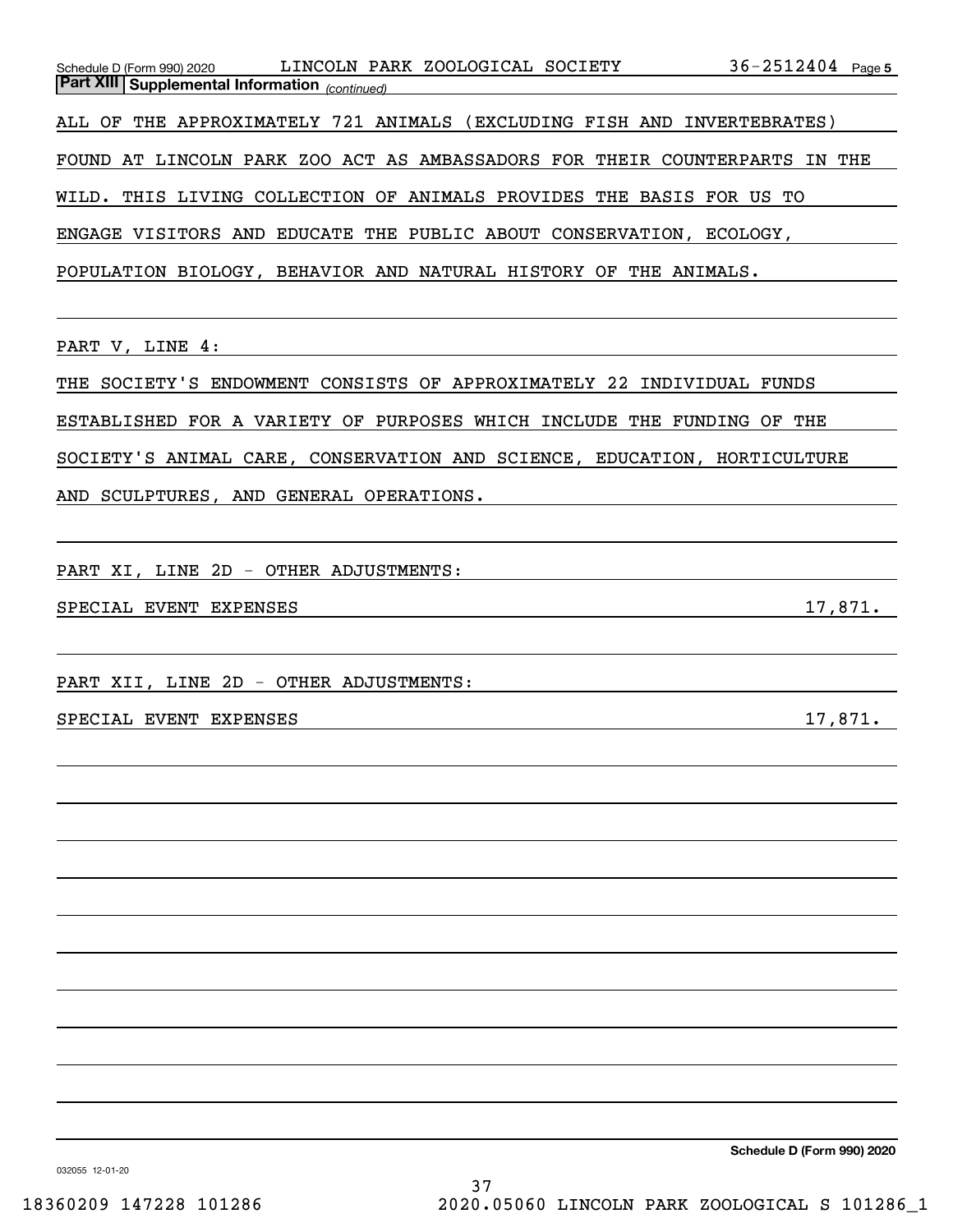| Part I |                                                                            |               |                            | General Information on Activities Outside the United States. Complete if the organization answered "Yes" on                             |                                                       |                              |
|--------|----------------------------------------------------------------------------|---------------|----------------------------|-----------------------------------------------------------------------------------------------------------------------------------------|-------------------------------------------------------|------------------------------|
|        | Form 990, Part IV, line 14b.                                               |               |                            |                                                                                                                                         |                                                       |                              |
| 1.     |                                                                            |               |                            | For grantmakers. Does the organization maintain records to substantiate the amount of its grants and other assistance,                  |                                                       |                              |
|        |                                                                            |               |                            | the grantees' eligibility for the grants or assistance, and the selection criteria used to award the grants or assistance?              |                                                       | $\boxed{\text{X}}$ No<br>Yes |
| 2      |                                                                            |               |                            | For grantmakers. Describe in Part V the organization's procedures for monitoring the use of its grants and other assistance outside the |                                                       |                              |
|        | United States.                                                             |               |                            |                                                                                                                                         |                                                       |                              |
| 3      |                                                                            |               |                            | Activities per Region. (The following Part I, line 3 table can be duplicated if additional space is needed.)                            |                                                       |                              |
|        | (a) Region                                                                 | (b) Number of | (c) Number of              | (d) Activities conducted in the region                                                                                                  | (e) If activity listed in (d)                         | (f) Total                    |
|        |                                                                            | offices       | employees,<br>agents, and  | (by type) (such as, fundraising, pro-                                                                                                   | is a program service,                                 | expenditures<br>for and      |
|        |                                                                            | in the region | independent<br>contractors | gram services, investments, grants to                                                                                                   | describe specific type<br>of service(s) in the region | investments                  |
|        |                                                                            |               | in the region              | recipients located in the region)                                                                                                       |                                                       | in the region                |
|        |                                                                            |               |                            |                                                                                                                                         |                                                       |                              |
|        |                                                                            |               |                            |                                                                                                                                         |                                                       |                              |
| EUROPE |                                                                            | 0             | 0                          | <b>INVESTMENTS</b>                                                                                                                      |                                                       | 6, 332, 455.                 |
|        | CENTRAL AMERICA AND                                                        |               |                            |                                                                                                                                         |                                                       |                              |
|        | THE CARIBBEAN -                                                            |               |                            |                                                                                                                                         |                                                       |                              |
|        | ANTIGUA & BARBUDA,                                                         |               |                            |                                                                                                                                         |                                                       |                              |
|        | ARUBA, BAHAMAS,                                                            | 0             | 0                          | <b>INVESTMENTS</b>                                                                                                                      |                                                       | 31, 397, 185.                |
|        | SUB-SAHARAN AFRICA -                                                       |               |                            |                                                                                                                                         |                                                       |                              |
|        | ANGOLA, BENIN,                                                             |               |                            |                                                                                                                                         | GOUALOUGO TRIANGLE APE                                |                              |
|        | BOTSWANA, BURKINA                                                          |               |                            |                                                                                                                                         | PROJECT - APE BEHAVIOR                                |                              |
|        | FASO <sub>1</sub>                                                          | 0             | 0                          | PROGRAM SERVICE                                                                                                                         | AND CONSERVATION (CONGO)                              | 13,844.                      |
|        |                                                                            |               |                            |                                                                                                                                         |                                                       |                              |
|        |                                                                            |               |                            |                                                                                                                                         |                                                       |                              |
|        |                                                                            |               |                            |                                                                                                                                         |                                                       |                              |
|        |                                                                            |               |                            |                                                                                                                                         |                                                       |                              |
|        |                                                                            |               |                            |                                                                                                                                         |                                                       |                              |
|        |                                                                            |               |                            |                                                                                                                                         |                                                       |                              |
|        |                                                                            |               |                            |                                                                                                                                         |                                                       |                              |
|        |                                                                            |               |                            |                                                                                                                                         |                                                       |                              |
|        |                                                                            |               |                            |                                                                                                                                         |                                                       |                              |
|        |                                                                            |               |                            |                                                                                                                                         |                                                       |                              |
|        |                                                                            |               |                            |                                                                                                                                         |                                                       |                              |
|        |                                                                            |               |                            |                                                                                                                                         |                                                       |                              |
|        |                                                                            |               |                            |                                                                                                                                         |                                                       |                              |
|        |                                                                            |               |                            |                                                                                                                                         |                                                       |                              |
|        |                                                                            |               |                            |                                                                                                                                         |                                                       |                              |
|        |                                                                            |               |                            |                                                                                                                                         |                                                       |                              |
|        |                                                                            |               |                            |                                                                                                                                         |                                                       |                              |
|        |                                                                            |               |                            |                                                                                                                                         |                                                       |                              |
|        |                                                                            |               |                            |                                                                                                                                         |                                                       |                              |
|        | <b>3 a</b> Subtotal<br>.                                                   | 0             | 0                          |                                                                                                                                         |                                                       | 37, 743, 484.                |
|        | <b>b</b> Total from continuation                                           |               |                            |                                                                                                                                         |                                                       |                              |
|        | sheets to Part I                                                           | 0             | 0                          |                                                                                                                                         |                                                       | О.                           |
|        | c Totals (add lines 3a                                                     |               |                            |                                                                                                                                         |                                                       |                              |
|        | and 3b)                                                                    | 0             | 0                          |                                                                                                                                         |                                                       | 37, 743, 484.                |
|        | LHA For Paperwork Reduction Act Notice, see the Instructions for Form 990. |               |                            |                                                                                                                                         |                                                       | Schedule F (Form 990) 2020   |

Department of the Treasury Internal Revenue Service Name of the organization

**(Form 990)**

# **SCHEDULE F Statement of Activities Outside the United States**

LINCOLN PARK ZOOLOGICAL SOCIETY 36-2512404

**| Complete if the organization answered "Yes" on Form 990, Part IV, line 14b, 15, or 16.**

**| Attach to Form 990.**

**| Go to www.irs.gov/Form990 for instructions and the latest information.**

**Open to Public InspectionEmployer identification number**

OMB No. 1545-0047

**2020**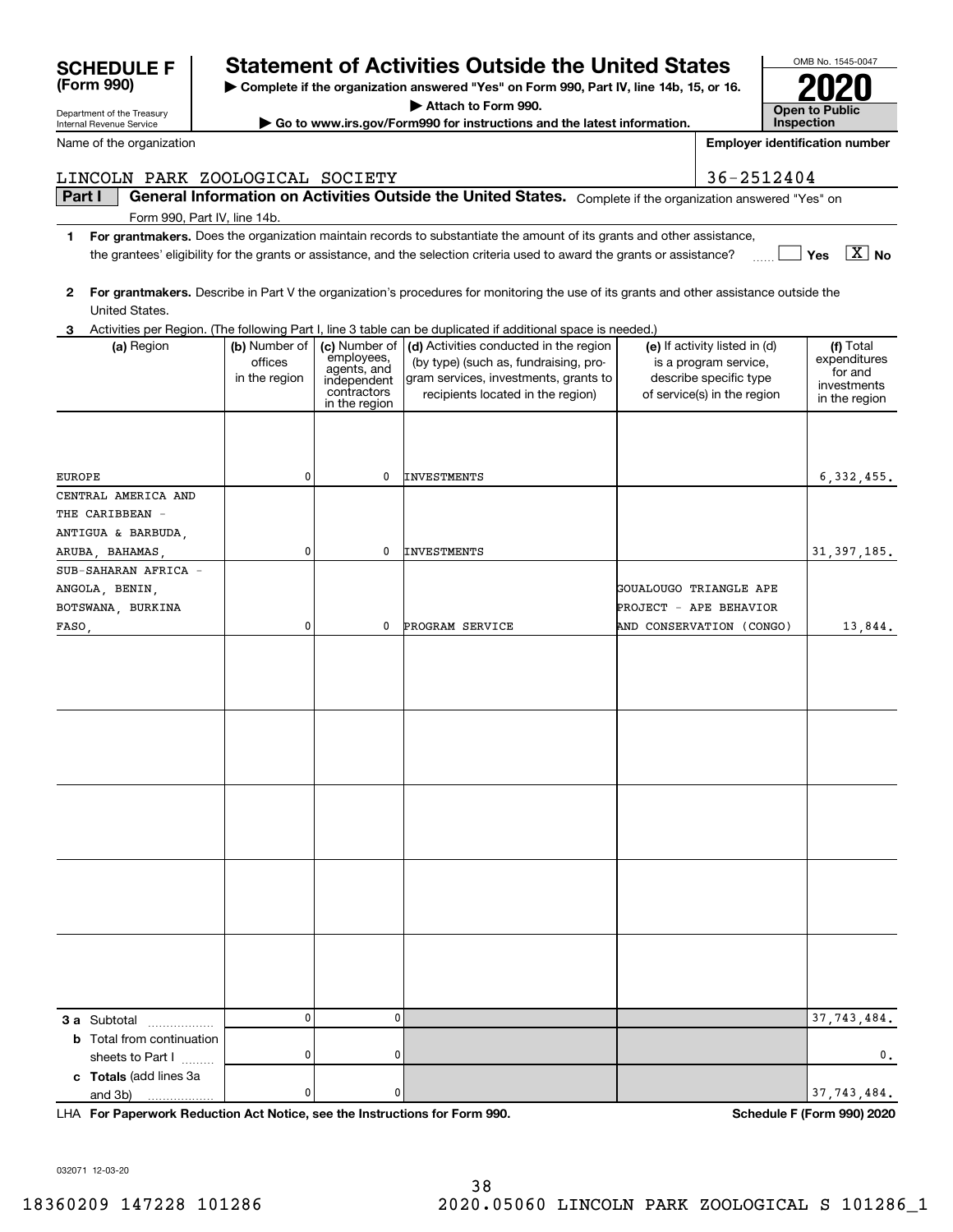Part II | Grants and Other Assistance to Organizations or Entities Outside the United States. Complete if the organization answered "Yes" on Form 990, Part IV, line 15, for any recipient who received more than \$5,000. Part II can be duplicated if additional space is needed.

| 1.<br>(a) Name of organization | (b) IRS code section<br>and EIN (if applicable) | (c) Region  | (d) Purpose of<br>grant                                                                                                                 | (e) Amount<br>of cash grant | (f) Manner of<br>cash disbursement | (g) Amount of<br>noncash<br>assistance | (h) Description<br>of noncash<br>assistance | (i) Method of<br>valuation (book, FMV,<br>appraisal, other) |  |
|--------------------------------|-------------------------------------------------|-------------|-----------------------------------------------------------------------------------------------------------------------------------------|-----------------------------|------------------------------------|----------------------------------------|---------------------------------------------|-------------------------------------------------------------|--|
|                                |                                                 |             | GRANT FUNDS ARE                                                                                                                         |                             |                                    |                                        |                                             |                                                             |  |
|                                |                                                 |             | PROVIDED TO SUPPORT                                                                                                                     |                             |                                    |                                        |                                             |                                                             |  |
|                                |                                                 | SUB-SAHARAN | COSTS RELATED TO                                                                                                                        |                             |                                    |                                        |                                             |                                                             |  |
|                                |                                                 | AFRICA      | <b>MUTUALLY-AGREED</b>                                                                                                                  | 13,500. WIRE                |                                    | $\mathbf 0$ .                          |                                             | CASH                                                        |  |
|                                |                                                 |             | GRANT FUNDS ARE                                                                                                                         |                             |                                    |                                        |                                             |                                                             |  |
|                                |                                                 |             | PROVIDED TO SUPPORT                                                                                                                     |                             |                                    |                                        |                                             |                                                             |  |
|                                |                                                 | SUB-SAHARAN | COSTS RELATED TO                                                                                                                        |                             |                                    |                                        |                                             |                                                             |  |
|                                |                                                 | AFRICA      | MUTUALLY-AGREED                                                                                                                         | 24,000. WIRE                |                                    | $\mathfrak{o}$ .                       |                                             | CASH                                                        |  |
|                                |                                                 |             |                                                                                                                                         |                             |                                    |                                        |                                             |                                                             |  |
|                                |                                                 |             |                                                                                                                                         |                             |                                    |                                        |                                             |                                                             |  |
|                                |                                                 |             |                                                                                                                                         |                             |                                    |                                        |                                             |                                                             |  |
|                                |                                                 |             |                                                                                                                                         |                             |                                    |                                        |                                             |                                                             |  |
|                                |                                                 |             |                                                                                                                                         |                             |                                    |                                        |                                             |                                                             |  |
|                                |                                                 |             |                                                                                                                                         |                             |                                    |                                        |                                             |                                                             |  |
|                                |                                                 |             |                                                                                                                                         |                             |                                    |                                        |                                             |                                                             |  |
|                                |                                                 |             |                                                                                                                                         |                             |                                    |                                        |                                             |                                                             |  |
|                                |                                                 |             |                                                                                                                                         |                             |                                    |                                        |                                             |                                                             |  |
|                                |                                                 |             |                                                                                                                                         |                             |                                    |                                        |                                             |                                                             |  |
|                                |                                                 |             |                                                                                                                                         |                             |                                    |                                        |                                             |                                                             |  |
|                                |                                                 |             |                                                                                                                                         |                             |                                    |                                        |                                             |                                                             |  |
|                                |                                                 |             |                                                                                                                                         |                             |                                    |                                        |                                             |                                                             |  |
|                                |                                                 |             |                                                                                                                                         |                             |                                    |                                        |                                             |                                                             |  |
|                                |                                                 |             |                                                                                                                                         |                             |                                    |                                        |                                             |                                                             |  |
|                                |                                                 |             |                                                                                                                                         |                             |                                    |                                        |                                             |                                                             |  |
|                                |                                                 |             |                                                                                                                                         |                             |                                    |                                        |                                             |                                                             |  |
|                                |                                                 |             |                                                                                                                                         |                             |                                    |                                        |                                             |                                                             |  |
|                                |                                                 |             |                                                                                                                                         |                             |                                    |                                        |                                             |                                                             |  |
|                                |                                                 |             |                                                                                                                                         |                             |                                    |                                        |                                             |                                                             |  |
|                                |                                                 |             |                                                                                                                                         |                             |                                    |                                        |                                             |                                                             |  |
|                                |                                                 |             |                                                                                                                                         |                             |                                    |                                        |                                             |                                                             |  |
|                                |                                                 |             |                                                                                                                                         |                             |                                    |                                        |                                             |                                                             |  |
| $\mathbf{2}$                   |                                                 |             | Enter total number of recipient organizations listed above that are recognized as charities by the foreign country, recognized as a tax |                             |                                    |                                        |                                             |                                                             |  |
|                                |                                                 |             | exempt 501(c)(3) organization by the IRS, or for which the grantee or counsel has provided a section 501(c)(3) equivalency letter       |                             |                                    |                                        |                                             | 0                                                           |  |
| 3                              |                                                 |             |                                                                                                                                         |                             |                                    |                                        |                                             | $\overline{2}$                                              |  |
|                                | Schedule F (Form 990) 2020                      |             |                                                                                                                                         |                             |                                    |                                        |                                             |                                                             |  |

SEE PART V FOR COLUMN (D) DESCRIPTIONS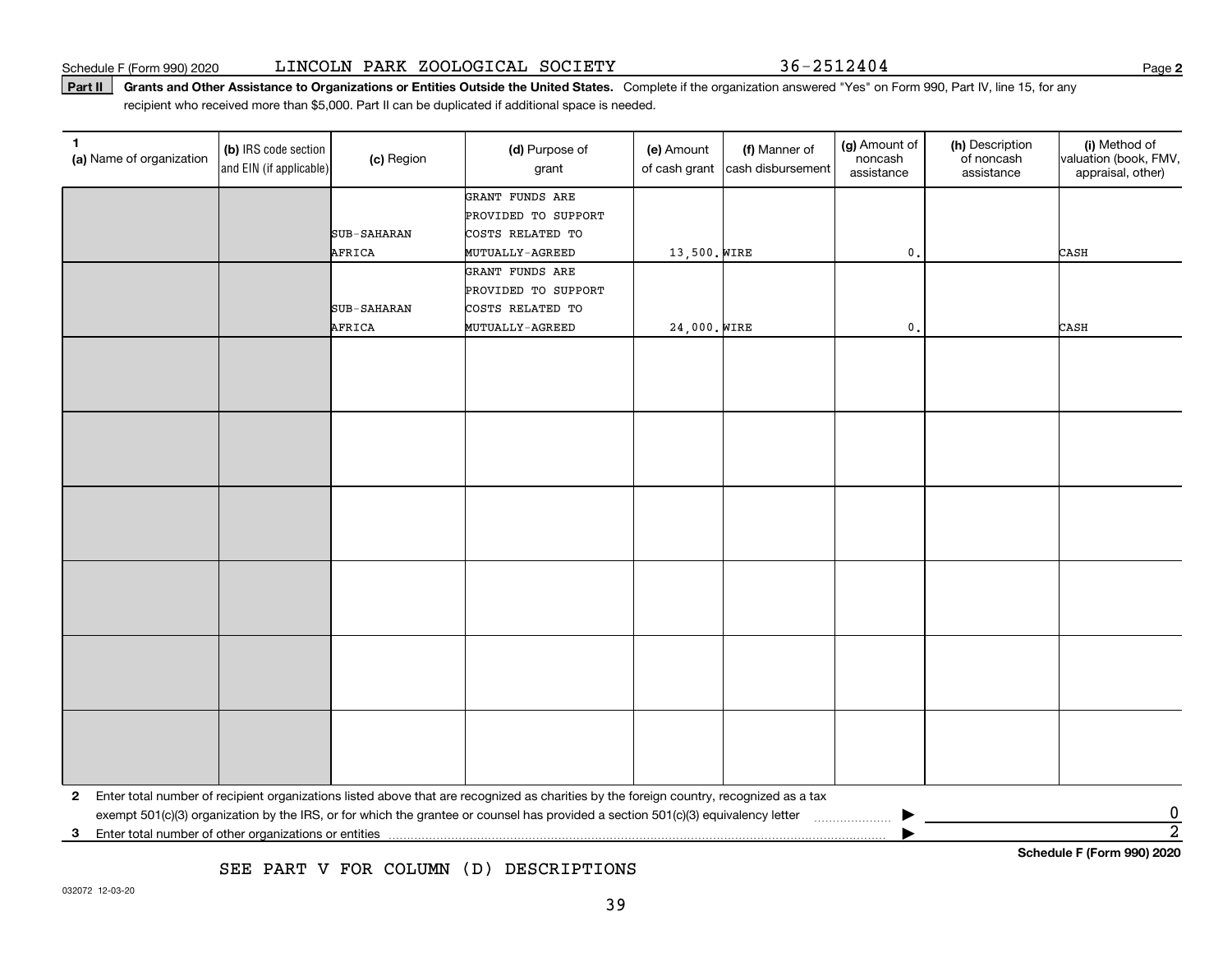Part III Grants and Other Assistance to Individuals Outside the United States. Complete if the organization answered "Yes" on Form 990, Part IV, line 16. Part III can be duplicated if additional space is needed.

**(c)** Number of **| (d)** Amount of **| (e)** Manner of **| (f)** Amount of **| (g)** Description of **| (h) (a)** Type of grant or assistance  $\qquad$  **(b)** Region (c) Number of *recipients* (d) Amount of cash grant (e) Manner of cash disbursement (f) Amount of noncash assistancenoncash assistance **(h)** Method of<br>valuation<br>(book, FMV,<br>appraisal, other)

**Schedule F (Form 990) 2020**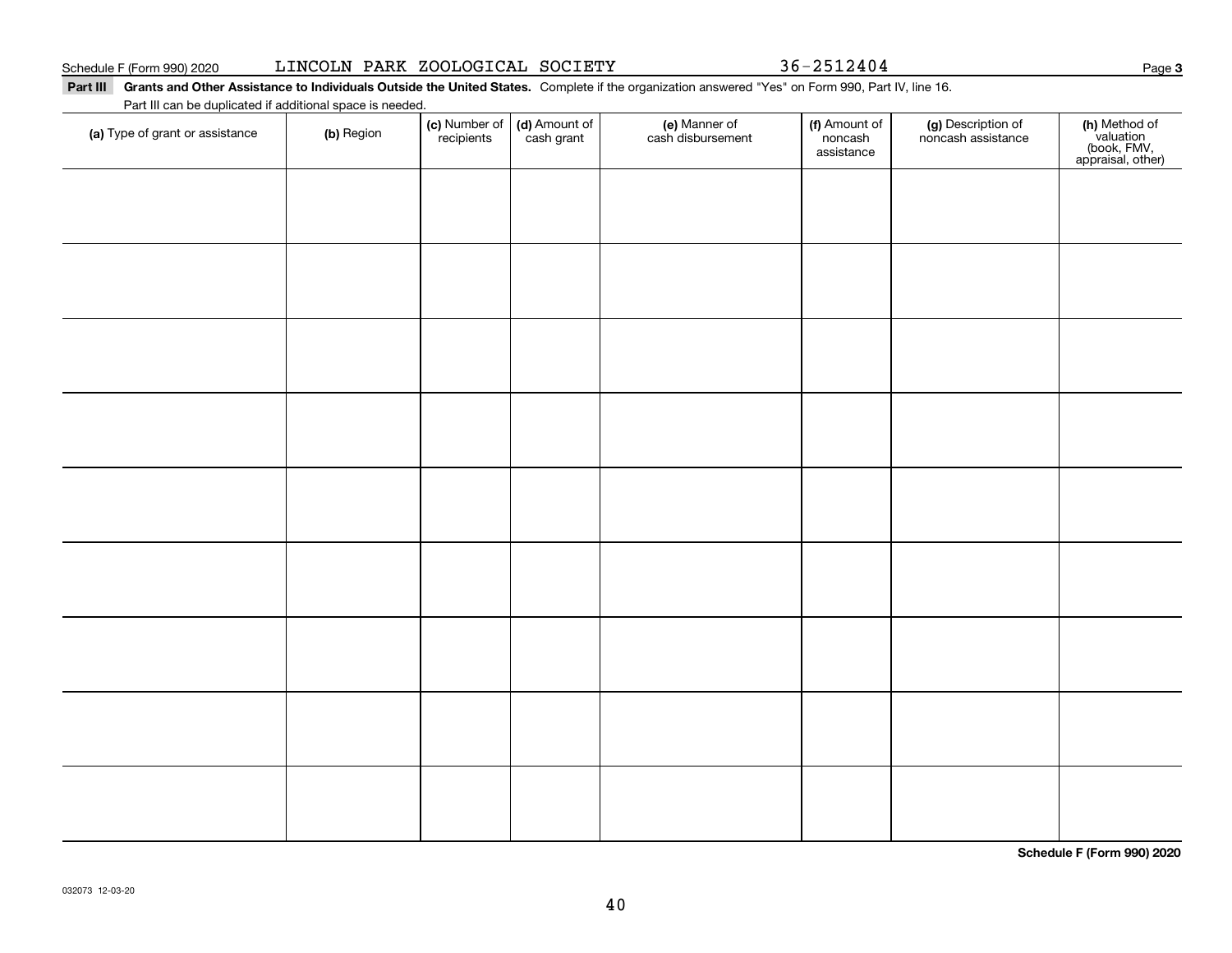| Schedule F (Form 990) 2020     | LINCOLN PARK ZOOLOGICAL SOCIETY |  | 36-2512404 | Page |
|--------------------------------|---------------------------------|--|------------|------|
| <b>Part IV   Foreign Forms</b> |                                 |  |            |      |

| 1            | Was the organization a U.S. transferor of property to a foreign corporation during the tax year? If "Yes."<br>the organization may be required to file Form 926, Return by a U.S. Transferor of Property to a Foreign                                                                                                                                                                                                                   |                    |              |
|--------------|-----------------------------------------------------------------------------------------------------------------------------------------------------------------------------------------------------------------------------------------------------------------------------------------------------------------------------------------------------------------------------------------------------------------------------------------|--------------------|--------------|
|              |                                                                                                                                                                                                                                                                                                                                                                                                                                         | $\overline{X}$ Yes | Nο           |
| $\mathbf{2}$ | Did the organization have an interest in a foreign trust during the tax year? If "Yes," the organization may<br>be required to separately file Form 3520, Annual Return To Report Transactions With Foreign Trusts and<br>Receipt of Certain Foreign Gifts, and/or Form 3520-A, Annual Information Return of Foreign Trust With a                                                                                                       | Yes                | $X \mid N_0$ |
| 3            | Did the organization have an ownership interest in a foreign corporation during the tax year? If "Yes."                                                                                                                                                                                                                                                                                                                                 |                    |              |
|              | the organization may be required to file Form 5471, Information Return of U.S. Persons With Respect to                                                                                                                                                                                                                                                                                                                                  | $X \mid Y$ es      | Nο           |
| 4            | Was the organization a direct or indirect shareholder of a passive foreign investment company or a<br>qualified electing fund during the tax year? If "Yes," the organization may be required to file Form 8621,<br>Information Return by a Shareholder of a Passive Foreign Investment Company or Qualified Electing<br>Fund (see Instructions for Form 8621) manufactured control and the control of the state of the state of the st | Yes                | $X $ No      |
| 5            | Did the organization have an ownership interest in a foreign partnership during the tax year? If "Yes."<br>the organization may be required to file Form 8865. Return of U.S. Persons With Respect to Certain<br>Foreign Partnerships (see Instructions for Form 8865)                                                                                                                                                                  | $X \mid Y$ es      | Nο           |
| 6            | Did the organization have any operations in or related to any boycotting countries during the tax year? If<br>"Yes," the organization may be required to separately file Form 5713, International Boycott Report (see                                                                                                                                                                                                                   | Yes                |              |

**Schedule F (Form 990) 2020**

032074 12-03-20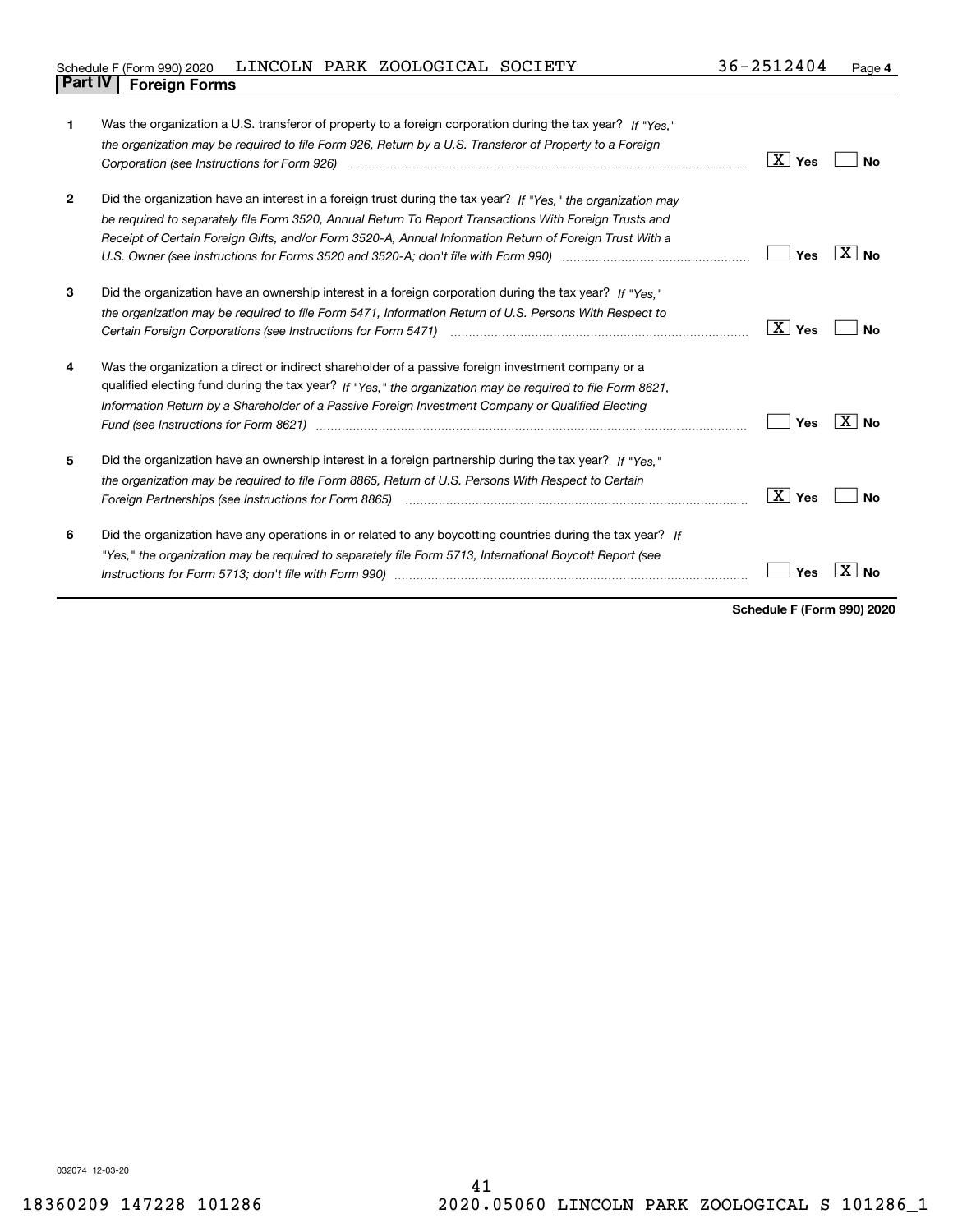| 36-2512404<br>LINCOLN PARK ZOOLOGICAL SOCIETY<br>Schedule F (Form 990) 2020<br>Page 5<br>Part V<br><b>Supplemental Information</b>                                                                                                                                                                                                                                                                                |
|-------------------------------------------------------------------------------------------------------------------------------------------------------------------------------------------------------------------------------------------------------------------------------------------------------------------------------------------------------------------------------------------------------------------|
| Provide the information required by Part I, line 2 (monitoring of funds); Part I, line 3, column (f) (accounting method; amounts of<br>investments vs. expenditures per region); Part II, line 1 (accounting method); Part III (accounting method); and Part III, column (c)<br>(estimated number of recipients), as applicable. Also complete this part to provide any additional information. See instructions. |
| II, COLUMN<br>$(D)$ :<br>PART                                                                                                                                                                                                                                                                                                                                                                                     |
| REGION: SUB-SAHARAN AFRICA                                                                                                                                                                                                                                                                                                                                                                                        |
| PURPOSE OF GRANT: GRANT FUNDS ARE PROVIDED<br>TO SUPPORT COSTS RELATED<br>(D                                                                                                                                                                                                                                                                                                                                      |
| MUTUALLY-AGREED PROJECT ACTIVITES, AS DETAILED BELOW:                                                                                                                                                                                                                                                                                                                                                             |
| RESTORING THE ECOLOGICAL CONNECTIVITY FOR LIONS BETWEEN NGORONGORO                                                                                                                                                                                                                                                                                                                                                |
| CONSERVATION AREA AND THE SERENGETI NATIONAL PARK BY PROMOTING A CORRIDOR                                                                                                                                                                                                                                                                                                                                         |
| TOLERANCE TO SUSTAIN THE METAPOPULATION OF LIONS IN THE GREATER<br>OF.                                                                                                                                                                                                                                                                                                                                            |
| SERENGETI ECOSYSTEM.                                                                                                                                                                                                                                                                                                                                                                                              |
| "ILCHOKUTI"<br>SUPPORTING THE COMMUNITY LION CUSTODIANS<br>IN THEIR                                                                                                                                                                                                                                                                                                                                               |
| CONFLICT MITIGATION AND LION MONITORING WORK IN THE NGORONGORO                                                                                                                                                                                                                                                                                                                                                    |
| CONSERVATION AREA.                                                                                                                                                                                                                                                                                                                                                                                                |
| SUPPORTING THE LONG-TERM LION MONITORING IN NGORONGORO CONSERVATION                                                                                                                                                                                                                                                                                                                                               |
| AREA<br>THROUGH DIRECT OBSERVATION, GPS COLLARS, TOURIST PHOTOS, RANGER                                                                                                                                                                                                                                                                                                                                           |
| SIGHTINGS, AND ILCHOKUTI DATA.                                                                                                                                                                                                                                                                                                                                                                                    |
| SUPPORTING CORE OPERATING COSTS, SUCH AS GRANTEE PERSONNEL AND<br>OFFICE                                                                                                                                                                                                                                                                                                                                          |
| ADMINISTRATION.                                                                                                                                                                                                                                                                                                                                                                                                   |
|                                                                                                                                                                                                                                                                                                                                                                                                                   |
| REGION: SUB-SAHARAN AFRICA                                                                                                                                                                                                                                                                                                                                                                                        |
| PURPOSE OF GRANT: GRANT FUNDS ARE PROVIDED TO SUPPORT COSTS RELATED<br>(D)                                                                                                                                                                                                                                                                                                                                        |

TO MUTUALLY-AGREED PROJECT ACTIVITIES, AS DETAILED BELOW:

1. SUPPORTING EXISTING AND NEW LAND PROTECTION EFFORTS THROUGH

CERTIFICATES OF CUSTOMARY RIGHTS OF OCCUPANCY (CCROS) IN THE LAKE NATRON

AND SIMANJIRO WILDLIFE CORRIDORS (SPECIFICALLY IN LANDANAI, SUKURO,

ELWAI, MAKUYNI, AND ENGARUKA VILLAGES).

2. SUPPORTING CORE OPERATING COSTS, SUCH AS GRANTEE PERSONNEL AND OFFICE

### ADMINISTRATION.

032075 12-03-20 **Schedule F (Form 990) 2020** 3. SUPPORTING ANNUAL SALARY COSTS FOR TWO VILLAGE GAME SCOUTS IN SUKURO 42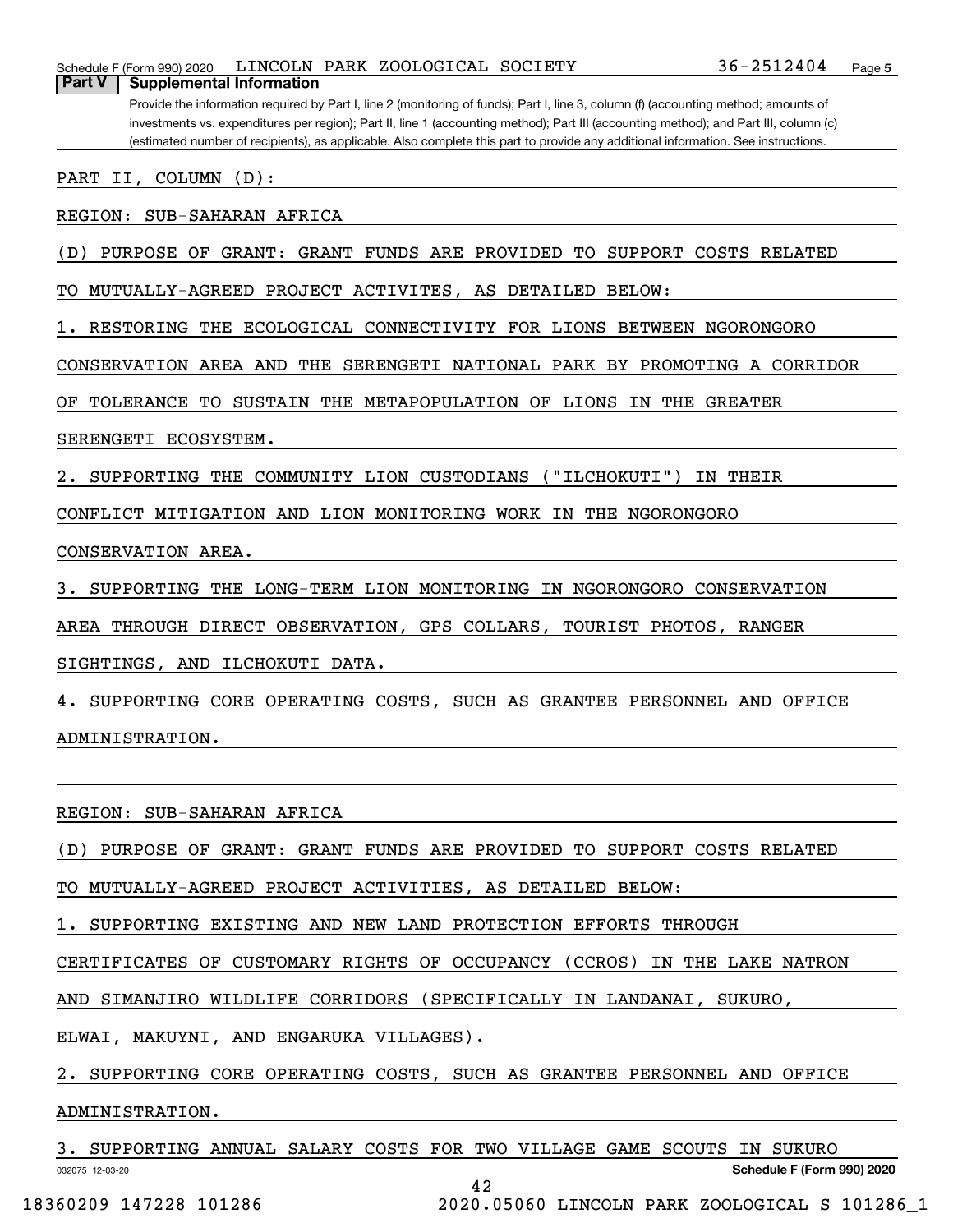|  |  | Schedule F (Form 990) 2020 LINCOLN PARK ZOOLOGICAL SOCIETY | 36-2512404 | Page |
|--|--|------------------------------------------------------------|------------|------|
|--|--|------------------------------------------------------------|------------|------|

Provide the information required by Part I, line 2 (monitoring of funds); Part I, line 3, column (f) (accounting method; amounts of investments vs. expenditures per region); Part II, line 1 (accounting method); Part III (accounting method); and Part III, column (c) (estimated number of recipients), as applicable. Also complete this part to provide any additional information. See instructions. **Part V Supplemental Information**

### AND TERRAT VILLAGES.

**Schedule F (Form 990) 2020**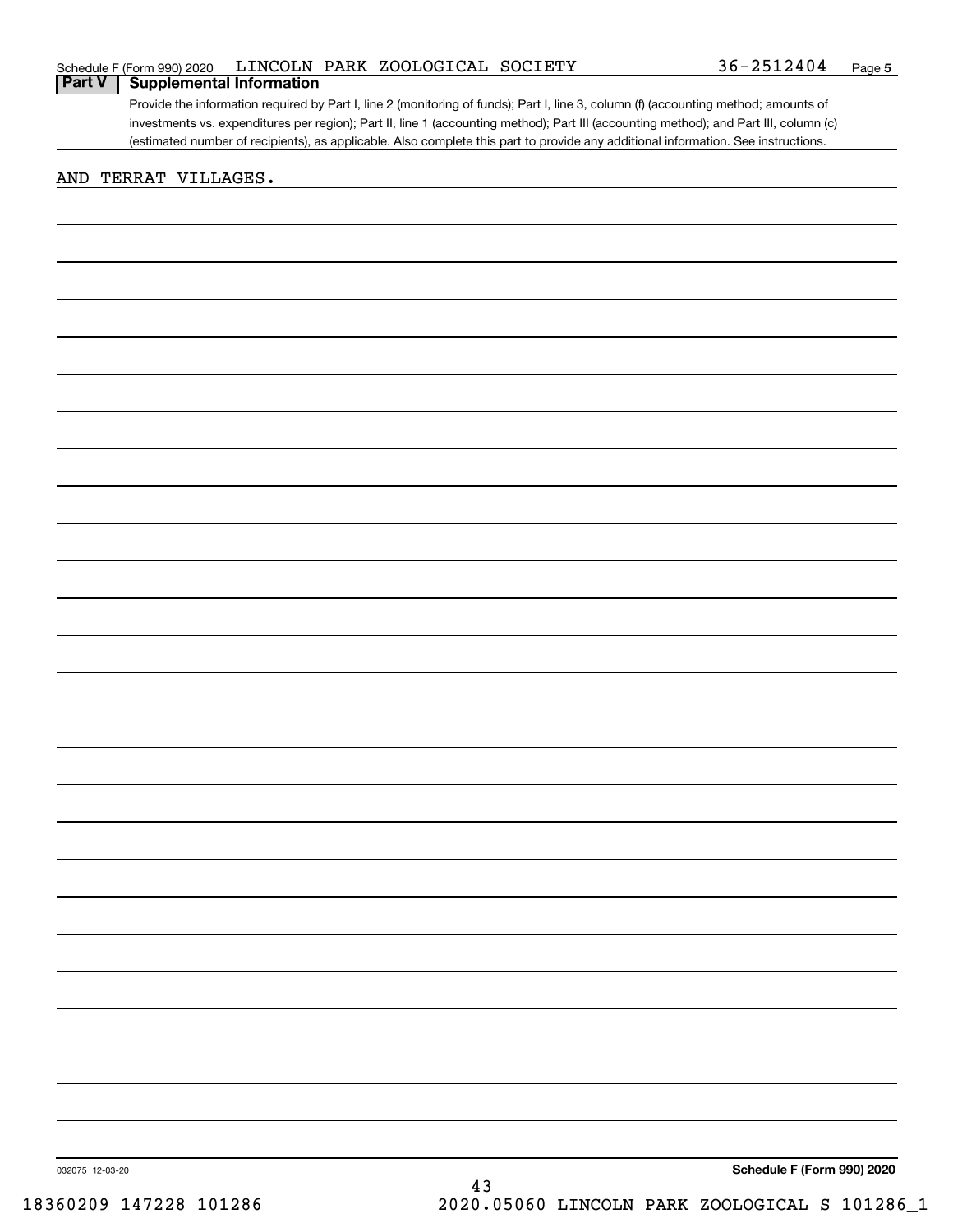| <b>SCHEDULE G</b>                                                                                                                                                                           |                                  |  | <b>Supplemental Information Regarding Fundraising or Gaming Activities</b>                                                                                                                                                                |                                             |    |                                       |  |                                   | OMB No. 1545-0047                     |
|---------------------------------------------------------------------------------------------------------------------------------------------------------------------------------------------|----------------------------------|--|-------------------------------------------------------------------------------------------------------------------------------------------------------------------------------------------------------------------------------------------|---------------------------------------------|----|---------------------------------------|--|-----------------------------------|---------------------------------------|
| (Form 990 or 990-EZ)<br>Complete if the organization answered "Yes" on Form 990, Part IV, line 17, 18, or 19, or if the<br>organization entered more than \$15,000 on Form 990-EZ, line 6a. |                                  |  |                                                                                                                                                                                                                                           |                                             |    |                                       |  |                                   | 2020                                  |
| Department of the Treasury                                                                                                                                                                  |                                  |  | Attach to Form 990 or Form 990-EZ.                                                                                                                                                                                                        |                                             |    |                                       |  |                                   | <b>Open to Public</b>                 |
| Internal Revenue Service                                                                                                                                                                    |                                  |  | Go to www.irs.gov/Form990 for instructions and the latest information.                                                                                                                                                                    |                                             |    |                                       |  |                                   | Inspection                            |
| Name of the organization                                                                                                                                                                    |                                  |  | LINCOLN PARK ZOOLOGICAL SOCIETY                                                                                                                                                                                                           |                                             |    |                                       |  | 36-2512404                        | <b>Employer identification number</b> |
| Part I                                                                                                                                                                                      |                                  |  | Fundraising Activities. Complete if the organization answered "Yes" on Form 990, Part IV, line 17. Form 990-EZ filers are not                                                                                                             |                                             |    |                                       |  |                                   |                                       |
|                                                                                                                                                                                             | required to complete this part.  |  |                                                                                                                                                                                                                                           |                                             |    |                                       |  |                                   |                                       |
| Mail solicitations<br>a                                                                                                                                                                     |                                  |  | 1 Indicate whether the organization raised funds through any of the following activities. Check all that apply.<br>e                                                                                                                      |                                             |    | Solicitation of non-government grants |  |                                   |                                       |
| b                                                                                                                                                                                           | Internet and email solicitations |  | f                                                                                                                                                                                                                                         |                                             |    | Solicitation of government grants     |  |                                   |                                       |
| Phone solicitations<br>c                                                                                                                                                                    |                                  |  | Special fundraising events<br>g                                                                                                                                                                                                           |                                             |    |                                       |  |                                   |                                       |
| In-person solicitations<br>d                                                                                                                                                                |                                  |  |                                                                                                                                                                                                                                           |                                             |    |                                       |  |                                   |                                       |
|                                                                                                                                                                                             |                                  |  | 2 a Did the organization have a written or oral agreement with any individual (including officers, directors, trustees, or<br>key employees listed in Form 990, Part VII) or entity in connection with professional fundraising services? |                                             |    |                                       |  | Yes                               | No                                    |
|                                                                                                                                                                                             |                                  |  | b If "Yes," list the 10 highest paid individuals or entities (fundraisers) pursuant to agreements under which the fundraiser is to be                                                                                                     |                                             |    |                                       |  |                                   |                                       |
| compensated at least \$5,000 by the organization.                                                                                                                                           |                                  |  |                                                                                                                                                                                                                                           |                                             |    |                                       |  |                                   |                                       |
|                                                                                                                                                                                             |                                  |  |                                                                                                                                                                                                                                           | (iii) Did                                   |    |                                       |  | (v) Amount paid                   | (vi) Amount paid                      |
| (i) Name and address of individual<br>or entity (fundraiser)                                                                                                                                |                                  |  | (ii) Activity                                                                                                                                                                                                                             | fundraiser<br>have custody<br>or control of |    | (iv) Gross receipts<br>from activity  |  | to (or retained by)<br>fundraiser | to (or retained by)                   |
|                                                                                                                                                                                             |                                  |  |                                                                                                                                                                                                                                           | contributions?                              |    |                                       |  | listed in col. (i)                | organization                          |
|                                                                                                                                                                                             |                                  |  |                                                                                                                                                                                                                                           | Yes                                         | No |                                       |  |                                   |                                       |
|                                                                                                                                                                                             |                                  |  |                                                                                                                                                                                                                                           |                                             |    |                                       |  |                                   |                                       |
|                                                                                                                                                                                             |                                  |  |                                                                                                                                                                                                                                           |                                             |    |                                       |  |                                   |                                       |
|                                                                                                                                                                                             |                                  |  |                                                                                                                                                                                                                                           |                                             |    |                                       |  |                                   |                                       |
|                                                                                                                                                                                             |                                  |  |                                                                                                                                                                                                                                           |                                             |    |                                       |  |                                   |                                       |
|                                                                                                                                                                                             |                                  |  |                                                                                                                                                                                                                                           |                                             |    |                                       |  |                                   |                                       |
|                                                                                                                                                                                             |                                  |  |                                                                                                                                                                                                                                           |                                             |    |                                       |  |                                   |                                       |
|                                                                                                                                                                                             |                                  |  |                                                                                                                                                                                                                                           |                                             |    |                                       |  |                                   |                                       |
|                                                                                                                                                                                             |                                  |  |                                                                                                                                                                                                                                           |                                             |    |                                       |  |                                   |                                       |
|                                                                                                                                                                                             |                                  |  |                                                                                                                                                                                                                                           |                                             |    |                                       |  |                                   |                                       |
|                                                                                                                                                                                             |                                  |  |                                                                                                                                                                                                                                           |                                             |    |                                       |  |                                   |                                       |
|                                                                                                                                                                                             |                                  |  |                                                                                                                                                                                                                                           |                                             |    |                                       |  |                                   |                                       |
|                                                                                                                                                                                             |                                  |  |                                                                                                                                                                                                                                           |                                             |    |                                       |  |                                   |                                       |
|                                                                                                                                                                                             |                                  |  |                                                                                                                                                                                                                                           |                                             |    |                                       |  |                                   |                                       |
|                                                                                                                                                                                             |                                  |  |                                                                                                                                                                                                                                           |                                             |    |                                       |  |                                   |                                       |
|                                                                                                                                                                                             |                                  |  |                                                                                                                                                                                                                                           |                                             |    |                                       |  |                                   |                                       |
| Total                                                                                                                                                                                       |                                  |  | 3 List all states in which the organization is registered or licensed to solicit contributions or has been notified it is exempt from registration                                                                                        |                                             |    |                                       |  |                                   |                                       |
| or licensing.                                                                                                                                                                               |                                  |  |                                                                                                                                                                                                                                           |                                             |    |                                       |  |                                   |                                       |
|                                                                                                                                                                                             |                                  |  |                                                                                                                                                                                                                                           |                                             |    |                                       |  |                                   |                                       |
|                                                                                                                                                                                             |                                  |  |                                                                                                                                                                                                                                           |                                             |    |                                       |  |                                   |                                       |
|                                                                                                                                                                                             |                                  |  |                                                                                                                                                                                                                                           |                                             |    |                                       |  |                                   |                                       |
|                                                                                                                                                                                             |                                  |  |                                                                                                                                                                                                                                           |                                             |    |                                       |  |                                   |                                       |
|                                                                                                                                                                                             |                                  |  |                                                                                                                                                                                                                                           |                                             |    |                                       |  |                                   |                                       |
|                                                                                                                                                                                             |                                  |  |                                                                                                                                                                                                                                           |                                             |    |                                       |  |                                   |                                       |
|                                                                                                                                                                                             |                                  |  |                                                                                                                                                                                                                                           |                                             |    |                                       |  |                                   |                                       |
|                                                                                                                                                                                             |                                  |  |                                                                                                                                                                                                                                           |                                             |    |                                       |  |                                   |                                       |
|                                                                                                                                                                                             |                                  |  | LHA For Paperwork Reduction Act Notice, see the Instructions for Form 990 or 990-EZ.                                                                                                                                                      |                                             |    |                                       |  |                                   | Schedule G (Form 990 or 990-EZ) 2020  |
|                                                                                                                                                                                             |                                  |  |                                                                                                                                                                                                                                           |                                             |    |                                       |  |                                   |                                       |

032081 11-25-20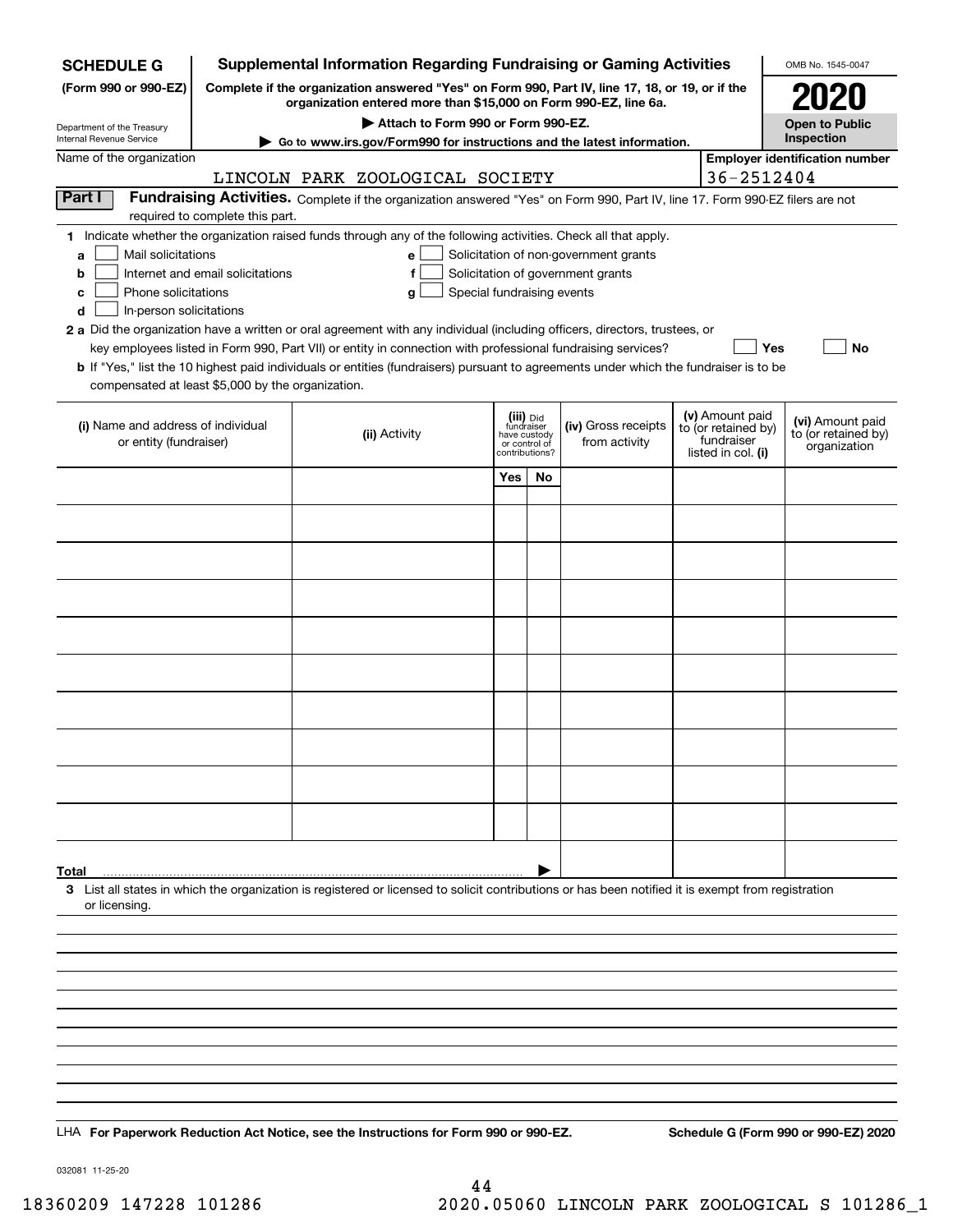### Schedule G (Form 990 or 990-EZ) 2020  $\,$  LINCOLN PARK <code>ZOOLOGICAL</code> <code>SOCIETY</code>  $36-2512404$  <code>Page</code>

**Part II** | Fundraising Events. Complete if the organization answered "Yes" on Form 990, Part IV, line 18, or reported more than \$15,000

|                 |          | of fundraising event contributions and gross income on Form 990-EZ, lines 1 and 6b. List events with gross receipts greater than \$5,000.                                   |                   |                                                  |                  |                                                     |
|-----------------|----------|-----------------------------------------------------------------------------------------------------------------------------------------------------------------------------|-------------------|--------------------------------------------------|------------------|-----------------------------------------------------|
|                 |          |                                                                                                                                                                             | (a) Event $#1$    | (b) Event #2                                     | (c) Other events | (d) Total events                                    |
|                 |          |                                                                                                                                                                             | <b>WOMEN</b>      | BEERS &                                          | <b>NONE</b>      |                                                     |
|                 |          |                                                                                                                                                                             | SUPPORTING WBEARS |                                                  |                  | (add col. (a) through                               |
|                 |          |                                                                                                                                                                             | (event type)      | (event type)                                     | (total number)   | col. (c)                                            |
|                 |          |                                                                                                                                                                             |                   |                                                  |                  |                                                     |
| Revenue         | 1.       |                                                                                                                                                                             | 67,171.           | 66,625.                                          |                  | <u>133,796.</u>                                     |
|                 |          |                                                                                                                                                                             | 63,751.           | 50,020.                                          |                  | <u>113,771.</u>                                     |
|                 | 3        | Gross income (line 1 minus line 2)                                                                                                                                          | 3,420.            | 16,605.                                          |                  | 20,025.                                             |
|                 |          |                                                                                                                                                                             |                   |                                                  |                  |                                                     |
|                 |          |                                                                                                                                                                             |                   |                                                  |                  |                                                     |
|                 | 5        |                                                                                                                                                                             |                   |                                                  |                  |                                                     |
| Direct Expenses |          |                                                                                                                                                                             |                   |                                                  |                  |                                                     |
|                 |          | 7 Food and beverages                                                                                                                                                        |                   |                                                  |                  |                                                     |
|                 |          |                                                                                                                                                                             |                   |                                                  |                  |                                                     |
|                 | 8        |                                                                                                                                                                             | 7,936.            | 9,935.                                           |                  |                                                     |
|                 | 9        |                                                                                                                                                                             |                   |                                                  |                  | 17,871.<br>17,871.                                  |
|                 | 10       | Direct expense summary. Add lines 4 through 9 in column (d)                                                                                                                 |                   |                                                  |                  | 2,154.                                              |
|                 | Part III | 11 Net income summary. Subtract line 10 from line 3, column (d)<br>Gaming. Complete if the organization answered "Yes" on Form 990, Part IV, line 19, or reported more than |                   |                                                  |                  |                                                     |
|                 |          | \$15,000 on Form 990-EZ, line 6a.                                                                                                                                           |                   |                                                  |                  |                                                     |
|                 |          |                                                                                                                                                                             |                   |                                                  |                  |                                                     |
|                 |          |                                                                                                                                                                             | (a) Bingo         | (b) Pull tabs/instant<br>bingo/progressive bingo | (c) Other gaming | (d) Total gaming (add<br>col. (a) through col. (c)) |
| Revenue         |          |                                                                                                                                                                             |                   |                                                  |                  |                                                     |
|                 |          |                                                                                                                                                                             |                   |                                                  |                  |                                                     |
|                 |          |                                                                                                                                                                             |                   |                                                  |                  |                                                     |
|                 |          |                                                                                                                                                                             |                   |                                                  |                  |                                                     |
|                 |          |                                                                                                                                                                             |                   |                                                  |                  |                                                     |
| Expenses        | 3        |                                                                                                                                                                             |                   |                                                  |                  |                                                     |
| <b>Direct</b>   |          |                                                                                                                                                                             |                   |                                                  |                  |                                                     |
|                 |          |                                                                                                                                                                             |                   |                                                  |                  |                                                     |
|                 |          | 5 Other direct expenses                                                                                                                                                     |                   |                                                  |                  |                                                     |
|                 |          |                                                                                                                                                                             | %<br>Yes          | Yes<br>%                                         | Yes<br>%         |                                                     |
|                 |          | 6 Volunteer labor                                                                                                                                                           | No                | No                                               | No               |                                                     |
|                 | 7        | Direct expense summary. Add lines 2 through 5 in column (d)                                                                                                                 |                   |                                                  |                  |                                                     |
|                 |          |                                                                                                                                                                             |                   |                                                  |                  |                                                     |
|                 |          |                                                                                                                                                                             |                   |                                                  |                  |                                                     |
|                 |          |                                                                                                                                                                             |                   |                                                  |                  |                                                     |
|                 |          | 9 Enter the state(s) in which the organization conducts gaming activities:                                                                                                  |                   |                                                  |                  |                                                     |
|                 |          |                                                                                                                                                                             |                   |                                                  |                  | Yes<br>No                                           |
|                 |          |                                                                                                                                                                             |                   |                                                  |                  |                                                     |
|                 |          |                                                                                                                                                                             |                   |                                                  |                  |                                                     |
|                 |          |                                                                                                                                                                             |                   |                                                  |                  |                                                     |
|                 |          |                                                                                                                                                                             |                   |                                                  |                  | Yes<br>No                                           |
|                 |          |                                                                                                                                                                             |                   |                                                  |                  |                                                     |
|                 |          |                                                                                                                                                                             |                   |                                                  |                  |                                                     |
|                 |          |                                                                                                                                                                             |                   |                                                  |                  |                                                     |
|                 |          |                                                                                                                                                                             |                   |                                                  |                  |                                                     |

032082 11-25-20

**Schedule G (Form 990 or 990-EZ) 2020**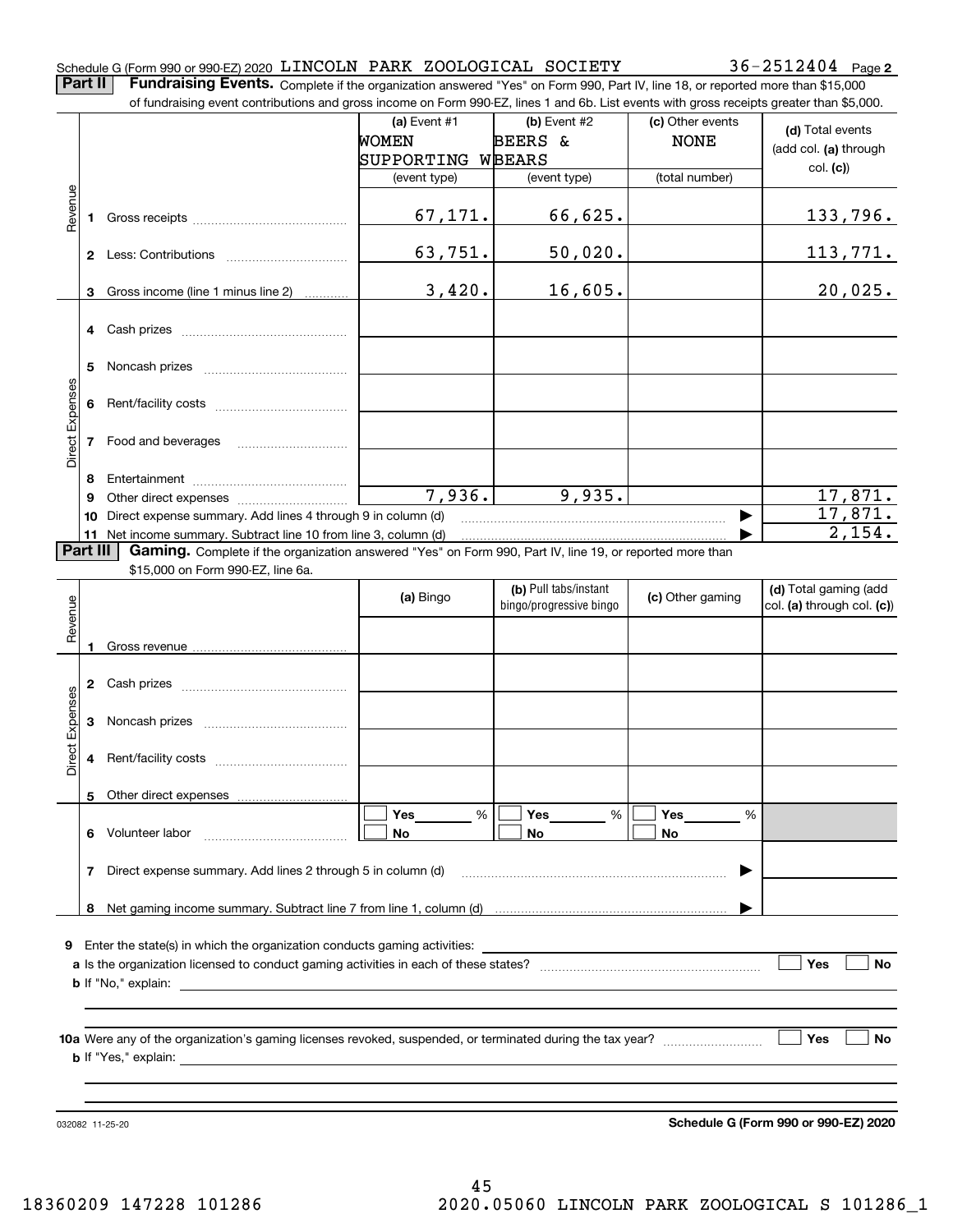| Schedule G (Form 990 or 990-EZ) 2020 LINCOLN PARK ZOOLOGICAL SOCIETY                                                                                          | $36 - 2512404$ Page 3                |           |
|---------------------------------------------------------------------------------------------------------------------------------------------------------------|--------------------------------------|-----------|
|                                                                                                                                                               | Yes                                  | No        |
| 12 Is the organization a grantor, beneficiary or trustee of a trust, or a member of a partnership or other entity formed                                      |                                      |           |
|                                                                                                                                                               | Yes                                  | <b>No</b> |
| 13 Indicate the percentage of gaming activity conducted in:                                                                                                   |                                      |           |
|                                                                                                                                                               | <u>13a</u>                           | %         |
| <b>b</b> An outside facility <i>www.communicality www.communicality.communicality www.communicality www.communicality.communicality www.communicality.com</i> | 13 <sub>b</sub>                      | %         |
| 14 Enter the name and address of the person who prepares the organization's gaming/special events books and records:                                          |                                      |           |
|                                                                                                                                                               |                                      |           |
|                                                                                                                                                               |                                      |           |
|                                                                                                                                                               |                                      |           |
|                                                                                                                                                               |                                      |           |
|                                                                                                                                                               |                                      |           |
| 15a Does the organization have a contract with a third party from whom the organization receives gaming revenue?                                              | Yes                                  | No        |
|                                                                                                                                                               |                                      |           |
| <b>b</b> If "Yes," enter the amount of gaming revenue received by the organization $\triangleright$ \$ ____________________ and the amount                    |                                      |           |
|                                                                                                                                                               |                                      |           |
| c If "Yes," enter name and address of the third party:                                                                                                        |                                      |           |
|                                                                                                                                                               |                                      |           |
| Name $\blacktriangleright$ $\_\_$                                                                                                                             |                                      |           |
|                                                                                                                                                               |                                      |           |
|                                                                                                                                                               |                                      |           |
|                                                                                                                                                               |                                      |           |
| 16 Gaming manager information:                                                                                                                                |                                      |           |
| Name $\triangleright$ $\square$                                                                                                                               |                                      |           |
|                                                                                                                                                               |                                      |           |
| Gaming manager compensation > \$                                                                                                                              |                                      |           |
|                                                                                                                                                               |                                      |           |
|                                                                                                                                                               |                                      |           |
|                                                                                                                                                               |                                      |           |
|                                                                                                                                                               |                                      |           |
|                                                                                                                                                               |                                      |           |
| Director/officer<br>Employee<br>Independent contractor                                                                                                        |                                      |           |
|                                                                                                                                                               |                                      |           |
| 17 Mandatory distributions:                                                                                                                                   |                                      |           |
| a Is the organization required under state law to make charitable distributions from the gaming proceeds to                                                   |                                      |           |
| retain the state gaming license?                                                                                                                              | $\Box$ Yes $\Box$ No                 |           |
| <b>b</b> Enter the amount of distributions required under state law to be distributed to other exempt organizations or spent in the                           |                                      |           |
| organization's own exempt activities during the tax year $\triangleright$ \$                                                                                  |                                      |           |
| <b>Part IV</b><br>Supplemental Information. Provide the explanations required by Part I, line 2b, columns (iii) and (v); and Part III, lines 9, 9b, 10b,      |                                      |           |
| 15b, 15c, 16, and 17b, as applicable. Also provide any additional information. See instructions.                                                              |                                      |           |
|                                                                                                                                                               |                                      |           |
|                                                                                                                                                               |                                      |           |
|                                                                                                                                                               |                                      |           |
|                                                                                                                                                               |                                      |           |
|                                                                                                                                                               |                                      |           |
|                                                                                                                                                               |                                      |           |
|                                                                                                                                                               |                                      |           |
|                                                                                                                                                               |                                      |           |
|                                                                                                                                                               |                                      |           |
|                                                                                                                                                               |                                      |           |
|                                                                                                                                                               |                                      |           |
|                                                                                                                                                               |                                      |           |
|                                                                                                                                                               |                                      |           |
|                                                                                                                                                               |                                      |           |
|                                                                                                                                                               |                                      |           |
|                                                                                                                                                               |                                      |           |
| 032083 11-25-20                                                                                                                                               | Schedule G (Form 990 or 990-EZ) 2020 |           |
| 46                                                                                                                                                            |                                      |           |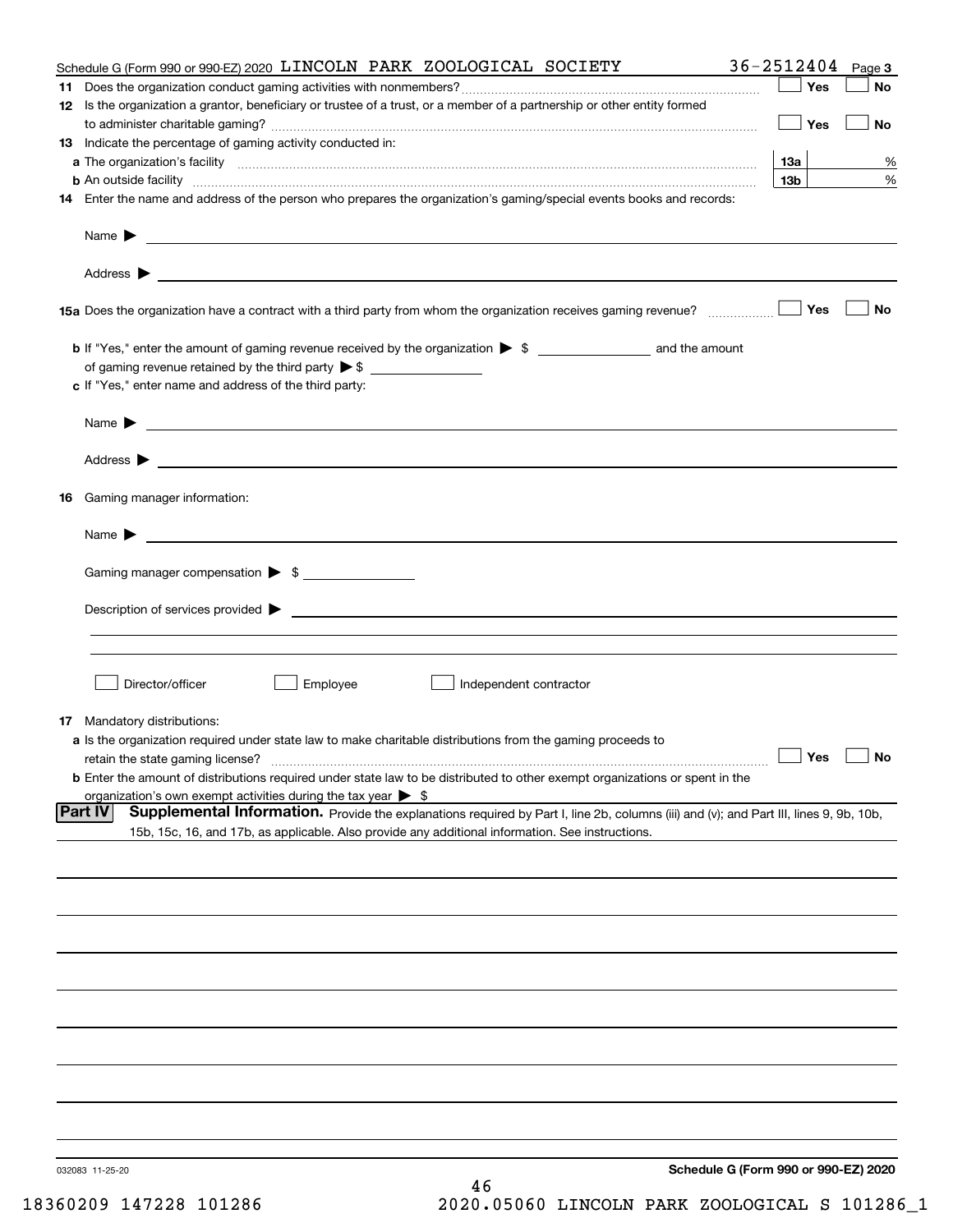| Schedule G (Form 990 or 990-EZ)                       |  | LINCOLN PARK ZOOLOGICAL SOCIETY | $36 - 2512404$ | Page 4 |
|-------------------------------------------------------|--|---------------------------------|----------------|--------|
| <b>Part IV   Supplemental Information</b> (continued) |  |                                 |                |        |

| <b>Part IV   Supplemental Information</b> (continued) |  |                                 |
|-------------------------------------------------------|--|---------------------------------|
|                                                       |  |                                 |
|                                                       |  |                                 |
|                                                       |  |                                 |
|                                                       |  |                                 |
|                                                       |  |                                 |
|                                                       |  |                                 |
|                                                       |  |                                 |
|                                                       |  |                                 |
|                                                       |  |                                 |
|                                                       |  |                                 |
|                                                       |  |                                 |
|                                                       |  |                                 |
|                                                       |  |                                 |
|                                                       |  |                                 |
|                                                       |  |                                 |
|                                                       |  |                                 |
|                                                       |  |                                 |
|                                                       |  |                                 |
|                                                       |  |                                 |
|                                                       |  |                                 |
|                                                       |  |                                 |
|                                                       |  |                                 |
|                                                       |  |                                 |
|                                                       |  |                                 |
|                                                       |  |                                 |
|                                                       |  |                                 |
|                                                       |  |                                 |
|                                                       |  |                                 |
|                                                       |  |                                 |
|                                                       |  | Schedule G (Form 990 or 990-EZ) |
|                                                       |  |                                 |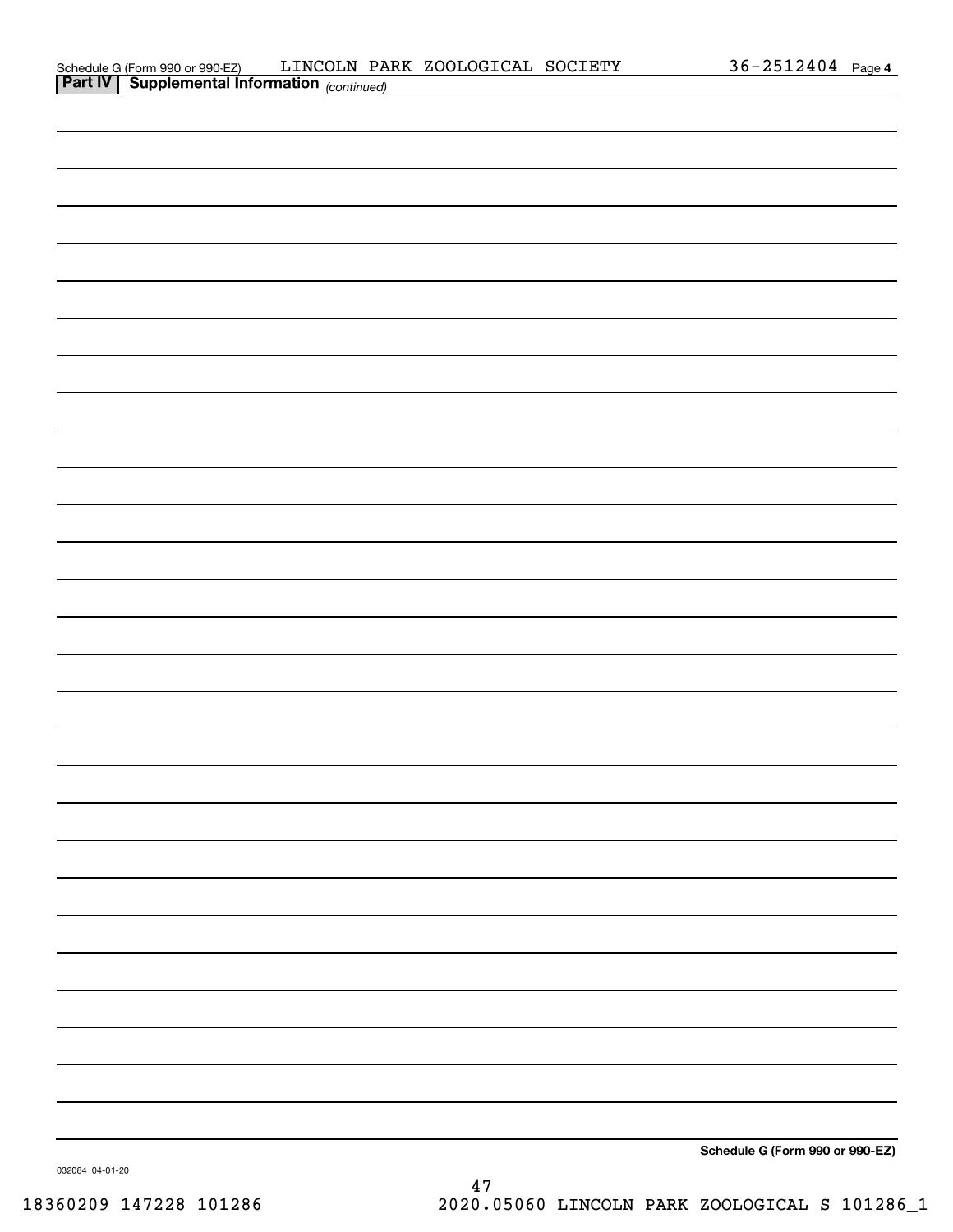| <b>SCHEDULE I</b><br>(Form 990)                                                                                                                                                                                                                                                                                 |                         | <b>Grants and Other Assistance to Organizations,</b><br>Governments, and Individuals in the United States |                                                       |                                         |                                                                |                                          | OMB No. 1545-0047                                     |
|-----------------------------------------------------------------------------------------------------------------------------------------------------------------------------------------------------------------------------------------------------------------------------------------------------------------|-------------------------|-----------------------------------------------------------------------------------------------------------|-------------------------------------------------------|-----------------------------------------|----------------------------------------------------------------|------------------------------------------|-------------------------------------------------------|
|                                                                                                                                                                                                                                                                                                                 |                         | Complete if the organization answered "Yes" on Form 990, Part IV, line 21 or 22.                          |                                                       |                                         |                                                                |                                          |                                                       |
| Department of the Treasury                                                                                                                                                                                                                                                                                      |                         |                                                                                                           | Attach to Form 990.                                   |                                         |                                                                |                                          | <b>Open to Public</b>                                 |
| Internal Revenue Service                                                                                                                                                                                                                                                                                        |                         |                                                                                                           | Go to www.irs.gov/Form990 for the latest information. |                                         |                                                                |                                          | Inspection                                            |
| Name of the organization                                                                                                                                                                                                                                                                                        |                         | LINCOLN PARK ZOOLOGICAL SOCIETY                                                                           |                                                       |                                         |                                                                |                                          | <b>Employer identification number</b><br>36-2512404   |
| Part I<br><b>General Information on Grants and Assistance</b>                                                                                                                                                                                                                                                   |                         |                                                                                                           |                                                       |                                         |                                                                |                                          |                                                       |
| Does the organization maintain records to substantiate the amount of the grants or assistance, the grantees' eligibility for the grants or assistance, and the selection<br>1.<br>Describe in Part IV the organization's procedures for monitoring the use of grant funds in the United States.<br>$\mathbf{2}$ |                         |                                                                                                           |                                                       |                                         |                                                                |                                          | $\boxed{\text{X}}$ Yes<br>$\overline{\phantom{a}}$ No |
| Part II<br>Grants and Other Assistance to Domestic Organizations and Domestic Governments. Complete if the organization answered "Yes" on Form 990, Part IV, line 21, for any                                                                                                                                   |                         |                                                                                                           |                                                       |                                         |                                                                |                                          |                                                       |
| recipient that received more than \$5,000. Part II can be duplicated if additional space is needed.                                                                                                                                                                                                             |                         |                                                                                                           |                                                       |                                         |                                                                |                                          |                                                       |
| 1 (a) Name and address of organization<br>or government                                                                                                                                                                                                                                                         | $(b)$ EIN               | (c) IRC section<br>(if applicable)                                                                        | (d) Amount of<br>cash grant                           | (e) Amount of<br>non-cash<br>assistance | (f) Method of<br>valuation (book,<br>FMV, appraisal,<br>other) | (g) Description of<br>noncash assistance | (h) Purpose of grant<br>or assistance                 |
| WILDLIFE CONSERVATION SOCIETY<br>2300 SOUTHERN BLVD                                                                                                                                                                                                                                                             |                         |                                                                                                           |                                                       |                                         |                                                                |                                          |                                                       |
| BRONX NY 10460                                                                                                                                                                                                                                                                                                  | $13 - 1740011$ 501(C)3  |                                                                                                           | 138,537.                                              | $\mathbf{0}$                            |                                                                |                                          | CONSERVATION                                          |
| BOYS AND GIRLS CLUB OF CHICAGO<br>2950 W 25TH ST<br>CHICAGO LL 60623                                                                                                                                                                                                                                            | $36 - 2166997$ 501(C) 3 |                                                                                                           | 5, 315                                                | 0.                                      |                                                                |                                          | COMMUNITY OUTREACH                                    |
| ENLACE CHICAGO<br>2756 S HARDING AVE<br>CHICAGO, IL 60623                                                                                                                                                                                                                                                       | $36 - 3727669$ 501(C) 3 |                                                                                                           | 12,347.                                               | $\mathbf{0}$                            |                                                                |                                          | COMMUNITY OUTREACH                                    |
| NORTH LAWNDALE EMPLOYMENT NETWORK<br>906 S HOMAN AVE<br>CHICAGO, IL 60624                                                                                                                                                                                                                                       | $36 - 4295189$ 501(C)3  |                                                                                                           | 16,000                                                | $\mathbf{0}$ .                          |                                                                |                                          | COMMUNITY OUTREACH                                    |
| FOREFRONT - OPEN CENTER FOR THE<br>ARTS - 208 S LASALLE STE 1540 -<br>CHICAGO LL 60604                                                                                                                                                                                                                          | $23 - 7376023$ 501(C)3  |                                                                                                           | 29,118                                                | $\mathbf{0}$                            |                                                                |                                          | COMMUNITY OUTREACH                                    |
| Enter total number of section 501(c)(3) and government organizations listed in the line 1 table<br>2<br>3                                                                                                                                                                                                       |                         |                                                                                                           |                                                       |                                         |                                                                |                                          | 5.<br>▶<br>0.                                         |

**For Paperwork Reduction Act Notice, see the Instructions for Form 990. Schedule I (Form 990) 2020** LHA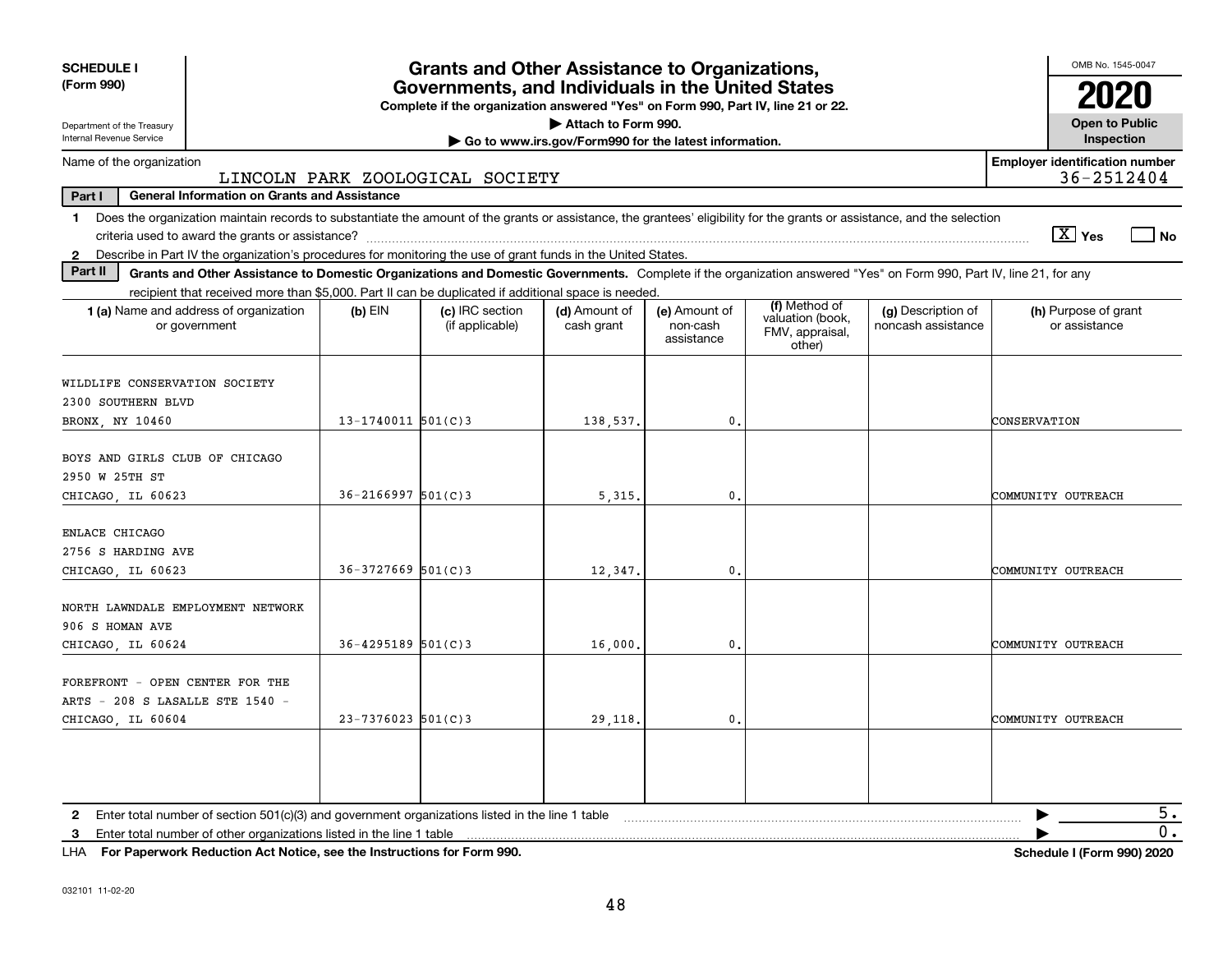#### 032102 11-02-20

### Schedule I (Form 990) 2020 LINCOLN PARK ZOOLOGICAL SOCIETY Page

(a) Type of grant or assistance **(b)** Number of **(c)** Amount of **(d)** Amount of non-**(e)** Method of valuation (f)<br>cash are continuous cash cash assistance (book, FMV, appraisal, other) Part III can be duplicated if additional space is needed. (a) Type of grant or assistance  $\vert$  (b) Number of recipients(c) Amount of cash grant (d) Amount of noncash assistance (f) Description of noncash assistance

Part IV | Supplemental Information. Provide the information required in Part I, line 2; Part III, column (b); and any other additional information.

**Part III** | Grants and Other Assistance to Domestic Individuals. Complete if the organization answered "Yes" on Form 990, Part IV, line 22.

PART I, LINE 2:

### THE LINCOLN PARK ZOOLOGICAL SOCIETY CLOSELY WORKS WITH ITS SUPPORTED

ORGANIZATIONS TO ENSURE GRANT MONIES PROVIDED ARE USED FOR THE

APPROPRIATE EXEMPT PURPOSE.

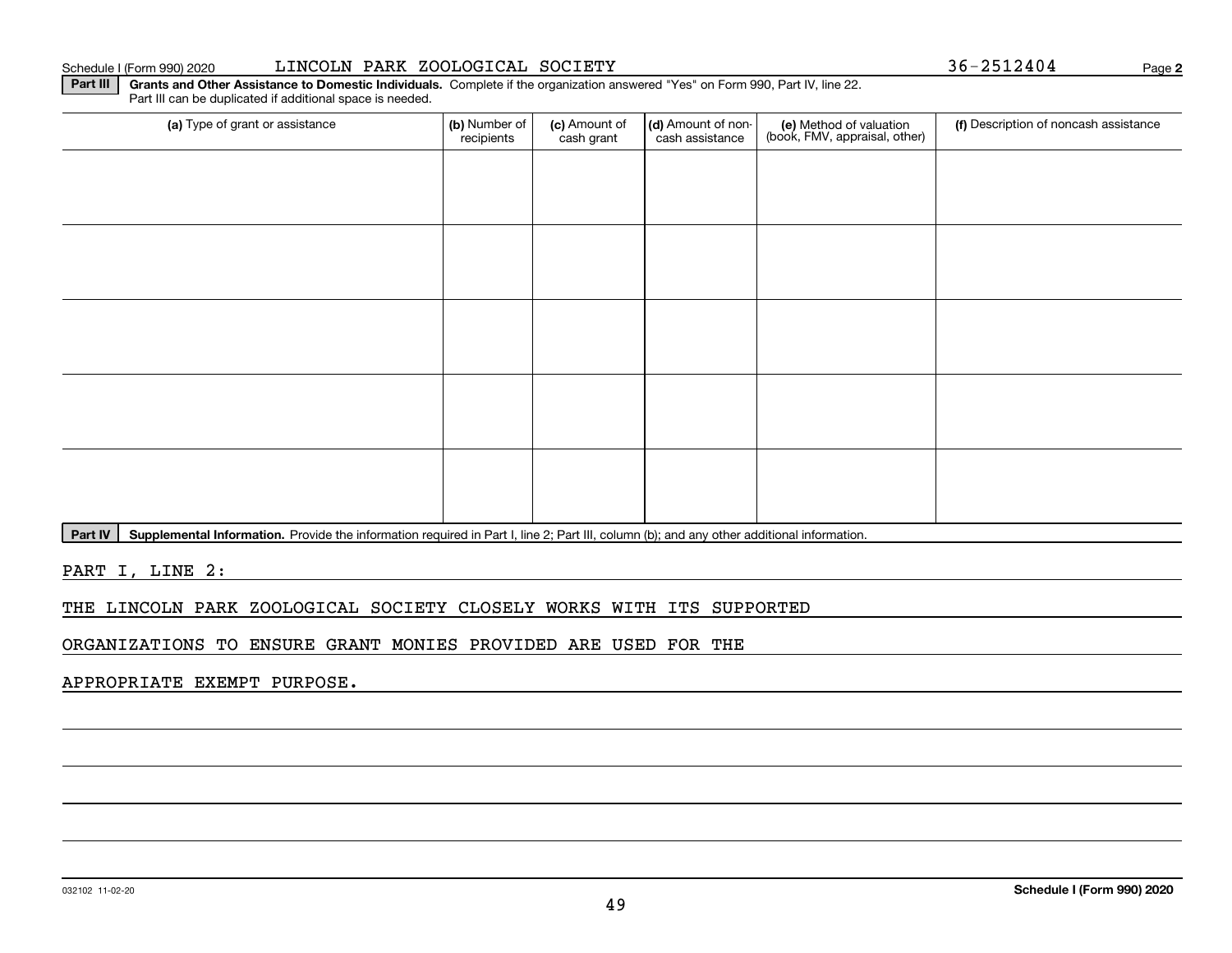|   | <b>SCHEDULE J</b>                                      | <b>Compensation Information</b>                                                                                           |                                       | OMB No. 1545-0047     |            |                         |
|---|--------------------------------------------------------|---------------------------------------------------------------------------------------------------------------------------|---------------------------------------|-----------------------|------------|-------------------------|
|   | (Form 990)                                             | For certain Officers, Directors, Trustees, Key Employees, and Highest                                                     |                                       |                       |            |                         |
|   |                                                        | <b>Compensated Employees</b>                                                                                              |                                       |                       |            |                         |
|   |                                                        | Complete if the organization answered "Yes" on Form 990, Part IV, line 23.                                                |                                       | <b>Open to Public</b> |            |                         |
|   | Department of the Treasury<br>Internal Revenue Service | Attach to Form 990.<br>Go to www.irs.gov/Form990 for instructions and the latest information.                             |                                       |                       | Inspection |                         |
|   | Name of the organization                               |                                                                                                                           | <b>Employer identification number</b> |                       |            |                         |
|   |                                                        | LINCOLN PARK ZOOLOGICAL SOCIETY                                                                                           |                                       | 36-2512404            |            |                         |
|   | Part I                                                 | <b>Questions Regarding Compensation</b>                                                                                   |                                       |                       |            |                         |
|   |                                                        |                                                                                                                           |                                       |                       | Yes        | No.                     |
|   |                                                        | 1a Check the appropriate box(es) if the organization provided any of the following to or for a person listed on Form 990, |                                       |                       |            |                         |
|   |                                                        | Part VII, Section A, line 1a. Complete Part III to provide any relevant information regarding these items.                |                                       |                       |            |                         |
|   | First-class or charter travel                          | Housing allowance or residence for personal use                                                                           |                                       |                       |            |                         |
|   | Travel for companions                                  | Payments for business use of personal residence                                                                           |                                       |                       |            |                         |
|   |                                                        | Tax indemnification and gross-up payments<br>Health or social club dues or initiation fees                                |                                       |                       |            |                         |
|   |                                                        | Discretionary spending account<br>Personal services (such as maid, chauffeur, chef)                                       |                                       |                       |            |                         |
|   |                                                        |                                                                                                                           |                                       |                       |            |                         |
|   |                                                        | <b>b</b> If any of the boxes on line 1a are checked, did the organization follow a written policy regarding payment or    |                                       |                       |            |                         |
|   |                                                        | reimbursement or provision of all of the expenses described above? If "No," complete Part III to explain                  |                                       | 1b                    |            |                         |
| 2 |                                                        | Did the organization require substantiation prior to reimbursing or allowing expenses incurred by all directors,          |                                       |                       |            |                         |
|   |                                                        |                                                                                                                           |                                       | $\mathbf{2}$          |            |                         |
|   |                                                        |                                                                                                                           |                                       |                       |            |                         |
| з |                                                        | Indicate which, if any, of the following the organization used to establish the compensation of the organization's        |                                       |                       |            |                         |
|   |                                                        | CEO/Executive Director. Check all that apply. Do not check any boxes for methods used by a related organization to        |                                       |                       |            |                         |
|   |                                                        | establish compensation of the CEO/Executive Director, but explain in Part III.                                            |                                       |                       |            |                         |
|   | Compensation committee<br>ΣI.                          | Written employment contract                                                                                               |                                       |                       |            |                         |
|   |                                                        | Compensation survey or study<br>Independent compensation consultant                                                       |                                       |                       |            |                         |
|   | $ \mathbf{X} $ Form 990 of other organizations         | Approval by the board or compensation committee                                                                           |                                       |                       |            |                         |
|   |                                                        |                                                                                                                           |                                       |                       |            |                         |
|   |                                                        | During the year, did any person listed on Form 990, Part VII, Section A, line 1a, with respect to the filing              |                                       |                       |            |                         |
|   | organization or a related organization:                |                                                                                                                           |                                       |                       |            |                         |
| а |                                                        | Receive a severance payment or change-of-control payment?                                                                 |                                       | 4a                    |            | х                       |
|   |                                                        | Participate in or receive payment from a supplemental nonqualified retirement plan?                                       |                                       | 4b                    | х          |                         |
|   |                                                        | c Participate in or receive payment from an equity-based compensation arrangement?                                        |                                       | 4c                    |            | X                       |
|   |                                                        | If "Yes" to any of lines 4a-c, list the persons and provide the applicable amounts for each item in Part III.             |                                       |                       |            |                         |
|   |                                                        |                                                                                                                           |                                       |                       |            |                         |
|   |                                                        | Only section 501(c)(3), 501(c)(4), and 501(c)(29) organizations must complete lines 5-9.                                  |                                       |                       |            |                         |
| 5 |                                                        | For persons listed on Form 990, Part VII, Section A, line 1a, did the organization pay or accrue any compensation         |                                       |                       |            |                         |
|   | contingent on the revenues of:                         |                                                                                                                           |                                       |                       |            |                         |
|   |                                                        |                                                                                                                           |                                       | 5а                    |            | x                       |
|   |                                                        |                                                                                                                           |                                       | 5b                    |            | $\overline{\mathbf{x}}$ |
|   |                                                        | If "Yes" on line 5a or 5b, describe in Part III.                                                                          |                                       |                       |            |                         |
|   |                                                        | 6 For persons listed on Form 990, Part VII, Section A, line 1a, did the organization pay or accrue any compensation       |                                       |                       |            |                         |
|   | contingent on the net earnings of:                     |                                                                                                                           |                                       |                       |            |                         |
|   |                                                        |                                                                                                                           |                                       | 6а                    |            | х<br>$\mathbf X$        |
|   |                                                        |                                                                                                                           |                                       | 6b                    |            |                         |
|   |                                                        | If "Yes" on line 6a or 6b, describe in Part III.                                                                          |                                       |                       |            |                         |
|   |                                                        | 7 For persons listed on Form 990, Part VII, Section A, line 1a, did the organization provide any nonfixed payments        |                                       |                       |            |                         |
|   |                                                        |                                                                                                                           |                                       | $\overline{7}$        | x          |                         |
| 8 |                                                        | Were any amounts reported on Form 990, Part VII, paid or accrued pursuant to a contract that was subject to the           |                                       |                       |            |                         |
|   |                                                        |                                                                                                                           |                                       | 8                     |            | х                       |
| 9 |                                                        | If "Yes" on line 8, did the organization also follow the rebuttable presumption procedure described in                    |                                       |                       |            |                         |
|   |                                                        | sa tha brothuntiana fan Fann 000.                                                                                         |                                       | 9                     |            |                         |

LHA For Paperwork Reduction Act Notice, see the Instructions for Form 990. Schedule J (Form 990) 2020

032111 12-07-20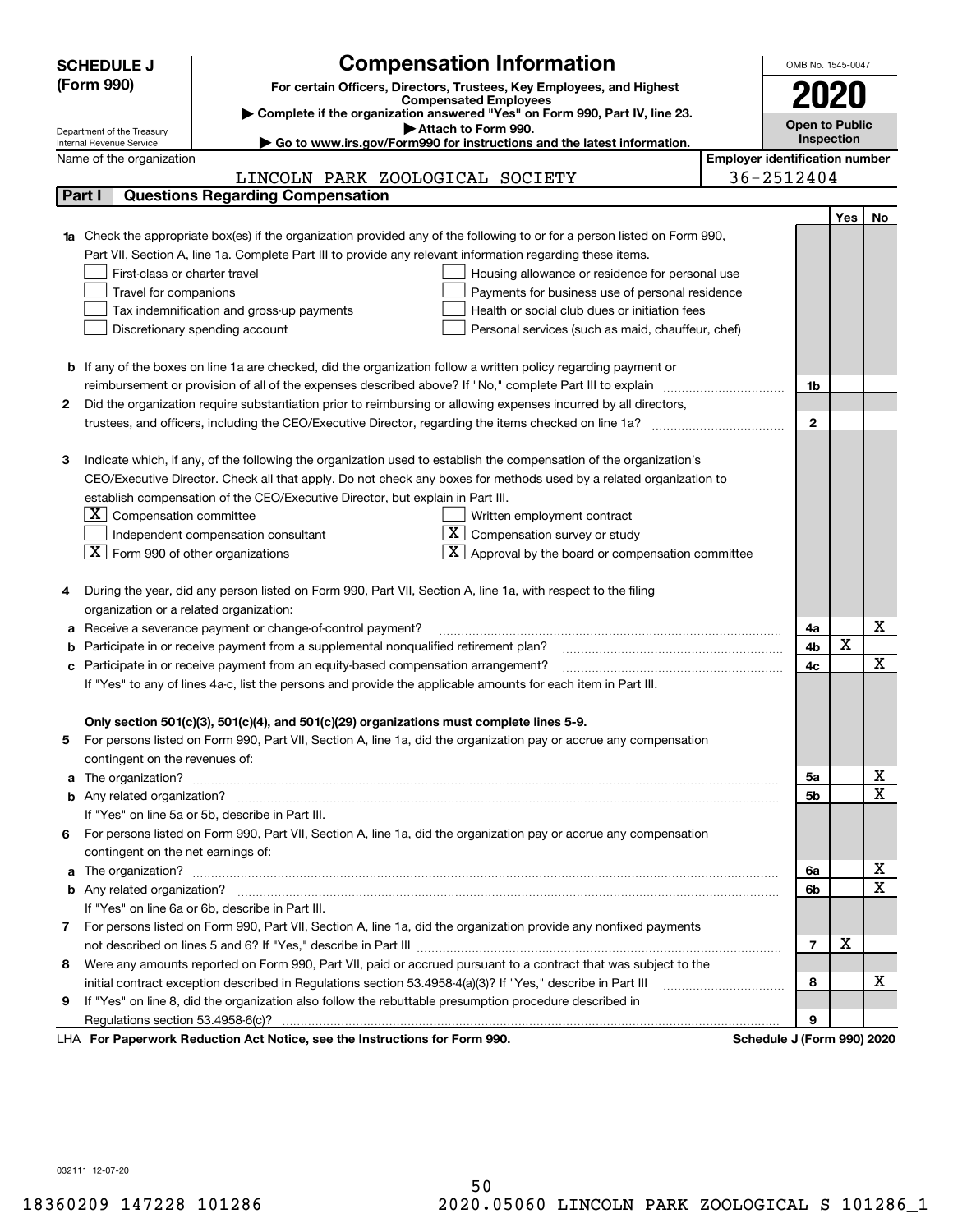36-2512404

## **Part II Officers, Directors, Trustees, Key Employees, and Highest Compensated Employees.**  Schedule J (Form 990) 2020 Page Use duplicate copies if additional space is needed.

For each individual whose compensation must be reported on Schedule J, report compensation from the organization on row (i) and from related organizations, described in the instructions, on row (ii). Do not list any individuals that aren't listed on Form 990, Part VII.

**Note:**  The sum of columns (B)(i)-(iii) for each listed individual must equal the total amount of Form 990, Part VII, Section A, line 1a, applicable column (D) and (E) amounts for that individual.

|                                      |      |                          | (B) Breakdown of W-2 and/or 1099-MISC compensation |                           | (C) Retirement and<br>other deferred | (D) Nontaxable<br>benefits | (E) Total of columns<br>$(B)(i)-(D)$ | (F) Compensation<br>in column (B)         |
|--------------------------------------|------|--------------------------|----------------------------------------------------|---------------------------|--------------------------------------|----------------------------|--------------------------------------|-------------------------------------------|
| (A) Name and Title                   |      | (i) Base<br>compensation | (ii) Bonus &<br>incentive                          | (iii) Other<br>reportable | compensation                         |                            |                                      | reported as deferred<br>on prior Form 990 |
|                                      |      |                          | compensation                                       | compensation              |                                      |                            |                                      |                                           |
| KEVIN J. BELL<br>(1)                 | (i)  | 437,937.                 | 65,000.                                            | 12,932.                   | 11,354.                              | 17,152.                    | 544,375.                             | 0.                                        |
| PRESIDENT & CEO                      | (ii) | 0.                       | 0.                                                 | 0.                        | $\mathbf 0$ .                        | 0.                         | 0.                                   | 0.                                        |
| MEGAN ROSS<br>(2)                    | (i)  | 200, 256.                | 25,000.                                            | 50,978.                   | 5,238.                               | 7,801.                     | 289, 273.                            | 50,000.                                   |
| ZOO DIRECTOR                         | (i)  | $\mathbf 0$ .            | 0.                                                 | 0.                        | $\mathbf 0$ .                        | $\mathbf 0$ .              | 0.                                   | 0.                                        |
| CHRISTINE M. ZRINKSY<br>(3)          | (i)  | 181,122.                 | 10,000.                                            | 0.                        | 4,650.                               | 7,816.                     | 203,588                              | 0.                                        |
| SNR VP DEVELOPMENT & GOVT RELATIONS  | (ii) | 0.                       | 0.                                                 | 0.                        | $\mathbf 0$ .                        | 0.                         | $\mathbf 0$ .                        | 0.                                        |
| RENA SOLANO<br>(4)                   | (i)  | 172,813.                 | 10,000.                                            | $0$ .                     | 4,483.                               | 10,549.                    | 197, 845.                            | 0.                                        |
| CHIEF FINANCIAL OFFICER              | (i)  | 0.                       | 0.                                                 | $0$ .                     | $\mathbf 0$ .                        | 0.                         | $\mathbf 0$ .                        | 0.                                        |
| ELIZABETH GILLETTE<br>(5)            | (i)  | 161,121.                 | $\mathbf 0$ .                                      | 0.                        | 3,952.                               | 524.                       | 165, 597.                            | 0.                                        |
| SENIOR DIRECTOR OF PRINCIPAL GIFTS   | (ii) | $\mathbf 0$ .            | 0.                                                 | $0$ .                     | 0.                                   | 0.                         | $\mathbf 0$ .                        | 0.                                        |
| LINDA LEADBITTER<br>(6)              | (i)  | 132,006.                 | 15,000.                                            | 0.                        | 3,392.                               | 8,052.                     | 158,450.                             | 0.                                        |
| VP, HUMAN RESOURCES & ADMINISTRATION | (ii) | 0.                       | 0.                                                 | $0$ .                     | 0.                                   | 0.                         | $\mathbf 0$ .                        | 0.                                        |
| DANA MURPHY<br>(7)                   | (i)  | 139,102.                 | 10,000.                                            | 0.                        | 3,442.                               | 1,292.                     | 153, 836.                            | 0.                                        |
| VP OF LEARNING & COMMUNITY ENGAGEMEN | (ii) | 0.                       | 0.                                                 | 0.                        | 0.                                   | 0.                         | 0.                                   | 0.                                        |
|                                      | (i)  |                          |                                                    |                           |                                      |                            |                                      |                                           |
|                                      | (i)  |                          |                                                    |                           |                                      |                            |                                      |                                           |
|                                      | (i)  |                          |                                                    |                           |                                      |                            |                                      |                                           |
|                                      | (i)  |                          |                                                    |                           |                                      |                            |                                      |                                           |
|                                      | (i)  |                          |                                                    |                           |                                      |                            |                                      |                                           |
|                                      | (i)  |                          |                                                    |                           |                                      |                            |                                      |                                           |
|                                      | (i)  |                          |                                                    |                           |                                      |                            |                                      |                                           |
|                                      | (i)  |                          |                                                    |                           |                                      |                            |                                      |                                           |
|                                      | (i)  |                          |                                                    |                           |                                      |                            |                                      |                                           |
|                                      | (i)  |                          |                                                    |                           |                                      |                            |                                      |                                           |
|                                      | (i)  |                          |                                                    |                           |                                      |                            |                                      |                                           |
|                                      | (ii) |                          |                                                    |                           |                                      |                            |                                      |                                           |
|                                      | (i)  |                          |                                                    |                           |                                      |                            |                                      |                                           |
|                                      | (ii) |                          |                                                    |                           |                                      |                            |                                      |                                           |
|                                      | (i)  |                          |                                                    |                           |                                      |                            |                                      |                                           |
|                                      | (i)  |                          |                                                    |                           |                                      |                            |                                      |                                           |
|                                      | (i)  |                          |                                                    |                           |                                      |                            |                                      |                                           |
|                                      | (ii) |                          |                                                    |                           |                                      |                            |                                      |                                           |

**Schedule J (Form 990) 2020**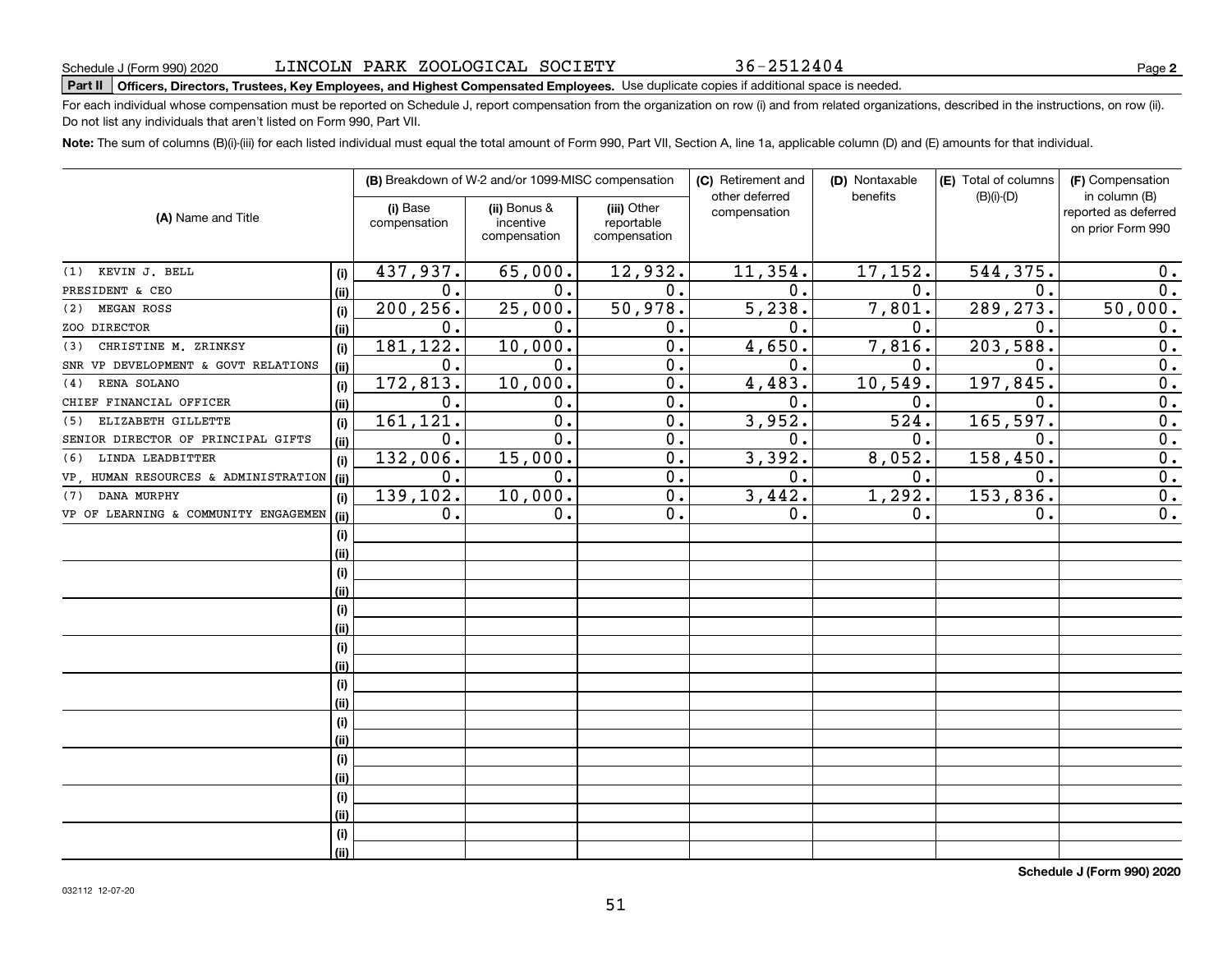#### **Part III Supplemental Information**

Schedule J (Form 990) 2020 LINCOLN PARK ZOOLOGICAL SOCIETY<br>Part III Supplemental Information<br>Provide the information, explanation, or descriptions required for Part I, lines 1a, 1b, 3, 4a, 4b, 4c, 5a, 5b, 6a, 6b, 7, and 8,

### PART I, LINE 4B:

THE PRESIDENT/CEO PARTICIPATES IN A NON-QUALIFIED DEFERRED COMPENSATION

PLAN (457F - NORTHERN TRUST). NO PAYMENTS WERE MADE IN FY21.

THE ZOO DIRECTOR PARTICIPATES IN A SEPARATE NON-QUALIFIED DEFERRED

COMPENSATION PLAN. \$25,025 PAYMENTS WERE MADE IN FY21. THE PRINCIPAL 457F

IS FUNDED. NO ACCRUED 457F BENEFITS ARE INCLUDED ON SCHEDULE J, PART II

COLUMN C.

PART I, LINE 7:

THE BOARD APPROVED A BONUS TO SELECT STAFF BASED ON PERFORMANCE AND THE

FINANCIAL RESULTS OF THE ORGANIZATION.

**Schedule J (Form 990) 2020**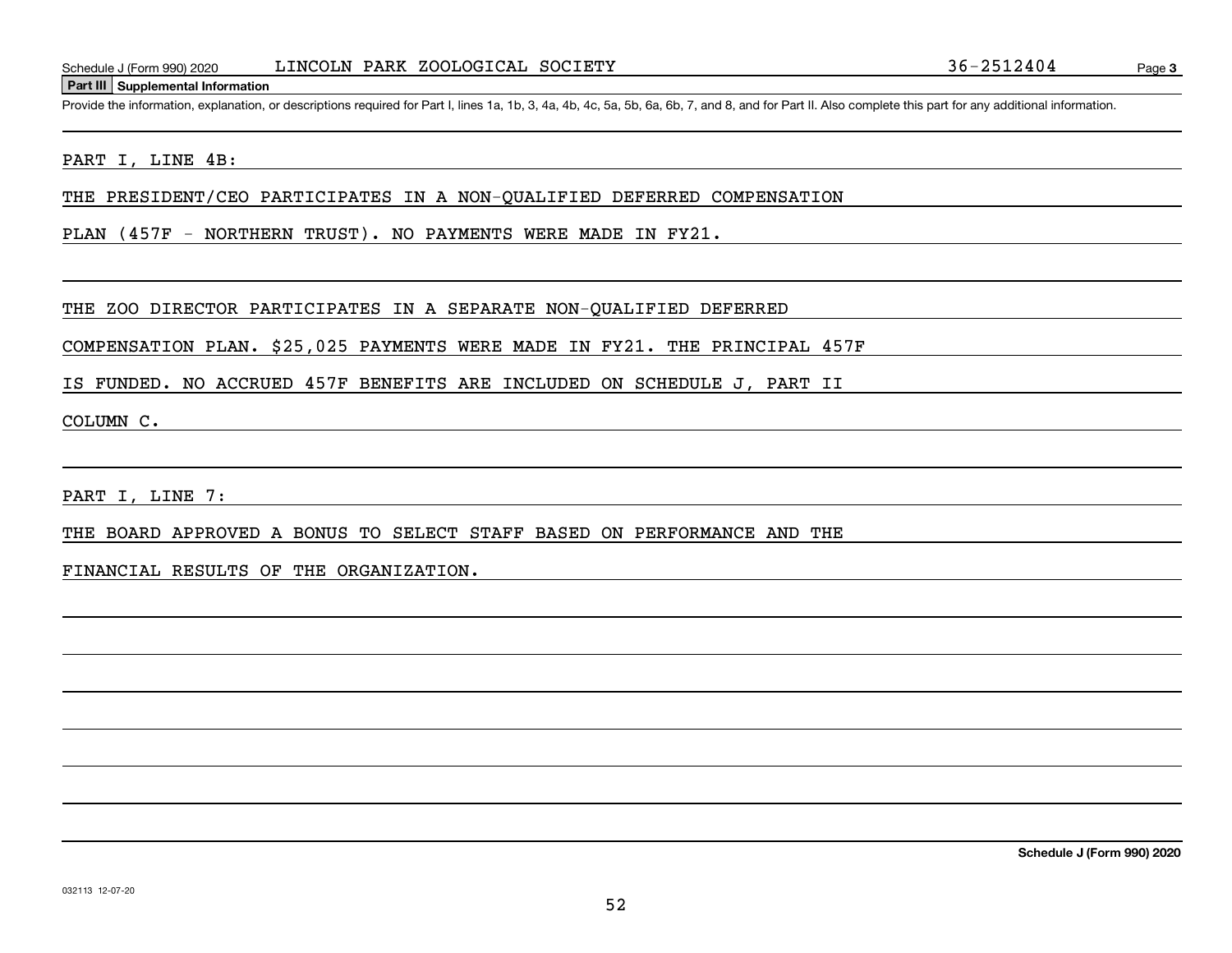|              | <b>Supplemental Information on Tax-Exempt Bonds</b><br><b>SCHEDULE K</b><br>Complete if the organization answered "Yes" on Form 990, Part IV, line 24a. Provide descriptions, |                                                                                                                                                  |                                                                                                             |                 |                                                          |                 |     |                            |                             |           |                            |                                       | OMB No. 1545-0047<br>2020 |                       |   |
|--------------|-------------------------------------------------------------------------------------------------------------------------------------------------------------------------------|--------------------------------------------------------------------------------------------------------------------------------------------------|-------------------------------------------------------------------------------------------------------------|-----------------|----------------------------------------------------------|-----------------|-----|----------------------------|-----------------------------|-----------|----------------------------|---------------------------------------|---------------------------|-----------------------|---|
| (Form 990)   | Department of the Treasury                                                                                                                                                    |                                                                                                                                                  |                                                                                                             |                 | explanations, and any additional information in Part VI. |                 |     |                            |                             |           |                            |                                       |                           | <b>Open to Public</b> |   |
|              | Internal Revenue Service                                                                                                                                                      |                                                                                                                                                  | Attach to Form 990. $\triangleright$ Go to www.irs.gov/Form990 for instructions and the latest information. |                 |                                                          |                 |     |                            |                             |           |                            |                                       | <b>Inspection</b>         |                       |   |
|              | Name of the organization                                                                                                                                                      |                                                                                                                                                  |                                                                                                             |                 |                                                          |                 |     |                            |                             |           |                            | <b>Employer identification number</b> |                           |                       |   |
|              |                                                                                                                                                                               | LINCOLN PARK ZOOLOGICAL SOCIETY                                                                                                                  |                                                                                                             |                 |                                                          |                 |     |                            |                             |           |                            | 36-2512404                            |                           |                       |   |
| Part I       | <b>Bond Issues</b>                                                                                                                                                            |                                                                                                                                                  | SEE PART VI FOR COLUMN                                                                                      |                 | (F)                                                      | CONTINUATIONS   |     |                            |                             |           |                            |                                       |                           |                       |   |
|              |                                                                                                                                                                               | (a) Issuer name                                                                                                                                  | (b) Issuer EIN                                                                                              | $(c)$ CUSIP $#$ | (d) Date issued                                          | (e) Issue price |     | (f) Description of purpose |                             |           | (g) Defeased (h) On behalf |                                       | (i) Pooled                |                       |   |
|              |                                                                                                                                                                               |                                                                                                                                                  |                                                                                                             |                 |                                                          |                 |     |                            |                             | of issuer |                            |                                       |                           | financing             |   |
|              |                                                                                                                                                                               |                                                                                                                                                  |                                                                                                             |                 |                                                          |                 |     |                            |                             | Yes l     | No                         | Yes                                   | <b>No</b>                 | Yes   No              |   |
|              | ILLINOIS FINANCE                                                                                                                                                              |                                                                                                                                                  |                                                                                                             |                 |                                                          |                 |     | <b>FINANCE THE</b>         |                             |           |                            |                                       |                           |                       |   |
|              | A AUTHORITY                                                                                                                                                                   |                                                                                                                                                  | 86-1091967                                                                                                  | <b>NONE</b>     | 10/29/19                                                 |                 |     |                            | 70354000. ACQUISITION, CONS |           | Χ                          |                                       | x                         |                       | X |
|              |                                                                                                                                                                               |                                                                                                                                                  |                                                                                                             |                 |                                                          |                 |     |                            |                             |           |                            |                                       |                           |                       |   |
| B            |                                                                                                                                                                               |                                                                                                                                                  |                                                                                                             |                 |                                                          |                 |     |                            |                             |           |                            |                                       |                           |                       |   |
|              |                                                                                                                                                                               |                                                                                                                                                  |                                                                                                             |                 |                                                          |                 |     |                            |                             |           |                            |                                       |                           |                       |   |
| C            |                                                                                                                                                                               |                                                                                                                                                  |                                                                                                             |                 |                                                          |                 |     |                            |                             |           |                            |                                       |                           |                       |   |
|              |                                                                                                                                                                               |                                                                                                                                                  |                                                                                                             |                 |                                                          |                 |     |                            |                             |           |                            |                                       |                           |                       |   |
| D            |                                                                                                                                                                               |                                                                                                                                                  |                                                                                                             |                 |                                                          |                 |     |                            |                             |           |                            |                                       |                           |                       |   |
|              | <b>Proceeds</b><br>Part II<br>C<br>D<br>B<br>A                                                                                                                                |                                                                                                                                                  |                                                                                                             |                 |                                                          |                 |     |                            |                             |           |                            |                                       |                           |                       |   |
| 1.           | Amount of bonds retired                                                                                                                                                       |                                                                                                                                                  |                                                                                                             |                 |                                                          |                 |     |                            |                             |           |                            |                                       |                           |                       |   |
| $\mathbf{2}$ |                                                                                                                                                                               | Amount of bonds legally defeased                                                                                                                 |                                                                                                             |                 |                                                          |                 |     |                            |                             |           |                            |                                       |                           |                       |   |
| 3            | Total proceeds of issue                                                                                                                                                       |                                                                                                                                                  |                                                                                                             |                 | $\overline{70}$ , 000, 000.                              |                 |     |                            |                             |           |                            |                                       |                           |                       |   |
| 4            |                                                                                                                                                                               |                                                                                                                                                  |                                                                                                             |                 |                                                          |                 |     |                            |                             |           |                            |                                       |                           |                       |   |
| 5            |                                                                                                                                                                               |                                                                                                                                                  |                                                                                                             |                 |                                                          |                 |     |                            |                             |           |                            |                                       |                           |                       |   |
| 6            | Proceeds in refunding escrows                                                                                                                                                 |                                                                                                                                                  |                                                                                                             |                 |                                                          |                 |     |                            |                             |           |                            |                                       |                           |                       |   |
| 7            | Issuance costs from proceeds                                                                                                                                                  |                                                                                                                                                  |                                                                                                             |                 |                                                          | 354,000.        |     |                            |                             |           |                            |                                       |                           |                       |   |
| 8            |                                                                                                                                                                               | Credit enhancement from proceeds                                                                                                                 |                                                                                                             |                 |                                                          |                 |     |                            |                             |           |                            |                                       |                           |                       |   |
| 9            |                                                                                                                                                                               |                                                                                                                                                  |                                                                                                             |                 |                                                          |                 |     |                            |                             |           |                            |                                       |                           |                       |   |
| 10           |                                                                                                                                                                               | Capital expenditures from proceeds                                                                                                               |                                                                                                             |                 |                                                          |                 |     |                            |                             |           |                            |                                       |                           |                       |   |
| 11           | Other spent proceeds                                                                                                                                                          |                                                                                                                                                  |                                                                                                             |                 |                                                          |                 |     |                            |                             |           |                            |                                       |                           |                       |   |
| 12           | Other unspent proceeds                                                                                                                                                        |                                                                                                                                                  |                                                                                                             |                 |                                                          |                 |     |                            |                             |           |                            |                                       |                           |                       |   |
| 13           |                                                                                                                                                                               | Year of substantial completion<br>manufactured communication and communication of the communication of the communication of the communication of |                                                                                                             |                 |                                                          |                 |     |                            |                             |           |                            |                                       |                           |                       |   |
|              |                                                                                                                                                                               |                                                                                                                                                  |                                                                                                             |                 | Yes                                                      | <b>No</b>       | Yes | <b>No</b>                  | Yes                         | <b>No</b> |                            | Yes                                   |                           | No                    |   |
| 14.          |                                                                                                                                                                               | Were the bonds issued as part of a refunding issue of tax-exempt bonds (or,                                                                      |                                                                                                             |                 |                                                          |                 |     |                            |                             |           |                            |                                       |                           |                       |   |
|              |                                                                                                                                                                               |                                                                                                                                                  |                                                                                                             |                 | X                                                        |                 |     |                            |                             |           |                            |                                       |                           |                       |   |
| 15           | Were the bonds issued as part of a refunding issue of taxable bonds (or, if                                                                                                   |                                                                                                                                                  |                                                                                                             |                 |                                                          |                 |     |                            |                             |           |                            |                                       |                           |                       |   |
|              |                                                                                                                                                                               |                                                                                                                                                  |                                                                                                             |                 |                                                          | $\mathbf X$     |     |                            |                             |           |                            |                                       |                           |                       |   |
| 16           | Has the final allocation of proceeds been made?                                                                                                                               |                                                                                                                                                  |                                                                                                             |                 | X                                                        |                 |     |                            |                             |           |                            |                                       |                           |                       |   |
| 17           | Does the organization maintain adequate books and records to support the                                                                                                      |                                                                                                                                                  |                                                                                                             |                 |                                                          |                 |     |                            |                             |           |                            |                                       |                           |                       |   |
|              | final allocation of proceeds?                                                                                                                                                 |                                                                                                                                                  |                                                                                                             |                 | X                                                        |                 |     |                            |                             |           |                            |                                       |                           |                       |   |

**For Paperwork Reduction Act Notice, see the Instructions for Form 990. Schedule K (Form 990) 2020** LHA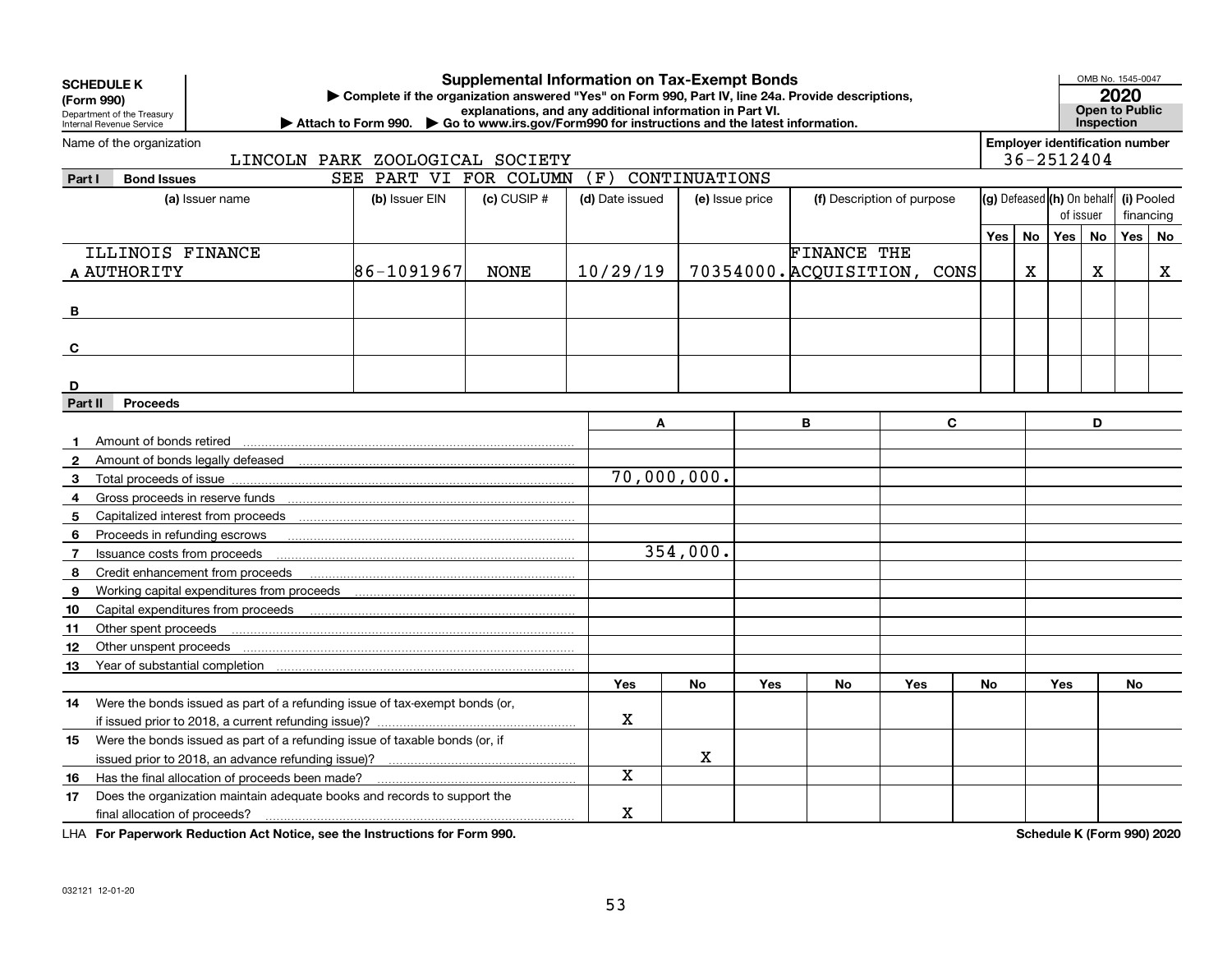### Schedule K (Form 990) 2020 Page LINCOLN PARK ZOOLOGICAL SOCIETY 36-2512404

**2**

|    | Part III Private Business Use                                                                                                                                                                                                  |             |              |            |           |            |           |            |               |
|----|--------------------------------------------------------------------------------------------------------------------------------------------------------------------------------------------------------------------------------|-------------|--------------|------------|-----------|------------|-----------|------------|---------------|
|    |                                                                                                                                                                                                                                |             | Δ            |            | B         |            | C.        | D          |               |
| 1. | Was the organization a partner in a partnership, or a member of an LLC,                                                                                                                                                        | Yes         | No           | Yes        | <b>No</b> | Yes        | <b>No</b> | Yes        | <b>No</b>     |
|    | which owned property financed by tax-exempt bonds?                                                                                                                                                                             |             | x            |            |           |            |           |            |               |
|    | 2 Are there any lease arrangements that may result in private business use of                                                                                                                                                  |             |              |            |           |            |           |            |               |
|    |                                                                                                                                                                                                                                |             | x            |            |           |            |           |            |               |
|    | 3a Are there any management or service contracts that may result in private                                                                                                                                                    |             |              |            |           |            |           |            |               |
|    | business use of bond-financed property?                                                                                                                                                                                        |             | х            |            |           |            |           |            |               |
|    | <b>b</b> If "Yes" to line 3a, does the organization routinely engage bond counsel or other outside                                                                                                                             |             |              |            |           |            |           |            |               |
|    | counsel to review any management or service contracts relating to the financed property?                                                                                                                                       |             |              |            |           |            |           |            |               |
|    | c Are there any research agreements that may result in private business use of                                                                                                                                                 |             |              |            |           |            |           |            |               |
|    |                                                                                                                                                                                                                                |             | X            |            |           |            |           |            |               |
|    | d If "Yes" to line 3c, does the organization routinely engage bond counsel or other                                                                                                                                            |             |              |            |           |            |           |            |               |
|    | outside counsel to review any research agreements relating to the financed property?                                                                                                                                           |             |              |            |           |            |           |            |               |
| 4  | Enter the percentage of financed property used in a private business use by entities                                                                                                                                           |             |              |            |           |            |           |            |               |
|    | other than a section 501(c)(3) organization or a state or local government                                                                                                                                                     |             | %            |            | %         |            | %         |            | %             |
| 5  | Enter the percentage of financed property used in a private business use as a                                                                                                                                                  |             |              |            |           |            |           |            |               |
|    | result of unrelated trade or business activity carried on by your organization,                                                                                                                                                |             |              |            |           |            |           |            |               |
|    |                                                                                                                                                                                                                                |             | %            |            | %         |            | %         |            | %             |
| 6  | Total of lines 4 and 5 [11, 2010] Total of lines 4 and 5 [11, 2010] Total of lines 4 and 5 [11, 2010] Total and Total All and Total All and Total All and Total All and Total All and Total All and Total All and Total All an |             | %            |            | %         |            | %         |            | $\frac{1}{2}$ |
| 7  |                                                                                                                                                                                                                                |             | х            |            |           |            |           |            |               |
|    | 8a Has there been a sale or disposition of any of the bond-financed property to a non-                                                                                                                                         |             |              |            |           |            |           |            |               |
|    | governmental person other than a 501(c)(3) organization since the bonds were issued?                                                                                                                                           |             | х            |            |           |            |           |            |               |
|    | <b>b</b> If "Yes" to line 8a, enter the percentage of bond-financed property sold or                                                                                                                                           |             |              |            |           |            |           |            |               |
|    | disposed of <u>www.communications.communications.communications.com</u>                                                                                                                                                        |             | %            |            | %         |            | %         |            | %             |
|    | c If "Yes" to line 8a, was any remedial action taken pursuant to Regulations                                                                                                                                                   |             |              |            |           |            |           |            |               |
|    | sections 1.141-12 and 1.145-2?                                                                                                                                                                                                 |             |              |            |           |            |           |            |               |
|    | 9 Has the organization established written procedures to ensure that all                                                                                                                                                       |             |              |            |           |            |           |            |               |
|    | nonqualified bonds of the issue are remediated in accordance with the                                                                                                                                                          |             |              |            |           |            |           |            |               |
|    | requirements under Regulations sections 1.141-12 and 1.145-2?                                                                                                                                                                  | $\mathbf X$ |              |            |           |            |           |            |               |
|    | Part IV Arbitrage                                                                                                                                                                                                              |             |              |            |           |            |           |            |               |
|    |                                                                                                                                                                                                                                |             | A            |            | B         |            | C         | D          |               |
|    | Has the issuer filed Form 8038-T, Arbitrage Rebate, Yield Reduction and                                                                                                                                                        | Yes         | No           | <b>Yes</b> | <b>No</b> | <b>Yes</b> | <b>No</b> | <b>Yes</b> | <b>No</b>     |
|    | Penalty in Lieu of Arbitrage Rebate?                                                                                                                                                                                           |             | $\mathbf{x}$ |            |           |            |           |            |               |
|    | 2 If "No" to line 1, did the following apply?                                                                                                                                                                                  |             |              |            |           |            |           |            |               |
|    |                                                                                                                                                                                                                                |             | X            |            |           |            |           |            |               |
|    | <b>b</b> Exception to rebate?                                                                                                                                                                                                  | X           |              |            |           |            |           |            |               |
|    |                                                                                                                                                                                                                                |             | X            |            |           |            |           |            |               |
|    | If "Yes" to line 2c, provide in Part VI the date the rebate computation was                                                                                                                                                    |             |              |            |           |            |           |            |               |
|    | performed                                                                                                                                                                                                                      |             |              |            |           |            |           |            |               |
| 3  | Is the bond issue a variable rate issue?                                                                                                                                                                                       | $\mathbf X$ |              |            |           |            |           |            |               |
|    |                                                                                                                                                                                                                                |             |              |            |           |            |           |            |               |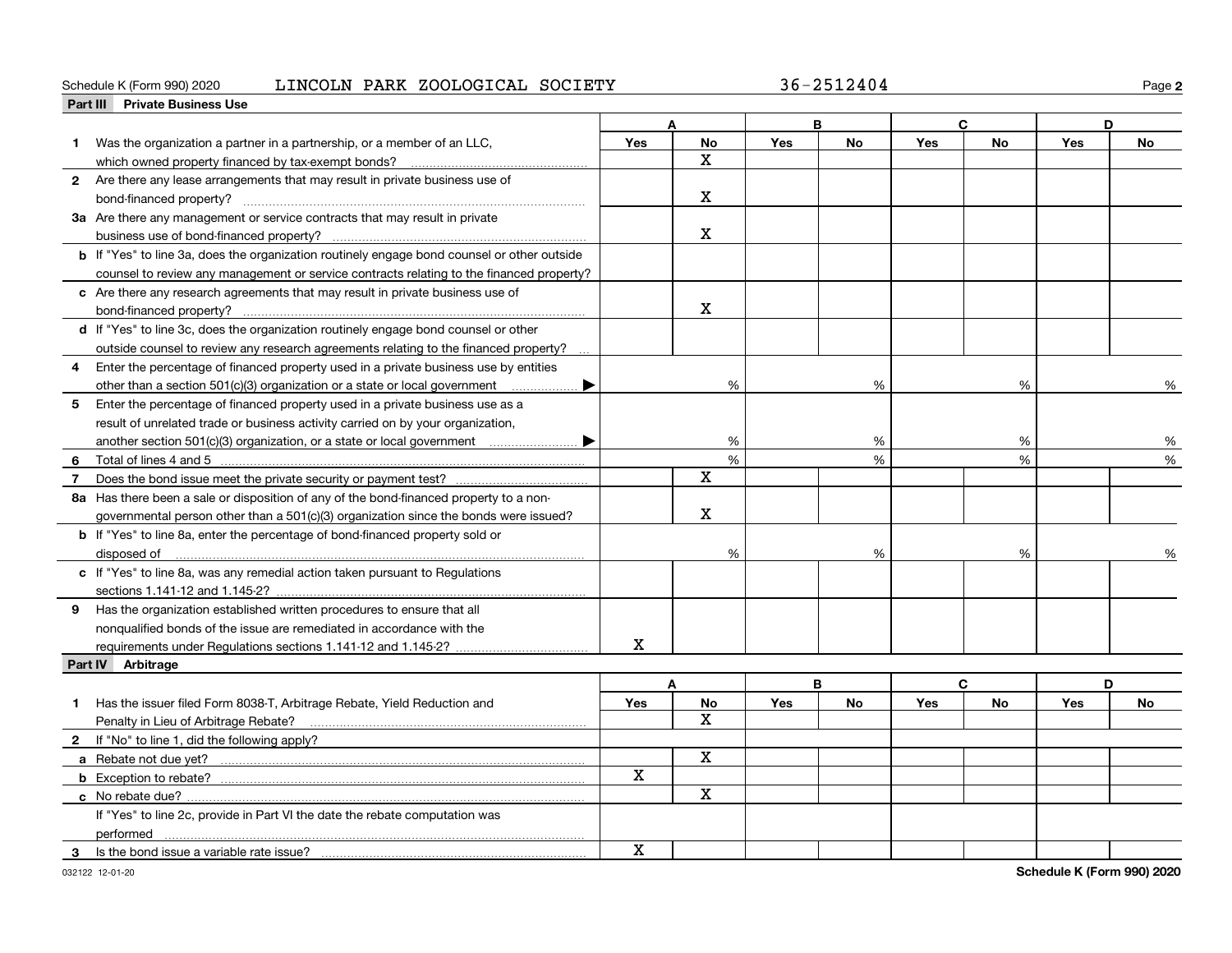### Schedule K (Form 990) 2020 Page LINCOLN PARK ZOOLOGICAL SOCIETY 36-2512404

**3**

| Part IV Arbitrage (continued)                                                                                                |     |              |     |           |     |           |     |           |
|------------------------------------------------------------------------------------------------------------------------------|-----|--------------|-----|-----------|-----|-----------|-----|-----------|
|                                                                                                                              |     |              |     | в         |     | C         | D   |           |
| 4a Has the organization or the governmental issuer entered into a qualified                                                  | Yes | <b>No</b>    | Yes | <b>No</b> | Yes | <b>No</b> | Yes | <b>No</b> |
|                                                                                                                              |     | $\mathbf{x}$ |     |           |     |           |     |           |
|                                                                                                                              |     |              |     |           |     |           |     |           |
|                                                                                                                              |     |              |     |           |     |           |     |           |
|                                                                                                                              |     |              |     |           |     |           |     |           |
| e Was the hedge terminated?                                                                                                  |     |              |     |           |     |           |     |           |
| 5a Were gross proceeds invested in a guaranteed investment contract (GIC)?                                                   |     | X            |     |           |     |           |     |           |
|                                                                                                                              |     |              |     |           |     |           |     |           |
| c Term of GIC                                                                                                                |     |              |     |           |     |           |     |           |
| d Was the regulatory safe harbor for establishing the fair market value of the GIC satisfied?                                |     |              |     |           |     |           |     |           |
| Were any gross proceeds invested beyond an available temporary period?<br>6                                                  |     | $\mathbf{x}$ |     |           |     |           |     |           |
| Has the organization established written procedures to monitor the<br>7                                                      |     |              |     |           |     |           |     |           |
|                                                                                                                              | Χ   |              |     |           |     |           |     |           |
| <b>Procedures To Undertake Corrective Action</b><br>Part V                                                                   |     |              |     |           |     |           |     |           |
|                                                                                                                              | A   |              |     | B         |     | C         | D   |           |
| Has the organization established written procedures to ensure that violations                                                | Yes | <b>No</b>    | Yes | <b>No</b> | Yes | <b>No</b> | Yes | <b>No</b> |
| of federal tax requirements are timely identified and corrected through the                                                  |     |              |     |           |     |           |     |           |
| voluntary closing agreement program if self-remediation isn't available under                                                |     |              |     |           |     |           |     |           |
|                                                                                                                              | X   |              |     |           |     |           |     |           |
| Part VI Supplemental Information. Provide additional information for responses to questions on Schedule K. See instructions. |     |              |     |           |     |           |     |           |
| SCHEDULE K, PART I, BOND ISSUES:                                                                                             |     |              |     |           |     |           |     |           |
| ISSUER NAME: ILLINOIS FINANCE AUTHORITY<br>(A)                                                                               |     |              |     |           |     |           |     |           |
| DESCRIPTION OF PURPOSE:<br>(F                                                                                                |     |              |     |           |     |           |     |           |
| FINANCE THE ACQUISITION, CONSTRUCTION, AND RENOVATION OF ZOO FACILITIES                                                      |     |              |     |           |     |           |     |           |
|                                                                                                                              |     |              |     |           |     |           |     |           |
|                                                                                                                              |     |              |     |           |     |           |     |           |
|                                                                                                                              |     |              |     |           |     |           |     |           |
|                                                                                                                              |     |              |     |           |     |           |     |           |
|                                                                                                                              |     |              |     |           |     |           |     |           |
|                                                                                                                              |     |              |     |           |     |           |     |           |
|                                                                                                                              |     |              |     |           |     |           |     |           |
|                                                                                                                              |     |              |     |           |     |           |     |           |
|                                                                                                                              |     |              |     |           |     |           |     |           |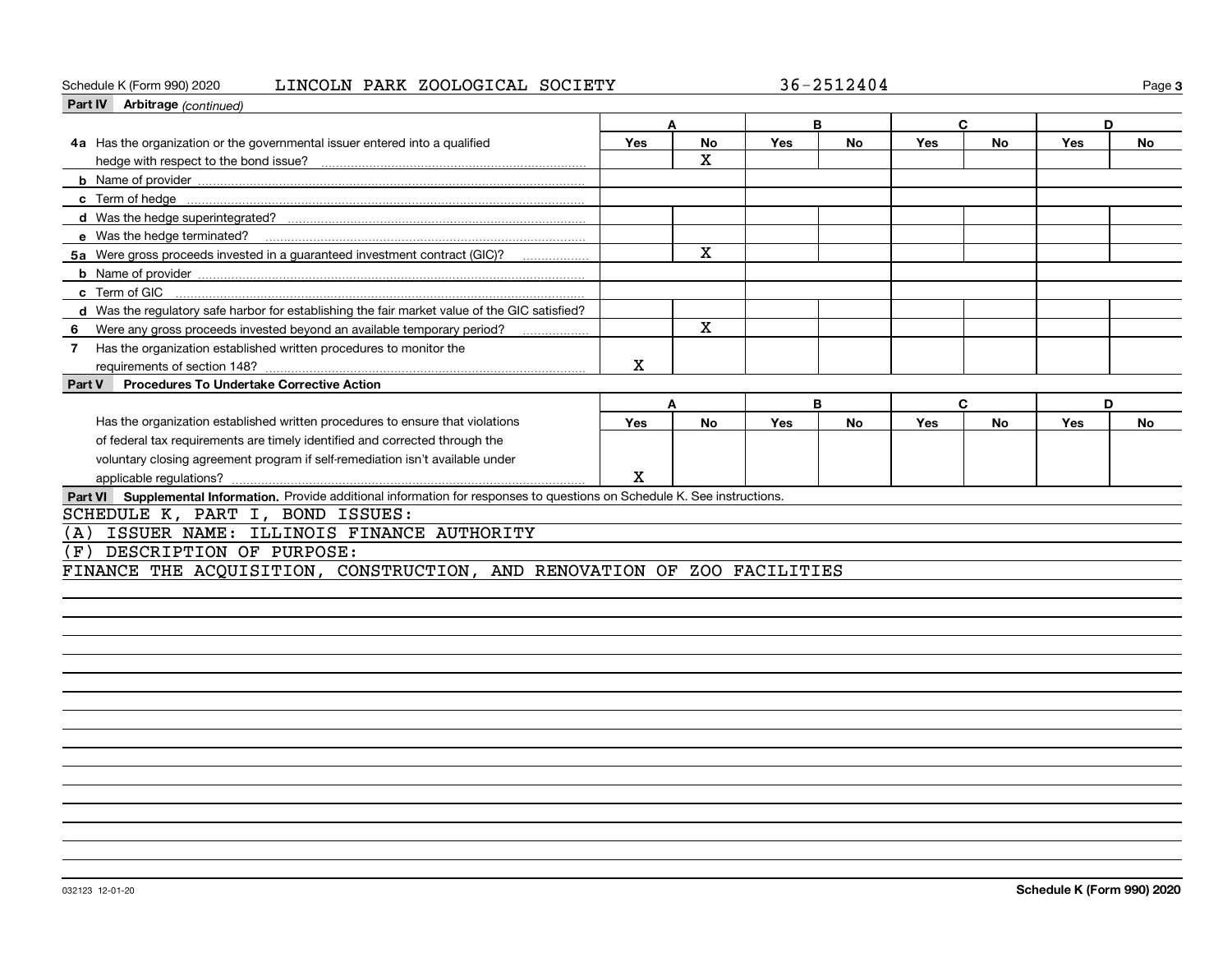| <b>SCHEDULE L</b>                                                                                             |                                                                                                                    |  | <b>Transactions With Interested Persons</b>                                |                          |  |                                                       |                                                                                                                                    |     |                         |                                       | OMB No. 1545-0047                   |      |                           |
|---------------------------------------------------------------------------------------------------------------|--------------------------------------------------------------------------------------------------------------------|--|----------------------------------------------------------------------------|--------------------------|--|-------------------------------------------------------|------------------------------------------------------------------------------------------------------------------------------------|-----|-------------------------|---------------------------------------|-------------------------------------|------|---------------------------|
| (Form 990 or 990-EZ)                                                                                          |                                                                                                                    |  |                                                                            |                          |  | 28b, or 28c, or Form 990-EZ, Part V, line 38a or 40b. | Complete if the organization answered "Yes" on Form 990, Part IV, line 25a, 25b, 26, 27, 28a,                                      |     |                         |                                       |                                     | 2020 |                           |
| Department of the Treasury<br>Internal Revenue Service                                                        |                                                                                                                    |  | Go to www.irs.gov/Form990 for instructions and the latest information.     |                          |  | Attach to Form 990 or Form 990-EZ.                    |                                                                                                                                    |     |                         |                                       | <b>Open To Public</b><br>Inspection |      |                           |
| Name of the organization                                                                                      |                                                                                                                    |  |                                                                            |                          |  |                                                       |                                                                                                                                    |     |                         | <b>Employer identification number</b> |                                     |      |                           |
|                                                                                                               |                                                                                                                    |  | LINCOLN PARK ZOOLOGICAL SOCIETY                                            |                          |  |                                                       |                                                                                                                                    |     |                         | 36-2512404                            |                                     |      |                           |
| Part I                                                                                                        |                                                                                                                    |  |                                                                            |                          |  |                                                       | <b>Excess Benefit Transactions</b> (section 501(c)(3), section 501(c)(4), and section 501(c)(29) organizations only).              |     |                         |                                       |                                     |      |                           |
|                                                                                                               |                                                                                                                    |  |                                                                            |                          |  |                                                       | Complete if the organization answered "Yes" on Form 990, Part IV, line 25a or 25b, or Form 990-EZ, Part V, line 40b.               |     |                         |                                       |                                     |      |                           |
| 1.<br>(a) Name of disqualified person                                                                         |                                                                                                                    |  | (b) Relationship between disqualified<br>person and organization           |                          |  |                                                       | (c) Description of transaction                                                                                                     |     |                         |                                       |                                     | Yes  | (d) Corrected?<br>No      |
|                                                                                                               |                                                                                                                    |  |                                                                            |                          |  |                                                       |                                                                                                                                    |     |                         |                                       |                                     |      |                           |
|                                                                                                               |                                                                                                                    |  |                                                                            |                          |  |                                                       |                                                                                                                                    |     |                         |                                       |                                     |      |                           |
|                                                                                                               |                                                                                                                    |  |                                                                            |                          |  |                                                       |                                                                                                                                    |     |                         |                                       |                                     |      |                           |
|                                                                                                               |                                                                                                                    |  |                                                                            |                          |  |                                                       |                                                                                                                                    |     |                         |                                       |                                     |      |                           |
|                                                                                                               |                                                                                                                    |  |                                                                            |                          |  |                                                       |                                                                                                                                    |     |                         |                                       |                                     |      |                           |
| 2 Enter the amount of tax incurred by the organization managers or disqualified persons during the year under |                                                                                                                    |  |                                                                            |                          |  |                                                       |                                                                                                                                    |     |                         |                                       |                                     |      |                           |
| section 4958                                                                                                  |                                                                                                                    |  |                                                                            |                          |  |                                                       |                                                                                                                                    |     |                         |                                       |                                     |      |                           |
| 3 Enter the amount of tax, if any, on line 2, above, reimbursed by the organization                           |                                                                                                                    |  |                                                                            |                          |  |                                                       |                                                                                                                                    |     | $\blacktriangleright$ s |                                       |                                     |      |                           |
| Part II                                                                                                       |                                                                                                                    |  | Loans to and/or From Interested Persons.                                   |                          |  |                                                       |                                                                                                                                    |     |                         |                                       |                                     |      |                           |
|                                                                                                               |                                                                                                                    |  |                                                                            |                          |  |                                                       | Complete if the organization answered "Yes" on Form 990-EZ, Part V, line 38a or Form 990, Part IV, line 26; or if the organization |     |                         |                                       |                                     |      |                           |
|                                                                                                               |                                                                                                                    |  | reported an amount on Form 990, Part X, line 5, 6, or 22.                  |                          |  |                                                       |                                                                                                                                    |     |                         | <b>(h)</b> Approved                   |                                     |      |                           |
| (a) Name of                                                                                                   | (d) Loan to or<br>(c) Purpose<br>(b) Relationship<br>from the<br>with organization<br>of loan<br>interested person |  |                                                                            |                          |  | (e) Original<br>principal amount                      | (f) Balance due                                                                                                                    |     | $(g)$ In<br>default?    | by board or                           |                                     |      | (i) Written<br>agreement? |
|                                                                                                               |                                                                                                                    |  |                                                                            | organization?<br>To From |  |                                                       |                                                                                                                                    | Yes | No                      | committee?<br>Yes                     | <b>No</b>                           | Yes  | No                        |
|                                                                                                               |                                                                                                                    |  |                                                                            |                          |  |                                                       |                                                                                                                                    |     |                         |                                       |                                     |      |                           |
|                                                                                                               |                                                                                                                    |  |                                                                            |                          |  |                                                       |                                                                                                                                    |     |                         |                                       |                                     |      |                           |
|                                                                                                               |                                                                                                                    |  |                                                                            |                          |  |                                                       |                                                                                                                                    |     |                         |                                       |                                     |      |                           |
|                                                                                                               |                                                                                                                    |  |                                                                            |                          |  |                                                       |                                                                                                                                    |     |                         |                                       |                                     |      |                           |
|                                                                                                               |                                                                                                                    |  |                                                                            |                          |  |                                                       |                                                                                                                                    |     |                         |                                       |                                     |      |                           |
|                                                                                                               |                                                                                                                    |  |                                                                            |                          |  |                                                       |                                                                                                                                    |     |                         |                                       |                                     |      |                           |
|                                                                                                               |                                                                                                                    |  |                                                                            |                          |  |                                                       |                                                                                                                                    |     |                         |                                       |                                     |      |                           |
|                                                                                                               |                                                                                                                    |  |                                                                            |                          |  |                                                       |                                                                                                                                    |     |                         |                                       |                                     |      |                           |
| Total                                                                                                         |                                                                                                                    |  |                                                                            |                          |  | $\blacktriangleright$ \$                              |                                                                                                                                    |     |                         |                                       |                                     |      |                           |
| Part II                                                                                                       |                                                                                                                    |  | <b>Grants or Assistance Benefiting Interested Persons.</b>                 |                          |  |                                                       |                                                                                                                                    |     |                         |                                       |                                     |      |                           |
|                                                                                                               |                                                                                                                    |  | Complete if the organization answered "Yes" on Form 990, Part IV, line 27. |                          |  |                                                       |                                                                                                                                    |     |                         |                                       |                                     |      |                           |
| (a) Name of interested person                                                                                 |                                                                                                                    |  | (b) Relationship between<br>interested person and<br>the organization      |                          |  | (c) Amount of<br>assistance                           | (d) Type of<br>assistance                                                                                                          |     |                         |                                       | (e) Purpose of<br>assistance        |      |                           |
|                                                                                                               |                                                                                                                    |  |                                                                            |                          |  |                                                       |                                                                                                                                    |     |                         |                                       |                                     |      |                           |
|                                                                                                               |                                                                                                                    |  |                                                                            |                          |  |                                                       |                                                                                                                                    |     |                         |                                       |                                     |      |                           |
|                                                                                                               |                                                                                                                    |  |                                                                            |                          |  |                                                       |                                                                                                                                    |     |                         |                                       |                                     |      |                           |
|                                                                                                               |                                                                                                                    |  |                                                                            |                          |  |                                                       |                                                                                                                                    |     |                         |                                       |                                     |      |                           |
|                                                                                                               |                                                                                                                    |  |                                                                            |                          |  |                                                       |                                                                                                                                    |     |                         |                                       |                                     |      |                           |
|                                                                                                               |                                                                                                                    |  |                                                                            |                          |  |                                                       |                                                                                                                                    |     |                         |                                       |                                     |      |                           |
|                                                                                                               |                                                                                                                    |  |                                                                            |                          |  |                                                       |                                                                                                                                    |     |                         |                                       |                                     |      |                           |
|                                                                                                               |                                                                                                                    |  |                                                                            |                          |  |                                                       |                                                                                                                                    |     |                         |                                       |                                     |      |                           |
| LHA For Paperwork Reduction Act Notice, see the Instructions for Form 990 or 990-EZ.                          |                                                                                                                    |  |                                                                            |                          |  |                                                       |                                                                                                                                    |     |                         | Schedule L (Form 990 or 990-EZ) 2020  |                                     |      |                           |

032131 12-09-20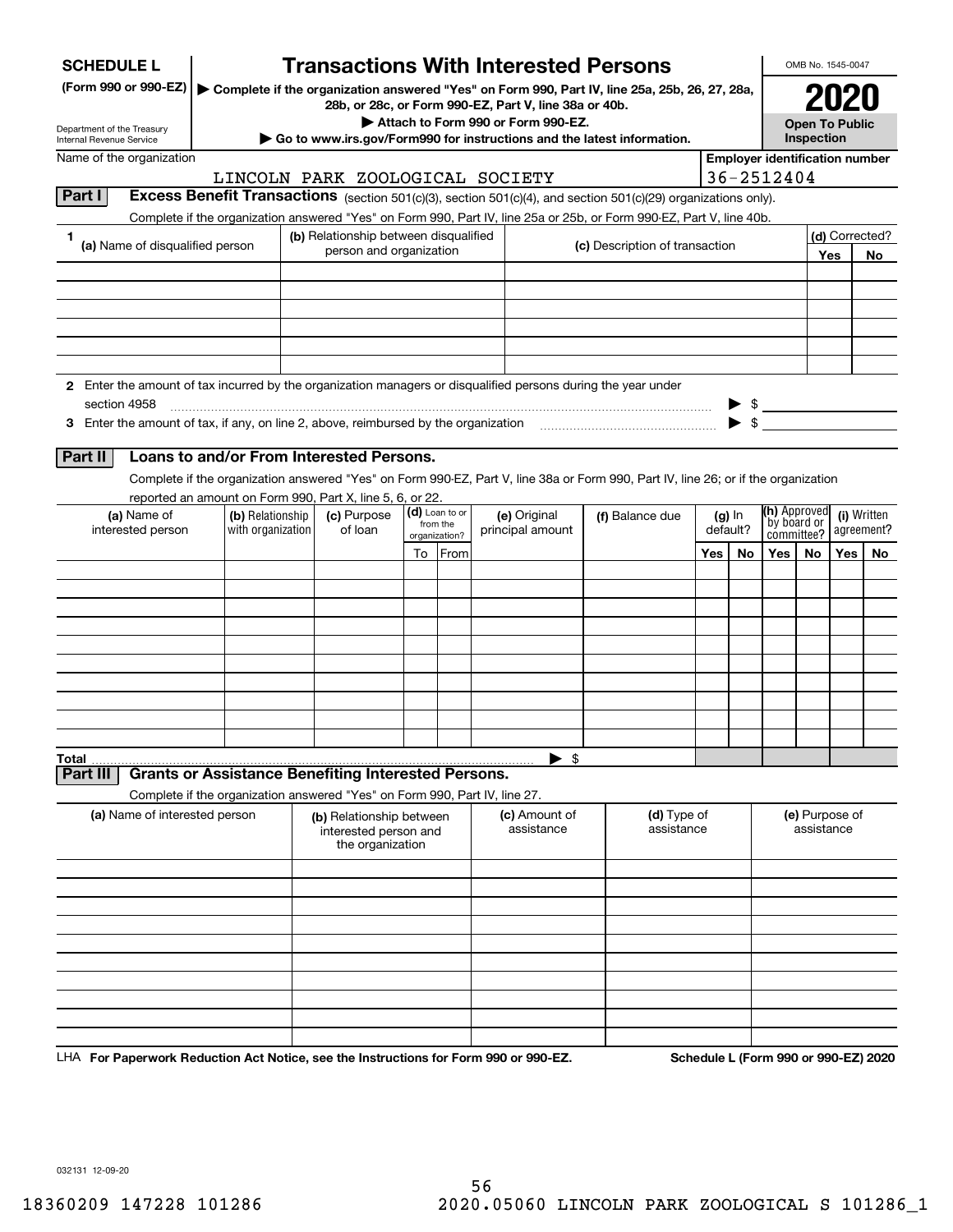#### Schedule L (Form 990 or 990-EZ) 2020 「LINCOLN PARK ZOOLOGICAL SOCIETY 36-2512404 Page **Part IV | Business Transactions Involving Interested Persons.**

Complete if the organization answered "Yes" on Form 990, Part IV, line 28a, 28b, or 28c.

| (a) Name of interested person | (b) Relationship between interested<br>person and the organization | (c) Amount of<br>transaction | (d) Description of<br>transaction |     | (e) Sharing of<br>organization's<br>revenues? |
|-------------------------------|--------------------------------------------------------------------|------------------------------|-----------------------------------|-----|-----------------------------------------------|
|                               |                                                                    |                              |                                   | Yes | No                                            |
| MEGAN ROSS                    | EMPLOYEE<br>KEY                                                    |                              | 95,533. EMPLOYMENT                |     | х                                             |
|                               |                                                                    |                              |                                   |     |                                               |
|                               |                                                                    |                              |                                   |     |                                               |
|                               |                                                                    |                              |                                   |     |                                               |
|                               |                                                                    |                              |                                   |     |                                               |
|                               |                                                                    |                              |                                   |     |                                               |
|                               |                                                                    |                              |                                   |     |                                               |
|                               |                                                                    |                              |                                   |     |                                               |
|                               |                                                                    |                              |                                   |     |                                               |
|                               |                                                                    |                              |                                   |     |                                               |

### **Part V Supplemental Information.**

Provide additional information for responses to questions on Schedule L (see instructions).

SCH L, PART IV, BUSINESS TRANSACTIONS INVOLVING INTERESTED PERSONS:

(A) NAME OF PERSON: MEGAN ROSS

(D) DESCRIPTION OF TRANSACTION: EMPLOYMENT - STEVE ROSS WAS EMPLOYED AS

DIRECTOR, LESTER E. FISHER CENTER. HE IS A FAMILY MEMBER OF KEY EMPLOYEE

MEGAN ROSS, ZOO DIRECTOR. HIS EMPLOYMENT FOLLOWS THE ZOO'S ESTABLISHED

RECRUITING, HIRING AND COMPENSATION POLICIES.

**Schedule L (Form 990 or 990-EZ) 2020**

032132 12-09-20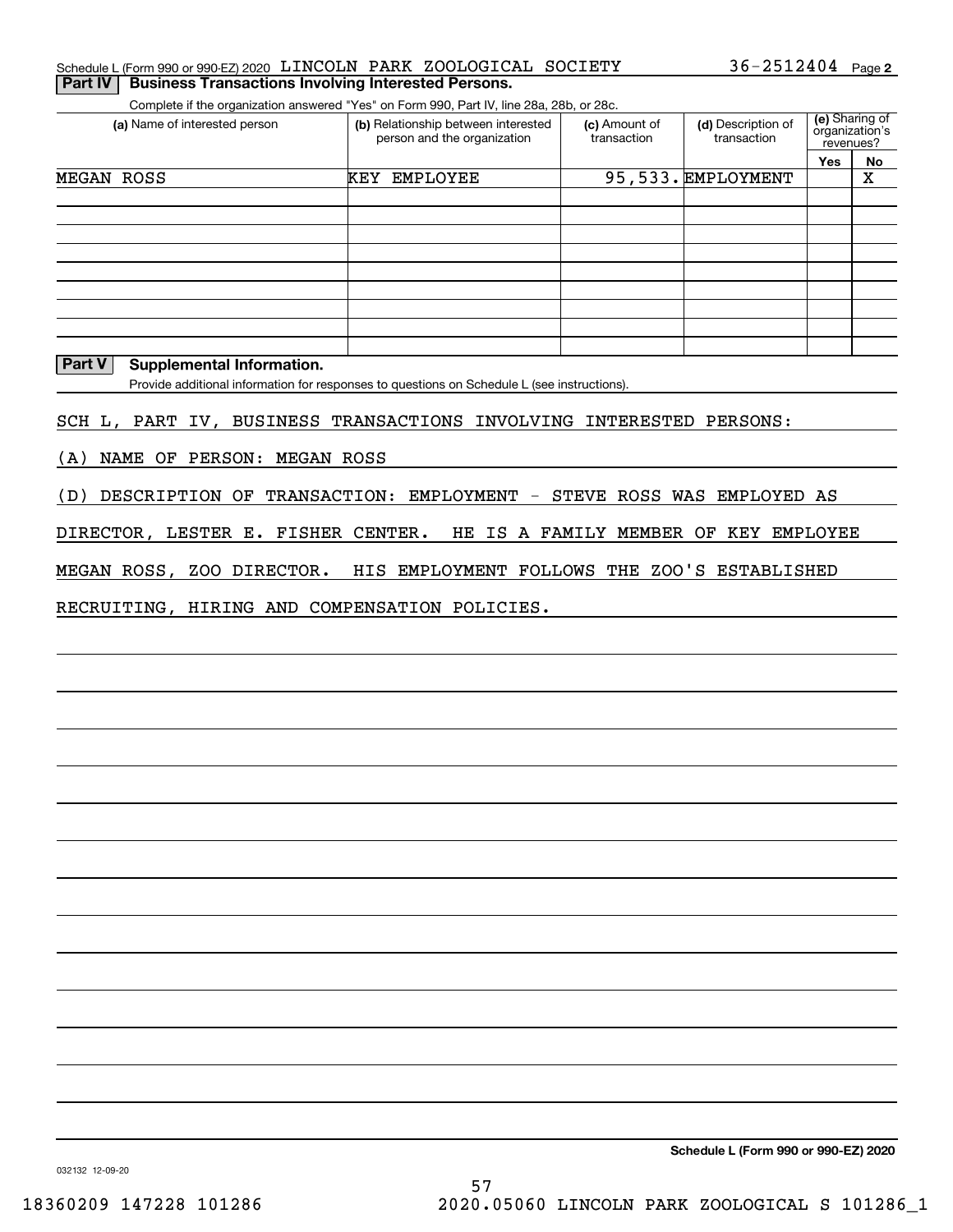### **SCHEDULE M (Form 990)**

### **Noncash Contributions**

OMB No. 1545-0047

**Open to Public Inspection**

Department of the Treasury Internal Revenue Service

**Complete if the organizations answered "Yes" on Form 990, Part IV, lines 29 or 30.** <sup>J</sup>**2020 Attach to Form 990.** J

 **Go to www.irs.gov/Form990 for instructions and the latest information.** J

**Employer identification number**

|                | LINCOLN PARK ZOOLOGICAL SOCIETY                                                                                                                                                                                                                                                                                                                                                    |                               |                                      |                                                                                                      |                                                       | 36-2512404 |     |    |
|----------------|------------------------------------------------------------------------------------------------------------------------------------------------------------------------------------------------------------------------------------------------------------------------------------------------------------------------------------------------------------------------------------|-------------------------------|--------------------------------------|------------------------------------------------------------------------------------------------------|-------------------------------------------------------|------------|-----|----|
| Part I         | <b>Types of Property</b>                                                                                                                                                                                                                                                                                                                                                           |                               |                                      |                                                                                                      |                                                       |            |     |    |
|                |                                                                                                                                                                                                                                                                                                                                                                                    | (a)<br>Check if<br>applicable | (b)<br>Number of<br>contributions or | (c)<br>Noncash contribution<br>amounts reported on<br>items contributed Form 990, Part VIII, line 1g | Method of determining<br>noncash contribution amounts | (d)        |     |    |
| 1              | Art - Works of art                                                                                                                                                                                                                                                                                                                                                                 |                               |                                      |                                                                                                      |                                                       |            |     |    |
| $\overline{2}$ |                                                                                                                                                                                                                                                                                                                                                                                    |                               |                                      |                                                                                                      |                                                       |            |     |    |
| 3              |                                                                                                                                                                                                                                                                                                                                                                                    |                               |                                      |                                                                                                      |                                                       |            |     |    |
| 4              |                                                                                                                                                                                                                                                                                                                                                                                    |                               |                                      |                                                                                                      |                                                       |            |     |    |
| 5              | Clothing and household goods                                                                                                                                                                                                                                                                                                                                                       |                               |                                      |                                                                                                      |                                                       |            |     |    |
| 6              |                                                                                                                                                                                                                                                                                                                                                                                    |                               |                                      |                                                                                                      |                                                       |            |     |    |
| 7              |                                                                                                                                                                                                                                                                                                                                                                                    |                               |                                      |                                                                                                      |                                                       |            |     |    |
| 8              |                                                                                                                                                                                                                                                                                                                                                                                    |                               |                                      |                                                                                                      |                                                       |            |     |    |
| 9              |                                                                                                                                                                                                                                                                                                                                                                                    | $\mathbf x$                   | 43                                   | 1,844,737. AVG PRICE ON DATE RE                                                                      |                                                       |            |     |    |
| 10             | Securities - Closely held stock                                                                                                                                                                                                                                                                                                                                                    |                               |                                      |                                                                                                      |                                                       |            |     |    |
| 11             | Securities - Partnership, LLC, or                                                                                                                                                                                                                                                                                                                                                  |                               |                                      |                                                                                                      |                                                       |            |     |    |
|                | trust interests                                                                                                                                                                                                                                                                                                                                                                    |                               |                                      |                                                                                                      |                                                       |            |     |    |
| 12             |                                                                                                                                                                                                                                                                                                                                                                                    |                               |                                      |                                                                                                      |                                                       |            |     |    |
| 13             | Qualified conservation contribution -                                                                                                                                                                                                                                                                                                                                              |                               |                                      |                                                                                                      |                                                       |            |     |    |
|                |                                                                                                                                                                                                                                                                                                                                                                                    |                               |                                      |                                                                                                      |                                                       |            |     |    |
| 14             | Qualified conservation contribution - Other                                                                                                                                                                                                                                                                                                                                        |                               |                                      |                                                                                                      |                                                       |            |     |    |
| 15             | Real estate - Residential                                                                                                                                                                                                                                                                                                                                                          |                               |                                      |                                                                                                      |                                                       |            |     |    |
| 16             | Real estate - Commercial                                                                                                                                                                                                                                                                                                                                                           |                               |                                      |                                                                                                      |                                                       |            |     |    |
| 17             |                                                                                                                                                                                                                                                                                                                                                                                    |                               |                                      |                                                                                                      |                                                       |            |     |    |
| 18             |                                                                                                                                                                                                                                                                                                                                                                                    |                               |                                      |                                                                                                      |                                                       |            |     |    |
| 19             |                                                                                                                                                                                                                                                                                                                                                                                    |                               |                                      |                                                                                                      |                                                       |            |     |    |
| 20             | Drugs and medical supplies                                                                                                                                                                                                                                                                                                                                                         |                               |                                      |                                                                                                      |                                                       |            |     |    |
| 21             |                                                                                                                                                                                                                                                                                                                                                                                    |                               |                                      |                                                                                                      |                                                       |            |     |    |
| 22             |                                                                                                                                                                                                                                                                                                                                                                                    |                               |                                      |                                                                                                      |                                                       |            |     |    |
| 23             |                                                                                                                                                                                                                                                                                                                                                                                    |                               |                                      |                                                                                                      |                                                       |            |     |    |
| 24             |                                                                                                                                                                                                                                                                                                                                                                                    |                               |                                      |                                                                                                      |                                                       |            |     |    |
| 25             | Other $\blacktriangleright$<br>$\left(\begin{array}{ccc}\n&\quad&\quad&\n\end{array}\right)$                                                                                                                                                                                                                                                                                       |                               |                                      |                                                                                                      |                                                       |            |     |    |
| 26             | $(\begin{array}{cccccccccc} \text{ } & & & & & \text{ } \end{array})$<br>Other $\blacktriangleright$                                                                                                                                                                                                                                                                               |                               |                                      |                                                                                                      |                                                       |            |     |    |
| 27             | $\begin{picture}(20,10) \put(0,0){\line(1,0){10}} \put(15,0){\line(1,0){10}} \put(15,0){\line(1,0){10}} \put(15,0){\line(1,0){10}} \put(15,0){\line(1,0){10}} \put(15,0){\line(1,0){10}} \put(15,0){\line(1,0){10}} \put(15,0){\line(1,0){10}} \put(15,0){\line(1,0){10}} \put(15,0){\line(1,0){10}} \put(15,0){\line(1,0){10}} \put(15,0){\line(1$<br>Other $\blacktriangleright$ |                               |                                      |                                                                                                      |                                                       |            |     |    |
| 28             | Other                                                                                                                                                                                                                                                                                                                                                                              |                               |                                      |                                                                                                      |                                                       |            |     |    |
| 29             | Number of Forms 8283 received by the organization during the tax year for contributions                                                                                                                                                                                                                                                                                            |                               |                                      |                                                                                                      |                                                       |            |     |    |
|                | for which the organization completed Form 8283, Part V, Donee Acknowledgement                                                                                                                                                                                                                                                                                                      |                               |                                      | 29                                                                                                   |                                                       |            |     |    |
|                |                                                                                                                                                                                                                                                                                                                                                                                    |                               |                                      |                                                                                                      |                                                       |            | Yes | No |
|                | 30a During the year, did the organization receive by contribution any property reported in Part I, lines 1 through 28, that it                                                                                                                                                                                                                                                     |                               |                                      |                                                                                                      |                                                       |            |     |    |
|                | must hold for at least three years from the date of the initial contribution, and which isn't required to be used for                                                                                                                                                                                                                                                              |                               |                                      |                                                                                                      |                                                       |            |     |    |
|                |                                                                                                                                                                                                                                                                                                                                                                                    |                               |                                      |                                                                                                      |                                                       | 30a        |     | х  |
|                | <b>b</b> If "Yes," describe the arrangement in Part II.                                                                                                                                                                                                                                                                                                                            |                               |                                      |                                                                                                      |                                                       |            |     |    |
| 31             | Does the organization have a gift acceptance policy that requires the review of any nonstandard contributions?                                                                                                                                                                                                                                                                     |                               |                                      |                                                                                                      |                                                       | 31         | х   |    |
|                | 32a Does the organization hire or use third parties or related organizations to solicit, process, or sell noncash                                                                                                                                                                                                                                                                  |                               |                                      |                                                                                                      |                                                       |            |     |    |
|                |                                                                                                                                                                                                                                                                                                                                                                                    |                               |                                      |                                                                                                      |                                                       | 32a        | х   |    |

**For Paperwork Reduction Act Notice, see the Instructions for Form 990. Schedule M (Form 990) 2020** LHA

**33**If the organization didn't report an amount in column (c) for a type of property for which column (a) is checked,

032141 11-23-20

**b**If "Yes," describe in Part II.

describe in Part II.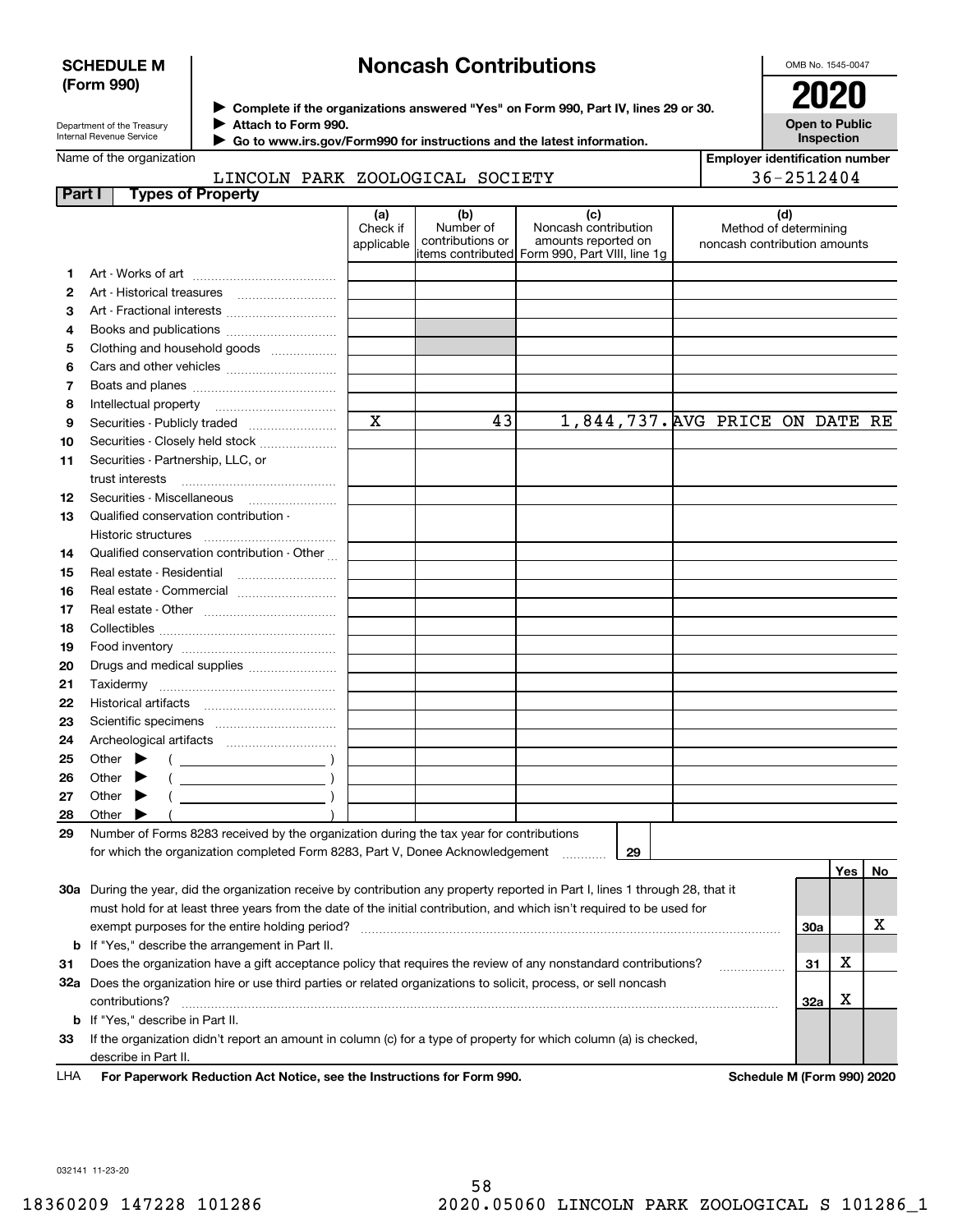Part II | Supplemental Information. Provide the information required by Part I, lines 30b, 32b, and 33, and whether the organization is reporting in Part I, column (b), the number of contributions, the number of items received, or a combination of both. Also complete this part for any additional information.

### SCHEDULE M, LINE 32B:

### A STOCKBROKER IS ENGAGED TO SELL DONATED SECURITIES IMMEDIATELY UPON

### RECEIPT.

**Schedule M (Form 990) 2020**

032142 11-23-20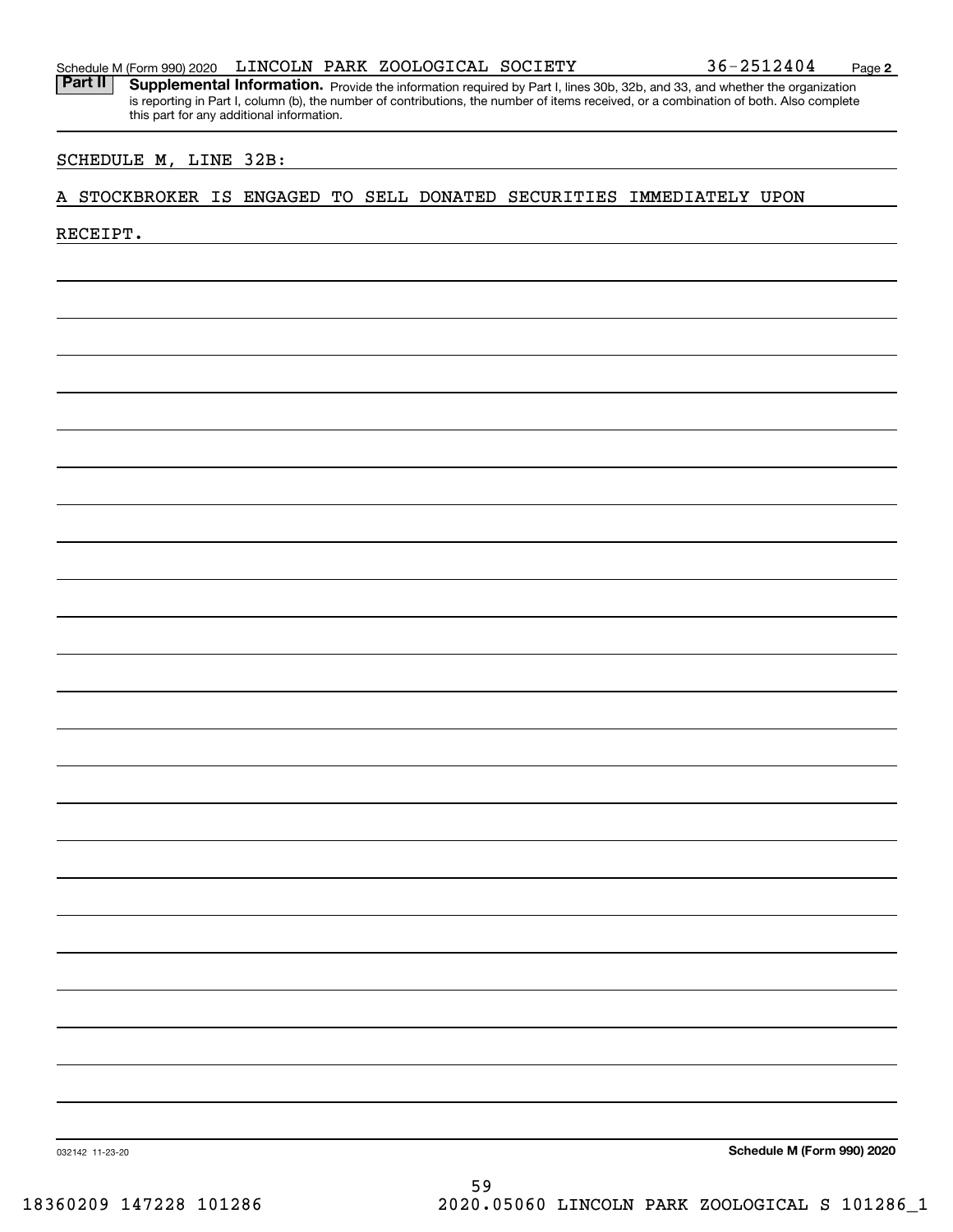**(Form 990 or 990-EZ)**

Department of the Treasury Internal Revenue Service Name of the organization

### **SCHEDULE O Supplemental Information to Form 990 or 990-EZ**

**Complete to provide information for responses to specific questions on Form 990 or 990-EZ or to provide any additional information. | Attach to Form 990 or 990-EZ. | Go to www.irs.gov/Form990 for the latest information.**



LINCOLN PARK ZOOLOGICAL SOCIETY 36-2512404

FORM 990, PART I, LINE 1, DESCRIPTION OF ORGANIZATION MISSION:

WILDLIFE EXPERIENCE IN THE HEART OF CHICAGO AND BY ADVANCING THE

HIGHEST QUALITY OF ANIMAL CARE, EDUCATION, SCIENCE AND CONSERVATION.

FORM 990, PART I, LINE 6:

LINCOLN PARK ZOO HAS APPROXIMATELY 350 VOLUNTEERS THAT PROVIDE SERVICE

ON A WEEKLY BASIS THROUGHOUT THE YEAR. THESE VOLUNTEERS ARE INVOLVED IN

THE FOLLOWING AREAS: GUEST MANAGEMENT AMBASSADORS, FARM-IN-THE-ZOO,

GUEST RELATIONS, HORTICULTURE, NATURE BOARDWALK, VOLUNTEER ENRICHMENT

GROUP, CONSERVATION AND SCIENCE, ZOO MONITOR AND PUBLIC PROBRAMS. IN

ADDITION, OVER 400 EXTERNAL VOLUNTEERS COME TO HELP WITH SPECIAL

EVENTS.

FORM 990, PART III, LINE 3, CHANGES IN PROGRAM SERVICES:

ON MARCH 11, 2020, THE WORLD HEALTH ORGANIZATION DECLARED THE OUTBREAK

OF A RESPIRATORY DISEASE CAUSED BY A NEW CORONAVIRUS A PANDEMIC. FIRST

IDENTIFIED IN LATE 2019 AND NOW KNOWN AS COVID-19, THE OUTBREAK HAS

IMPACTED MILLIONS OF INDIVIDUALS WORLDWIDE. IN RESPONSE, MANY COUNTRIES

HAVE IMPLEMENTED MEASURES TO COMBAT THE OUTBREAK THAT HAVE IMPACTED

GLOBAL BUSINESS OPERATIONS. AS A RESULT OF THIS RESPONSE, THE SOCIETY

CLOSED THE ZOO TO VISITORS FROM MID-MARCH TO JULY 2020 AND AGAIN IN

JANUARY TO FEBRUARY 2021, WHICH RESULTED IN A DECREASE IN VISITOR

SERVICES, EVENT, FACILITY RENTAL, AND OTHER REVENUE.

FORM 990, PART III, LINE 4D, OTHER PROGRAM SERVICES:

OTHER PROGRAM SERVICES - INCLUDING PUBLIC EDUCATION AND MEMBERSHIP.

032211 11-20-20 LHA For Paperwork Reduction Act Notice, see the Instructions for Form 990 or 990-EZ. Schedule O (Form 990 or 990-EZ) 2020